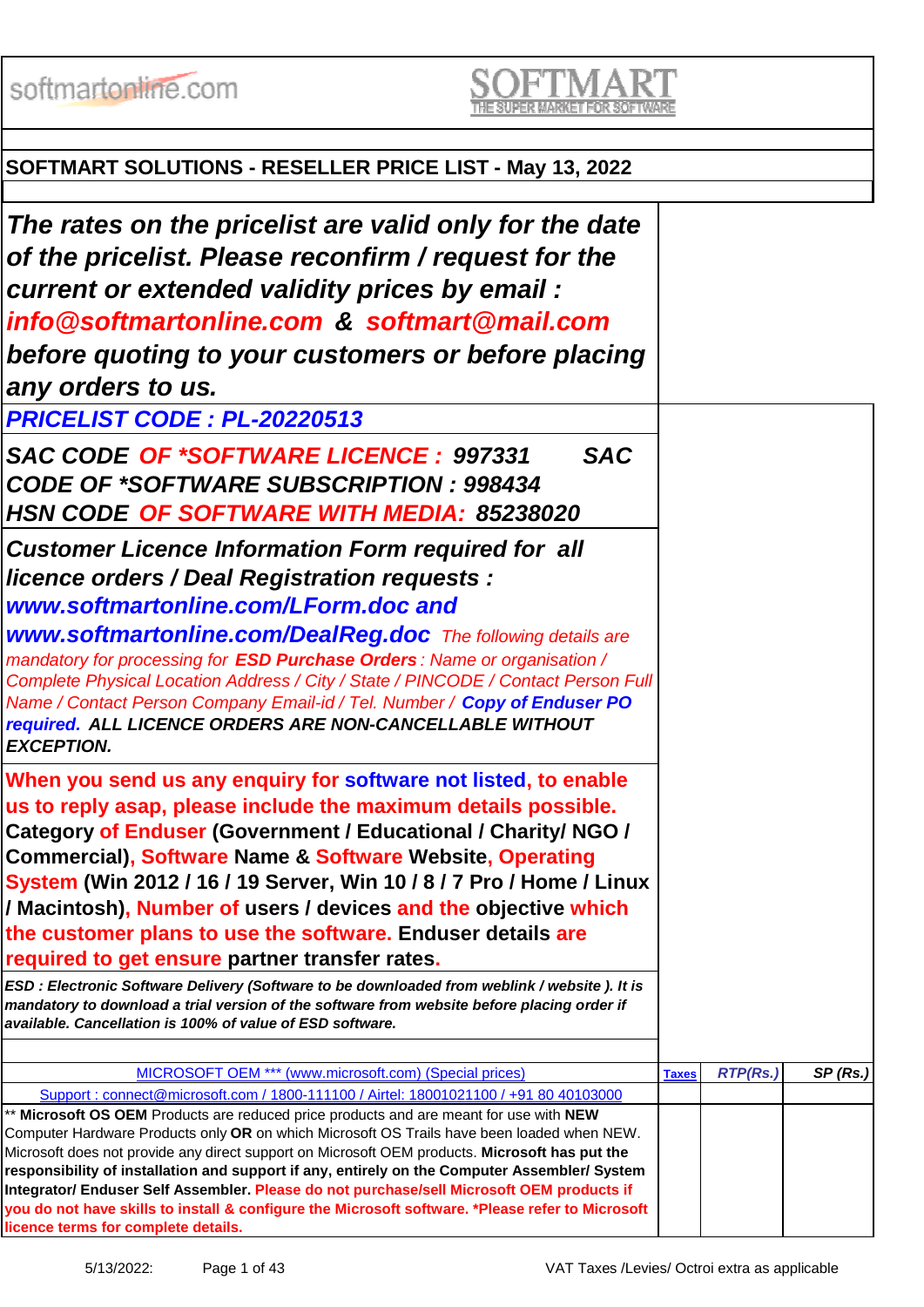| MS Windows 10 Pro 64bit OEM DVD (FQC-08929) (TSL)                                                                                                             | <b>GST</b>   | 9,790           | 10,878  |
|---------------------------------------------------------------------------------------------------------------------------------------------------------------|--------------|-----------------|---------|
| MS Windows 10 Pro 64bit OEM DVD (Qty-2+) (TSL)                                                                                                                | <b>GST</b>   | 9,740           | 10,822  |
| MS Windows 10 Pro 64bit OEM DVD (Qty-10+) (TSL)                                                                                                               | <b>GST</b>   | 9,690           | 10,767  |
| MS Windows 10 Pro 64bit OEM DVD (Qty-50+) (TSL) (Enduser PO required)                                                                                         | <b>GST</b>   | 9,640           | 10,711  |
| <b>MS Windows 11 Pro 64bit OEM DVD (FQC-10528)</b>                                                                                                            | <b>GST</b>   | 9,990           | 11,100  |
| MS Windows 11 Pro 64bit OEM DVD (Qty-2+)                                                                                                                      | <b>GST</b>   | 9,940           | 11,044  |
| MS Windows 11 Pro 64bit OEM DVD (Qty-10+)                                                                                                                     | <b>GST</b>   | 9,890           | 10,989  |
| MS Windows 11 Pro 64bit OEM DVD (Qty-50+) (Enduser PO regd)                                                                                                   | <b>GST</b>   | 9,840           | 10,933  |
| MS Windows Server Essential 2019 (supports 25 user/50 dvc) OEM DVD (TSL)                                                                                      | <b>GST</b>   | 27,990          | 31,100  |
| MS Windows 2019 Server Std (ZERO CAL) (64 bit) (16 core) OEM DVD (P73-07788)                                                                                  | <b>GST</b>   | 53,990          | 59,988  |
| MS Windows 2019 Server Std (ZERO CAL) (64 bit) (16 core) OEM DVD (HP-ROK)                                                                                     | <b>GST</b>   | 55,990          | 62,210  |
| MS Windows 2019 Server Std (ZERO CAL) (64 bit) (16 core) OEM DVD (LENOVO-ROK)                                                                                 | <b>GST</b>   | 49,990          | 55,544  |
| MS Windows 2022 Server Std (ZERO CAL) (64 bit) (16 core) OEM DVD                                                                                              | <b>GST</b>   | 59,990          | 66,655  |
| MS Windows 2022 Server Std (ZERO CAL) (64 bit) (16 core) OEM DVD (HP-ROK)                                                                                     | <b>GST</b>   | 64,990          | 72,210  |
| MS Windows 2022 Server Std (ZERO CAL) (64 bit) Additional (2 core) OEM                                                                                        | <b>GST</b>   | 8,990           | 9,989   |
| MS Windows 2022 Server Std (ZERO CAL) (64 bit) Additional (4 core) OEM                                                                                        | <b>GST</b>   | 16,990          | 18,878  |
| MS Windows 2019 Server CAL (Device CAL) (5 Device) OEM (2-4 weeks)                                                                                            | <b>GST</b>   | 11,490          | 12,767  |
| MS Windows 2022 Server CAL (Device CAL) (5 Device) OEM (2-4 weeks)                                                                                            | <b>GST</b>   | 11,990          | 13,322  |
| MS Windows 2022 Server CAL (Device CAL) (1 Device) OEM (2-4 weeks)                                                                                            | <b>GST</b>   | 2,590           | 2,878   |
|                                                                                                                                                               |              |                 |         |
| <b>REGISTER A MICROSOFT DEAL &gt; Qty-10+ WITH US AND BECOME</b>                                                                                              |              |                 |         |
| ELIGIBLE TO 1% - 2% EXTRA DISCOUNT FOR BOX                                                                                                                    |              |                 |         |
| www.softmartonline.com/DealReg.doc                                                                                                                            |              |                 |         |
| Deliveries for Microsoft orders with SPC discounts could take 2-10 days extra.                                                                                |              |                 |         |
| MICROSOFT FPP-BOX / MOLP Licences (www.microsoft.com)                                                                                                         | <b>Taxes</b> | <b>RTP(Rs.)</b> | SP(Rs.) |
| Support: connect@microsoft.com / 1800-111100 / Airtel: 18001021100 / +91 80 40103000                                                                          |              |                 |         |
| Microsoft Windows Pro 10 Full USB (32/64 bit) (HAV-00060) (TSL)                                                                                               | <b>GST</b>   | 10,790          | 11,989  |
| Microsoft Windows Home 10 Full USB (32/64 bit) (HAJ-00055) (TSL)                                                                                              | <b>GST</b>   | 7,490           | 8,322   |
| Microsoft Windows Pro 11 Full ESD (64 bit) (FQC-10572)                                                                                                        | <b>GST</b>   | 10,990          | 12,211  |
| Microsoft Windows Home 11 Full ESD (64 bit) (KW9-00664)                                                                                                       | <b>GST</b>   | 7,990           | 8,878   |
| Microsoft Office Professional 2021 Retail Licence ESD (269-17185)                                                                                             | <b>GST</b>   | 30,990          | 34,433  |
| REGISTER A MICROSOFT LICENCE DEAL WITH US AND BECOME                                                                                                          |              |                 |         |
| ELIGIBLE TO 0.5% - 2% EXTRA DISCOUNT :                                                                                                                        |              |                 |         |
| www.softmartonline.com/DealReg.doc                                                                                                                            |              |                 |         |
| MS Windows 10 GGWA - Get Genuine CSP ESD (Perpetual) (Key works on Windows 11)                                                                                |              |                 |         |
| DG7GMGF0CGSH)                                                                                                                                                 | <b>GST</b>   | 12,634          | 14,038  |
| Microsoft Windows 10 E3 Upgrade (1 year) CSP (Downgrade to Windows 10 Pro after expiry)                                                                       |              |                 |         |
| (for users of Windows 7 Pro/Windows 8 Pro) CSP ESD (Annual Licence)                                                                                           | <b>GST</b>   | 4,790           | 5,322   |
| MS Windows 10 Enterprise LTSC 2019 Upgrade CSP ESD (Perpetual) ) (DG7GMGF0D19L)                                                                               | <b>GST</b>   | 19,826          | 22,029  |
| MS Windows Server Standard 2022 (every 2 Core) ESD (downgrade rights to 2016 /<br>(2019) (Mininum 16 core for New Servers) CSP ESD (Perpetual) (DG7GMGF0D5RK) | <b>GST</b>   | 9,005           | 10,005  |
| MS Windows Server Standard 2022 (16 Core) (2 VMs or 1 physical) ESD                                                                                           |              |                 |         |
| (downgrade rights to 2016 / 2019) CSP ESD (Perpetual) (DG7GMGF0D5RK)                                                                                          | <b>GST</b>   | 71,849          | 79,831  |
| MS Windows Client Access Licence 2022 Device CAL CSP (Perpetual) (DG7GMGF0D5VX)                                                                               | <b>GST</b>   | 2,419           | 2,688   |
| MS Windows Client Access Licence 2022 User CAL CSP ESD (Perpetual) ((DG7GMGF0D5VX)                                                                            | <b>GST</b>   | 3,091           | 3,434   |
| MS Windows Remote DeskTop Services (Terminal Ser) 2022 Dvc CAL CSP ESD (No                                                                                    |              |                 |         |
| downgrade rights) (Perpetual)                                                                                                                                 | <b>GST</b>   | 9,745           | 10,828  |
| MS Windows Remote DeskTop Services (Terminal Ser) 2022 User CAL CSP ESD (No                                                                                   |              |                 |         |
| downgrade rights) (Perpetual)                                                                                                                                 | <b>GST</b>   | 9,745           | 10,828  |
| MS Windows Server Data Center 2022 (2 Core) CSP ESD (Perpetual)                                                                                               | <b>GST</b>   | 51,753          | 57,503  |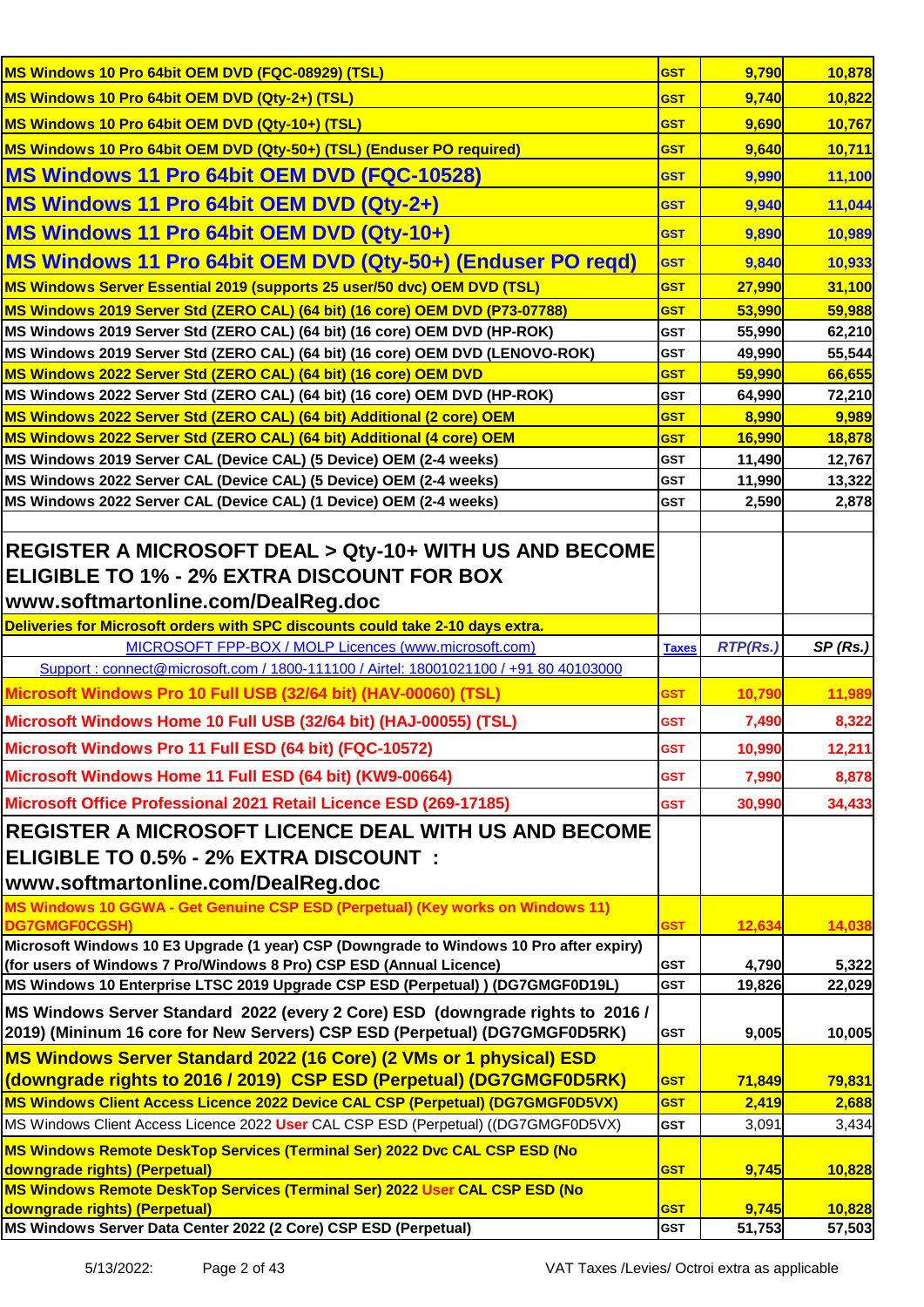| MS Windows Server Data Center 2022 (16 Core) CSP ESD (Unl. VMs) (Perpetual)                                                      | <b>GST</b> | 413,762 | 459,731   |
|----------------------------------------------------------------------------------------------------------------------------------|------------|---------|-----------|
| MS Windows Server 2022 External Connector CSP ESD (Perpetual) (DG7GMGF0D515)                                                     | <b>GST</b> | 149,278 | 165,863   |
| MS Exchange 2019 Standard Server License CSP ESD (Perpetual)                                                                     | <b>GST</b> | 52,425  | 58,249    |
| MS Exchange 2019 Standard Client Access Lic Device CAL CSP ESD (Perpetual)                                                       | <b>GST</b> | 5.040   | 5,600     |
| MS Exchange 2019 Standard Client Access Lic User CAL CSP ESD (Perpetual)                                                         | <b>GST</b> | 6,519   | 7,243     |
| MS Office Home and Business 2021 (1PC) Win10/11/Mac (Word, Excel, PP,                                                            |            |         |           |
| Outlook, OneNote) Key ESD Lic (T5D-03510)                                                                                        | <b>GST</b> | 14,290  | 15,878    |
|                                                                                                                                  |            |         |           |
| MS Office Home and Business 2021 (1PC) Win10/11/Mac (Word, Excel, PP,                                                            |            |         |           |
| Outlook, OneNote) Key ESD Lic (T5D-03510) (Qty-2+)                                                                               | <b>GST</b> | 14,190  | 15,767    |
| MS Office Home and Business 2021 (1PC) Win10/11/Mac (Word, Excel, PP,                                                            |            |         |           |
| Outlook, OneNote) Key ESD Lic (T5D-03510) (Qty-10+)                                                                              | <b>GST</b> | 14,090  | 15,655    |
| MS Office Home and Business 2021 (1PC) Win10/11/Mac (Word, Excel, PP,                                                            |            |         |           |
| Outlook, OneNote) Key ESD Lic (T5D-03510) (Qty-50+) (Enduser PO Reqd)                                                            | <b>GST</b> | 13,990  | 15,544    |
| MS Office Home and Business 2019 (1PC) Win10/Mac - ESD (Key only) (Word, Excel,                                                  |            |         |           |
| PowerPoint, Outlook, OneNote) ESD                                                                                                | <b>GST</b> | 14,990  | 16,655    |
| MS Office Home and Business 2016 (1user-1pc) Windows DVD (Word, Excel, PowerPoint,                                               |            |         |           |
| Outlook, OneNote) (Win 7, 8, 10, 11) (T5D-02701) (OLD STOCK - TSL)                                                               | <b>GST</b> | 16,990  | 18,878    |
| MS Office LTSC Standard for MAC 2021 Commercial License CSP ESD (Word, Excel,                                                    |            |         |           |
| Powerpoint, Outlook ) (Perpetual)                                                                                                | <b>GST</b> | 30,311  | 33,679    |
| MS Office LTSC Standard 2021 Commercial License CSP ESD (Word, Excel,                                                            |            |         |           |
| Powerpoint, Outlook & Publisher) (DG rights to 2016 / 2019) (Perpetual) (DG7GMGF0D7FZ)                                           | <b>GST</b> | 30,311  | 33,679    |
| MS Office LTSC Professional Plus 2021 CSP ESD (Word, Excel, Ppoint, Outlook,                                                     |            |         |           |
| Publisher & Access) (Perpetual) (DG7GMGF0D7FX)                                                                                   | <b>GST</b> | 41,334  | 45,926    |
| MS Word LTSC 2021 WIN CSP ESD (Perpetual)                                                                                        | <b>GST</b> | 11,789  | 13,099    |
| MS Excel LTSC 2021 WIN CSP ESD (Perpetual)                                                                                       | <b>GST</b> | 11,789  | 13,099    |
| MS Powerpoint LTSC 2021 WIN CSP ESD (Perpetual)                                                                                  | <b>GST</b> | 11,789  | 13,099    |
| MS Access LTSC 2021 WIN CSP ESD (Perpetual)                                                                                      | <b>GST</b> | 11,789  | 13,099    |
| MS Outlook LTSC 2021 WIN CSP ESD (Perpetual)                                                                                     | <b>GST</b> | 11,789  | 13,099    |
| MS Publisher LTSC 2021 WIN CSP ESD (Perpetual)                                                                                   | <b>GST</b> | 11,789  | 13,099    |
| MS Visio LTSC Standard 2021 Licence CSP ESD (Perpetual)                                                                          | <b>GST</b> | 20,834  | 23,149    |
| MS Visio LTSC Professional 2021 Licence CSP ESD (Perpetual)                                                                      | <b>GST</b> | 38,982  | 43,313    |
| MS Project Standard 2021 Licence CSP ESD (Perpetual)                                                                             | <b>GST</b> | 45,703  | 50,781    |
| MS Project Professional 2021 Licence CSP ESD (Perpetual)                                                                         | <b>GST</b> | 75,949  | 84,387    |
| MS Project Server 2019 Licence CSP ESD (Perpetual)                                                                               | GST        | 418,869 | 465,405   |
| MS Project Server 2019 Device CAL CSP ESD (Perpetual)                                                                            | <b>GST</b> | 12,500  | 13,889    |
| MS Visual Studio Professional 2022 Licence CSP ESD (Perpetual)                                                                   | <b>GST</b> | 33,538  | 37,264    |
| MS SQL Server 2019 Standard Edtn Licence CSP ESD (Perpetual) (DG7GMGF0FKX9)                                                      | <b>GST</b> | 60,536  | 67,262    |
| MS SQL Server 2019 1 Device CAL (Client Access) CSP ESD (Perpetual) (DG7GMGF0FKZW)                                               | <b>GST</b> | 14,045  | 15,605    |
| MS SQL Server 2019 1 User CAL (Client Access) CSP ESD (Perpetual) (DG7GMGF0FKZW)                                                 | <b>GST</b> | 14,045  | 15,605    |
| SQL CAL licence are not required when SQL Core based Licence are being used                                                      |            |         |           |
| <b>SMALL DATABASE USERS OF MICROSOFT SQL DATABASE</b>                                                                            |            |         |           |
|                                                                                                                                  |            |         |           |
| <b>SHOULD DOWNLOAD MICROSOFT SQL EXPRESS (FREE &lt; 10 GB)</b><br>https://www.microsoft.com/en-in/download/details.aspx?id=42299 |            |         |           |
| Minimum order for Core based licencing is for 2 * (2 Core) as per Core Factor Table                                              |            |         |           |
| MS SQL Server 2019 Standard (2 Core) Licence CSP ESD (Perpetual)                                                                 | <b>GST</b> | 241,023 | 267,801   |
| MS SQL Server 2019 Enterprise (2 Core) Licence CSP ESD (Perpetual)                                                               | <b>GST</b> | 924,041 | 1,026,702 |
| <b>MICROSOFT 365 / 2019 / 2021 - POSA KEYS</b>                                                                                   |            |         |           |
| MS Office Home and Student 2016 (Win 7 /8/10/11) (1pc) (POSA Card) (TSL)                                                         | <b>GST</b> | 6,290   | 6,989     |
| MS Office Home and Student 2021 Win 10 /Mac (1pc) (POSA Card)                                                                    | GST        | 6,290   | 6,989     |
| MS 365 Personal (Cloud) (1user-1 Mac/Win + 1 tablet -1year) (POSA Card)                                                          | <b>GST</b> | 3,090   | 3,433     |
| MS 365 Family (Cloud) (1user-6 Mac/Win - 1 year subs) (POSA Card)                                                                | <b>GST</b> | 4,190   | 4,656     |
|                                                                                                                                  |            |         |           |
| <b>MICROSOFT - OFFICE365 ON CLOUD</b>                                                                                            |            |         |           |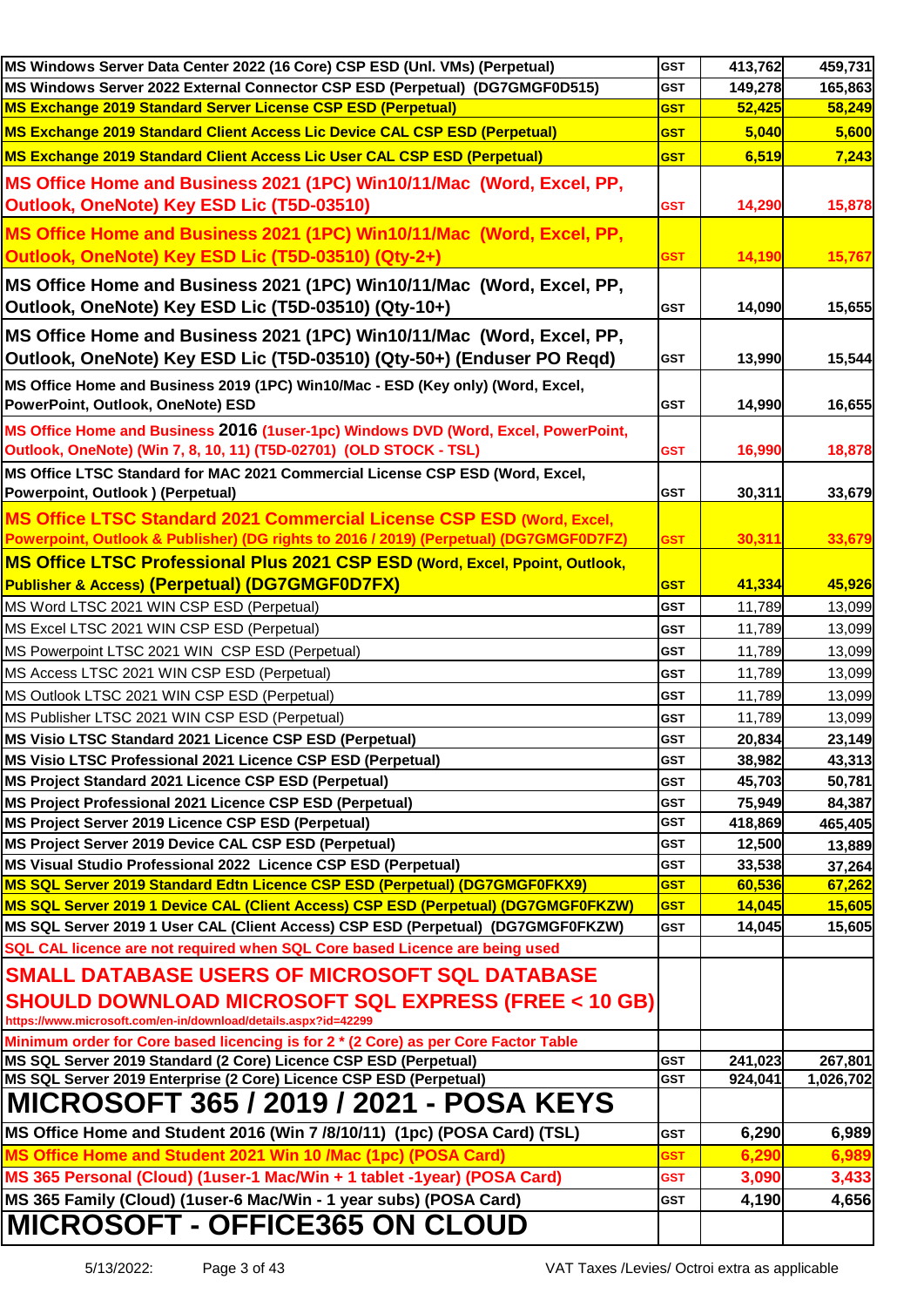| Microsoft 365 Apps for Business- CSP (Qty: 1-300)                                                                                        |                          |                 |                 |
|------------------------------------------------------------------------------------------------------------------------------------------|--------------------------|-----------------|-----------------|
| MS 365 Apps for Business (Office Offline) Licence (1yr) CSP (Qty-1-4)                                                                    | <b>GST</b>               | 5,190           | 5,767           |
| MS 365 Apps for Business (Office Offline) Licence (1yr) CSP (Qty-5+)                                                                     | GST                      | 5,090           | 5,655           |
| MS 365 Apps for Business (Office Online) Licence (1yr) CSP (Qty-25+)                                                                     | <b>GST</b>               | 5,040           | 5,600           |
| MS 365 Apps for Business (Office Online) Licence (1yr) CSP (Qty-100+)                                                                    | <b>GST</b>               | 4,990           | 5,544           |
| MS 365 Apps for Business (Office Online) Licence (1yr) CSP (Qty-250+)                                                                    | GST                      | 4,940           | 5,489           |
| Migration charges of Rs.50 to Rs.500 per user extra for mail box migration per user.                                                     |                          |                 |                 |
| MS 365 Business Std (Offline+Ex+Teams) Licence (1yr) CSP (Qty-1-4)                                                                       | <b>GST</b>               | 6,350           | 7,055           |
| MS 365 Business Std (Offline+Ex+Teams) Licence (1yr) CSP (Qty-5+)                                                                        | <b>GST</b>               | 6,230           | 6,922           |
| MS 365 Business Std (Offline+Ex+Teams) Licence (1yr) CSP (Qty-25+)                                                                       | <b>GST</b>               | 6,160           | 6,844           |
| MS 365 Business Std (Offline+Ex+Teams) Licence (1yr) CSP (Qty-100+)                                                                      | <b>GST</b>               | 6,090           | 6,767           |
| MS 365 Business Std (Offline+Ex+Teams) Licence (1yr) CSP (Qty-250+)                                                                      | <b>GST</b>               | 5,990           | 6,655           |
| Migration charges of Rs.50 to Rs.500 per user extra for mail box migration per user.                                                     |                          |                 |                 |
| MS 365 Business Premium (Offline+Ex+Teams+Security) Licence (1yr) CSP (Qty-1-4)                                                          | <b>GST</b>               | 15,190          | 16,878          |
| MS 365 Business Premium (Offline+Ex+Teams+Security) Licence (1yr) CSP (Qty-5+)                                                           | <b>GST</b>               | 14,890          | 16,544          |
| MS 365 Business Premium (Offline+Ex+Teams+Security) Licence (1yr) CSP (Qty-25+)                                                          | <b>GST</b>               | 14,790          | 16,433          |
| MS 365 Business Premium (Offline+Ex+Teams+Security) Licence (1yr) CSP (Qty-100+)                                                         | <b>GST</b>               | 14,690          | 16,322          |
| MS 365 Business Premium (Offline+Ex+Teams+Security) Licence (1yr) CSP (Qty-250+)                                                         | <b>GST</b>               | 14,590          | 16,211          |
| Migration charges of Rs.50 to Rs.500 per user extra for mail box migration per user.                                                     |                          |                 |                 |
| MS 365 Business Basic (Online+Ex+Teams) (1yr) CSP (Qty-1-4)                                                                              | <b>GST</b>               | 1,199           | 1,332           |
| MS 365 Business Basic (Online+Ex+Teams) (1yr) CSP (Qty-5+)                                                                               | <b>GST</b>               | 1,175           | 1,306           |
| MS 365 Business Basic (Online+Ex+Teams) (1yr) CSP (Qty-25+)                                                                              | <b>GST</b>               | 1,165           | 1,294           |
| MS 365 Business Basic (Online+Ex+Teams) (1yr) CSP (Qty-100+)                                                                             | GST                      | 1,149           | 1,277           |
| MS 365 Business Basic (Online+Ex+Teams) (1yr) CSP (Qty-250+)                                                                             | <b>GST</b>               | 1,139           | 1,266           |
| TEAM ESSENTIALS (Microsoft Teams + 1 TB OneDrive)                                                                                        |                          |                 |                 |
| MS 365 Team Essentials (Teams) (1yr) CSP (Qty-1-9)                                                                                       | <b>GST</b>               | 959             | 1,066           |
| MS 365 Team Essentials (Teams) (1yr) CSP (Qty-10-99)                                                                                     | <u>GST</u>               | 949             | 1,054           |
| MS 365 Team Essentials (Teams) (1yr) CSP (Qty-100-300)                                                                                   | <b>GST</b>               | 939             | 1,043           |
| SPECIAL 1% TO 5% ON CSP ANNUAL RATES : QTY - 2+ / 100+                                                                                   |                          |                 |                 |
|                                                                                                                                          |                          | 8,304           | 9,227           |
| MS 365 Apps for Enterprise (OLD Office Prof. Plus CSP) (1 year Subs) CSP<br>MS Office365 Exchange Online Plan 1 (50 GB) (1 year Sub) CSP | <b>GST</b><br><b>GST</b> | 2,784           | 3,093           |
| MS Office365 Exchange Online Plan 2 (100 GB Unlimited storage+ DLP) (1 year) CSP                                                         | <b>GST</b>               | 5,520           | 6,133           |
| MS Office365 E1 (Exch + SP + Lync) (1 year Sub) CSP                                                                                      | <b>GST</b>               | 6,910           | 7,678           |
| MS Office365 E3 (Office Pro+Exch+SP+Lync) (1 year Sub) CSP                                                                               | <b>GST</b>               | 15,880          | 17,644          |
| MS Office365 E5 (Office Pro+Exch+SP+Lync) (1 year Sub) CSP                                                                               | <b>GST</b>               | 26,300          | 29,222          |
| MS 365 E3 (Office Pro+Exch+SP+Lync +Windows E3 + EMS E3) (1 year Sub) CSP                                                                | <b>GST</b>               | 24,910          |                 |
| MS Visio Plan 1 (1 year) CSP                                                                                                             | <b>GST</b>               |                 | 27,678<br>3,840 |
| MS Visio Plan 2 (1 year) CSP                                                                                                             | <b>GST</b>               | 3,456<br>10,368 |                 |
|                                                                                                                                          |                          |                 | 11,520          |
| MS Project Plan 1 (1 year) CSP                                                                                                           | <b>GST</b>               | 6,912           | 7,680           |
| MS Project Plan 3 (1 year) CSP                                                                                                           | <b>GST</b>               | 20,736          | 23,040          |
| MS Project Plan 5 (1 year) CSP                                                                                                           | <b>GST</b>               | 38,016          | 42,240          |
| MS PowerBI Pro (1 year) CSP                                                                                                              | <b>GST</b>               | 6,912           | 7,680           |
| MS PowerBI Premium (Individual) (1 year ) CSP                                                                                            | <b>GST</b>               | 13,824          | 7,680           |
| <b>REGISTER A MICROSOFT DEAL WITH US</b><br><b>AND BECOME ELIGIBLE TO 1% - 10%</b>                                                       |                          |                 |                 |
| <b>EXTRA DISCOUNT FOR LICENCE</b>                                                                                                        |                          |                 |                 |
| www.softmartonline.com/DealReg.doc                                                                                                       |                          |                 |                 |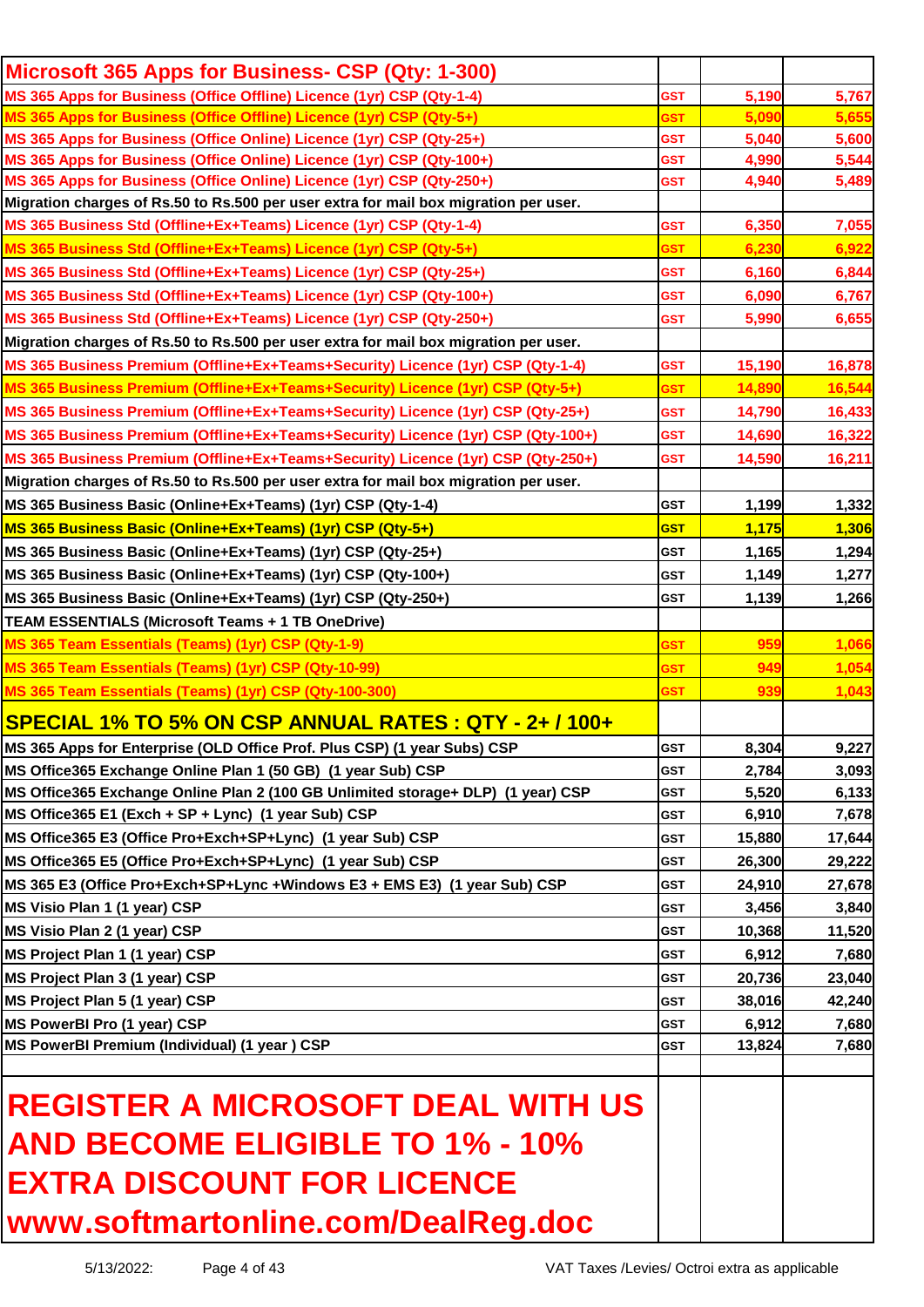| MICROSOFT ACADEMIC / CHARITY SOFTWARE (www.microsoft.com)                                                                                            | <b>Taxes</b>             | <b>RTP(Rs.)</b>   | SP(Rs.)           |
|------------------------------------------------------------------------------------------------------------------------------------------------------|--------------------------|-------------------|-------------------|
| Microsoft Support: 1800-11-1100 / 1800-102-1100                                                                                                      |                          |                   |                   |
| https://www.microsoft.com/en-in/licensing/licensing-programs/licensing-for-industries?                                                               |                          |                   |                   |
| <b>Charity Organisations have to Register at</b>                                                                                                     |                          |                   |                   |
| https://nonprofit.microsoft.com/register before placing orders.                                                                                      |                          |                   |                   |
| https://www.microsoft.com/en-in/education/imagine-academy/default.aspx                                                                               |                          |                   |                   |
| Microsoft Campus Agreement is based on total Staff (FTE-40+) in School/College                                                                       |                          |                   |                   |
| Microsoft Desktop Edu Licence/SA OLV E (1 year) Academic ESD (2UJ-00011) (per FTE)                                                                   |                          |                   |                   |
| (includes Windows Pro Upg., Office Prof. Plus & Core CAL)                                                                                            | GST                      | 4,231             | 4,701             |
| MS Office LTSC 2021 Standard Education Licence ESD CSP (Perpetual)                                                                                   | <b>GST</b>               | 5,051             | 5,612             |
| MS Office LTSC 2021 Standard Charity Licence ESD CSP (Perpetual)                                                                                     | <b>GST</b>               | 8,420             | 9,355             |
| MS Office LTSC 2021 Prof. Plus Education Licence ESD CSP (Perpetual)                                                                                 | <b>GST</b>               | 6,888             | 7,653             |
| MS Office LTSC 2021 Prof. Plus Charity Licence ESD CSP (Perpetual)                                                                                   | GST                      | 11,481            | 12,757            |
| <b>MS Office LTSC Standard Mac 2021 Education ESD CSP (Perpetual)</b>                                                                                | <b>GST</b>               | 5,051             | 5,612             |
| MS Office LTSC Standard Mac 2021 Charity ESD CSP (Perpetual)                                                                                         | <b>GST</b>               | 8,420             | 9,355             |
| MS Word LTSC 2021 WIN Educational CSP ESD (Perpetual)                                                                                                | <b>GST</b>               | 1,964             | 2,183             |
| MS Excel LTSC 2021 WIN Educational CSP ESD (Perpetual)                                                                                               | <b>GST</b>               | 1,964             | 2,183             |
| MS Powerpoint LTSC 2021 WIN Educational CSP ESD (Perpetual)                                                                                          | <b>GST</b>               | 1,964             | 2,183             |
| MS Access LTSC 2021 WIN Educational CSP ESD (Perpetual)                                                                                              | <b>GST</b>               | 1,964             | 2,183             |
| MS Outlook LTSC 2021 WIN Educational CSP ESD (Perpetual)                                                                                             | <b>GST</b>               | 1,964             | 2,183             |
| MS Publisher LTSC 2021 WIN Educational CSP ESD (Perpetual)                                                                                           | <b>GST</b>               |                   |                   |
|                                                                                                                                                      |                          | 1,964             | 2,183             |
| MS Project Standard 2021 Educational Licence CSP ESD (Perpetual)                                                                                     | <b>GST</b>               | 7,617             | 8,463             |
| MS Project Professional 2021 Educational Licence CSP ESD (Perpetual)                                                                                 | <b>GST</b>               | 12,657            | 14,063            |
| MS Visio LTSC Standard 2021 Educational Licence CSP ESD (Perpetual)                                                                                  | <b>GST</b>               | 3,471             | 3,857             |
| MS Visio LTSC Professional 2021 Educational Licence CSP ESD (Perpetual)                                                                              | <b>GST</b>               | 6,497             | 7,218             |
| <b>OFFICE 365 EDUCATION PLAN (ONLINE - A1) FREE FOR STUDENTS &amp; FACULTY</b>                                                                       |                          |                   |                   |
| http://products.office.com/en-in/academic/compare-office-365-education-plans                                                                         |                          |                   |                   |
| MS 365 Apps for Enterprise Faculty Academic OLP Lic (1 month sub*12) ESD CSP                                                                         | <b>GST</b>               | 1,556             | 1,729             |
| MS Ofice365 A3 for Faculty Academic (1 year) License CSP (Office Apps + email/Teams)                                                                 | <b>GST</b>               | 2,247             | 2,497             |
| MS Visual Studio Professional 2019 License Education CSP (Perpetual)<br>Microsoft Windows Server 2022 Standard 16 core Lic Education CSP (Perpetual) | <b>GST</b><br><b>GST</b> | 5,577<br>19,958   | 6,196<br>22,175   |
| Microsoft Windows Server 2022 - 1 Device CAL Academic CSP (Perpetual)                                                                                | <b>GST</b>               | 671               | 746               |
| Microsoft Windows Server 2022 - 1 User CAL Academic CSP (Perpetual)                                                                                  | <b>GST</b>               | 686               | 762               |
| Microsoft Windows Server 2022 Remote Desktop Services - 1 Dev CAL Edu CSP (Perpetual)                                                                | <b>GST</b>               | 2,166             | 2,406             |
| Microsoft Windows Server 2022 Remote Desktop Services - 1 User CAL Edu CSP (Perpetual)                                                               | <b>GST</b>               | 2,166             | 2,406             |
| Microsoft Windows Server 2022 Datacenter 16 core Lic Education CSP (Perpetual)                                                                       | <b>GST</b>               | 114,932           | 127,701           |
| Microsoft SQL Server 2019 Standard - 2 core Lic Education CSP (Perpetual)                                                                            | <b>GST</b>               | 66,950            | 74,389            |
| Microsoft SQL Server 2019 Enterprise - 2 core Lic Education CSP (Perpetual)<br>Microsoft SQL Server 2019 Standard Lic Education CSP (Perpetual)      | <b>GST</b><br><b>GST</b> | 256,675<br>16,764 | 285,192<br>18,627 |
| Microsoft SQL Server 2019 - 1 Device CAL Academic CSP (Perpetual)                                                                                    | <b>GST</b>               | 3,901             | 4,334             |
| Microsoft SQL Server 2019 - 1 User CAL Academic CSP (Perpetual)                                                                                      | <b>GST</b>               | 3,901             | 4,334             |
| Microsoft Exchange Server Standard 2019 Lic Education CSP (Perpetual)                                                                                | <b>GST</b>               | 14,561            | 16,179            |
| Microsoft Exchange Server Standard 2019 - 1 Device CAL Education CSP (Perpetual)                                                                     | <b>GST</b>               | 279               | 310               |
| Microsoft Exchange Server Standard 2019 - 1 User CAL Education CSP (Perpetual)                                                                       | GST                      | 361               | 401               |
| Microsoft Exchange Server Enterprise 2019 Lic Education CSP (Perpetual)                                                                              | GST                      | 83,193            | 92,435            |
| Microsoft Exchange Server Enterprise 2019 - 1 Device CAL Education CSP (Perpetual)                                                                   | <b>GST</b>               | 877               | 974               |
| Microsoft Exchange Server Enterprise 2019 - 1 User CAL Education CSP (Perpetual)                                                                     | <b>GST</b>               | 896               | 995               |
| <b>REGISTER A NEW GSUITE CASE LOCK (CL) &gt; 20</b>                                                                                                  |                          |                   |                   |
| USER WITH US & GET 5% TO 15% EXTRA                                                                                                                   |                          |                   |                   |
| DISCOUNT www.softmartonline.com/DealReg.doc                                                                                                          |                          |                   |                   |
| <b>Google Workspace Business from Google Cloud</b>                                                                                                   |                          |                   |                   |
| https://workspace.google.com/                                                                                                                        | <b>Taxes</b>             | RTP(Rs.)          | SP(Rs.)           |
| Support:+91-7757841333 (Extn: 2) / (Google Support:1800 108 7879)                                                                                    |                          |                   |                   |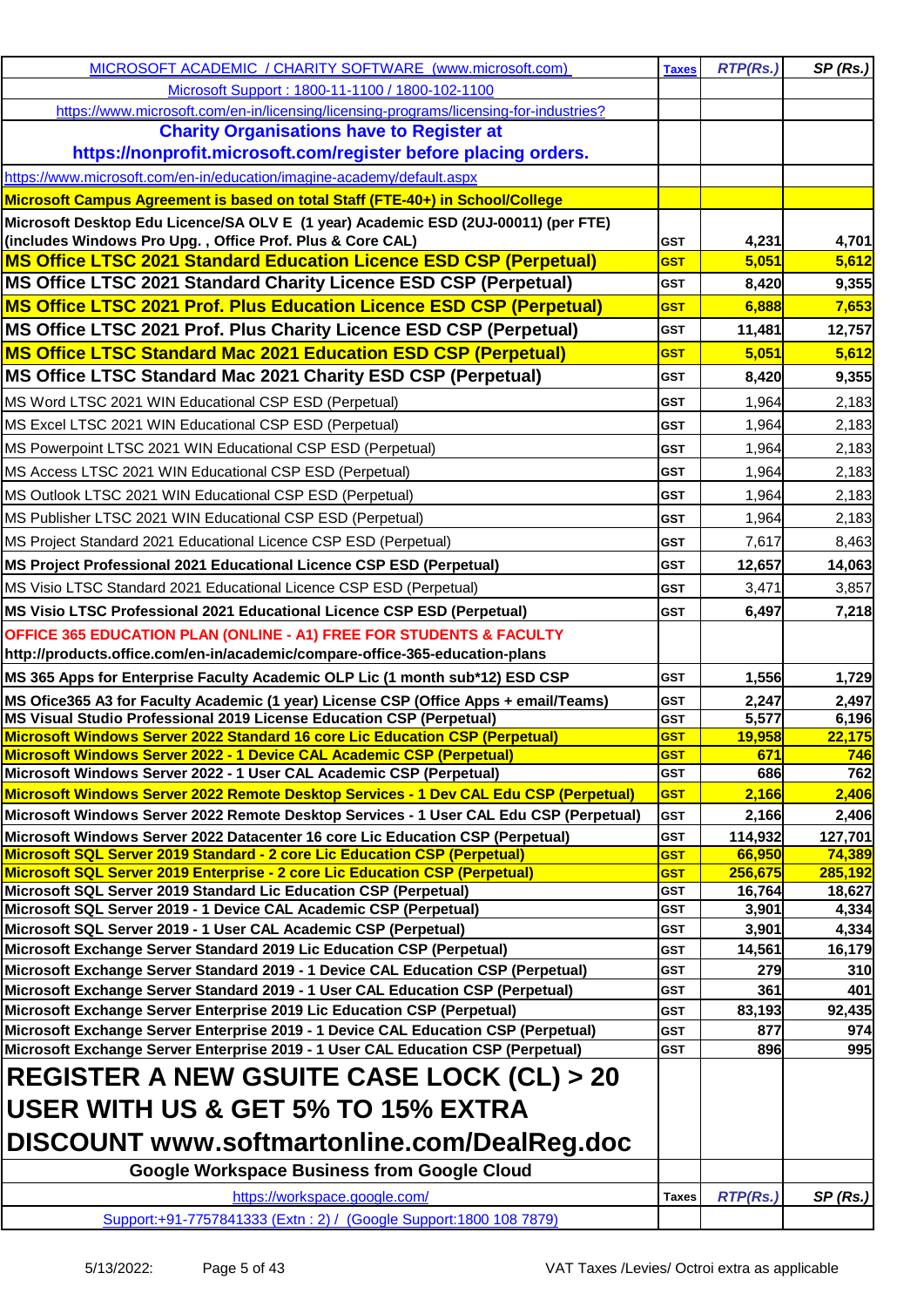| Google Business Starter - 30 GB (1 year) ESD (Qty-1-20) (till 30/5/21)       | <b>GST</b>   | 1,350           | 1,500   |
|------------------------------------------------------------------------------|--------------|-----------------|---------|
| Google Business Starter - 30 GB (1 year) ESD (Qty-21-99) (NO CL)             | <b>GST</b>   | 2,268           | 2,400   |
| Google Business Starter - 30 GB (1 year) ESD (Qty-21-99) (AFTER CL)          | <b>GST</b>   | 1,999           | 2,100   |
| Google Business Starter - 30 GB (1 year) ESD (Qty-100-300) (CL)              | <b>GST</b>   | 1,899           | 1,900   |
| Google Business Starter - 30 GB (1 year) ESD (Qty-300) (After approval)      | <b>GST</b>   | Call            | Call    |
| Renewal (Self) Google Starter - 30 GB (365 days) ESD (1-20)                  | <b>GST</b>   | 1,450           | 1,500   |
| Renewal (Self) Google Starter - 30 GB (365 days) ESD (21-99)                 | <b>GST</b>   | 2,268           | 2,100   |
| Renewal (Self) Google Starter - 30 GB (365 days) ESD (100-300)               | <b>GST</b>   | 1,899           | 1,900   |
| Renewal (Self) Google Starter - 30 GB (365 days) ESD (300+) (After approval) | <b>GST</b>   | Call            | Call    |
| *Request for Change of Partner to be approved by Google for Transfer.        |              |                 |         |
| Transfer (Other) Google Starter - 30 GB (365 days) ESD (1-20)                | <b>GST</b>   | 1,450           | 2,266   |
| Transfer (Other) Google Starter - 30 GB (365 days) ESD (21-99)*              | <b>GST</b>   | 2,268           | 2,266   |
| Transfer*(Other) Google Starter - 30 GB (365 days) ESD (100-300)*            | <b>GST</b>   | 1,899           | 2,199   |
| Transfer*(Other) Google Starter-30 GB (365 days) ESD(300+)(After approval)   | <b>GST</b>   | Call            | Call    |
| Additional 20 GB for Google Workspace Starter (1 year) ESD                   | <b>GST</b>   | 2,700           | 3,000   |
| Additional 50 GB for Google Workspace Starter (1 year) ESD                   | <b>GST</b>   | 4,860           | 5,400   |
| Additional 200 GB for Google Workspace Starter (1 year) ESD                  | <b>GST</b>   | 10,206          | 11,340  |
| Google Business Standard (Enhanced Office Suite + 2TB storage + Archiving)   |              |                 |         |
| (365 days subs) ESD (when combined with Starter Promo)                       | <b>GST</b>   | 9,072           | 10,080  |
| Google Business Standard (Enhanced Office Suite + 2TB storage + Archiving)   |              |                 |         |
| (365 days subs) ESD (with Starter Promo) (10-49)                             | <b>GST</b>   | 9,072           | 10,080  |
| Google Business Standard (Enhanced Office Suite + 2TB storage + Archiving)   |              |                 |         |
| (365 days subs) ESD (50-99)                                                  | <b>GST</b>   | 7,258           | 8,064   |
| Google Business Standard (Enhanced Office Suite + 2TB storage + Archiving)   |              |                 |         |
| (365 days subs) ESD (100-399)                                                | <b>GST</b>   | 6,990           | 8,064   |
| Google Business Standard (Enhanced Office Suite + 2TB storage + Archiving)   |              |                 |         |
| (365 days subs) ESD (400+)                                                   | <b>GST</b>   | 6,450           | 8,064   |
| Google Business Plus (Premium Office Suite + 5TB storage + Archiving +       |              |                 |         |
| Advance Controls / VC) (365 days subs) ESD (1-20)                            | <b>GST</b>   | 13,608          | 15,120  |
| Google Business Plus (Premium Office Suite + 5TB storage + Archiving +       |              |                 |         |
| Advance Controls / VC) (365 days subs) ESD (20-99)                           | <b>GST</b>   | 12,096          | 15,120  |
| Google Business Plus (Premium Office Suite + 5TB storage + Archiving +       |              |                 |         |
| Advance Controls / VC ) (365 days subs) ESD (100-399)                        | <b>GST</b>   | 10,990          | 12,096  |
| Google Business Plus (Premium Office Suite + 5TB storage + Archiving +       |              |                 |         |
| Advance Controls / VC ) (365 days subs) ESD (400+)                           | <b>GST</b>   | 9,990           | 12,096  |
| Google Business Standard and Google Business Plus can only be ordered for    |              |                 |         |
| Qty-20+ or 20% of total existing Gsuite users (Whichever is higher).         |              |                 |         |
| Renewal prices are not eligible for cases of other Google partners.          |              |                 |         |
| <i>*Transfer prices are eligible for Renewals of other Google partners.</i>  |              |                 |         |
|                                                                              |              |                 |         |
| STELLAR DATA RECOVERY ( www.stellarinfo.co.in )                              | <b>Taxes</b> | <b>RTP(Rs.)</b> | SP(Rs.) |
| Support: 1800-102-3232 support@stellarinfo.com                               |              |                 |         |
| Stellar Data Recovery Professional for Windows (1 year) ESD                  | <b>GST</b>   | 3,999           | 4,745   |
| Stellar Data Recovery Premium for Windows (1 year) ESD                       | <b>GST</b>   | 4,999           | 5,931   |
| Stellar Data Recovery Technician for Windows (1 year) ESD (special offer)    | <b>GST</b>   | 10,678          | 11,864  |
| Stellar BitRaser (DiskWipe) (10 counts) with USB lock                        | <b>GST</b>   | 3,999           | 4,838   |
| Stellar BitRaser (DiskWipe) (50 counts) with USB lock                        | <b>GST</b>   | 16,799          | 20,999  |
| Stellar BitRaser (DiskWipe) (100 counts) with USB lock                       | <b>GST</b>   | 27,999          | 34,999  |
|                                                                              |              |                 |         |
| <b>BUY NORTON QTY- 5+ GET 2% DISCOUNT</b>                                    |              |                 |         |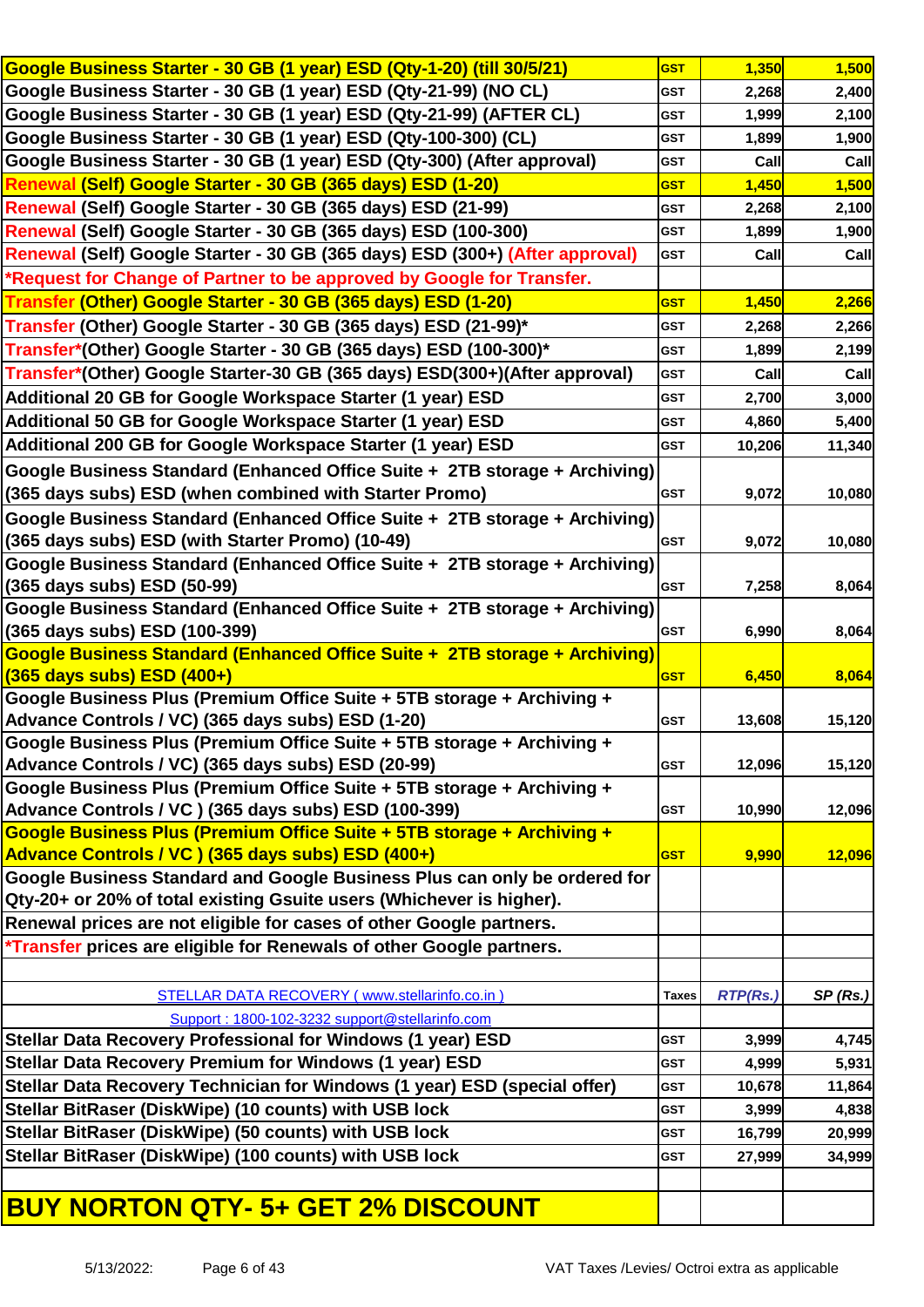| <b>BUY NORTON QTY- 25+ GET 5% DISCOUNT</b>                                                                   |              |                 |            |
|--------------------------------------------------------------------------------------------------------------|--------------|-----------------|------------|
| <b>NORTON ANTIVIRUS (www.norton.com)</b>                                                                     | <b>Taxes</b> | <b>RTP(Rs.)</b> | SP(Rs.)    |
| Support: https://support.norton.com/sp/en/in/home/current/info                                               |              |                 |            |
| Norton Antivirus Basic - (1 device) - 12 months) ESD (TSL)                                                   | <b>GST</b>   | <b>199</b>      | <b>221</b> |
| Norton Antivirus Plus - (1 device) - 12 months) ESD                                                          | <b>GST</b>   | 368             | 409        |
| Norton360 Standard - (1 device) - (12 months) ESD                                                            | <b>GST</b>   | 584             | 649        |
| Norton360 Standard - (1 device) - (36 months) ESD                                                            | <b>GST</b>   | 1,271           | 1,412      |
| Norton360 Deluxe - (3 devices) - (12 months) ESD                                                             | <b>GST</b>   | 796             | 884        |
| Norton360 Deluxe - (3 devices) - (36 months) ESD                                                             | <b>GST</b>   | 1,788           | 1,987      |
| Norton360 Deluxe - (5 devices) - (12 months) ESD                                                             | <b>GST</b>   | 1,915           | 2,128      |
| Norton360 Deluxe - (5 devices) - (36 months) ESD                                                             | <b>GST</b>   | 3,325           | 3,694      |
| Norton360 Premium - (10 devices) - (12 months) ESD                                                           | <b>GST</b>   | 2,668           | 2,964      |
| Norton360 Premium - (10 devices) - (36 months) ESD                                                           | <b>GST</b>   | 4,460           | 4,956      |
|                                                                                                              |              |                 |            |
| NET PROTECTOR ANTIVIRUS (www.netprotector.co.in)                                                             | <b>Taxes</b> | <b>RTP(Rs.)</b> | SP(Rs.)    |
| Support: 1800-2095500 / 020-65601480 / service@indiaantivirus.com                                            |              |                 |            |
| NPAV works on Windows XP / Vista and Window 7 / 8 / 10 (32/64 bit)                                           |              |                 |            |
| NPAV CAN BE REGISTERED AND UPDATED WITHOUT INTERNET (REGISTER<br>THROUGH SMS AND UPDATES THRU CD / PENDRIVE) |              |                 |            |
| Net Protector Total Security GOLD 2022 (1pc) (1yr) key ESD (5+)                                              | <b>GST</b>   | 319             | 354        |
|                                                                                                              |              |                 |            |
| Net Protector Total Security GOLD 2022 (1pc) (1yr) key ESD (25+)                                             | <b>GST</b>   | 309             | 343        |
| Net Protector Total Security GOLD 2022 (1pc) (1yr) key ESD (100+)                                            | <b>GST</b>   | 305             | 339        |
| Net Protector Total Security GOLD 2022 (1pc) (1yr) key ESD (250+)                                            | <b>GST</b>   | 299             | 332        |
| Net Protector Total Security GOLD 2022 (1pc) (3yr) Key ESD                                                   | <b>GST</b>   | 849             | 943        |
| Net Protector Total Security GOLD 2022 (1pc) (3yr) Key ESD (Multiples of 11)                                 | <b>GST</b>   | 769             | 854        |
| Net Protector Antivirus Pro 2022 (1pc) (1yr) key ESD (5+)                                                    | <b>GST</b>   | 229             | 254        |
| Net Protector Antivirus Pro 2022 (1pc) (1yr) key ESD (Qty-25+)                                               | <b>GST</b>   | 219             | 243        |
| Net Protector Antivirus Pro 2022 (1pc) (1yr) key ESD (Qty-100+)                                              | <b>GST</b>   | 215             | 239        |
| Net Protector Antivirus Pro 2022 (1pc) (1yr) key ESD (Qty-250+)                                              | <b>GST</b>   | 212             | 236        |
| Net Protector Server Edition (Windows 08/12/16/19 Svr) (1yr) ESD (1+)                                        | <b>GST</b>   | 849             | 943        |
| Net Protector Server Edition (Windows 08/12/16/19 Svr) (1yr) ESD (2+)                                        | <b>GST</b>   | 799             | 888        |
| Net Protector Server Edition (Windows 08/12/16/19 Svr) (1yr) ESD (10+)                                       | <b>GST</b>   | 759             | 843        |
| <b>REGISTER A NPAV ADMIN CONSOLE DEAL WITH</b>                                                               |              |                 |            |
| US & GET 5% - 10% EXTRA DISCOUNT                                                                             |              |                 |            |
| www.softmartonline.com/DealReg.doc                                                                           |              |                 |            |
| Net Protector Endpoint Security (Server/Desktop) (1yr) per user (5-24)                                       | <b>GST</b>   | 399             | 443        |
| Net Protector Endpoint Security (Server/Desktop) (1yr) per user (25-49)                                      | <b>GST</b>   | 350             | 389        |
| Net Protector Endpoint Security (Server/Desktop) (1yr) per user (50-99)                                      | <b>GST</b>   | 325             | 361        |
| Net Protector Endpoint Security (Server/Desktop) (1yr) per user (100+)                                       | <b>GST</b>   | 300             | 333        |
| Net Protector Endpoint Security (Server/Desktop) (1yr) per user (250+)                                       | <b>GST</b>   | <b>290</b>      | 322        |
| Net Protector Endpoint Security (Server/Desktop) (1yr) per user (500+)                                       | <b>GST</b>   | 275             | 306        |
| Net Protector Endpoint Security (Server/Desktop) (1yr) per user (1000+)                                      | <b>GST</b>   | <b>250</b>      | 278        |
| 3 year rates for Net Protector Endpoint Protection will be 200% of 1 year.                                   |              |                 |            |
| TRENDMICRO ANTIVIRUS PRODUCTS (www.trendmicro.com)                                                           |              |                 |            |
| Support: asia@support.trendmicro.com / insmbsupport@trendmicro.com / 1800-425-1009                           | <b>Taxes</b> | <b>RTP(Rs.)</b> | SP(Rs.)    |
| Toll Free: 000-800-100-9466                                                                                  |              |                 |            |
| <b>GET 5% DISCOUNT ON QTY-10+</b>                                                                            |              |                 |            |
| GET 10% DISCOUNT ON QTY-100+                                                                                 |              |                 |            |
| TrendMicro Antivirus+ Security (1yr) (1pc) ESD (TSL)                                                         | <b>GST</b>   | <b>179</b>      | 224        |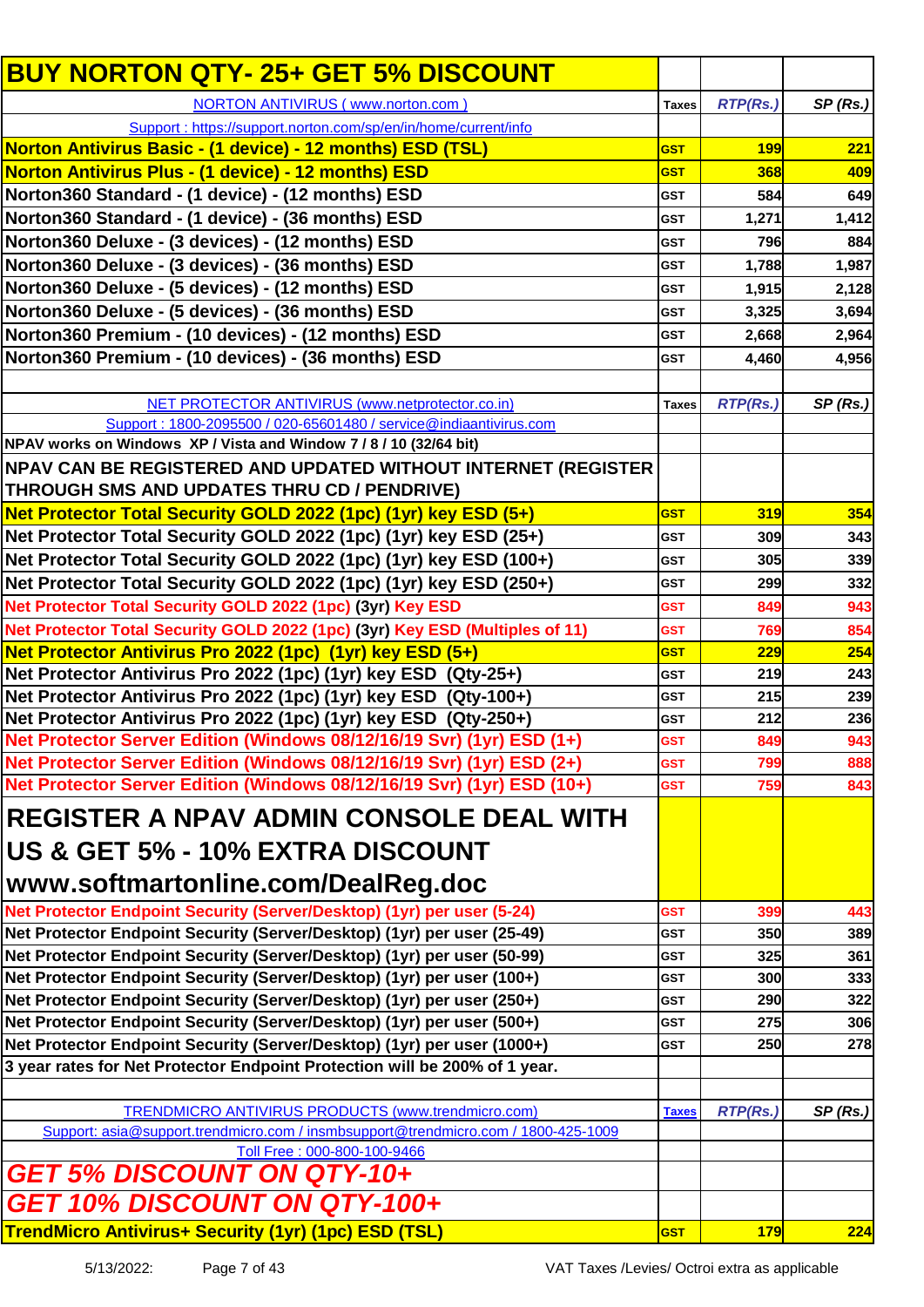| <b>TrendMicro Internet Security (1yr) (1pc) ESD (TSL)</b>                                                                                                                         | <b>GST</b>               | 269            | 336            |
|-----------------------------------------------------------------------------------------------------------------------------------------------------------------------------------|--------------------------|----------------|----------------|
| <b>TrendMicro Maximum Security (1yr) (1pc) ESD (TSL)</b>                                                                                                                          | <b>GST</b>               | 359            | 449            |
| <b>TrendMicro Mobile Security (iOS and Android) ESD (TSL)</b>                                                                                                                     | <b>GST</b>               | 99             | 124            |
| Add TrendMicro Media kit for Rs.30 each for each Media Pack.                                                                                                                      |                          |                |                |
| <b>REGISTER A TRENDMICRO DEAL WITH US &amp; GET</b>                                                                                                                               |                          |                |                |
| <b>2% - 20% EXTRA DISCOUNT</b>                                                                                                                                                    |                          |                |                |
| www.softmartonline.com/DealReg.doc                                                                                                                                                |                          |                |                |
| Trend Micro WorryFree Business Security Std (5-25 u) - 3yr ESD (C/U)                                                                                                              | <b>GST</b>               | 1,990          | 2,211          |
| Trend Micro WorryFree Business Security Std Lic (26-50 user) - 3yr ESD (C/U))                                                                                                     | GST                      | 1,890          | 2,100          |
| Trend Micro WorryFree Business Security Std Lic (51-100 user) - 3yr ESD (C/U)                                                                                                     | <b>GST</b>               | 1,790          | 1,989          |
| Trend Micro WorryFree Business Security Std Lic (101-250 user) - 3yr ESD (C/U)                                                                                                    | <b>GST</b>               | 1,690          | 1,878          |
| Trend Micro WorryFree Business Security Std Lic (251-500 user) - 3yr ESD (C/U)                                                                                                    | <b>GST</b>               | 1,590          | 1,767          |
| Trend Micro WorryFree Business Security Std Lic (501-1000 user) - 3yr ESD (C/U)                                                                                                   | <b>GST</b>               | 1,490          | 1,656          |
| <b>RENEWAL PRICES ARE 20% - 50% DISCOUNT ON FRESH RATES.</b>                                                                                                                      |                          |                |                |
| Trend Micro WorryFree Business Security Std (5-25) - 1yr ESD (C/U)                                                                                                                | <b>GST</b>               | 995            | 1,106          |
| Trend Micro WorryFree Business Security Std (26-50 user) - 1yr ESD (C/U)                                                                                                          | <b>GST</b>               | 945            | 1,050          |
| Trend Micro WorryFree Business Security Std (51-100 user) - 1yr ESD (C/U)                                                                                                         | <b>GST</b>               | 895            | 994            |
| Trend Micro WorryFree Business Security Std (101-250 user) - 1yr ESD (C/U)                                                                                                        | <b>GST</b>               | 845            | 939            |
| Trend Micro WorryFree Business Security Std (251-500 user) - 1yr ESD (C/U)                                                                                                        | <b>GST</b>               | 795            | 883            |
| Trend Micro WorryFree Business Security Std (501-1000 user) - 1yr ESD (C/U)                                                                                                       | <b>GST</b>               | 745            | 828            |
| Trend Micro WorryFree Client/Server/Ex Advanced (5-25 user) - 1yr ESD C/U                                                                                                         | <b>GST</b>               | 1,390          | 1,544          |
| Trend Micro WorryFree Client/Server/Exch Advanced Lic (26-50 user) - 1yr ESD C/U                                                                                                  | <b>GST</b>               | 1,290          | 1,433          |
| Trend Micro WorryFree Client/Server/Exch Advanced Lic (51-100 user) - 1yr ESD C/U                                                                                                 | <b>GST</b>               | 1,190          | 1,322          |
| Trend Micro WorryFree Client/Server/Exch Advanced Lic (101-250 user)- 1yr ESD C/U                                                                                                 | <b>GST</b>               | 1,090          | 1,211          |
| Trend Micro WorryFree Client/Server/Exch Advanced Lic (251-500 user)- 1yr ESD C/U                                                                                                 | <b>GST</b>               | 990            | 1,100          |
| Trend Micro WorryFree Client/Server/Exch Advanced Lic (501-1000 user)- 1yr ESD C/U                                                                                                | <b>GST</b>               | 890            | 989            |
| Trend Micro WorryFree Services (Cloud) (5-25) - 1yr ESD (per user) C/U                                                                                                            | <b>GST</b>               | 1,290          | 1,433          |
| Trend Micro WorryFree Services (Cloud) (26-50 user) - 1yr ESD (rate per user) C/U                                                                                                 | <b>GST</b>               | 1,190          | 1,322          |
| Trend Micro WorryFree Services (Cloud) (51-100 user) - 1yr ESD (rate per user) C/U                                                                                                | <b>GST</b>               | 1,090          | 1,211          |
| Trend Micro WorryFree Services (Cloud) (101-250 user) - 1yr ESD (rate per user) C/U                                                                                               | GST                      | 990            | 1,100          |
| Trend Micro WorryFree Services (Cloud) (250-500 user) - 1yr ESD (rate per user) C/U                                                                                               | <b>GST</b>               | 890            | 989            |
| Trend Micro WorryFree Services (Cloud) (501-1000 user) - 1yr ESD (rate per user) C/U<br>Trend Micro WorryFree Services Adv (Cloud) (5-25) - 1yr ESD (per user) C/U                | <b>GST</b><br><b>GST</b> | 790<br>1,990   | 878<br>2,211   |
|                                                                                                                                                                                   |                          |                |                |
| Trend Micro WorryFree Services Adv (Cloud) (26-50 user) - 1yr ESD (rate per user) C/U                                                                                             | <b>GST</b><br><b>GST</b> | 1,890          | 2,100          |
| Trend Micro WorryFree Services Adv (Cloud) (51-100 user) - 1yr ESD (rate per user) C/U<br>Trend Micro WorryFree Services Adv (Cloud) (101-250 user) - 1yr ESD (rate per user) C/U | <b>GST</b>               | 1,790<br>1,690 | 1,989          |
| Trend Micro WorryFree Services Adv (Cloud) (250-500 user) - 1yr ESD (rate per user) C/U                                                                                           | <b>GST</b>               | 1,590          | 1,878<br>1,767 |
| Trend Micro WorryFree Services Adv (Cloud) (501-1000 user) - 1yr ESD (rate per user) C/U                                                                                          | <b>GST</b>               | 1,490          | 1,656          |
| Trend Micro ApexOne SAAS (51-100 user)-1yr ESD C/U                                                                                                                                | <b>GST</b>               | 1,990          | 2,211          |
| Trend Micro ApexOne SAAS (101-250 user)-1yr ESD C/U                                                                                                                               | <b>GST</b>               | 1,890          | 2,100          |
| Trend Micro ApexOne SAAS (250-500 user)-1yr ESD C/U                                                                                                                               | <b>GST</b>               | 1,790          | 1,989          |
| Trend Micro ApexOne SAAS (501-1000 user)-1yr ESD C/U                                                                                                                              | <b>GST</b>               | 1,690          | 1,878          |
| Trend Micro ApexOne OnPremise (51-100 user)-1yr ESD C/U                                                                                                                           | <b>GST</b>               | 1,990          | 2,211          |
| Trend Micro ApexOne OnPremise (101-250 user)-1yr ESD C/U                                                                                                                          | <b>GST</b>               | 1,890          | 2,100          |
| Trend Micro ApexOne OnPremise (250-500 user)-1yr ESD C/U                                                                                                                          | <b>GST</b>               | 1,790          | 1,989          |
| Trend Micro ApexOne OnPremise (501-1000 user)-1yr ESD C/U                                                                                                                         | <b>GST</b>               | 1,690          | 1,878          |
| Please email / call for other Licence prices for Corporate users.                                                                                                                 | <b>GST</b>               |                |                |
| <b>SPECIAL 5%-20% CHARITY / GOVERNMENT / ACADEMIC DISCOUNT**</b>                                                                                                                  |                          |                |                |
| 3 YEAR PRICES ARE ~200% & CLOUD - 3 YR ~250% OF ABOVE 1YR PRICES                                                                                                                  |                          |                |                |
|                                                                                                                                                                                   |                          |                |                |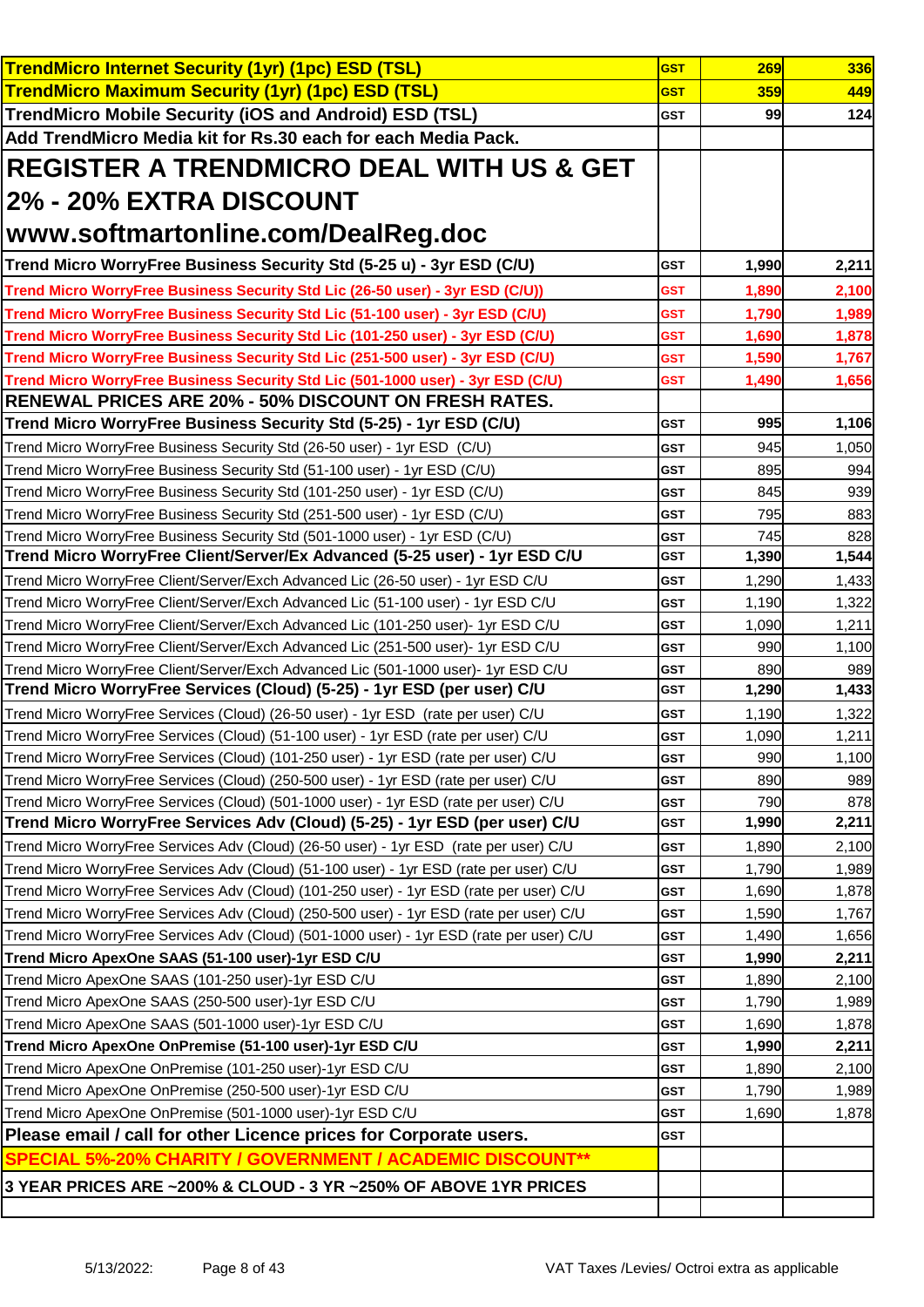| <b>REGISTER ANY McAfee SMB DEAL WITH US &amp; GET</b>                                                                                                                                                                                                                                                                                                                                                                                                                                                                                                                                                                                                                                                                                                                                                                                                                                |              |                 |         |
|--------------------------------------------------------------------------------------------------------------------------------------------------------------------------------------------------------------------------------------------------------------------------------------------------------------------------------------------------------------------------------------------------------------------------------------------------------------------------------------------------------------------------------------------------------------------------------------------------------------------------------------------------------------------------------------------------------------------------------------------------------------------------------------------------------------------------------------------------------------------------------------|--------------|-----------------|---------|
| 2% - 10% EXTRA DISCOUNT                                                                                                                                                                                                                                                                                                                                                                                                                                                                                                                                                                                                                                                                                                                                                                                                                                                              |              |                 |         |
| www.softmartonline.com/DealReg.doc                                                                                                                                                                                                                                                                                                                                                                                                                                                                                                                                                                                                                                                                                                                                                                                                                                                   |              |                 |         |
| McAfee Mvision Protect Standard (MV1) includes Antivirus, Ransomware, Device<br><b>Control</b>                                                                                                                                                                                                                                                                                                                                                                                                                                                                                                                                                                                                                                                                                                                                                                                       |              |                 |         |
| McAfee Mvision Protect Standard (MV1) - 1yr GL. (Qty-5-50) CUPG                                                                                                                                                                                                                                                                                                                                                                                                                                                                                                                                                                                                                                                                                                                                                                                                                      | <b>GST</b>   | 990             | 1,100   |
| McAfee Mvision Protect Standard (MV1) - 1yr GL. (Qty-51-150) CUPG                                                                                                                                                                                                                                                                                                                                                                                                                                                                                                                                                                                                                                                                                                                                                                                                                    | <b>GST</b>   | 940             | 1,044   |
| McAfee Mvision Protect Standard (MV1) - 1yr GL. (Qty-151-300) CUPG                                                                                                                                                                                                                                                                                                                                                                                                                                                                                                                                                                                                                                                                                                                                                                                                                   | <b>GST</b>   | 890             | 989     |
| McAfee Mvision Protect Standard (MV1) - 1yr GL. (Qty-301-999) CUPG                                                                                                                                                                                                                                                                                                                                                                                                                                                                                                                                                                                                                                                                                                                                                                                                                   | <b>GST</b>   | 790             | 878     |
| McAfee Mvision Protect Standard (MV1) - 3yr GL. (Qty-5-50) CUPG                                                                                                                                                                                                                                                                                                                                                                                                                                                                                                                                                                                                                                                                                                                                                                                                                      | <b>GST</b>   | 2,690           | 2,989   |
| McAfee Mvision Protect Standard (MV1) - 3yr GL. (Qty-51-150) CUPG                                                                                                                                                                                                                                                                                                                                                                                                                                                                                                                                                                                                                                                                                                                                                                                                                    | <b>GST</b>   | 2,590           | 2,878   |
| McAfee Mvision Protect Standard (MV1) - 3yr GL. (Qty-151-300) CUPG                                                                                                                                                                                                                                                                                                                                                                                                                                                                                                                                                                                                                                                                                                                                                                                                                   | <b>GST</b>   | 2,490           | 2,767   |
| McAfee Mvision Protect Standard (MV1) - 3yr GL. (Qty-301-999) CUPG                                                                                                                                                                                                                                                                                                                                                                                                                                                                                                                                                                                                                                                                                                                                                                                                                   | <b>GST</b>   | 2,290           | 2,544   |
| McAfee Mvision Protect Plus (MV2) Includes Application Control + Mobile                                                                                                                                                                                                                                                                                                                                                                                                                                                                                                                                                                                                                                                                                                                                                                                                              |              |                 |         |
| McAfee Mvision Protect Plus (MV2) - 1yr GL. (Qty-5-250) CUPG                                                                                                                                                                                                                                                                                                                                                                                                                                                                                                                                                                                                                                                                                                                                                                                                                         | <b>GST</b>   | 1,190           | 1,322   |
| McAfee Mvision Protect Plus (MV2) - 3yr GL. (Qty-5-250) CUPG                                                                                                                                                                                                                                                                                                                                                                                                                                                                                                                                                                                                                                                                                                                                                                                                                         | <b>GST</b>   | 2,990           | 3,322   |
| <b>McAfee Data Loss Prevention</b>                                                                                                                                                                                                                                                                                                                                                                                                                                                                                                                                                                                                                                                                                                                                                                                                                                                   |              |                 |         |
| McAfee Data Loss Prevention - 1 yr (Qty-5-250) CUPG                                                                                                                                                                                                                                                                                                                                                                                                                                                                                                                                                                                                                                                                                                                                                                                                                                  |              | 2,490           | 2,767   |
| McAfee Data Loss Prevention - 3 yrs (Qty-5-250) CUPG                                                                                                                                                                                                                                                                                                                                                                                                                                                                                                                                                                                                                                                                                                                                                                                                                                 |              | 6,190           | 6,878   |
| <b>McAfee Encryption</b>                                                                                                                                                                                                                                                                                                                                                                                                                                                                                                                                                                                                                                                                                                                                                                                                                                                             |              |                 |         |
| McAfee Complete Data Protection - Business - 1yr GL (Qty-5-250) CUP                                                                                                                                                                                                                                                                                                                                                                                                                                                                                                                                                                                                                                                                                                                                                                                                                  | <b>GST</b>   | 1,990           | 2,211   |
| McAfee Complete Data Protection - Business - 3yr GL (Qty-5-250) CUP                                                                                                                                                                                                                                                                                                                                                                                                                                                                                                                                                                                                                                                                                                                                                                                                                  | <b>GST</b>   | 4,990           | 5,544   |
| <b>McAfee Data Loss Prevention + Encyption</b>                                                                                                                                                                                                                                                                                                                                                                                                                                                                                                                                                                                                                                                                                                                                                                                                                                       |              |                 |         |
| McAfee Complete Data Protection - Advanced - 1yr GL (Qty-5-250) CUP                                                                                                                                                                                                                                                                                                                                                                                                                                                                                                                                                                                                                                                                                                                                                                                                                  | <b>GST</b>   | 3,990           | 4,433   |
| McAfee Complete Data Protection - Advanced - 3yr GL (Qty-5-250) CUP                                                                                                                                                                                                                                                                                                                                                                                                                                                                                                                                                                                                                                                                                                                                                                                                                  | <b>GST</b>   | 9,990           | 11,100  |
| McAfee Endpoint 3 year prices are approx. ~270% of 1 year prices.                                                                                                                                                                                                                                                                                                                                                                                                                                                                                                                                                                                                                                                                                                                                                                                                                    |              |                 |         |
| <b>Enduser PO required to process McAfee orders.</b>                                                                                                                                                                                                                                                                                                                                                                                                                                                                                                                                                                                                                                                                                                                                                                                                                                 |              |                 |         |
| McAfee prices may vary for customers on case to case basis.                                                                                                                                                                                                                                                                                                                                                                                                                                                                                                                                                                                                                                                                                                                                                                                                                          |              |                 |         |
| Please email/call for Licence price for Corporate users (>251 users).                                                                                                                                                                                                                                                                                                                                                                                                                                                                                                                                                                                                                                                                                                                                                                                                                | <b>GST</b>   |                 |         |
| <b>Enduser PO required to process McAfee orders.</b>                                                                                                                                                                                                                                                                                                                                                                                                                                                                                                                                                                                                                                                                                                                                                                                                                                 |              |                 |         |
|                                                                                                                                                                                                                                                                                                                                                                                                                                                                                                                                                                                                                                                                                                                                                                                                                                                                                      |              |                 |         |
| BROADCOM SYMANTEC PRODUCTS (www.symantec.com / www.broadcom.com)                                                                                                                                                                                                                                                                                                                                                                                                                                                                                                                                                                                                                                                                                                                                                                                                                     | <b>Taxes</b> | <b>RTP(Rs.)</b> | SP(Rs.) |
| Support: customercare_apac@symantec.com / 1800-102-4235 / 1800-425-4235                                                                                                                                                                                                                                                                                                                                                                                                                                                                                                                                                                                                                                                                                                                                                                                                              |              |                 |         |
| (Following Symantec Licences are for 1 year upgrades : Delivery : 1-3 weeks)                                                                                                                                                                                                                                                                                                                                                                                                                                                                                                                                                                                                                                                                                                                                                                                                         |              |                 |         |
| <b>Symantec Endpoint Protection</b><br>The growth in targeted attacks and advanced persistent threats require layered protection and<br>intelligent security at the endpoint. Symantec Endpoint Protection 14 brings unrivaled<br>security, blazing performance, and smarter management across both physical and virtual<br>environments. By leveraging the world's largest civilian threat intelligence network, Symantec<br>can proactively identify at-risk files and stop zero-day threats without slowing down your<br>performance. Only Symantec Endpoint Protection 14 provides the security you need through<br>a single, high-powered agent, for the fastest, most-effective protection available.<br>https://www.symantec.com/products/endpoint-hybrid-cloud-security/endpoint/endpoint-protection<br><b>REGISTER A CORPORATE SYMANTEC CASE</b><br>& GET 2% - 15% DISCOUNT |              |                 |         |
| www.softmartonline.com/DealReg.doc                                                                                                                                                                                                                                                                                                                                                                                                                                                                                                                                                                                                                                                                                                                                                                                                                                                   |              |                 |         |
| BROADCOM SYMANTEC PRODUCTS (www.symantec.com / www.broadcom.com)                                                                                                                                                                                                                                                                                                                                                                                                                                                                                                                                                                                                                                                                                                                                                                                                                     | <b>Taxes</b> | <b>RTP(Rs.)</b> | SP(Rs.) |
| <b>Symantec Endpoint Protection 14 Subscription Lic (5-99 user) 1yr ESD (SEP-SUB)</b>                                                                                                                                                                                                                                                                                                                                                                                                                                                                                                                                                                                                                                                                                                                                                                                                | <b>GST</b>   | 1,299           | 1,443   |
| Symantec Endpoint Protection 14 Subscription Lic (100-499 u) 1yr ESD (SEP-SUB)                                                                                                                                                                                                                                                                                                                                                                                                                                                                                                                                                                                                                                                                                                                                                                                                       | <b>GST</b>   | 1,099           | 1,221   |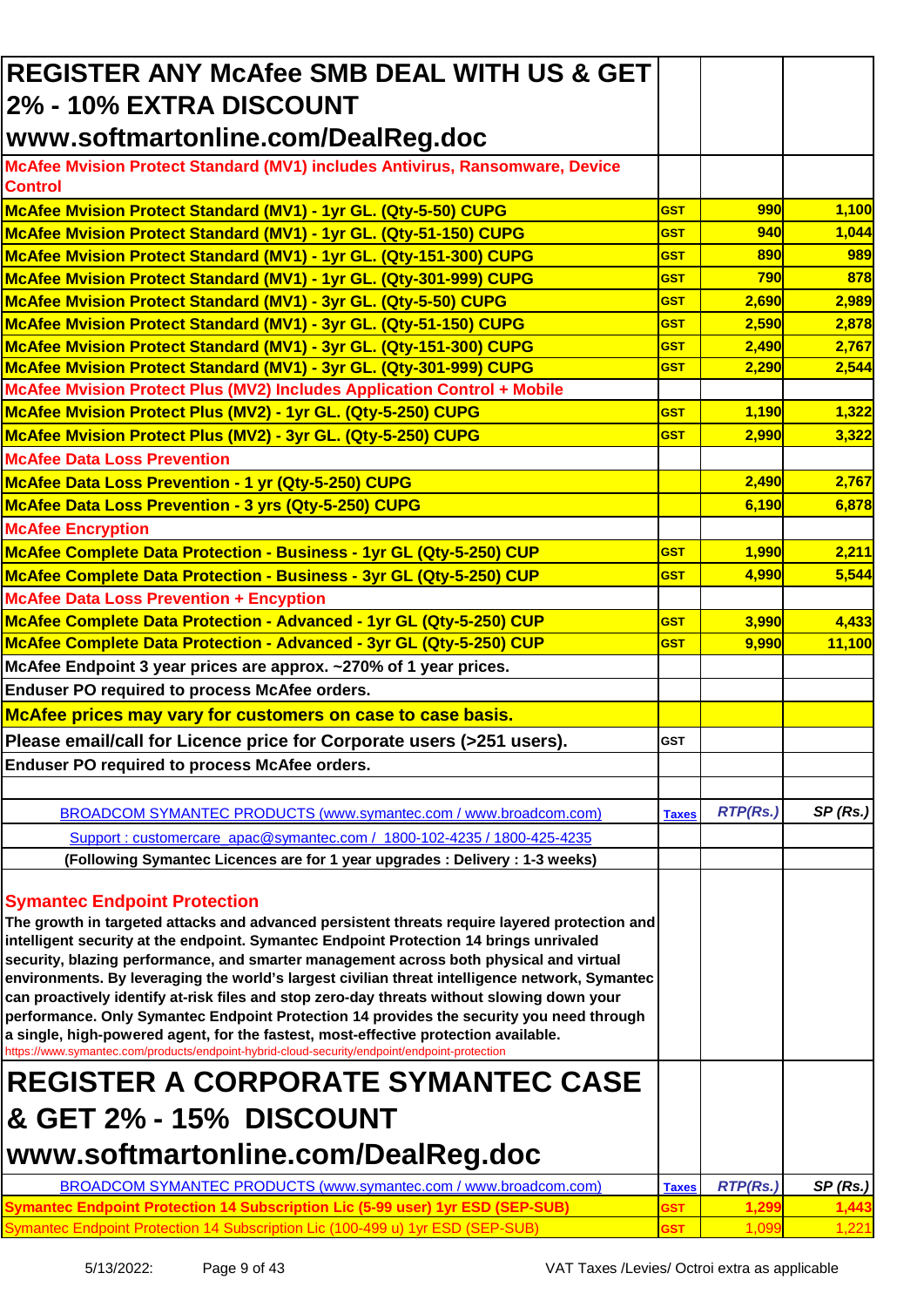| Symantec Endpoint Protection 14 Subscription Lic (500-1999 user) 1yr ESD (SEP-SUB)                                                               | <b>GST</b>               | 999             | 1,110          |
|--------------------------------------------------------------------------------------------------------------------------------------------------|--------------------------|-----------------|----------------|
| Symantec Endpoint Protection 14 Subscription Lic (2000+ user) 1yr ESD (SEP-SUB)                                                                  | <b>GST</b>               | 799             | 888            |
| Symantec Endpoint Protection 14 Subscription Lic (5-99 user) 3yr ESD (SEP-SUB)                                                                   | <b>GST</b>               | 3,897           | 4,330          |
| Symantec Endpoint Protection 14 Subscription Lic (100-499 user) 3yr ESD (SEP-SUB)                                                                | <b>GST</b>               | 3,297           | 3,663          |
| Symantec Endpoint Protection 14 Subscription Lic (500-1999 user) 3yr ESD (SEP-SUB)                                                               | <b>GST</b>               | 2,997           | 3,330          |
| Symantec Endpoint Protection 14 Subscription Lic (2000+ user) 3yr ESD (SEP-SUB)                                                                  | <b>GST</b>               | 2,397           | 2,663          |
| <b>SYMANTEC ENDPOINT SECURITY ENTERPRISE (HYBRID - CLOUD) (SES-SUB)</b>                                                                          |                          |                 |                |
| <b>Symantec Endpoint Security Enterprise Hybrid Subs. Lic (5-99 user) 1yr ESD (SES-SUB)</b>                                                      | <b>GST</b>               | 1,499           | 1,666          |
| Symantec Endpoint Security Enterprise Hybrid Subscription Lic (100-499 u) 1yr ESD (SES-SUB)                                                      | <b>GST</b>               | 1,299           | 1,443          |
| Symantec Endpoint Security Enterprise Hybrid Subs. Lic (500-1999 user) 1yr ESD (SES-SUB)                                                         | <b>GST</b>               | 1,099           | 1,221          |
| Symantec Endpoint Security Enterprise Hybrid Subscription Lic (2000+ user) 1yr ESD (SES-SUB)                                                     | <b>GST</b>               | 899             | 999            |
| Symantec Endpoint Security Enterprise Hybrid Subs. Lic (5-99 user) 3yr ESD (SES-SUB)                                                             | <b>GST</b>               | 4,497           | 4,997          |
| Symantec Endpoint Security Enterprise Hybrid Subs. Lic (100-499 user) 3yr ESD (SES-SUB)                                                          | <b>GST</b>               | 3,897           | 4,330          |
| Symantec Endpoint Security Enterprise Hybrid Subs. Lic (500-1999 user) 3yr ESD (SES-SUB)                                                         | <b>GST</b>               | 3,297           | 3,663          |
| Symantec Endpoint Security Enterprise Hybrid Subscription Lic (2000+ user) 3yr ESD (SES-SUB)                                                     | GST                      | 2,697           | 2,997          |
| SYMANTEC PROTECTION SUITE ENTERPRISE (SPS-SUB)                                                                                                   |                          |                 |                |
| <b>Symantec Protection Suite Enterprise Subscription Lic (5-99 user) 1yr ESD (SPS-SUB)</b>                                                       | <b>GST</b>               | 1,999           | 2,221          |
| Symantec Protection Suite Enterprise Subscription Lic (100-499 u) 1yr ESD (SPS-SUB)                                                              | <b>GST</b>               | 1,699           | 1,888          |
| Symantec Protection Suite Enterprise Subscription Lic (500-1999 user) 1yr ESD (SPS-SUB)                                                          | <b>GST</b>               | 1,399           | 1,554          |
| Symantec Protection Suite Enterprise Subscription Lic (2000+ user) 1yr ESD (SPS-SUB)                                                             | <b>GST</b>               | 1,199           | 1,332          |
| Symantec Protection Suite Enterprise Subscription Lic (5-99 user) 3yr ESD (SPS-SUB)                                                              | <b>GST</b>               | 5,997           | 6,663          |
| Symantec Protection Suite Enterprise Subscription Lic (100-499 u) 3yr ESD (SPS-SUB)                                                              | <b>GST</b>               | 5,097           | 5,663          |
| Symantec Protection Suite Enterprise Subscription Lic (500-1999 user) 3yr ESD (SPS-SUB)                                                          | GST                      | 4,197           | 4,663          |
| Symantec Protection Suite Enterprise Subscription Lic (2000+ user) 3yr ESD (SPS-SUB)                                                             | <b>GST</b>               | 3,597           | 3,997          |
|                                                                                                                                                  |                          |                 |                |
| <b>VERITAS BACKUP PRODUCTS (www.veritas.com)</b>                                                                                                 |                          |                 |                |
| Veritas Backup Exec Server Win Std Lic ESD (Mandatory Support extra)                                                                             | <b>GST</b>               | 47,136          | 52,373         |
| Veritas Backup Exec Server Std - Mandatory Basic Support only - 1 year                                                                           | <b>GST</b>               | 10,039          | 11,155         |
| Veritas Backup Exec Agent for Application & Database Lic ESD (Sup extra)                                                                         | <b>GST</b>               | 47,136          | 52,373         |
| Veritas Backup Exec Agent for Application & Database- Support - 1 year                                                                           | <b>GST</b>               | 10,039          | 11,155         |
| Veritas Backup Exec Agent for Windows Server ESD (Support Extra)                                                                                 | <b>GST</b>               | 28,187          | 31,319         |
| Veritas Backup Exec Agent for Windows Server- Support - 1 year                                                                                   | <b>GST</b>               | 5,919           | 6,577          |
| Veritas Desktop Laptop Option (1-10 user) Standard ESD (incl 1yr ess supp)                                                                       | <b>GST</b>               | 34,177          | 37,975         |
| Veritas Desktop Laptop Option (1-100 user) Standard ESD (incl 1yr ess supp)                                                                      | <b>GST</b>               | 222,222         | 246,913        |
|                                                                                                                                                  | <b>Taxes</b>             | <b>RTP(Rs.)</b> |                |
| QUICKHEAL(R) ANTIVIRUS (www.quickheal.co.in / www.seqrite.com)                                                                                   |                          |                 | SP(Rs.)        |
| QUICKHEAL SUPPORT: support@quickheal.com / 1800-209-1500 / 09272233000 / 011-<br>49801100 / 020-32046161 : SUPPORT : Admin Console - 09595133000 |                          |                 |                |
| 30 days Free Trials: www.quickheal.com/downloads.asp                                                                                             |                          |                 |                |
| BUY ANY 2+ BOX & GET 4% DISCOUNT                                                                                                                 |                          |                 |                |
| <b>BUY ANY 5+ BOX &amp; GET 5% DISCOUNT</b>                                                                                                      |                          |                 |                |
| <b>BUY ANY 10+ BOX &amp; GET 8% DISCOUNT</b>                                                                                                     |                          |                 |                |
| <b>BUY ANY 25+ BOX &amp; GET 10% DISCOUNT</b>                                                                                                    |                          |                 |                |
| Quickheal® Box (AV Pro) - 3 year (1pc/2pc) are 200% of the 1 year Box.                                                                           |                          |                 |                |
| Quickheal® Antivirus Pro Win (1pc) (Desktop) (1 yr) CD                                                                                           | <b>GST</b>               | 409             | 454            |
| Quickheal® Antivirus Pro Windows (2pc) (Desktop) (1 year) CD                                                                                     | <b>GST</b>               | 520             | 578            |
| Quickheal® Antivirus Pro Windows (3pc) (3CD) (Desktop) (1 year) CD                                                                               |                          | 950             | 1,056          |
|                                                                                                                                                  | <b>GST</b>               |                 |                |
| Quickheal® Antivirus Pro Windows (5pc) (Desktop) (1 year) CD                                                                                     | <b>GST</b>               | 1,323           | 1,470          |
| Quickheal® Antivirus Pro Win (10pc) (Desktop) (1yr) CD                                                                                           | <b>GST</b>               | 2,067           | 2,297          |
| Quickheal® Box (Internet Security) - 3 year are 200% of the 1 year Box.                                                                          |                          |                 |                |
| Quickheal® Internet Security Win (1pc) (1 yr) CD                                                                                                 | <b>GST</b>               | 720             | 800            |
| Quickheal® Internet Security Windows (2pc) (Desktop) (1 year) CD                                                                                 | <b>GST</b>               | 888             | 987            |
| Quickheal® Internet Security Windows (3pc) (3CD) (Desktop) (1 year) CD<br>Quickheal® Internet Security Windows (5pc) (Desktop) (1 year) CD       | <b>GST</b><br><b>GST</b> | 1,470<br>2,128  | 1,633<br>2,364 |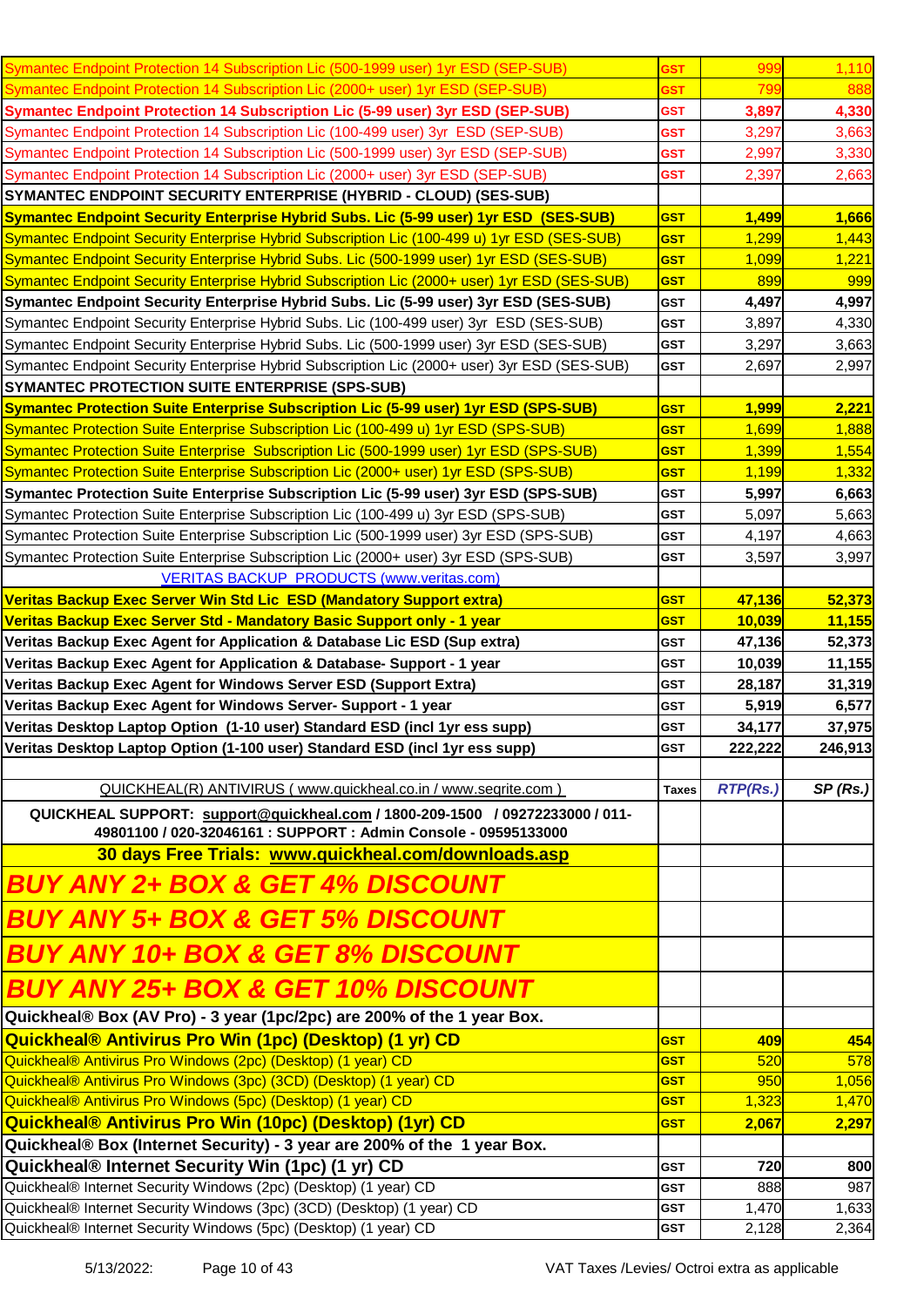| Quickheal® Internet Security Win (10pc) (DT) (1 yr) CD                                                                                                | <b>GST</b>   | 3,176           | 3,529   |
|-------------------------------------------------------------------------------------------------------------------------------------------------------|--------------|-----------------|---------|
| Quickheal® Box (Total Security) - 3 year are 200% of the 1 year Box.                                                                                  |              |                 |         |
| <b>Quickheal® Total Security with FW Win DT (1 yr) CD</b>                                                                                             | <b>GST</b>   | 951             | 1,057   |
| Quickheal® Total Security Windows (Desktop) (2pc) (1 year) CD                                                                                         | <b>GST</b>   | 1,135           | 1,261   |
| Quickheal® Total Security Windows (Desktop) (3pc) (1 year) CD                                                                                         | <b>GST</b>   | 1,970           | 2,189   |
| Quickheal® Total Security Windows (Desktop) (5pc) (1 year) CD                                                                                         | <b>GST</b>   | 2,895           | 3,217   |
| <b>Quickheal® Total Security Win (DT) (10pc) (1yr) CD</b>                                                                                             | <b>GST</b>   | 4,321           | 4,801   |
| Quickheal® Box (AV Server) - 3 year are 200% of the 1 year Box.                                                                                       |              |                 |         |
| Quickheal® AV Server Win 2003/08/12/16/19 (1 Server) (1yr) CD (Spl-ND)                                                                                | <b>GST</b>   | 945             | 1,050   |
| Quickheal® AV Server Win 2003/08/12/16/19 (1 Server) (3yr) CD (Spl-ND)                                                                                | <b>GST</b>   | 1,890           | 2,100   |
| <b>Quickheal® Total Security for Macintosh (1pc) (1 yr) CD (Spl-ND)</b>                                                                               | <b>GST</b>   | 945             | 1,050   |
| Quickheal®-Pay 100% extra of above prices and get 3 yr Lic. (IS AND TS)                                                                               | <b>GST</b>   |                 |         |
| <b>QUICKHEAL BOX 1 YEAR / 3 YEAR UPGRADE LICENCE</b>                                                                                                  |              |                 |         |
| FOR 3 YEARS UPGRADE, 200% OF 1 YR UPGR. RATES                                                                                                         |              |                 |         |
|                                                                                                                                                       |              |                 |         |
| <b>RENEWAL KEY / UPGRADES DELIVERY : 1-3 DAYS</b>                                                                                                     |              |                 |         |
| QUICKHEAL® RENEWAL (3 year) - 200% OF QH RENEWAL (1yr)                                                                                                |              |                 |         |
| Quickheal® Antivirus Pro Windows (1pc) (Desktop) (1yr) RENEWAL                                                                                        | <b>GST</b>   | <b>280</b>      | 311     |
| Quickheal® Antivirus Pro Windows (5pc) (DT) (1yr) RENEWAL (Single key)                                                                                | <b>GST</b>   | 1,260           | 1,400   |
| Quickheal® Antivirus Pro (10pc) (DT) (1yr) RENEWAL (Single key)                                                                                       | <b>GST</b>   | 1,975           | 2,194   |
| Quickheal® Internet Security Windows (1pc) (Desktop) (1yr) RENEWAL                                                                                    | <b>GST</b>   | 460             | 511     |
| Quickheal® Internet Security Windows (5pc) (DT) (1yr) RENEWAL (Single key)                                                                            | <b>GST</b>   | 1,800           | 2,000   |
| Quickheal® Internet Security Windows (10pc) (DT) (1yr) RENEWAL (Single key)                                                                           | <b>GST</b>   | 2,850           | 3,167   |
| <b>Quickheal® Total Security Windows (Desktop) (1pc) (1yr) RENEWAL</b>                                                                                | <b>GST</b>   | 624             | 693     |
| <b>Quickheal® Total Security Windows (Desktop) (2pc) (1yr) RENEWAL</b>                                                                                | <b>GST</b>   | 850             | 944     |
| Quickheal® Total Security Windows (DT) (5pc) (1yr) RENEWAL (Single key)                                                                               | <b>GST</b>   | 2,350           | 2,611   |
| Quickheal® Total Security Windows (DT) (10pc) (1yr) RENEWAL (Single key)                                                                              | <b>GST</b>   | 3,700           | 4,111   |
| Quickheal® AV Server Win 2003/08/12/16/19 (1 Server) (1 yr) RENEWAL                                                                                   | <b>GST</b>   | 650             | 722     |
| QUICKHEAL® RENEWAL (3 year) - 200% OF QH RENEWAL (1yr)                                                                                                | <b>GST</b>   |                 |         |
|                                                                                                                                                       |              |                 |         |
| QUICKHEAL® SEQRITE ANTIVIRUS (www.segrite.com) (COMMERCIAL USERS ONLY)                                                                                | <b>Taxes</b> | <b>RTP(Rs.)</b> | SP(Rs.) |
| QUICKHEAL SUPPORT: support@quickheal.com / 1800-209-1500 / 09272233000 / 011-<br>49801100 / 020-32046161 : SUPPORT : Endpoint Security - 09595133000  |              |                 |         |
| <b>REGISTER A CASE OF QUICKHEAL / SEQRITE EP</b>                                                                                                      |              |                 |         |
|                                                                                                                                                       |              |                 |         |
|                                                                                                                                                       |              |                 |         |
| <u>LIC &gt; 5 USER &amp; GET 10% - 20% EXTRA DISCOUNT.</u>                                                                                            |              |                 |         |
|                                                                                                                                                       |              |                 |         |
| www.softmartonline.com/DealReg.doc                                                                                                                    |              |                 |         |
|                                                                                                                                                       |              |                 |         |
| <b>SEQRITE ONSITE - 3 YEARS RATES ARE</b>                                                                                                             |              |                 |         |
| <b>200% OF THE 1 YEAR RATES</b>                                                                                                                       |              |                 |         |
| Seqrite Endpoint - SME has AV Protection for Server/Desktop (Spl)                                                                                     |              |                 |         |
| Segrite Endpoint - SME Edition (5-25 user) (1yr) (C/U / Spl)                                                                                          | <b>GST</b>   | 449             | 561     |
| Seqrite Endpoint - SME Edition (Ser/DT) (26-50 user) (1yr) (CrossUpg/Spl)                                                                             | <b>GST</b>   | 427             | 534     |
| Segrite Endpoint - SME Edition (Ser/DT) (51-100 user) (1yr) (Cross Upg/Spl)                                                                           | <b>GST</b>   | 405             | 506     |
| Segrite Endpoint - SME Edition (Ser/DT) (101-250 user) (1yr) (Cross Upg/Spl)                                                                          | <b>GST</b>   | 385             | 481     |
| Segrite Endpoint - SME Edition (Ser/DT) (250+ user) (1yr) (Cross Upg/Spl)                                                                             | <b>GST</b>   | 365             | 456     |
| Segrite Endpoint - Business Security has AV Protection + Advanced Device                                                                              |              |                 |         |
| <b>Control + IT Asset Management (SpI)</b>                                                                                                            |              |                 |         |
|                                                                                                                                                       | <b>GST</b>   | 549             | 686     |
| Segrite Endpoint - Business Security (5-25 user) (1yr) (C/U / Spl)<br>Segrite Endpoint - Business Security (Ser/DT) (26-50 user) (1yr) (CrossUpg/Spl) | <b>GST</b>   | 522             | 653     |
| Seqrite Endpoint - Business Security (Ser/DT) (51-100 user) (1yr) (Cross Upg/Spl)                                                                     | <b>GST</b>   | 495             | 619     |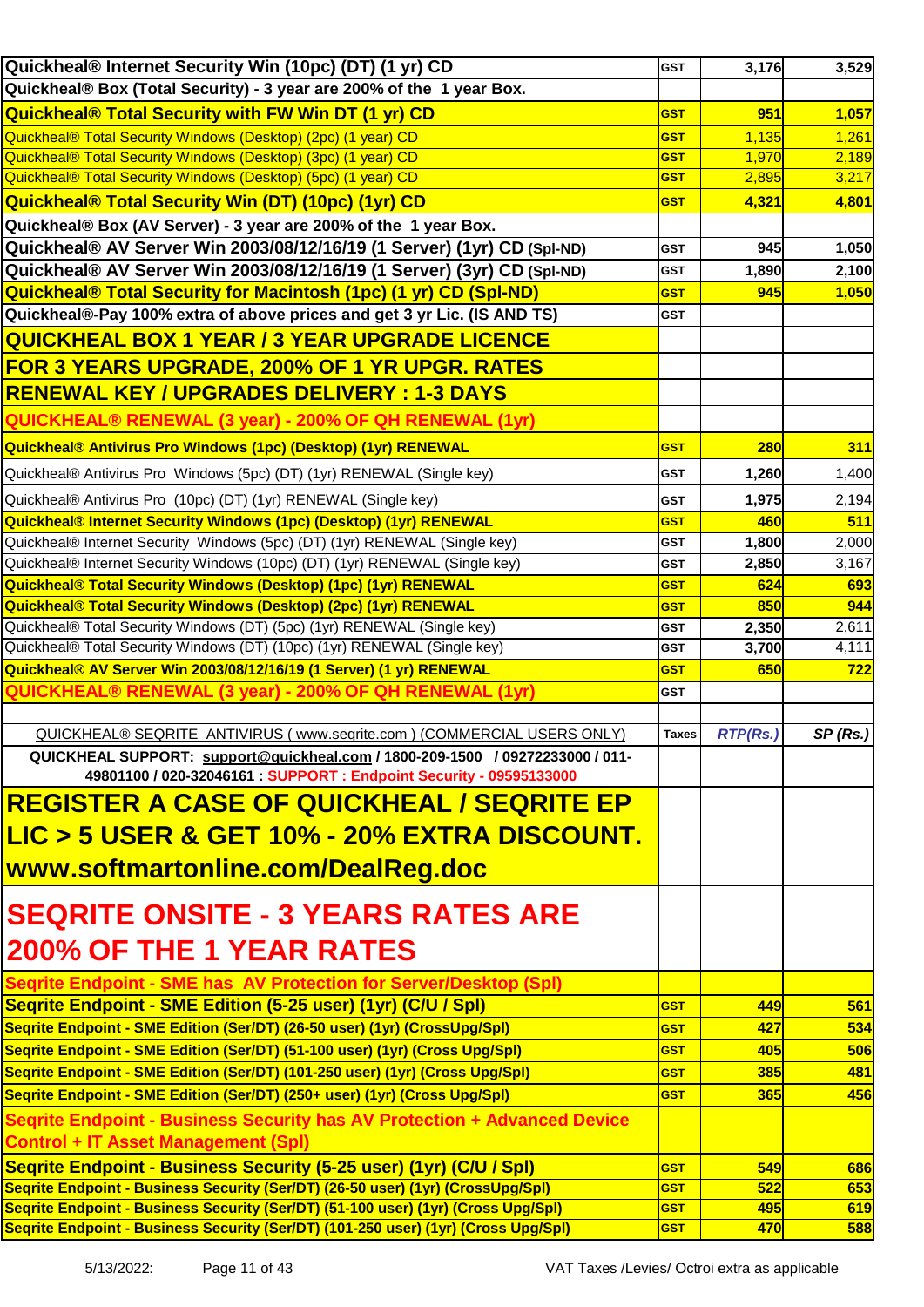| Segrite Endpoint - Business Security (Ser/DT) (251-500 user) (1 yr) (Cross Upg/Spl)    | <b>GST</b>               | <b>446</b> | 558        |
|----------------------------------------------------------------------------------------|--------------------------|------------|------------|
| Seqrite Endpoint - Business Security (Ser/DT) (501+ user) (1 yr) (Cross Upg/Spl)       | <b>GST</b>               | 424        | 530        |
| Segrite Endpoint - Total Security has AV Protection + Device Control +                 |                          |            |            |
| <b>Application Control, Patch Management + Prod Tools, FAM (Spl)</b>                   |                          |            |            |
| Segrite Endpoint - Total Security (5-25 user) (1yr) (CrossUpg/Spl)                     | <b>GST</b>               | 699        | 874        |
| Segrite Endpoint - Total Security (Server/DT) (26-50 user) (1yr) (CrossUpg /Spl)       | <b>GST</b>               | 665        | 831        |
| Segrite Endpoint - Total Security (Server/DT) (51-100 user) (1yr) (CrossUpg /Spl)      | <b>GST</b>               | 630        | 788        |
| Segrite Endpoint - Total Security (Server/DT) (101-250 user)(1yr) (CrossUpg /Spl)      | <b>GST</b>               | 599        | 749        |
| Segrite Endpoint - Total Security (Server/DT) (251-500 user) (1yr) (CrossUpg /Spl)     | <b>GST</b>               | 569        | 711        |
| Seqrite Endpoint - Total Security (Server/DT) (501-1000 user) (1yr) (CrossUpg /Spl)    | <b>GST</b>               | 540        | 675        |
| Seqrite Endpoint - Total Security (Server/DT) (1001+ user) (1yr) (CrossUpg /Spl)       | <b>GST</b>               | 514        | 643        |
|                                                                                        |                          |            |            |
| <b>Segrite Endpoint - AV Protection + Device Control + Enterprise Security</b>         |                          |            |            |
| includes Patch Management + Data Loss Prevention (Spl)                                 |                          |            |            |
| Segrite Endpoint - Enterprise Security (5-25 user) (1yr) (Cross/Spl)                   | <b>GST</b>               | 1,149      | 1,436      |
| Segrite Endpoint - Enterprise Security (Server/DT) (26-50 user) (1yr) (CrossUpg /Spl)  | <b>GST</b>               | 1,090      | 1,363      |
| Segrite Endpoint - Enterprise Security (Server/DT) (51-100 user) (1yr) (CrossUpg /Spl) | <b>GST</b>               | 1,035      | 1,294      |
| Seqrite Endpoint - Enterprise Security (Server/DT) (101-250 user)(1yr) (CrossUpg /Spl) | <b>GST</b>               | 985        | 1,231      |
| Seqrite Endpoint - Enterprise Security (Server/DT) (251-500 user) (1yr) (C/Upg /Spl)   | <b>GST</b>               | 935        | 1,169      |
| Segrite Endpoint - Enterprise Security (Server/DT) (501-1000 user) (1yr) (C/Upg /Spl)  | <b>GST</b>               | 889        | 1,111      |
| Segrite Endpoint - Enterprise Security (Server/DT) (1001+ user) (1yr) (C/Upg /Spl)     | <b>GST</b>               | 845        | 1,056      |
| Seqrite Mobile Data Management (Msuite) (Android) (1 year) ESD (10-50)                 | <b>GST</b>               | 999        | 1,249      |
| Seqrite Mobile Data Management (MSuite) (Android) (1 year) ESD (51+)                   | <b>GST</b>               | 899        | 1,124      |
| Seqrite Mobile Data Management (MSuite) (Android) (1 year) ESD (251+)                  | <b>GST</b>               | 799        | 999        |
| Seqrite Mobile Data Management (MSuite) (Android) (1 year) ESD (1001+)                 | GST                      | 699        | 874        |
| <b>SEQRITE CLOUD - 3 YEARS RATES ARE</b>                                               |                          |            |            |
|                                                                                        |                          |            |            |
| <b>250% OF THE 1 YEAR RATES</b>                                                        |                          |            |            |
|                                                                                        |                          |            |            |
|                                                                                        |                          |            |            |
| Segrite Endpoint - Cloud Standard (Ser/DT) (5-25 user) (1yr) (Cross Upg/Spl)           | <b>GST</b>               | 679        | 849        |
| Segrite Endpoint - Cloud Standard (Ser/DT) (26-50 user) (1yr) (Cross Upg/Spl)          | <b>GST</b>               | 645        | 806        |
| Seqrite Endpoint - Cloud Standard (Ser/DT) (51-100 user) (1yr) (Cross Upg/Spl)         | <b>GST</b>               | 614        | 768        |
| Segrite Endpoint - Cloud Standard (Ser/DT) (101-250 user) (1yr) (Cross Upg/Spl)        | <b>GST</b>               | 582        | <b>728</b> |
| Segrite Endpoint - Cloud Standard (Ser/DT) (250-500 user) (1yr) (Cross Upg/Spl)        | <b>GST</b>               | 540        | 675        |
| Seqrite Endpoint - Cloud Standard (Ser/DT) (250-500 user) (1yr) (Cross Upg/Spl)        | <b>GST</b>               | 515        | 644        |
| Seqrite Endpoint - Cloud Advanced (Ser/DT) (5-25 user) (1yr) (Cross Upg/Spl)           | <b>GST</b>               | 765        | 956        |
| Seqrite Endpoint - Cloud Advanced (Ser/DT) (26-50 user) (1yr) (Cross Upg/Spl)          | <b>GST</b>               | 72         | 906        |
| Segrite Endpoint - Cloud Advanced (Ser/DT) (51-100 user) (1yr) (Cross Upg/Spl)         | <b>GST</b>               | 68         | 861        |
| Seqrite Endpoint - Cloud Advanced (Ser/DT) (101-250 user) (1yr) (Cross Upg/Spl)        | <b>GST</b>               | 65         | 819        |
| Seqrite Endpoint - Cloud Advanced (Ser/DT) (251-500 user) (1yr) (Cross Upg/Spl)        | <u>GST</u>               | 62         | 778        |
| Seqrite Endpoint - Cloud Advanced (Ser/DT) (251-500 user) (1yr) (Cross Upg/Spl)        | <b>GST</b>               | 590        | 738        |
| Seqrite Endpoint - Cloud Premium (Ser/DT) (5-25 user) (1yr) (Cross Upg/Spl)            | <b>GST</b>               | 849        | 1,061      |
| Segrite Endpoint - Cloud Premium (Ser/DT) (26-50 user) (1yr) (Cross Upg/Spl)           | <b>GST</b><br><b>GST</b> | 805        | 1,006      |
| Segrite Endpoint - Cloud Premium (Ser/DT) (51-100 user) (1yr) (Cross Upg/Spl)          |                          | 765        | 956        |
| Seqrite Endpoint - Cloud Premium (Ser/DT) (101-250 user) (1yr) (Cross Upg/Spl)         | <b>GST</b><br><b>GST</b> | 725        | 906        |
| Seqrite Endpoint - Cloud Premium (Ser/DT) (251-500 user) (1yr) (Cross Upg/Spl)         |                          | 690        | 863        |
| Segrite Endpoint - Cloud Premium (Ser/DT) (251-500 user) (1yr) (Cross Upg/Spl)         | <b>GST</b>               | 655<br>399 | 819        |
| Seqrite DLP Addon for Seqrite Cloud Premium (1 year)                                   |                          | 799        | 499<br>999 |
| Seqrite DLP Addon for Seqrite Cloud Premium (3 years)                                  |                          |            |            |
| <b>UPTO 10% CROSS-GRADE DISCOUNT FOR ALL</b>                                           |                          |            |            |
| <b>EXISTING QUICKHEAL BOX USERS.</b>                                                   |                          |            |            |
|                                                                                        |                          |            |            |
| UPTO 10% COMP-UPGRADE DISCOUNT FOR ALL                                                 |                          |            |            |
|                                                                                        |                          |            |            |
| USERS OF OTHER ANTIVIRUS.                                                              |                          |            |            |
| Quickheal Segrite - RENEWAL rates based on last purchase rates.                        |                          |            |            |
| QUCKHEAL® /SEQRITE® are registered trademarks of Quickheal Technologies Ltd.           |                          |            |            |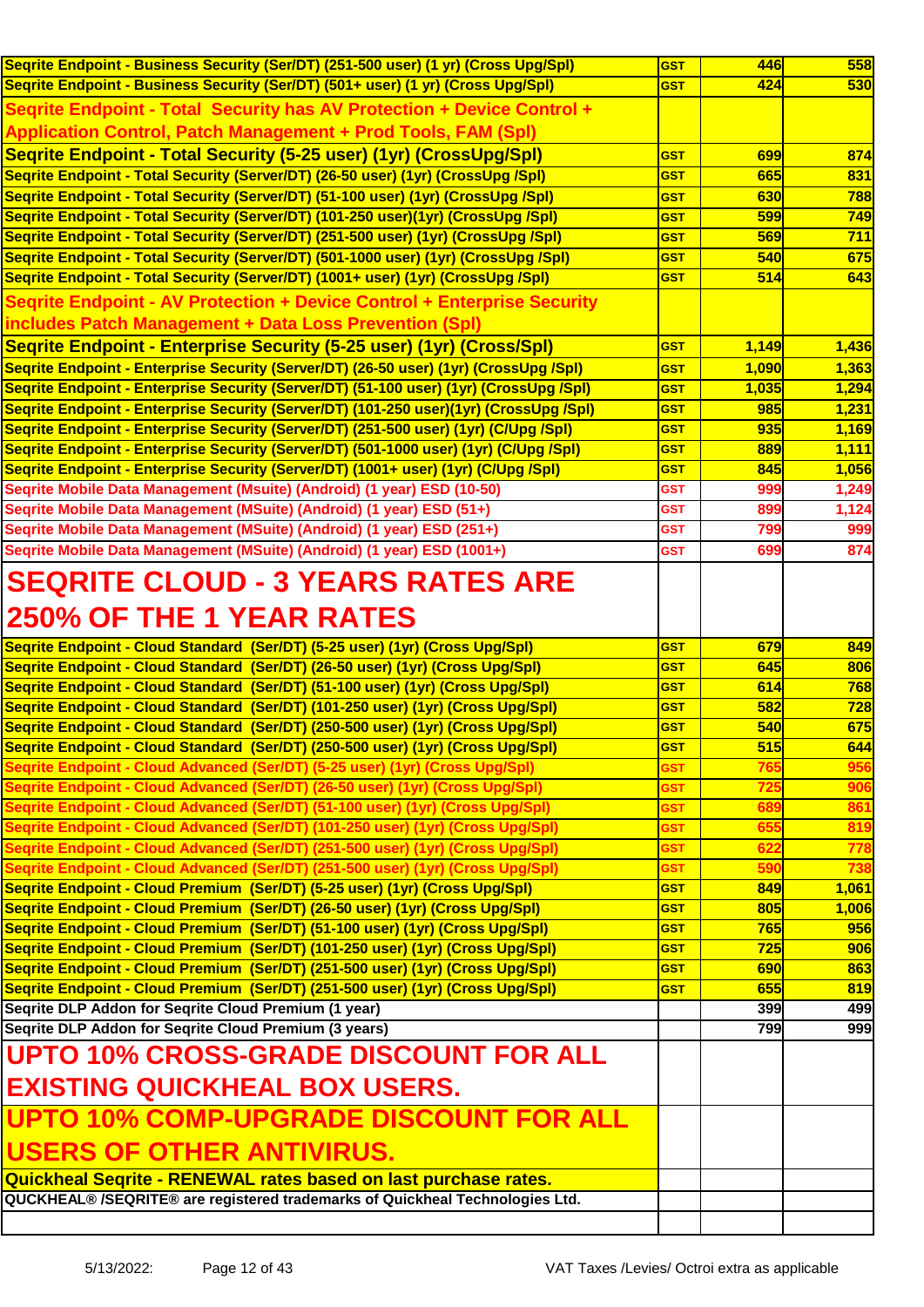| K7 ANTIVIRUS (http://www.k7computing.com/)                                    | <b>Taxes</b> | <b>RTP(Rs.)</b> | SP(Rs.)    |
|-------------------------------------------------------------------------------|--------------|-----------------|------------|
| Support: support@k7computing.com / TollFree: 1800-4190077 / 044-66117777      |              |                 |            |
| <u>10+ BOX &amp; GET 10% DISCOUNT</u><br><i><b>BUY</b></i>                    |              |                 |            |
| <b>BUY 25+ BOX &amp; GET 12% DISCOUNT</b>                                     |              |                 |            |
| <b>BUY 100+ BOX &amp; GET 15% DISCOUNT</b>                                    |              |                 |            |
| K7 Antivirus (1pc) (12 months) Key Card only ESD                              | <b>GST</b>   | <b>170</b>      | <b>189</b> |
| K7 Total Security (1pc) (12 months) Key Card only ESD                         | <b>GST</b>   | 275             | 306        |
| K7 Total Security (1pc) (36 months) Key Card only ESD                         | <b>GST</b>   | 699             | 777        |
| K7 Total (10pc) (1 year) Key / email ESD                                      | <b>GST</b>   | 1,490           | 1,656      |
| K7 Total (10pc) (3 years) Key / email ESD                                     | <b>GST</b>   | 2,990           | 3,322      |
| K7 Total - Infinity (5pc) (10 years/Lifetime) email ESD (buy online)          | <b>GST</b>   | 3,999           | 4,443      |
|                                                                               |              |                 |            |
| <b>REGISTER A CASE OF K7 ENTERPRISE LIC &gt; 25</b>                           |              |                 |            |
| <u> USER &amp; REQUEST 2% - 10% EXTRA DISCOUNT.</u>                           |              |                 |            |
| www.softmartonline.com/DealReg.doc                                            |              |                 |            |
| <b>Available in both Cloud &amp; Onpremise options</b>                        |              |                 |            |
| <b>K7 CLOUD RATES ARE 200% OF ONPREMISE RATES</b>                             |              |                 |            |
|                                                                               |              |                 |            |
| <b>K7 Enterprise Security Suite Standard</b>                                  |              |                 |            |
| K7 Enterprise Endpoint Security Std. (Server/DT) (1yr) (26+) (CUP) ESD        | <b>GST</b>   | 449             | 561        |
| K7 Enterprise Endpoint Security Suite Std. (Server/DT) (1yr) (101+) (CUP) ESD | <b>GST</b>   | 399             | 499        |
| K7 Enterprise Security Suite Std. (Server/DT) (1yr) (501+) (CUP) ESD          | <b>GST</b>   | 349             | 436        |
| K7 Enterprise Security Suite Std. (Server/DT) (3yr) (26+) (CUP) ESD           | <b>GST</b>   | 999             | 1,249      |
| K7 Enterprise Security Suite Std. (Server/DT) (3yr) (101+) (CUP) ESD          | <b>GST</b>   | 898             | 1,123      |
| K7 Enterprise Security Suite Std. (Server/DT) (3yr) (501+) (CUP) ESD          | <b>GST</b>   | 698             | 873        |
| <b>K7 Enterprise Security Suite Advanced</b>                                  |              |                 |            |
| K7 Enterprise Security Suite Adv. (Server/DT) (1yr) (26+) (CUP) ESD           | <b>GST</b>   | 549             | 686        |
| K7 Enterprise Security Suite Adv. (Server/DT) (1yr) (101+) (CUP) ESD          | <b>GST</b>   | 499             | 624        |
| K7 Enterprise Security Suite Adv. (Server/DT) (1yr) (501+) (CUP) ESD          | <b>GST</b>   | 449             | 561        |
| K7 Enterprise Security Suite Adv. (Server/DT) (3yr) (26+) (CUP) ESD           | <b>GST</b>   | 1,198           | 1,498      |
| K7 Enterprise Security Suite Adv. (Server/DT) (3yr) (101+) (CUP) ESD          | <b>GST</b>   | 1,098           | 1,373      |
| K7 Enterprise Security Suite Adv. (Server/DT) (3yr) (501+) (CUP) ESD          | <b>GST</b>   | 998             | 1,248      |
| K7 Enterprise Endpoint Security Cloud                                         |              |                 |            |
| K7 Enterprise Security Suite Adv. (Server/DT) (1yr) (26+) (CUP) ESD           | <b>GST</b>   | 899             | 1,124      |
| K7 Enterprise Security Suite Adv. (Server/DT) (1yr) (101+) (CUP) ESD          | GST          | 799             | 999        |
| K7 Enterprise Security Suite Adv. (Server/DT) (1yr) (501+) (CUP) ESD          | <b>GST</b>   | 699             | 874        |
| K7 Enterprise Security Suite Adv. (Server/DT) (3yr) (26+) (CUP) ESD           | <b>GST</b>   | 1,198           | 1,498      |
| K7 Enterprise Security Suite Adv. (Server/DT) (3yr) (101+) (CUP) ESD          | <b>GST</b>   | 1,098           | 1,373      |
| K7 Enterprise Security Suite Adv. (Server/DT) (3yr) (501+) (CUP) ESD          | <b>GST</b>   | 998             | 1,248      |
|                                                                               |              |                 |            |
| K7 CLOUD RATES ARE 200% OF ONPREMISE RATES                                    |              |                 |            |
| <b>RENEWAL DISCOUNT OF 10%-40% ON CURRENT FRESH PRICES</b>                    |              |                 |            |
|                                                                               |              |                 |            |
| EMSISOFT BUSINESS SECURITY - ANTI MALWARE (www.emsisoft.com)                  | <b>Taxes</b> | <b>RTP(Rs.)</b> | SP(Rs.)    |
| EMSISOFT SUPPORT: support@emsisoft.com / +91 22 49744416                      |              |                 |            |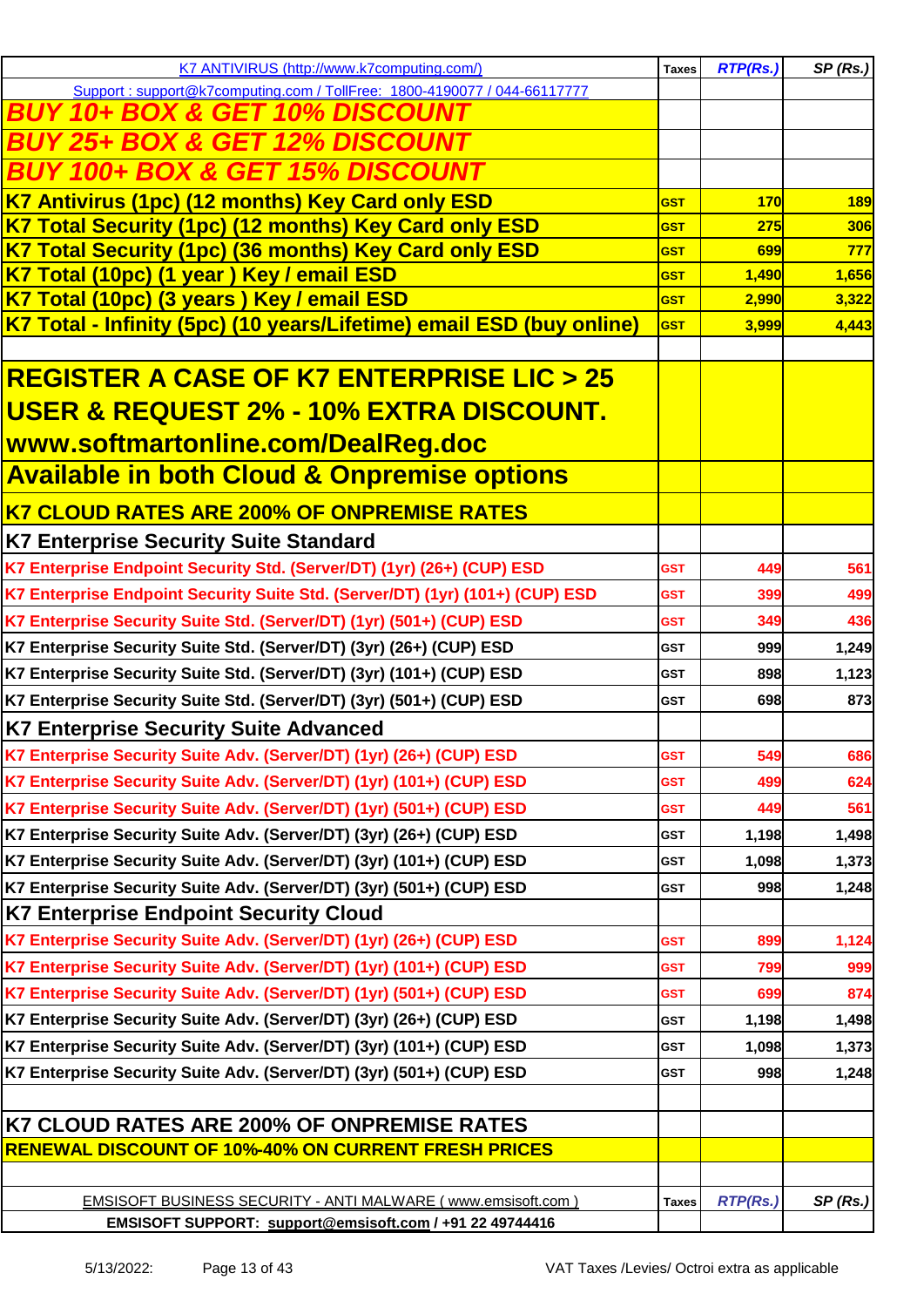| <b>Emsisoft Business Security - Anti Malware: Best Security against</b>                                                                                                              |                          |              |                |
|--------------------------------------------------------------------------------------------------------------------------------------------------------------------------------------|--------------------------|--------------|----------------|
| Ransomware & other Malware or Virus                                                                                                                                                  |                          |              |                |
| <b>EMSISOFT BUSINESS SECURITY - ANTI MALWARE - 3 YEARS</b>                                                                                                                           |                          |              |                |
| <b>RATES ARE 2.4 TIMES OF THE 1 YEAR RATES</b>                                                                                                                                       |                          |              |                |
| Emsisoft Business Security (Server/DT) (1yr) (3-25) (CUP) ESD                                                                                                                        | <b>GST</b>               | 469          | 515            |
| Emsisoft Business Security (Server/DT) (1yr) (26-50) (CUP) ESD                                                                                                                       | <b>GST</b>               | 422          | 465            |
| Emsisoft Business Security (Server/DT) (1yr) (51-100) (CUP) ESD                                                                                                                      | <b>GST</b>               | 375          | 413            |
| Emsisoft Business Security (Server/DT) (1yr) (101-250) (CUP) ESD                                                                                                                     | <b>GST</b>               | 328          | 361            |
| Emsisoft Business Security (Server/DT) (1yr) (251-500) (CUP) ESD                                                                                                                     | <b>GST</b>               | 282          | 310            |
| Emsisoft Business Security (Server/DT) (1yr) (501-1000) (CUP) ESD                                                                                                                    | <b>GST</b>               | 234          | 258            |
| Emsisoft Business Security (Server/DT) (1yr) (1001+) (CUP) ESD                                                                                                                       | <b>GST</b>               | 187          | 206            |
|                                                                                                                                                                                      |                          |              |                |
| AVG / AVAST ANTIVIRUS SOFTWARE (www.avg.com)                                                                                                                                         | <b>Taxes</b>             | RTP(Rs.)     | SP(Rs.)        |
| <u>REGISTER A CASE OF AVG LIC &gt; 10 USER &amp; </u>                                                                                                                                |                          |              |                |
|                                                                                                                                                                                      |                          |              |                |
| <u>REQUEST 2%-10% EXTRA DISCOUNT.</u>                                                                                                                                                |                          |              |                |
| www.softmartonline.com/DealReg.doc                                                                                                                                                   |                          |              |                |
| AVG Internet Security - 1 user - 1 year ESD                                                                                                                                          | <b>GST</b>               | 279          | 310            |
| AVG Internet Security - MultiDevice - 10 user - 1 year ESD                                                                                                                           | <b>GST</b>               | 602          | 669            |
| AVG Internet Security -1 user - 3 years ESD                                                                                                                                          | <b>GST</b>               | 602          | 669            |
| AVG Ultimate - 1 user - 1 year ESD                                                                                                                                                   | <b>GST</b>               | 608          | 676            |
| AVG Ultimate - 1 user - 3 years ESD<br>AVG Ultimate - MultiDevice - 10 user - 1 year ESD                                                                                             | <b>GST</b><br><b>GST</b> | 1,220<br>760 | 1355<br>844    |
| AVG Ultimate - MultiDevice - 10 user - 3 years ESD                                                                                                                                   | <b>GST</b>               | 1,522        | 1691           |
| Avast Premium - MultiDevice - 10 user - 1 year ESD                                                                                                                                   | <b>GST</b>               | 760          | 844            |
| Avast Ultimate Suite - Multi-Device - 10 user - 1 year ESD                                                                                                                           | <b>GST</b>               | 1,040        | 1156           |
| AVG Antivirus Business Edition (Server + Desktop) - 1yr - 1-4 user ESD                                                                                                               | <b>GST</b>               | 907          | 1,088          |
| AVG Antivirus Business Edition (Server + Desktop) - 1 year - 5-19 user ESD                                                                                                           | <b>GST</b>               | 623          | 747            |
| AVG Antivirus Business Edition (Server + Desktop) - 1 year - 20-49 user ESD                                                                                                          | <b>GST</b>               | 557          | 669            |
| AVG Antivirus Business Edition (Server + Desktop) - 1 year - 50-99 user ESD<br>AVG Antivirus Business Edition (Server + Desktop) - 1 year - 100-249 user ESD                         | <b>GST</b><br><b>GST</b> | 449<br>399   | 539<br>479     |
| AVG Internet Security Business Edition (Server + Desktop) - 1yr - 1-4 user ESD                                                                                                       | <b>GST</b>               | 1,279        | 1,535          |
| AVG Internet Security Business Edition (Server + Desktop) - 1 year - 5-19 user ESD                                                                                                   | <b>GST</b>               | 941          | 1,130          |
| AVG Internet Security Edition (Server + Desktop) - 1 year - 20-49 user ESD                                                                                                           | <b>GST</b>               | 844          | 1,013          |
| AVG Internet Security Edition (Server + Desktop) - 1 year - 50-99 user ESD                                                                                                           | <b>GST</b>               | 768          | 922            |
| AVG Internet Security Edition (Server + Desktop) - 1 year - 100-249 user ESD                                                                                                         | <b>GST</b>               | 666          | 799            |
| <b>AVG File Server Edition 2020 - 1year - (1-4 Server) ESD</b>                                                                                                                       | <b>GST</b>               | 519          | 577            |
| <b>AVAST Business Edition Antivirus Pro (Server + Desktop) - 1yr - 1-4 user ESD</b>                                                                                                  | <b>GST</b>               | 1,082        | 1,299          |
| AVAST Business Edition Antivirus Pro (Server + Desktop) - 1 year - 5-19 user ESD<br>AVAST Business Edition Antivirus Pro (Server + Desktop) - 1 year - 20-49 user ESD                | <b>GST</b><br><b>GST</b> | 974<br>866   | 1,169<br>1,040 |
| AVAST Business Edition Antivirus Pro (Server + Desktop) - 1 year - 50-99 user ESD                                                                                                    | GST                      | 780          | 936            |
| AVAST Business Edition Antivirus Pro (Server + Desktop) - 1 year - 100-249 user ESD                                                                                                  | <b>GST</b>               | 693          | 832            |
| AVAST Business Edition Antivirus Pro (Server + Desktop) - 1 year - 250-499 user ESD                                                                                                  | <b>GST</b>               | 584          | 701            |
| <b>AVAST Business Edition Antivirus Pro Plus (Server + Desktop) - 1yr - 1-4 user ESD</b>                                                                                             | <b>GST</b>               | 1,299        | 1,559          |
| AVAST Business Edition Antivirus Pro Plus (Server + Desktop) - 1 year - 5-19 user ESD                                                                                                | <b>GST</b>               | 1,169        | 1,403          |
| AVAST Business Edition Antivirus Pro Plus (Server + Desktop) - 1 year - 20-49 user ESD                                                                                               | <b>GST</b>               | 1,040        | 1,247          |
| AVAST Business Edition Antivirus Pro Plus (Server + Desktop) - 1 year - 50-99 user ESD                                                                                               | <b>GST</b>               | 953          | 1,143          |
| AVAST Business Edition Antivirus Pro Plus (Server + Desktop) - 1 year - 100-249 user ESD<br>AVAST Business Edition Antivirus Pro Plus (Server + Desktop) - 1 year - 250-499 user ESD | <b>GST</b><br><b>GST</b> | 844<br>692   | 1,013<br>831   |
| <b>RENEWAL DISCOUNT OF 25%-40% ON CURRENT FRESH PRICES</b>                                                                                                                           |                          |              |                |
| <b>AVG 2 YEARS LICENCE IS 150% OF THE 1 YEAR LICENCE.</b>                                                                                                                            |                          |              |                |
| AVG 3 YEARS LICENCE IS 218% OF THE 1 YEAR LICENCE.                                                                                                                                   |                          |              |                |
|                                                                                                                                                                                      |                          |              |                |
| <b>AVAST 2 YEARS LICENCE IS 150% OF THE 1 YEAR LICENCE.</b>                                                                                                                          |                          |              |                |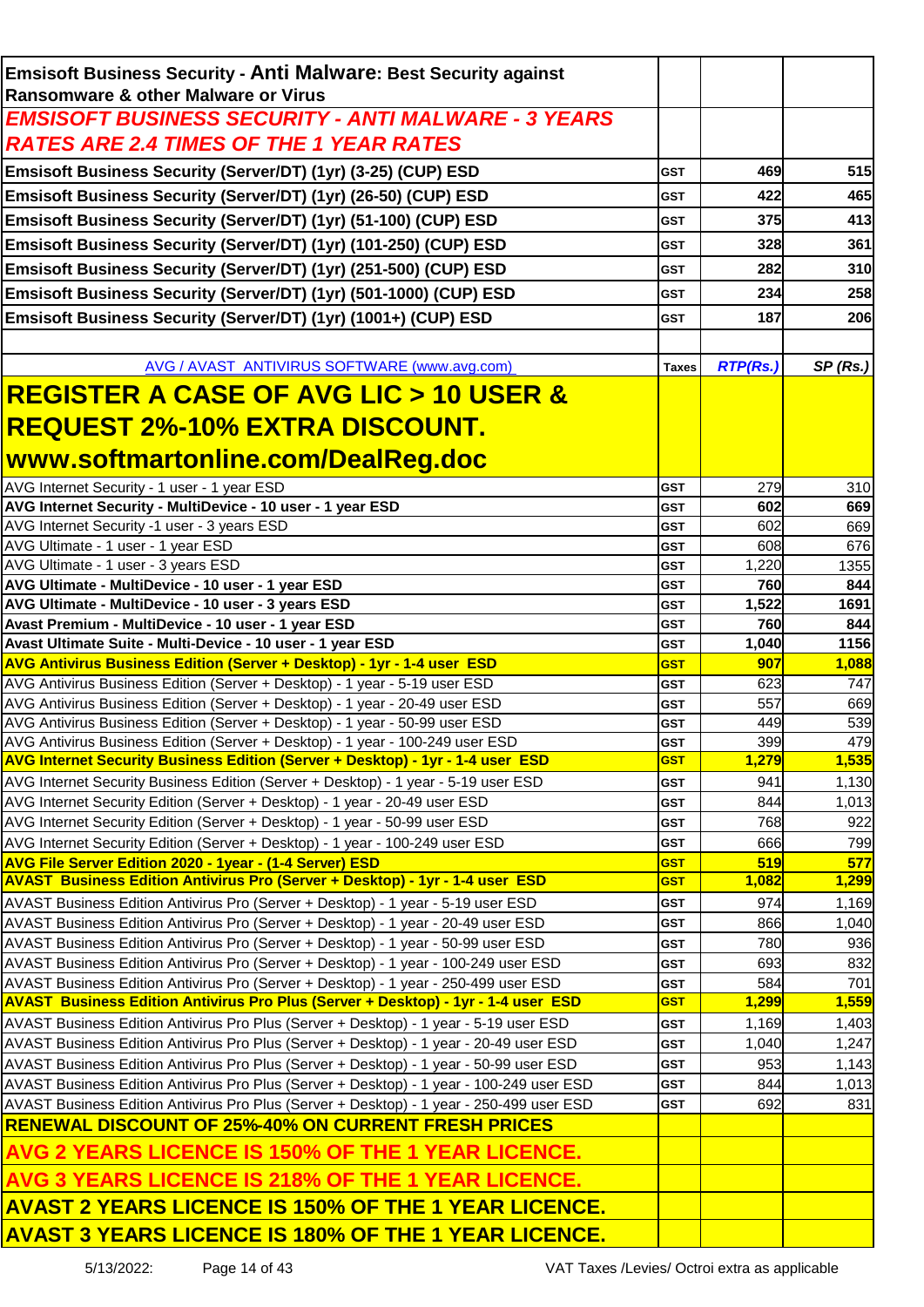| <b>BITDEFENDER (www.bitdefender.com)</b>                                                  |            |            |       |
|-------------------------------------------------------------------------------------------|------------|------------|-------|
| Support: support@bdsoft.in: +91-8291705909                                                |            |            |       |
| BitDefender Antivirus Plus (1pc) (1 year) key only ESD (Qty-100+) (for OEM Bundling)      | <b>GST</b> | 99         | 129   |
| BitDefender Internet Security (1pc) (1 year) ESD (Qty-100+) (for OEM Bundling)            | <b>GST</b> | 189        | 246   |
| BitDefender Total Security (1pc) (1 year) ESD (Qty-100+) (for OEM Bundling)               | <b>GST</b> | 259        | 337   |
| BitDefender Antivirus Plus (1pc) (3 years) key only ESD (Qty-100+) (for OEM Bundling)     | <b>GST</b> | 198        | 257   |
| BitDefender Internet Security (1pc) (3 years) ESD (Qty-100+) (for OEM Bundling)           | <b>GST</b> | 378        | 491   |
| BitDefender Total Security (1pc) (3 years) ESD (Qty-100+) (for OEM Bundling)              | <b>GST</b> | 518        | 673   |
| BitDefender Antivirus Plus (2022) (1 pc) Single key (1 year) ESD                          | <b>GST</b> | 115        | 128   |
| BitDefender Antivirus Plus (2022) (3 pc) Single key (1 year) ESD                          | <b>GST</b> | 288        | 320   |
| BitDefender Antivirus Plus (2022) (5 pc) Single key (1 year) ESD                          | <b>GST</b> | 407        | 452   |
| BitDefender Antivirus Plus (2022) (10 pc) Single key (1 year) ESD                         | <b>GST</b> | 740        | 822   |
| BitDefender Antivirus Plus (2022) (1 pc) Single key (3 year) ESD                          | <b>GST</b> | 230        | 256   |
| BitDefender Antivirus Plus (2022) (3 pc) Single key (3 year) ESD                          | <b>GST</b> | 576        | 640   |
| BitDefender Antivirus Plus (2022) (5 pc) Single key (3 year) ESD                          | <b>GST</b> | 814        | 904   |
| BitDefender Antivirus Plus (2022) (10 pc) Single key (3 year) ESD                         | <b>GST</b> | 1,480      | 1,644 |
| BitDefender Total Security (2022) (1 pc) Single key (1 year) ESD                          | <b>GST</b> | 295        | 328   |
| BitDefender Total Security (2022) (3 pc) Single key (1 year) ESD                          | <b>GST</b> | 649        | 721   |
| BitDefender Total Security (2022) (5 pc) Single key (1 year) ESD                          | <b>GST</b> | 998        | 1,109 |
| BitDefender Total Security (2022) (10 pc) Single key (1 year) ESD                         | <b>GST</b> | 1,849      | 2,054 |
| BitDefender Total Security (2022) (15 pc) Single key (1 year) ESD                         | <b>GST</b> | 2,549      | 2,832 |
| BitDefender Total Security (2022) (1 pc) Single key (3 years) ESD                         | <b>GST</b> | 590        | 656   |
|                                                                                           | <b>GST</b> | 998        |       |
| BitDefender Total Security (2022) (3 pc) Single key (3 years) ESD                         |            |            | 1,109 |
| BitDefender Total Security (2022) (5 pc) Single key (3 years) ESD                         | <b>GST</b> | 1,998      | 2,220 |
| BitDefender Total Security (2022) (10 pc) Single key (3 years) ESD                        | <b>GST</b> | 3,699      | 4,110 |
| BitDefender Total Security (2022) (15 pc) Single key (3 years) ESD                        | <b>GST</b> | 5,099      | 5,666 |
|                                                                                           |            |            |       |
| <b>REGISTER A CASE OF BITDEFENDER LIC &gt; 25</b>                                         |            |            |       |
| <u>USER &amp; REQUEST 2% - 10% EXTRA DISCOUNT.</u>                                        |            |            |       |
|                                                                                           |            |            |       |
| www.softmartonline.com/DealReg.doc                                                        |            |            |       |
| Support: support@bdsoft.in: +91-8291705909                                                |            |            |       |
| 2 year upgrade rates are 160% of 1 year rates                                             |            |            |       |
| 3 year upgrade rates are 200% of 1 year rates                                             |            |            |       |
| <b>INTRODUCTORY 50% COMPETITIVE DISCOUNT FOR OTHER ANTIVIRUS USERS.</b>                   |            |            |       |
| Bitdefender GravityZone Business Security Std (3 - 14) 1yr (Govt / Edu / NGO)             | <b>GST</b> | 403        | 503   |
| <b>Bitdefender GravityZone Business Security Std (15 - 24) 1yr (Govt / Edu / NGO)</b>     | <b>GST</b> | 388        | 485   |
| Bitdefender GravityZone Business Security Std (25 - 49) 1yr (Govt / Edu / NGO)            | <b>GST</b> | 373        | 466   |
| Bitdefender GravityZone Business Security Std (50 - 99) 1yr (Govt / Edu / NGO)            | <b>GST</b> | 332        | 415   |
| <b>Bitdefender GravityZone Business Security Std (100 - 149) 1yr (Govt / Edu /NGO)</b>    | <b>GST</b> | 329        | 411   |
| Bitdefender GravityZone Business Security Std (150 - 249) 1yr (Govt / Edu / NGO)          | <b>GST</b> | 326        | 407   |
| Bitdefender GravityZone Business Security Std (250 - 499) 1yr (Govt / Edu / NGO)          | <b>GST</b> | 322        | 403   |
| Bitdefender GravityZone Business Security Std (500 - 999) 1yr (Govt / Edu / NGO)          | GST        | 319        | 399   |
| <b>Bitdefender GravityZone Business Security Std (1000 - 2999) 1yr (Govt / Edu / NGO)</b> | <b>GST</b> | 316        | 395   |
| Bitdefender GravityZone Business Security Std (3000+) 1yr (Govt / Edu / NGO)              | <b>GST</b> | 299        | 374   |
| Bitdefender GravityZone Business Security Std (3 - 14) 1yr (Comp Upg)                     | <b>GST</b> | 403        | 503   |
| <b>Bitdefender GravityZone Business Security Std (15 - 24) 1yr (Comp Upg)</b>             | <b>GST</b> | <b>388</b> | 485   |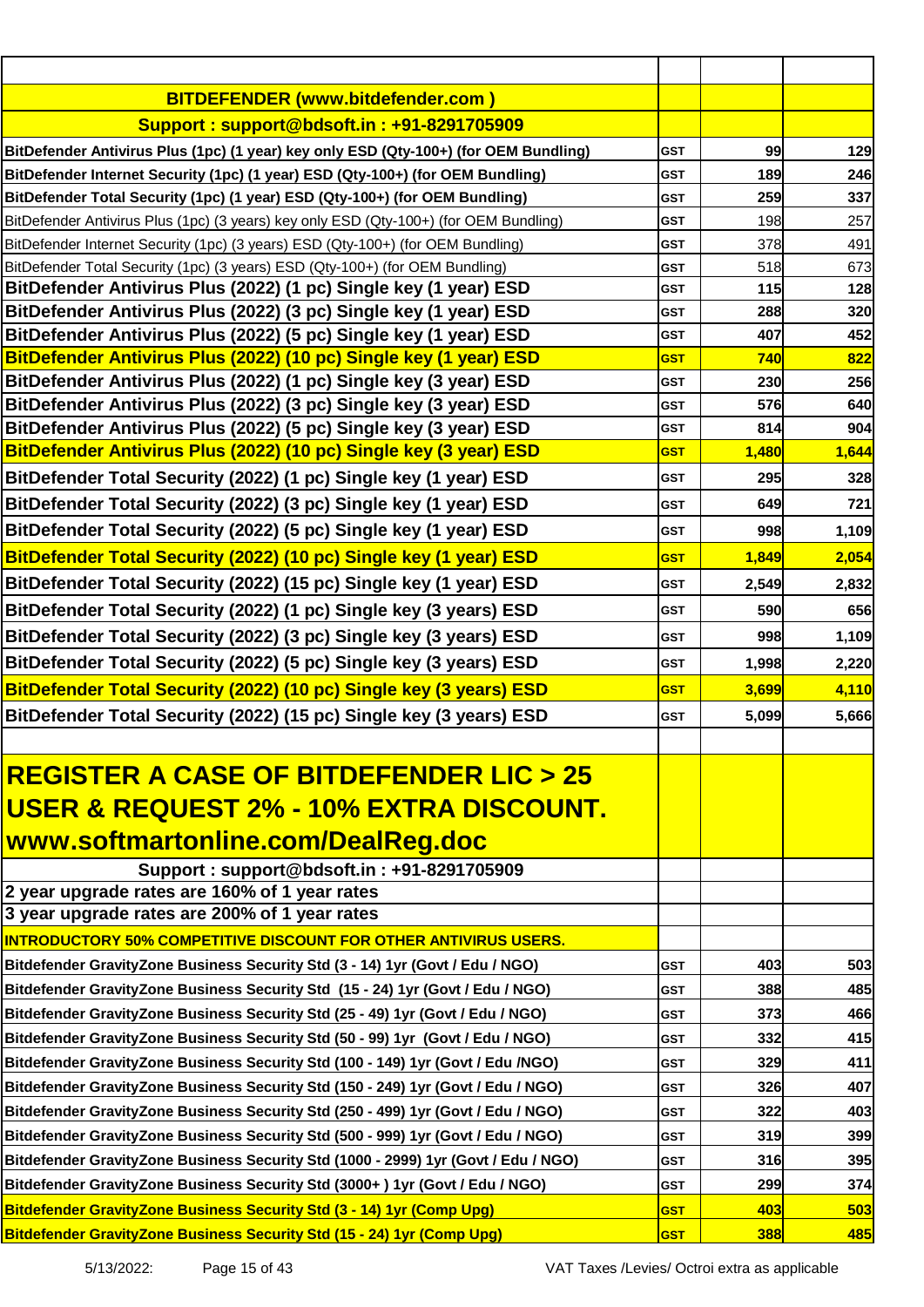| Bitdefender Gravity Zone Business Security Std (25 - 49) 1yr (Comp Upg)                                                                             | <b>GST</b> | 373            | 466             |
|-----------------------------------------------------------------------------------------------------------------------------------------------------|------------|----------------|-----------------|
| Bitdefender GravityZone Business Security Std (50 - 99) 1yr (Comp Upg)                                                                              | <b>GST</b> | 332            | 415             |
| Bitdefender GravityZone Business Security Std (100 - 149) 1yr (Comp Upg)                                                                            | <b>GST</b> | 329            | 411             |
| Bitdefender GravityZone Business Security Std (150 - 249) 1yr (Comp Upg)                                                                            | <b>GST</b> | <b>326</b>     | 407             |
| Bitdefender GravityZone Business Security Std (250 - 499) 1yr (Comp Upg)                                                                            | <b>GST</b> | 322            | 403             |
| Bitdefender Gravity Zone Business Security Std (500 - 999) 1yr (Comp Upg)                                                                           | <b>GST</b> | 319            | 399             |
| Bitdefender GravityZone Business Security Std (1000 - 2999) 1yr (Comp Upg)                                                                          | <b>GST</b> | 316            | <b>395</b>      |
| Bitdefender GravityZone Business Security Std (3000+) 1yr (Comp Upg)                                                                                | <b>GST</b> | 299            | 374             |
| BitDefender Advanced Security rates : ~125% of Business Security.(Mobile/Exchange)                                                                  |            |                |                 |
| BitDefender Enterprise Security rates : ~150% to 300% of Business Security.                                                                         |            |                |                 |
| BitDefender Elite Security rates : ~225% of Business Security. (Ransomware)                                                                         |            |                |                 |
| BitDefender Ultra Security rates : ~ 350% of Business Security. (Ransomware /EDR)                                                                   |            |                |                 |
| 2 year upgrade rates are 160% of 1 year rates                                                                                                       |            |                |                 |
| 3 year upgrade rates are 200% of 1 year rates                                                                                                       |            |                |                 |
| <b>INTRODUCTORY 50% COMPETITIVE DISCOUNT FOR OTHER ANTIVIRUS USERS.</b>                                                                             |            |                |                 |
|                                                                                                                                                     |            |                |                 |
| <b>ESET NOD32 ANTIVIRUS SOFTWARE (www.eset.com)</b>                                                                                                 |            | Taxes RTP(Rs.) | SP (Rs.)        |
| Tel Support: +91-98797 78829                                                                                                                        |            |                |                 |
| <b>ESET SUPPORTS MACINTOSH, LINUX, ANDROID &amp; WINDOWS</b>                                                                                        |            |                |                 |
| <b>BUY 10+ KEYS &amp; GET 5% DISCOUNT</b>                                                                                                           |            |                |                 |
| <b>BUY 100+ KEYS &amp; GET 10% DISCOUNT</b>                                                                                                         |            |                |                 |
| ESET NOD 32 Antivirus (1 year) - 1 user ESD                                                                                                         | <b>GST</b> | 283            | 314             |
| ESET NOD 32 Antivirus (1 year) - 5 Keys ESD                                                                                                         | <b>GST</b> | 1,215          | 1,350           |
| <b>ESET Internet Security (1 year) - 1 user ESD</b>                                                                                                 | <b>GST</b> | 495            | 550             |
| <b>ESET Internet Security (1 year) - 5 keys ESD</b>                                                                                                 | GST        | 2,070          | 2,300           |
| <b>ESET Smart Security Premium (1 year) - 1 user ESD</b>                                                                                            | <b>GST</b> | 1,125          | 1,250           |
| <b>ESET File Security for Windows Server - Single (1 year) - ESD</b>                                                                                | GST        | 1,125          | 1,250           |
| <b>ESET File Security for Windows Server - Single (3 year) - ESD</b>                                                                                | <b>GST</b> | 2,250          | 2,500           |
| <b>ESET BUSINESS SECURITY RENEWALS MAY BE ELIGIBLE TO 10% SPECIAL DISCOUNT</b>                                                                      |            |                |                 |
| <b>ESET Business Security (Server/Desktop) - 12 months (5 user) ESD</b><br><b>ESET Business Security (Server/Desktop) - 12 months (10 user) ESD</b> | <b>GST</b> | 3,040          | 3,378<br>5,511  |
| ESET Business Security (Server/Desktop) - 12 months (25 user) ESD                                                                                   | GST<br>GST | 4,960<br>9,590 | 10,656          |
| ESET Business Security (Server/Desktop) - 36 months (5 user) ESD                                                                                    | <b>GST</b> | 6,080          | 6,756           |
| ESET Business Security (Server/Desktop) - 36 months (10 user) ESD                                                                                   | GST        | 9,920          | 11,022          |
| ESET Business Security (Server/Desktop) - 36 months (25 user) ESD                                                                                   | GST        | 19,190         | 21,322          |
| <b>ESET BUSINESS SECURITY RENEWALS MAY BE ELIGIBLE TO 10% SPECIAL DISCOUNT</b>                                                                      |            |                |                 |
|                                                                                                                                                     |            |                |                 |
| <b>ESET NOD32 ANTIVIRUS SOFTWARE (www.eset.com)</b>                                                                                                 |            | Taxes RTP(Rs.) | <b>SP (Rs.)</b> |
| Support: eset.support@technobind.com : Tel :+91-80-42154512 / +91-8448449638                                                                        |            |                |                 |
| 30% DISCOUNT- ESET ESD LIC FOR GOVT / NGO / ACADEMIC FOR (5+) USERS                                                                                 |            |                |                 |
| UPTO 30% COMPETITIVE UPGRADE DISCOUNT FOR OTHER ANTIVIRUS USERS.                                                                                    |            |                |                 |
| <u>  REGISTER A CASE OF ESET LIC &gt; 10 USER &amp;</u>                                                                                             |            |                |                 |
| <u>  REQUEST 2% - 20% EXTRA DISCOUNT.</u>                                                                                                           |            |                |                 |
| <u> www.softmartonline.com/DealReg.doc</u>                                                                                                          |            |                |                 |
| 30% EXTRA FOR ESET CLOUD                                                                                                                            |            |                |                 |
| 30% FLAT DISCOUNT FOR GOVERNMENT / PSU /                                                                                                            |            |                |                 |
| <b>EDUCATION GIVEN BELOW</b>                                                                                                                        |            |                |                 |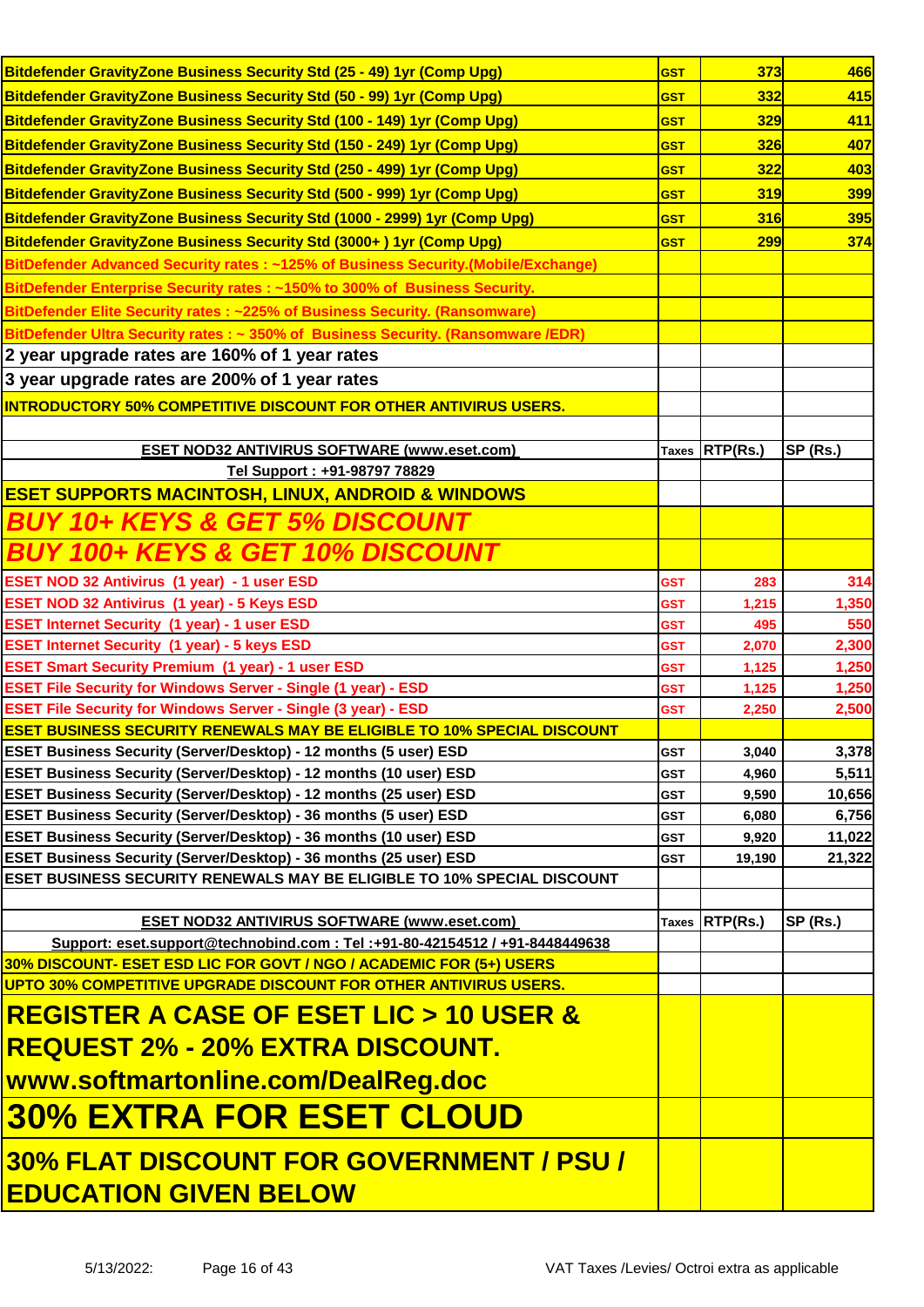| <b>ESET PROTECT ADVANCED - ON-</b>                                                                                                                                                      |                          |            |            |
|-----------------------------------------------------------------------------------------------------------------------------------------------------------------------------------------|--------------------------|------------|------------|
| <b>PREMISE (ENDPOINT PROTECTION WITH</b>                                                                                                                                                |                          |            |            |
| <b>ENCRYPTION &amp; SANDBOXING)</b>                                                                                                                                                     |                          |            |            |
|                                                                                                                                                                                         |                          |            |            |
| <b>ESET PROTECT ADVANCED ON-PREMISE (EP-ADV) - 1 yr (5-10 user) ESD AE/GOV (CU)</b><br><b>ESET PROTECT ADVANCED ON-PREMISE (EP-ADV) - 1 yr (11-25 user) ESD AE/GOV (CU)</b>             | <b>GST</b><br><b>GST</b> | 770<br>655 | 856<br>728 |
| <b>ESET PROTECT ADVANCED ON-PREMISE (EP-ADV) - 1 yr (26-49 user) ESD AE/GOV (CU)</b>                                                                                                    | GST                      | 562        | 624        |
| <b>ESET PROTECT ADVANCED ON-PREMISE (EP-ADV) - 1 yr (50-99 user) ESD AE/GOV (CU)</b>                                                                                                    | GST                      | 526        | 584        |
| <b>ESET PROTECT ADVANCED ON-PREMISE (EP-ADV) - 1 vr (100-249 user) ESD AE/GOV(CU)</b>                                                                                                   | <b>GST</b>               | 490        | 544        |
| <b>ESET PROTECT ADVANCED ON-PREMISE (EP-ADV) - 1 yr (250-499 user) ESD AE/GOV(CU)</b>                                                                                                   | <b>GST</b>               | 450        | 500        |
| <b>ESET PROTECT ADVANCED ON-PREMISE (EP-ADV) - 1 yr (500-999 user) ESD AE/GOV(CU)</b>                                                                                                   | GST                      | 374        | 416        |
| <b>ESET PROTECT ADVANCED ON-PREMISE (EP-ADV) - 1 yr (1000-1999 ur) ESD AE/GOV(CU)</b>                                                                                                   | <b>GST</b>               | 317        | 352        |
| <b>ESET PROTECT ADVANCED ON-PREMISE (EP-ADV) - 1 yr (5-10 user) ESD (C/U)</b>                                                                                                           | <b>GST</b>               | 856        | 951        |
| <b>ESET PROTECT ADVANCED ON-PREMISE (EP-ADV) - 1 yr Lic (11-25 user) ESD (C/U)</b><br><b>ESET PROTECT ADVANCED ON-PREMISE (EP-ADV) - 1 yr Lic (26-49 user) ESD (C/U)</b>                | <b>GST</b><br><b>GST</b> | 728<br>624 | 809<br>693 |
| <b>ESET PROTECT ADVANCED ON-PREMISE (EP-ADV) - 1 yr Lic (50-99 user) ESD (C/U)</b>                                                                                                      | <b>GST</b>               | 584        | 649        |
| <b>ESET PROTECT ADVANCED ON-PREMISE (EP-ADV) - 1 yr Lic (100-249 user) ESD (C/U)</b>                                                                                                    | <b>GST</b>               | 544        | 604        |
| <b>ESET PROTECT ADVANCED ON-PREMISE (EP-ADV) - 1 yr Lic (250-499 user) ESD (C/U)</b>                                                                                                    | <b>GST</b>               | 500        | 556        |
| <b>ESET PROTECT ADVANCED ON-PREMISE (EP-ADV) - 1 yr Lic (500-999 user) ESD (C/U)</b>                                                                                                    | <b>GST</b>               | 416        | 462        |
| <b>ESET PROTECT ADVANCED ON-PREMISE (EP-ADV) - 1 yr Lic (1000-1999 user) ESD (C/U)</b>                                                                                                  | <b>GST</b>               | 352        | 391        |
| <b>ESET PROTECT ENTRY - ON-PREMISE (WITHOUT ENCRYPTION AND SANDBOXING) - 10%</b>                                                                                                        |                          |            |            |
| <b>ESET ENDPOINT - 2 YEARS (FIRST TIME PURCHASE) : 150% OF 1 YEAR PRICES.</b>                                                                                                           | <b>GST</b>               |            |            |
| ESET ENDPOINT - 3 YEARS  (FIRST TIME PURCHASE) : 200% OF 1 YEAR PRICES.                                                                                                                 | <b>GST</b>               |            |            |
| 30% FLAT DISCOUNT FOR GOVERNMENT / PSU /                                                                                                                                                |                          |            |            |
| <b>EDUCATION</b>                                                                                                                                                                        |                          |            |            |
| 10% - 30% COMPETITIVE DISCOUNT FOR ALL                                                                                                                                                  |                          |            |            |
|                                                                                                                                                                                         |                          |            |            |
|                                                                                                                                                                                         |                          |            |            |
|                                                                                                                                                                                         |                          |            |            |
|                                                                                                                                                                                         |                          |            |            |
| KASPERSKY(R) SOFTWARE PRODUCTS (www.kaspersky.com)<br>Support Toll Free - +91-22-61992595 / sa-support@kaspersky.com                                                                    | <b>Taxes</b>             | RTP(Rs.)   | SP(Rs.)    |
| <b>BUY 10+ RETAIL KEYS &amp; GET 10% DISCOUNT</b>                                                                                                                                       |                          |            |            |
| <b>BUY 25+ RETAIL KEYS &amp; GET 12% DISCOUNT</b>                                                                                                                                       |                          |            |            |
| <b>BUY 100+ RETAIL KEYS &amp; GET 15% DISCOUNT</b>                                                                                                                                      |                          |            |            |
| USERS OF ANY OTHER ANTIVIRUS<br>Kaspersky Antivirus (1pc) (1yr) (Win) Key CD                                                                                                            | GST.                     | 210        | 263        |
|                                                                                                                                                                                         | <b>GST</b>               | 295        | 369        |
| Kaspersky Internet Security (1 CD + 1 key) (Win) (1yr) Key CD (TSL)<br>Kaspersky Internet Security (3 CD + 3 keys) (Win) (1yr) Key CD (TSL)                                             | <b>GST</b>               | 885        | 1,106      |
| Kaspersky Total Security (1 CD + 1 key) (1yr) (Win) Key CD (TSL)                                                                                                                        | <b>GST</b>               | 325        | 406        |
|                                                                                                                                                                                         | <b>GST</b>               | 450        | 563        |
|                                                                                                                                                                                         | <b>GST</b>               | 650        | 813        |
| Kaspersky Antivirus (1pc) (3yrs) (Win) Key CD<br>Kaspersky Internet Security (1 CD + 1 key - Win) (3yrs) Key CD<br>Kaspersky Internet Security (3 CD + 3 key - Win) (3yrs) Key CD (TSL) | <b>GST</b>               | 1,950      | 2,438      |
| Kaspersky Total Security (1 CD + 1 key) (3yrs) (Win) Key CD                                                                                                                             | <b>GST</b>               | 1,250      | 1,563      |
| Kaspersky Small Office Security - For Small Networks - Server/Desktop                                                                                                                   |                          |            |            |
| <b>BUY 2+ KSOS &amp; GET 5% DISCOUNT</b>                                                                                                                                                |                          |            |            |
| <b>BUY 10+ KSOS &amp; GET 10% DISCOUNT</b>                                                                                                                                              |                          |            |            |
| Kaspersky Small Office Security (6 user-1 Server + 5 DT) (1yr) ESD                                                                                                                      | <b>GST</b>               | 2,900      | 3,222      |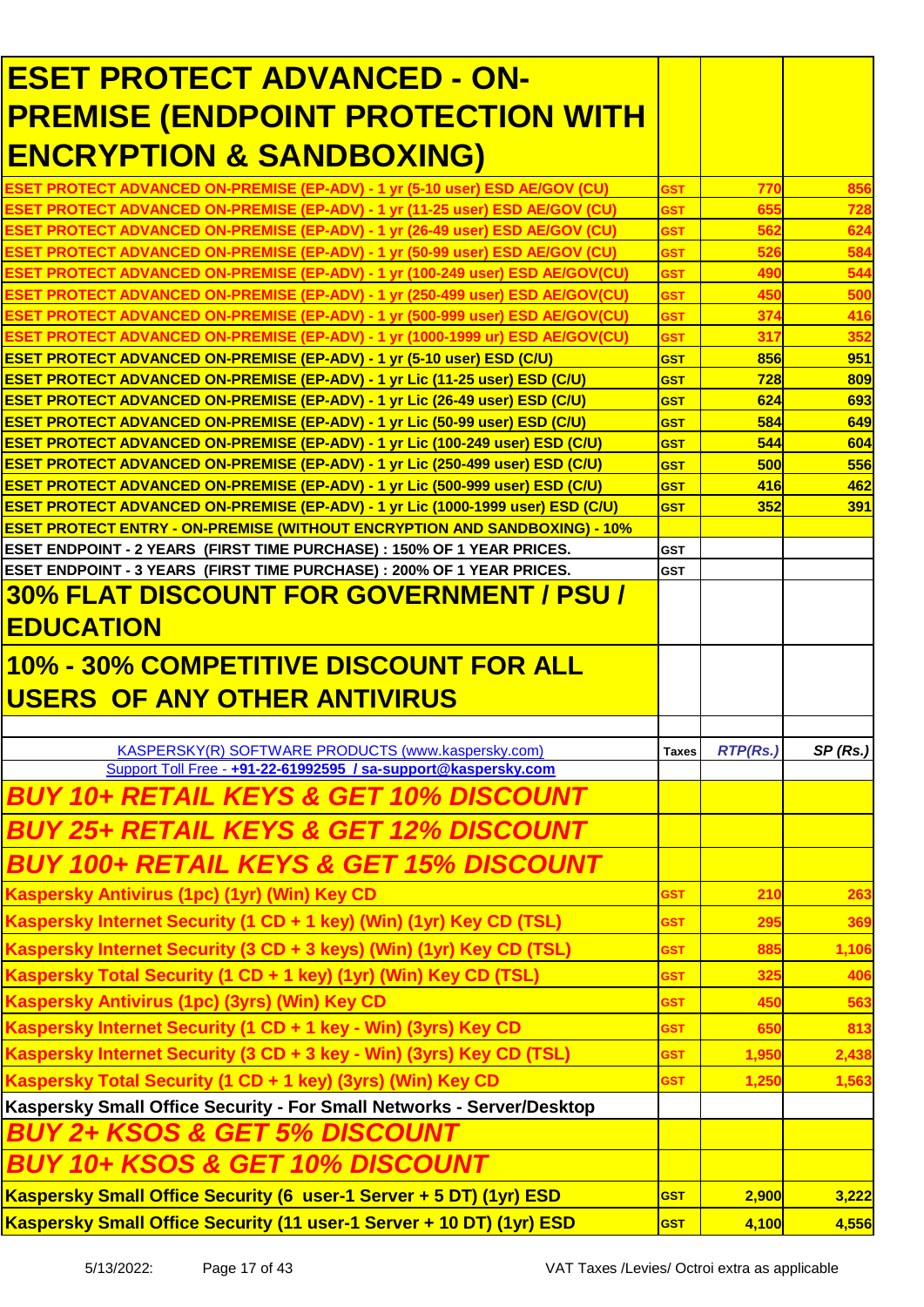| Kaspersky Small Office Security (17 user-2 Server + 15 DT) (1yr) ESD                                                                                             | <b>GST</b>               | 5,400           | 6,000      |
|------------------------------------------------------------------------------------------------------------------------------------------------------------------|--------------------------|-----------------|------------|
| Kaspersky Small Office Security (22 user-2 Server + 20 DT) (1yr) ESD                                                                                             | <b>GST</b>               | 6,500           | 7,222      |
| Kaspersky Small Office Security (28 user-3 Server + 25 DT) (1yr) ESD                                                                                             | <b>GST</b>               | 7,700           | 8,556      |
| Kaspersky(R) is a registered trademark of Kaspersky Lab.                                                                                                         |                          |                 |            |
|                                                                                                                                                                  |                          |                 |            |
|                                                                                                                                                                  |                          |                 |            |
| <b>FREE DEMO AND INSTALLATION</b>                                                                                                                                |                          |                 |            |
|                                                                                                                                                                  |                          |                 |            |
| <b>SUPPORT FOR KASPERSKY</b>                                                                                                                                     |                          |                 |            |
| <b>KASPERSKY ENDPOINT FOR BUSINESS :</b>                                                                                                                         |                          |                 |            |
| http://www.kaspersky.com/business-security                                                                                                                       | <b>Taxes</b>             | <b>RTP(Rs.)</b> | SP(Rs.)    |
| Toll Free: 1860-425-3425 / +91-22-61992595: Support: sa-support@kaspersky.com                                                                                    |                          |                 |            |
| <b>KASPERSKY LICENCE (ESD) DELIVERY IN 2-6 DAYS</b>                                                                                                              |                          |                 |            |
|                                                                                                                                                                  |                          |                 |            |
| <b>CREATE ANY NEW KASPERSKY CASE &gt; 10 U &amp;</b>                                                                                                             |                          |                 |            |
| <u>GET UPTO 5% - 20% EXTRA DISCOUNT.</u>                                                                                                                         |                          |                 |            |
| Kaspersky Endpoint Sec for Business Select C/U (Sr+DT)(1yr)(10-24u) ESD                                                                                          | <b>GST</b>               | 889             | 1,185      |
| Kaspersky Endpoint Security for Business Select C/U (Svr+DT) (1yr) - (25-49) per user ESD                                                                        | <b>GST</b>               | 800             | 1,067      |
| Kaspersky Endpoint Security for Business Select C/U (S+DT) (1yr)-(50-99) per user ESD                                                                            | <b>GST</b>               | 729             | 972        |
| Kaspersky Endpoint Security for Business Select C/U (S+DT) (1yr)-(100-149) per user ESD                                                                          | <b>GST</b>               | 640             | 853        |
| Kaspersky Endpoint Security for Business Select C/U (S+DT) (1yr)-(150-249) per user ESD                                                                          | <b>GST</b>               | 640             | 853        |
| Kaspersky Endpoint Security for Business Select C/U (S+DT) (1yr)-(250-499) per user ESD                                                                          | <b>GST</b>               | 587             | 782        |
| Kaspersky Endpoint Security for Business Select C/U (S+DT) (1yr)-(500-999) per user ESD                                                                          | <b>GST</b>               | 515             | 687        |
| Kaspersky Endpoint Security for Business Select C/U (S+DT)(1yr)-(1000-1499) user ESD                                                                             | <b>GST</b>               | 462             | 616        |
| Kaspersky Endpoint Security for Business Select C/U (S+DT)(1yr)-(1500-2499) user ESD                                                                             | <b>GST</b>               | 427             | 569        |
| Kaspersky Endpoint Security for Business Select C/U (S+DT)(1yr)-(2500-4999) user ESD                                                                             | <b>GST</b>               | 373             | 498        |
| Kaspersky Endpoint Security for Business Select C/U (S+DT)(1yr)-(5000+) user ESD                                                                                 | <b>GST</b>               | 338             | 450        |
| <b>Kaspersky Endpoint Security Cloud</b>                                                                                                                         |                          |                 |            |
| Kaspersky Endpoint Security Cloud C/U (Sr+DT) (1yr) (10-24u) ESD                                                                                                 | <b>GST</b>               | 889             | 1,185      |
| Kaspersky Endpoint Security Cloud C/U (Svr+DT) (1yr) - (25-49) per user ESD                                                                                      | <b>GST</b>               | 800             | 1,067      |
| Kaspersky Endpoint Security Cloud C/U (S+DT) (1yr)-(50-99) per user ESD                                                                                          | <b>GST</b>               | 729             | 972        |
| Kaspersky Endpoint Security Cloud C/U (S+DT) (1yr)-(100-149) per user ESD                                                                                        | GST                      | 640             | 853        |
| Kaspersky Endpoint Security Cloud C/U (S+DT) (1yr)-(150-249) per user ESD                                                                                        | GST                      | 640             | 853        |
| Kaspersky Endpoint Security Cloud C/U (S+DT) (1yr)-(250-499) per user ESD                                                                                        | <b>GST</b>               | 587             | 782        |
| Kaspersky Endpoint Security Cloud C/U (S+DT) (1yr)-(500-999) per user ESD                                                                                        | <b>GST</b>               | 515             | 687        |
| Kaspersky Endpoint Security Cloud C/U (S+DT)(1yr)-(1000-1499) user ESD                                                                                           | <b>GST</b>               | 462             | 616        |
| Kaspersky Endpoint Security Cloud C/U (S+DT)(1yr)-(1500-2499) user ESD                                                                                           | <b>GST</b>               | 427             | 569        |
| Kaspersky Endpoint Security Cloud C/U (S+DT)(1yr)-(2500-4999) user ESD                                                                                           | GST                      | 373             | 498        |
| Kaspersky Endpoint Security Cloud C/U (S+DT)(1yr)-(5000+) user ESD                                                                                               | <b>GST</b>               | 338             | 450        |
| <b>Kaspersky Endpoint for Business Advanced</b>                                                                                                                  |                          |                 |            |
| http://www.kaspersky.com/business-security/endpoint-advanced                                                                                                     |                          |                 |            |
| Kaspersky Endpoint Sec for Business Advanced C/U (Svr+DT++) (10-24u) ESD                                                                                         | <b>GST</b>               | 1,272           | 1,454      |
| Kaspersky Endpoint Sec for Business Advanced C/U (S+DT++) (1yr)(25-49) user ESD                                                                                  | GST                      | 1,147           | 1,311      |
| Kaspersky Endpoint Sec for Business Advanced C/U (S+DT++) (1yr)(50-99) user ESD                                                                                  | <b>GST</b>               | 1,037           | 1,185      |
| Kaspersky Endpoint Sec for Business Advanced C/U (S+DT++) (1yr)(100-149) user ESD                                                                                | <b>GST</b>               | 926             | 1,059      |
| Kaspersky Endpoint Sec for Business Advanced C/U (S+DT++) (1yr)(150-249) user ESD                                                                                | <b>GST</b>               | 926             | 1,059      |
| Kaspersky Endpoint Sec for Business Advanced C/U (S+DT++) (1yr)(250-499) user ESD                                                                                | <b>GST</b>               | 830             | 948        |
| Kaspersky Endpoint Sec for Business Advanced C/U (S+DT++) (1yr)(500-999) user ESD                                                                                | <b>GST</b>               | 747             | 853<br>758 |
| Kaspersky Endpoint Sec for Business Advanced C/U (S+DT++) (1yr)(1000-1499) ESD<br>Kaspersky Endpoint Sec for Business Advanced C/U (S+DT++) (1yr)(1500-2499) ESD | <b>GST</b><br><b>GST</b> | 664<br>608      | 695        |
| Kaspersky Endpoint Sec for Business Advanced C/U (S+DT++) (1yr)(2500-4999) ESD                                                                                   | <b>GST</b>               | 539             | 616        |
| Kaspersky Endpoint Sec for Business Advanced C/U (S+DT++) (1yr)(5000+) user ESD                                                                                  | <b>GST</b>               | 498             | 569        |
|                                                                                                                                                                  |                          |                 |            |
| <b>Kaspersky Endpoint Security Cloud Plus (with EDR Preview)</b><br>Kaspersky Endpoint Security Cloud Plus EDRP (C/U (Sr+DT) (1yr) (10-24u) ESD                  | <b>GST</b>               | 1,381           | 1,454      |
|                                                                                                                                                                  |                          |                 |            |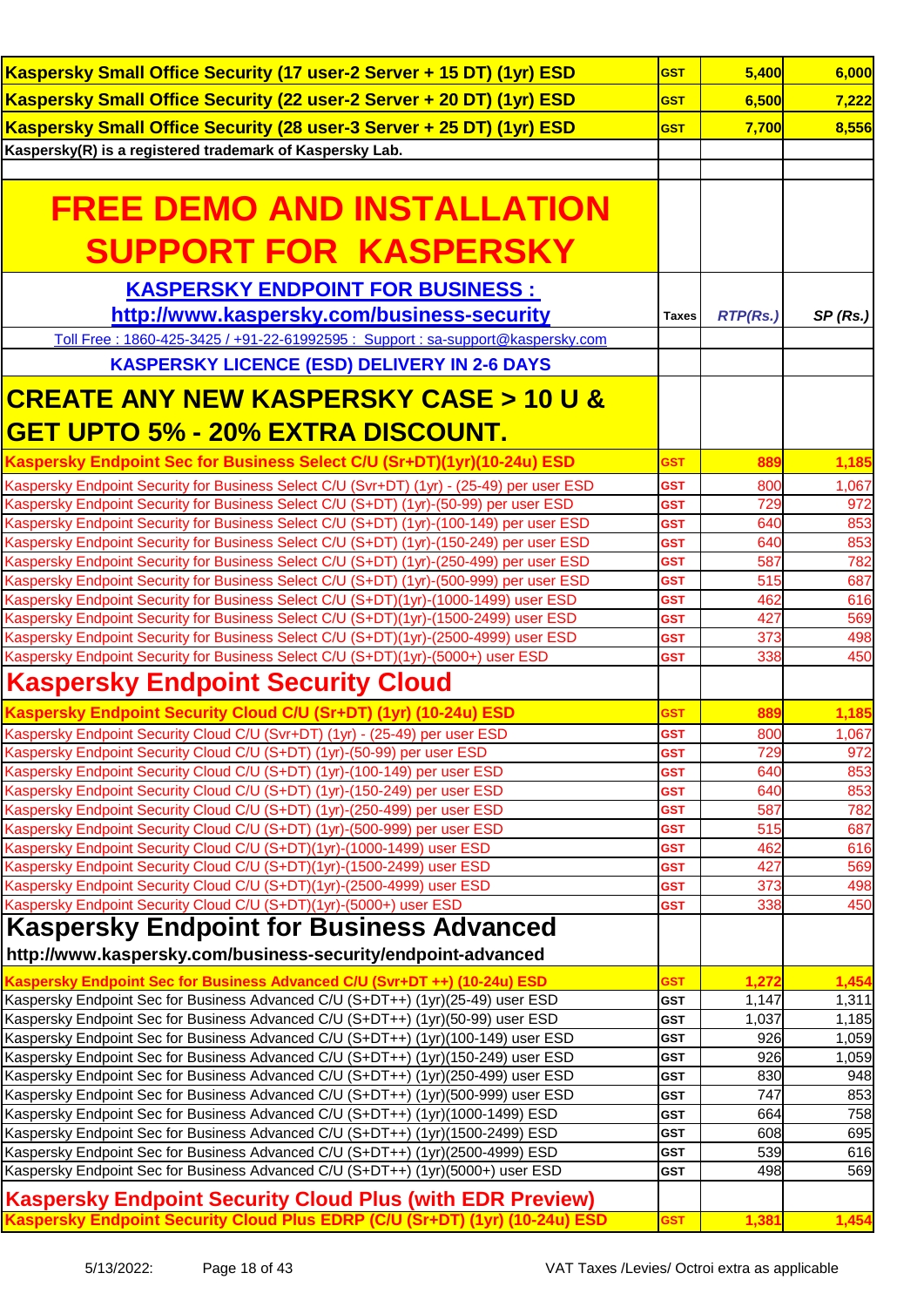| Kaspersky Endpoint Security Cloud Plus w/EDRP C/U (Svr+DT) (1yr) - (25-49) per user ESD                                                                                        | <b>GST</b>               | 1,246      | 1,311      |
|--------------------------------------------------------------------------------------------------------------------------------------------------------------------------------|--------------------------|------------|------------|
| Kaspersky Endpoint Security Cloud Plus w/EDRP C/U (S+DT) (1yr)-(50-99) per user ESD                                                                                            | GST                      | 1,126      | 1,185      |
| Kaspersky Endpoint Security Cloud Plus w/EDRP C/U (S+DT) (1yr)-(100-149) per user ESD                                                                                          | GST                      | 1,006      | 1,059      |
| Kaspersky Endpoint Security Cloud Plus w/EDRP C/U (S+DT) (1yr)-(150-249) per user ESD                                                                                          | <b>GST</b>               | 1,006      | 1,059      |
| Kaspersky Endpoint Security Cloud Plus w/EDRP C/U (S+DT) (1yr)-(250-499) per user ESD<br>Kaspersky Endpoint Security Cloud Plus w/EDRP C/U (S+DT) (1yr)-(500-999) per user ESD | <b>GST</b><br><b>GST</b> | 901<br>811 | 948<br>853 |
| Kaspersky Endpoint Security Cloud Plus w/EDRP C/U (S+DT) (1yr)-(1000-1499) user ESD                                                                                            | GST                      | 720        | 758        |
| Kaspersky Endpoint Security Cloud Plus w/EDRP C/U (S+DT) (1yr)-(1500-2499) user ESD                                                                                            | GST                      | 660        | 695        |
| Kaspersky Endpoint Security Cloud Plus w/EDRP C/U (S+DT) (1yr)-(2500-4999) user ESD                                                                                            | <b>GST</b>               | 585        | 616        |
| Kaspersky Endpoint Security Cloud Plus w/EDRP C/U (S+DT) (1yr)-(5000+) user ESD                                                                                                | <b>GST</b>               | 540        | 569        |
| Kaspersky Products are for sale / registration in India only.                                                                                                                  |                          |            |            |
| Kaspersky(R) is a registered trademark of Kaspersky Lab.<br><b>PRICES FOR 3 YEARS ARE 200% OF 1 YEAR.</b>                                                                      |                          |            |            |
|                                                                                                                                                                                |                          |            |            |
| Support: aptechnician@adobesupport.com /+91-124-4003810 / +91-22-40308809                                                                                                      |                          |            |            |
| <b>ADOBE CCT: 1yr / 2yr / 3yr</b>                                                                                                                                              |                          |            |            |
| <b>REGISTER ANY ADOBE SOFTWARE LIC ESD DEAL WITH</b>                                                                                                                           |                          |            |            |
| US AND GET 2% - 5% EXTRA DISCOUNT.                                                                                                                                             |                          |            |            |
| www.softmartonline.com/DealReg.doc                                                                                                                                             |                          |            |            |
|                                                                                                                                                                                |                          |            |            |
| <b>Adobe Master Collection Creative Cloud Team -</b>                                                                                                                           |                          |            |            |
| Complete (New) (Commercial / Govt) (named- 12 months) ESD (Adobe                                                                                                               |                          |            |            |
| Audition CC, Acrobat Pro DC, Bridge, Adobe Muse CC, Adobe Premiere Pro                                                                                                         |                          |            |            |
| CC, After Effects CC, Dreamweaver CC, Edge Animate CC, Edge Code, Edge                                                                                                         |                          |            |            |
| Inspect CC, Edge Reflow, Fireworks, Flash Builder, Animate (Flash Pro) CC,                                                                                                     |                          |            |            |
| Illustrator CC, InCopy CC, InDesign CC, Photoshop CC, Lightroom, Prelude                                                                                                       |                          |            |            |
| CC, Media Encoder, Scout, Story Plus, Phonecap Builder & SpeedGrade CC)                                                                                                        | <b>GST</b>               | 69,719     | 77,465.48  |
| Adobe Master Collection Creative Cloud Team - Complete (New) (Commercial / Govt) ESD<br>(named-12 months) (Qty-10+)                                                            | <b>GST</b>               | 68,657     | 76,285.48  |
| Adobe Master Collection Creative Cloud Team - Complete (New) (Commercial / Govt) ESD                                                                                           |                          |            |            |
| (named- 12 months) (Qty-10+) (Select - 3 year Agreement)                                                                                                                       | <b>GST</b>               | 65,428     | 72,697.71  |
| Adobe Master Collection Creative Cloud Team -                                                                                                                                  |                          |            |            |
| <b>Single app (New)</b> (Commercial / Govt) (named- 12 months) ESD (Any                                                                                                        |                          |            |            |
| one product from Adobe Audition CC, Adobe Muse CC, Adobe Premiere Pro                                                                                                          |                          |            |            |
| CC, After Effects CC, Dreamweaver CC, Animate (Flash Pro) CC, Illustrator                                                                                                      |                          |            |            |
| CC, InCopy CC, InDesign CC, Photoshop CC)                                                                                                                                      | <b>GST</b>               | 29,627     | 32,919     |
| Adobe Master Collection Creative Cloud Team - Single app (New) (Commercial / Govt) (named-                                                                                     |                          |            |            |
| 12 months) $ESD$ (Qty-10+)                                                                                                                                                     | GST                      | 29,179     | 32,421     |
| Adobe Master Collection Creative Cloud Team - Single app (New) (Commercial / Govt) (named-                                                                                     |                          |            |            |
| 12 months) ESD (Qty-10+) (Select - 3 year Agreement)                                                                                                                           | <b>GST</b>               | 27,808     | 30,898     |
| <b>PERPETUAL ALTERNATIVES TO ADOBE ACROBAT ARE</b>                                                                                                                             |                          |            |            |
| <b>AVAILABLE AT LESS THAN 70% OF THE ANNUAL SUBSCRIPTION</b>                                                                                                                   |                          |            |            |
| <b>RATES. ( KOFAX POWERPDF &amp; NITROPDF )</b>                                                                                                                                |                          |            |            |
| Adobe Acrobat Standard DC Annual Subs. (1yr) ESD                                                                                                                               | GST                      | 12,555     | 13,950     |
| Adobe Acrobat Standard DC Annual Subs. (1yr) ESD (10+)                                                                                                                         | GST                      | 11,924     | 13,249     |
| Adobe Acrobat Standard DC Annual Subs. (1yr) ESD (10+) (Select)                                                                                                                | GST                      | 11,292     | 12,547     |
| Adobe Acrobat Professional DC Annual Subs. (1yr) ESD                                                                                                                           | GST                      | 14,235     | 15,817     |
| Adobe Acrobat Professional DC Annual Subs. (1yr) ESD (10+)                                                                                                                     | <b>GST</b>               | 13,528     | 15,031     |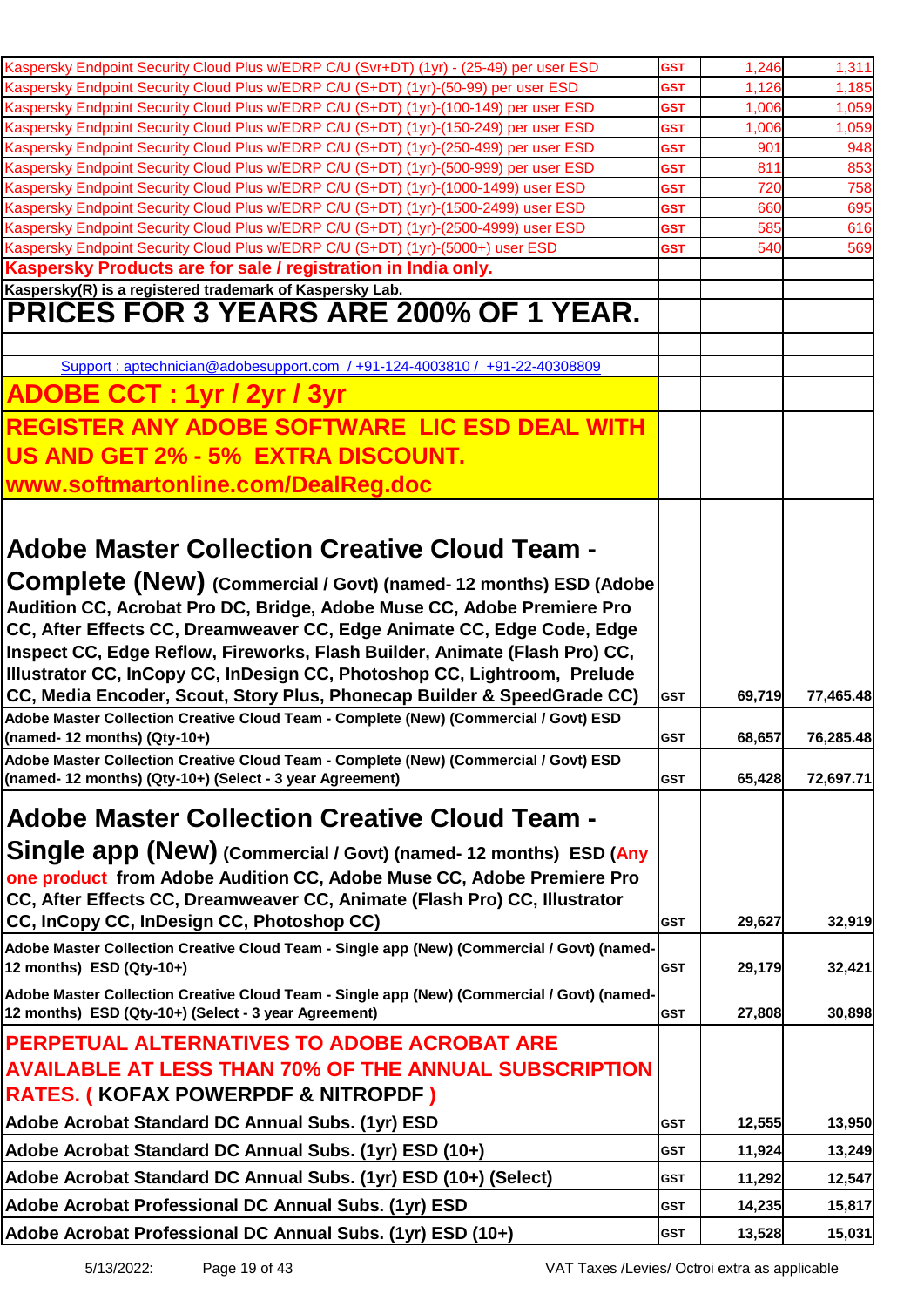| Adobe Acrobat Professional DC Annual Subs. (1yr) ESD (10+)(Select)                          | <b>GST</b>   | 12,808          | 14,231  |
|---------------------------------------------------------------------------------------------|--------------|-----------------|---------|
| REGISTER ANY ADOBE SOFTWARE PERPETUAL LIC ESD DEAL                                          |              |                 |         |
| WITH US & GET 2%- 5% EXTRA DISCOUNT.                                                        |              |                 |         |
|                                                                                             |              |                 |         |
| www.softmartonline.com/DealReg.doc                                                          |              |                 |         |
| Adobe Acrobat Standard 2017 Licence ESD (GOVERNMENT)                                        | <b>GST</b>   | 21,066          | 23,407  |
| Adobe Acrobat Professional 2017 Licence ESD (GOVERNMENT)                                    | <b>GST</b>   | 31,644          | 35,160  |
| <b>Adobe Authorware 7.0 CD (Special Offer - TSL)</b>                                        | <b>GST</b>   | 24,990          | 27,767  |
| Adobe Captivate 2019 ESD                                                                    | <b>GST</b>   | 103,999         | 115,554 |
| Adobe ColdFusion Builder 2018 ESD                                                           | <b>GST</b>   | 24,000          | 26,666  |
| Adobe Font Folio 11.1 ESD (20+ user) (rate per user)                                        | <b>GST</b>   | 36,000          | 40,000  |
| Adobe Framemaker 2019 Windows ESD                                                           | <b>GST</b>   | 80,881          | 89,867  |
| Adobe Freehand 11.0 ESD                                                                     | <b>GST</b>   | 31,911          | 35,456  |
| Adobe Photoshop Elements 2020 ESD                                                           | GST          | 7,555           | 8,395   |
| Adobe Premiere Elements 2020 ESD                                                            | <b>GST</b>   | 7,555           | 8,395   |
| Adobe Premiere Elements + Photoshop Elements 2020 ESD                                       | <b>GST</b>   | 11,378          | 12,642  |
| Adobe Robohelp Office 2020 ESD                                                              | <b>GST</b>   | 80,888          | 89,876  |
| <b>ENDUSER SIGNED AND STAMPED P.O. REQUIRED TO PROCESS ADOBE</b>                            |              |                 |         |
| ORDER. LICENCE ALSO SENT DIRECTLY TO ENDUSER.                                               | <b>GST</b>   |                 |         |
| Adobe Payment Terms: 100% prior to licence processing.                                      |              |                 |         |
|                                                                                             |              |                 |         |
| ADOBE ACADEMIC / NON-PROFIT NGO (www.adobe.com)                                             | <b>Taxes</b> | <b>RTP(Rs.)</b> | SP(Rs.) |
| Support: aptechnician@adobesupport.com /+91-124-4003810 / +91-22-40308809                   |              |                 |         |
| NONPROFIT: http://www.adobe.com/in/volume-licensing/non-profit.html                         |              |                 |         |
|                                                                                             |              |                 |         |
| <b>ADOBE CCT: 1yr / 2yr / 3yr</b>                                                           |              |                 |         |
| REGISTER ANY ADOBE SOFTWARE LIC ESD DEAL WITH                                               |              |                 |         |
| US AND GET 2% - 5% EXTRA DISCOUNT.                                                          |              |                 |         |
| www.softmartonline.com/DealReg.doc                                                          |              |                 |         |
|                                                                                             |              |                 |         |
| <b>Adobe Master Collection Creative Cloud Team -</b>                                        |              |                 |         |
| Complete (Education - per device - 12 months) ESD                                           |              |                 |         |
| (Adobe Audition CC, Acrobat Pro DC, Bridge, Adobe Muse CC, Adobe                            |              |                 |         |
| Premiere Pro CC, After Effects CC, Dreamweaver CC, Edge Animate CC, Edge                    |              |                 |         |
| Code, Edge Inspect CC, Edge Reflow, Fireworks, Flash Builder, Animate                       |              |                 |         |
| (Flash Pro) CC, Illustrator CC, InCopy CC, InDesign CC, Photoshop CC,                       |              |                 |         |
| Lightroom, Prelude CC, Media Encoder, Scout, Story Plus, Phonecap Builder                   |              |                 |         |
| & SpeedGrade CC)                                                                            | <b>GST</b>   | 24,740          | 27,489  |
| Adobe Master Collection Creative Cloud Team - Complete (Education - per device - 12 months) |              |                 |         |
| ESD (Qty-10+)                                                                               | <b>GST</b>   | 22,160          | 24,622  |
| Adobe Master Collection Creative Cloud Team - Complete (Education - per device - 12 months) |              |                 |         |
| <b>ESD (Qty-50+)</b>                                                                        | <b>GST</b>   | 19,133          | 21,259  |
| Adobe Master Collection Creative Cloud Team - Complete (Education - per device- 12 months)  |              |                 |         |
| ESD (Qty-100+)                                                                              | <b>GST</b>   | 15,106          | 16,784  |
| <b>Adobe Master Collection Creative Cloud Team -</b>                                        |              |                 |         |
| <b>Complete (Education - per user - 12 months)</b> ESD                                      |              |                 |         |
| (Adobe Audition CC, Acrobat Pro DC, Bridge, Adobe Muse CC, Adobe                            |              |                 |         |
| Premiere Pro CC, After Effects CC, Dreamweaver CC, Edge Animate CC, Edge                    |              |                 |         |
| Code, Edge Inspect CC, Edge Reflow, Fireworks, Flash Builder, Animate                       |              |                 |         |
| (Flash Pro) CC, Illustrator CC, InCopy CC, InDesign CC, Photoshop CC,                       |              |                 |         |
|                                                                                             |              |                 |         |
| Lightroom, Prelude CC, Media Encoder, Scout, Story Plus, Phonecap Builder                   |              |                 |         |
| & SpeedGrade CC)                                                                            | <b>GST</b>   | 32,040          | 35,600  |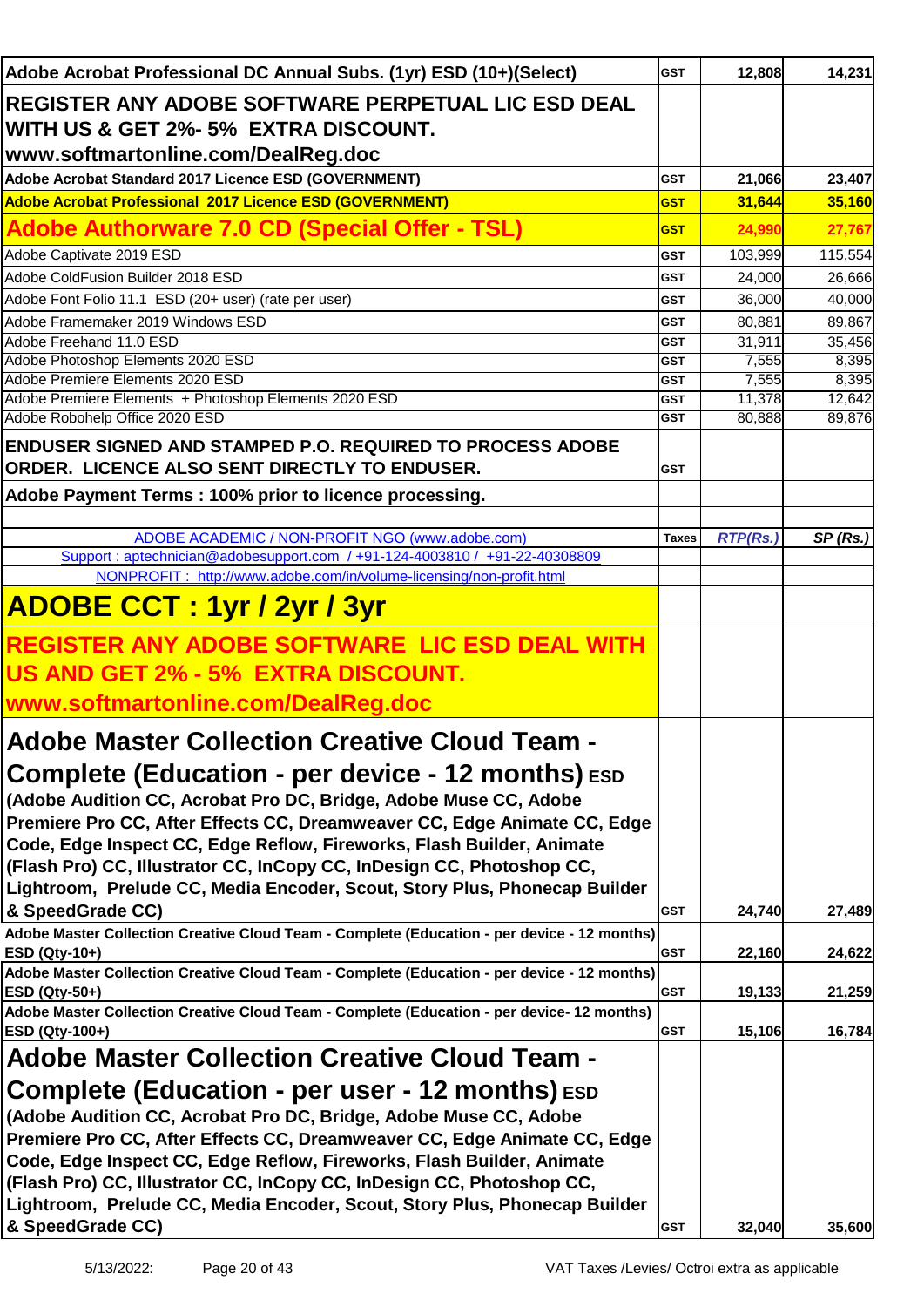| Adobe Master Collection Creative Cloud Team - Complete (Education - per user - 12 months)                                    |                          |                 |                |
|------------------------------------------------------------------------------------------------------------------------------|--------------------------|-----------------|----------------|
| ESD (Qty-10+)                                                                                                                | <b>GST</b>               | 28,200          | 31,333         |
| Adobe Master Collection Creative Cloud Team - Complete (Education - per user - 12 months)                                    |                          |                 |                |
| ESD (Qty-50+)                                                                                                                | <b>GST</b>               | 24,360          | 27,067         |
| Adobe Master Collection Creative Cloud Team - Complete (Education - per user - 12 months)                                    | <b>GST</b>               |                 |                |
| ESD (Qty-100+)                                                                                                               |                          | 19,226          | 21,362         |
| Adobe Master Collection Creative Cloud Team - Complete (Education - per                                                      |                          |                 |                |
| device - 12 months) ESD Special - 100 USER for K-12 Schools                                                                  | <b>GST</b>               | 199,990         | 224,990        |
| REGISTER ANY ADOBE SOFTWARE LIC ESD DEAL WITH US AND                                                                         |                          |                 |                |
| GET 2% - 5% EXTRA DISCOUNT.                                                                                                  |                          |                 |                |
|                                                                                                                              |                          |                 |                |
| www.softmartonline.com/DealReg.doc                                                                                           |                          |                 |                |
| Adobe Photoshop + Premiere Elements 2020 Academic Licence ESD                                                                | <b>GST</b>               | 9,067           | 10,074         |
| Adobe Framemaker 2019 Academic Licence ESD<br>Adobe Freehand 11.0 Academic Licence ESD                                       | <b>GST</b>               | 32,352          | 35,947         |
| Adobe Photoshop Elements 2020 Academic Licence ESD                                                                           | <b>GST</b><br><b>GST</b> | 7,200<br>5,333  | 8,000<br>5,926 |
| Adobe Premiere Elements 2020 Academic Licence ESD                                                                            | <b>GST</b>               | 5,333           | 5,926          |
| Adobe Robohelp Office 2020 Academic Licence ESD                                                                              | <b>GST</b>               | 32,355          | 35,950         |
| <b>ENDUSER SIGNED AND STAMPED P.O. REQUIRED TO PROCESS ADOBE</b>                                                             |                          |                 |                |
| ORDER. LICENCE ALSO SENT DIRECTLY TO ENDUSER.                                                                                | <b>GST</b>               |                 |                |
|                                                                                                                              |                          |                 |                |
| Adobe Payment Terms: 100% prior to Licence processing.                                                                       |                          |                 |                |
|                                                                                                                              |                          |                 |                |
| <b>REGISTER ANY CUSTOMER CASE FOR QUARK &gt; USER</b>                                                                        |                          |                 |                |
|                                                                                                                              |                          |                 |                |
| <b>AND GET 2% - 5% EXTRA DISCOUNT.</b>                                                                                       |                          |                 |                |
| www.softmartonline.com/dealreg.doc                                                                                           |                          |                 |                |
| <b>QUARK PRODUCTS (www.quark.com)</b>                                                                                        | <b>Taxes</b>             | <b>RTP(Rs.)</b> | SP(Rs.)        |
| Technical Support: support@quark.com and Call: +1-800-6764575                                                                |                          |                 |                |
| SPECIAL CROSS-GRADE RATES FOR LICENCE OF COREL, PAGEMAKER &                                                                  |                          |                 |                |
| INDESIGN CAN BE REQUESTED FROM QUARK ON CASE TO CASE BASIS.                                                                  |                          |                 |                |
|                                                                                                                              |                          |                 |                |
|                                                                                                                              |                          |                 |                |
| QuarkXpress 2022 Annual Subs (1yr) - Commercial (Win / MAC) ESD                                                              | <b>GST</b>               | 15,104          | 18,880         |
| QuarkXpress 2022 (Win / MAC) ESD (Perpetual)                                                                                 | <b>GST</b>               | 42,160          | 52,700         |
| <b>QuarkXpress 2022 (with 1yr AP Maintenance) (Win / MAC) ESD (Perpetual)</b>                                                | <b>GST</b>               | 60,160          | 75,200         |
| <b>QuarkXpress 2022 Upgrade (Win / MAC) ESD (Perpetual)</b>                                                                  | <b>GST</b>               | 35,520          | 44,400         |
|                                                                                                                              | <b>GST</b>               | 44,400          | 55,500         |
| QuarkXpress 2022 Upgrade (with 1yr AP Maint.) (Win / MAC) ESD (Perpetual)                                                    |                          |                 |                |
| <b>QuarkXpress 2022 Annual Subs (1yr) - Education (Win / MAC) ESD Qty-1</b>                                                  | <b>GST</b>               | 3,690           | 4,100          |
| <b>QuarkXpress 2022 Annual Subs (1yr) - Education (Win / MAC) ESD Qty-2-9</b>                                                | <b>GST</b>               | 3,280           | 4,100          |
| QuarkXpress 2022 Annual Subs (1yr) - 100 Education Pack (Win / MAC) ESD                                                      | <b>GST</b>               | 36,000          | 40,000         |
| Non Profit / NGO - 90% SPECIAL DISCOUNT AFTER VENDOR APPROVAL                                                                |                          |                 |                |
| Government - 20% SPECIAL DISCOUNT AFTER VENDOR APPROVAL                                                                      |                          |                 |                |
| <b>Licence Delivery ESD: 1-3 working days</b>                                                                                |                          |                 |                |
| Payment: 100% Advance only                                                                                                   |                          |                 |                |
|                                                                                                                              |                          |                 |                |
| <b>REGISTER ANY CUSTOMER CASE FOR SUMMIT INDICA &gt;</b>                                                                     |                          |                 |                |
| 5 USER AND GET UPTO 2% - 10% DISCOUNT.                                                                                       |                          |                 |                |
|                                                                                                                              |                          |                 |                |
| www.softmartonline.com/dealreg.doc                                                                                           |                          |                 |                |
| SUMMIT INDICA DTP SOFTWARE (www.summitindia.com)                                                                             | <b>Taxes</b>             | <b>RTP(Rs.)</b> | SP(Rs.)        |
| Support: support.indica@summitindia.com                                                                                      |                          |                 |                |
| Summit Indica UNICODE Premium Win (Hindi-30 Fonts - Chanakya) CD + USB lock                                                  | <b>GST</b>               | 4,800           | 5,400          |
| Summit Indica UNICODE Premium Win (Hindi-30 Fonts - Chanakya) CD                                                             | <b>GST</b>               | 4,000           | 4,500          |
| Summit Indica UNICODE Premium Win (Indian Language -10 Fonts) CD                                                             | <b>GST</b>               | 4,000           | 4,500          |
| Summit Indica UNICODE Professional Win (Hindi Prof.- 68 Fonts - Chankanya) CD                                                | <b>GST</b>               | 4,800           | 5,400          |
| Summit Indica UNICODE Win (Hindi-30 Fonts+ 1 Extra Language) CD                                                              | <b>GST</b>               | 5,600           | 6,300          |
| Summit Indica UNICODE Win (Combo - All Ind Lang / All Fonts***) CD<br>Summit Indica for Windows - 1 Vedic font (Sanskrit) CD | <b>GST</b><br><b>GST</b> | 8,000<br>6,400  | 9,000<br>7,200 |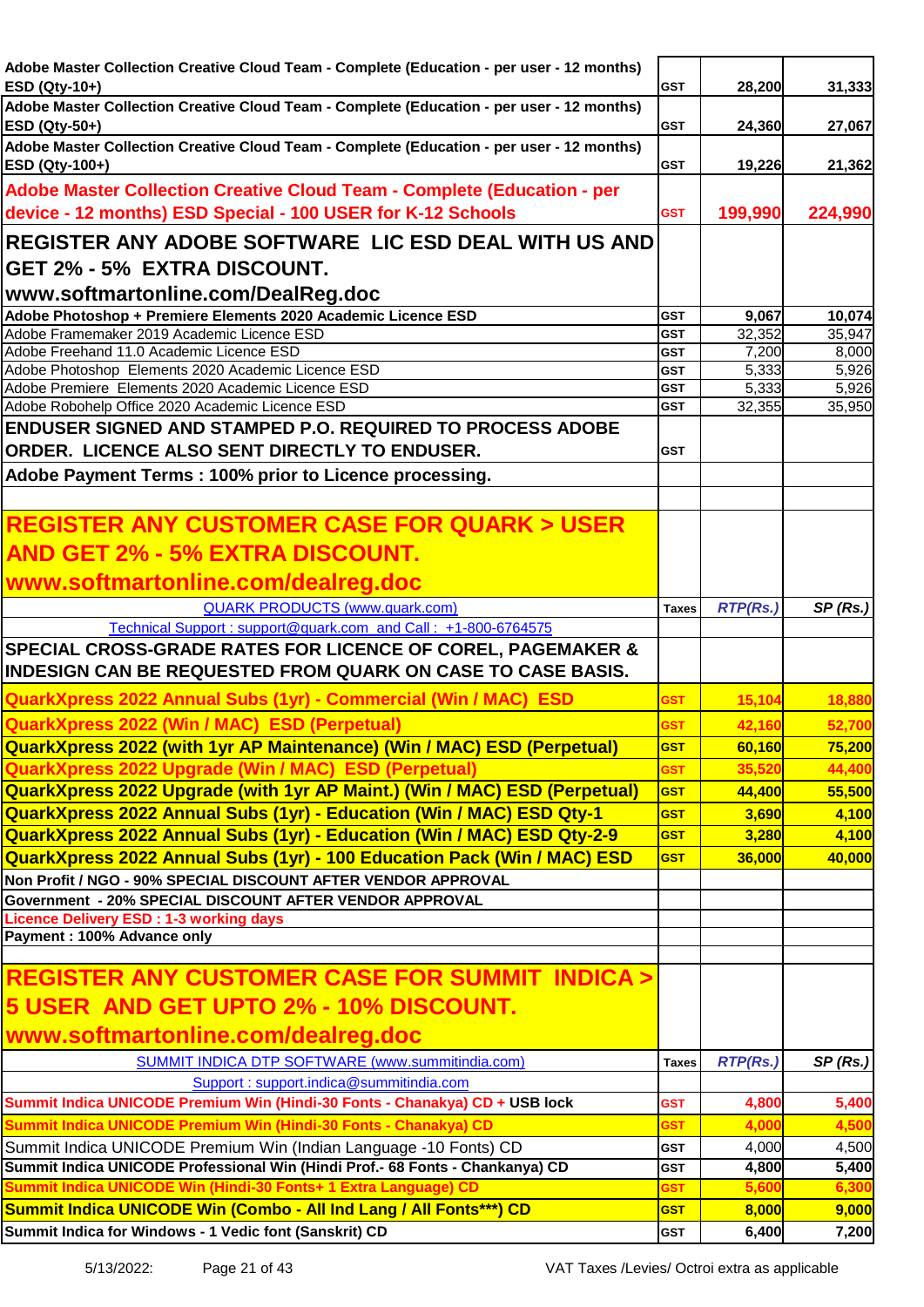| Summit Indica for Windows - 11 Diacritical Fonts (English/French/German) CD                | <b>GST</b>               | 6,400           | 7,200           |
|--------------------------------------------------------------------------------------------|--------------------------|-----------------|-----------------|
| Summit Indica for MAC OS 10.x (Hindi - 10 Fonts including Chanakya) CD + USB lock          | <b>GST</b>               | 6,400           | 7,200           |
| Summit Indica for MAC OS 10.x (Hindi - All 68 Fonts including Chanakya) CD+USB lock        | <b>GST</b>               | 9,600           | 10,800          |
| Summit Indica for MAC OS 10.x (All Languages / All Fonts) CD + USB lock                    | <b>GST</b>               | 12,000          | 13,500          |
| Summit Web Font for Single URL (Non Unicode)<br>Summit Unicode Font for Web for Single URL | <b>GST</b><br><b>GST</b> | 8,000<br>16,000 | 9,000<br>18,000 |
| USB Hardware Locks for Summit products can be added to above products.                     | <b>GST</b>               | 800             | 900             |
| *** 11 Dicritical and 1 Vedic Font not included                                            |                          |                 |                 |
| SPECIAL BULK DISCOUNT: 10% FOR QTY-5+/20% FOR QTY-20+/30% FOR QTY-100+                     |                          |                 |                 |
|                                                                                            |                          |                 |                 |
| <b>REGISTER ANY CUSTOMER CASE FOR AKRUTI AND GET</b>                                       |                          |                 |                 |
| UPTO 2% - 10% DISCOUNT.                                                                    |                          |                 |                 |
| www.softmartonline.com/dealreg.doc                                                         |                          |                 |                 |
| <b>AKRUTI OFFICE MULTILINGUAL SOFTWARE (www.akruti.com)</b>                                | <b>Taxes</b>             | <b>RTP(Rs.)</b> | SP(Rs.)         |
| Akruti Vistaar UNICODE (Hindi/Devnagri or any one language) (10/8/7) (softlock) ESD        | <b>GST</b>               | 4,990           | 5,490           |
| Akruti Vistaar UNICODE (Hindi/All Indian - 1000+) (10/8/7/Vista/XP) (softlock) ESD         | <b>GST</b>               | 6,490           | 9,990           |
| Akruti Vistaar UNICODE (Hindi) (10/7/Vista/XP) (10 user licence) ESD                       | <b>GST</b>               | 39,990          | 89,990          |
| Akruti Vistaar UNICODE (Hindi) (10/7/Vista/XP) (100 user licence) ESD                      | <b>GST</b>               | 249,000         | 54,990          |
| Akruti Next UNICODE+NON UNICODE (Hindi+ All 15 Lang Fonts each) (XP/7/8/10) ESD            | <b>GST</b>               | 3,150           | 3,490           |
| Akruti Addon Hardware USB lock (Windows Vista/7/8) for making Akruti transferable          | <b>GST</b>               | 990             | 1,190           |
| Special Discount of 10% for Educational / Government - Enduser PO required                 |                          |                 |                 |
|                                                                                            |                          |                 |                 |
| MODULAR SHREELIPI SOFTWARE (www.modular_infotech.com)                                      | <b>Taxes</b>             | <b>RTP(Rs.)</b> | SP(Rs.)         |
| ShreeLipi Nxt Devnagri Win (Hindi-1000+) (Softlock) ESD                                    | <b>GST</b>               | 7,619           | 8,466           |
| ShreeLipi Nxt Devnagri Win (Hindi-1000+) (Softlock) CD                                     | <b>GST</b>               | 7,999           | 8,888           |
| ShreeLipi Nxt Devnagri Win (Hindi-1000+) (USB lock) CD                                     | <b>GST</b>               | 8,999           | 9,999           |
| Rates for Macintosh compatible versions are 40% higher on the above versions.              |                          |                 |                 |
| Additional Licences with USB lock have 30% - 60% discounts.                                |                          |                 |                 |
| 20% TO 30% SPECIAL EDUCATION DISCOUNT ON VENDOR APPROVAL.                                  |                          |                 |                 |
|                                                                                            |                          |                 |                 |
| 4C Lipika Fonts software (www.4clipika.com)                                                | <b>Taxes</b>             | <b>RTP(Rs.)</b> | SP(Rs.)         |
| 4C Lipika Hindi Windows - (40 Fonts) (Softlock) (1 user) ESD                               | <b>GST</b>               | 1,760           | 1,990           |
| 4C Lipika Hindi Windows - (40 Fonts) (Softlock) (10 user) ESD                              | 35 I                     | 14,400          | 15,990          |
| <b>INPAGE URDU SOFTWARE (www.inpage.com)</b>                                               | <b>Taxes</b>             | RTP(Rs.)        | SP(Rs.)         |
| Inpage Urdu Professional 3.x Lic+Lock/CD (Nastaliq+ 40 Fonts)                              | <b>GST</b>               | 13,990          | 15,000          |
| Inpage Urdu Prof. 3.x Lic+Lock/CD (Nastaliq+ 40 Fonts) (Edu)                               | <b>GST</b>               | 12,990          | 11,990          |
| Inpage Urdu Prof. 3.x Lic+Lock/CD (Nastaliq+ 40 Fonts) (Edu) (100+)                        | <b>GST</b>               | 10,990          | 11,990          |
|                                                                                            |                          |                 |                 |
| <b>REGISTER ANY CUSTOMER CASE FOR COREL AND GET</b>                                        |                          |                 |                 |
| UPTO 2% - 5% DISCOUNT.                                                                     |                          |                 |                 |
| www.softmartonline.com/dealreg.doc                                                         |                          |                 |                 |
| <b>COREL /JASC / ULEAD PRODUCTS (www.corel.com)</b>                                        | <b>Taxes</b>             | <b>RTP(Rs.)</b> | SP(Rs.)         |
| Technical Support-1800-2666-388 (Toll Free) / support@corelindia.co.in                     |                          |                 |                 |
| <b>ENDUSER PO COPY/DETAIL REQUIRED TO PROCESS COREL ORDER.</b>                             |                          |                 |                 |
| CorelDraw Graphics Suite 2022 Win (1 user) Lic (with 1 years Maintenance)                  | <b>GST</b>               | 74,990          | 83,322          |
|                                                                                            |                          |                 |                 |
| CorelDraw *Maintenance Subscription (1 user) for 1 years RENEWAL (Self) ESD                | <b>GST</b>               | 14,490          | 16,100          |
| CorelDraw *Maintenance Subscription (1 user) for 1 years RENEWAL (Other) ESD               | <b>GST</b>               | 14,990          | 16,655          |
| CorelDraw Graphics Suite 2022 Win or Mac (1 user) (1 year Subscription) ESD                | <b>GST</b>               | 36,990          | 41,100          |
| <b>CorelDraw Graphics Suite 2022 Win or Mac (3 users) (1 year Subscription) ESD</b>        | <b>GST</b>               | 94,470          | 104,967         |
| CorelDraw Graphics Suite 2022 Win or Mac (5 users) (1 year Subscription) ESD               | <b>GST</b>               | 149,950         | 166,611         |
| <b>COREL DRAW ACADEMIC VERSION (MINIMUM - QTY-30)</b>                                      |                          |                 |                 |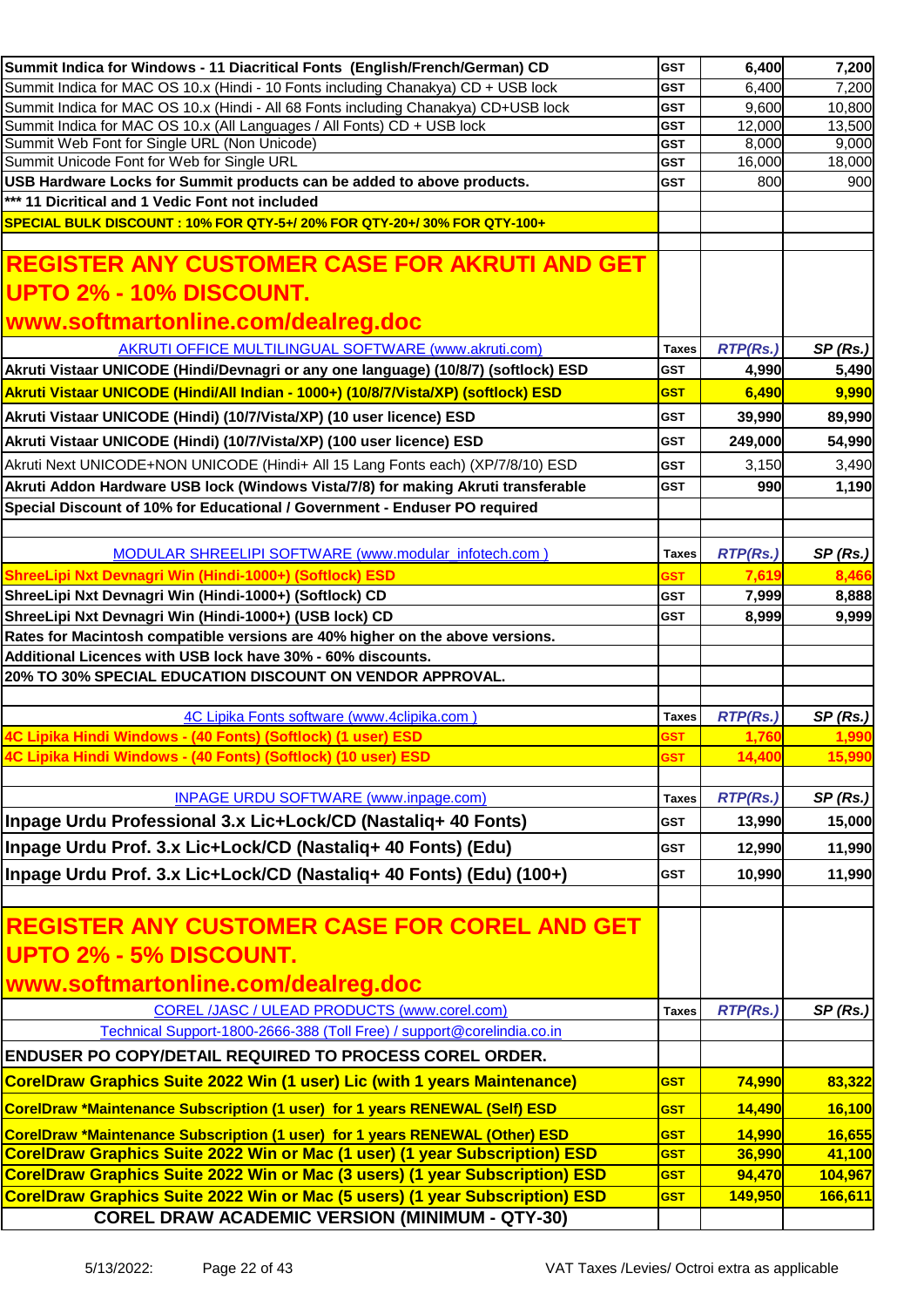| CorelDraw Graphic Suite 2021- 5-29 user - Academic (with 2 year Maintenance) ESD          | <b>GST</b>   | 25,990          | 28,878     |
|-------------------------------------------------------------------------------------------|--------------|-----------------|------------|
| CorelDraw Graphic Suite 2021- 30-50 user - Academic (with 2 year Maintenance) ESD         | <b>GST</b>   | 24,990          | 27,767     |
| CorelDraw Graphic Suite 2021- 51+ user - Academic) (with 2 year Maintenance) ESD          | <b>GST</b>   | 23,990          | 26,656     |
| Renewal of Corel Draw Maintenance - 2 years (Academic) (Before Expiry) ESD                | <b>GST</b>   | 6,990           | 7,767      |
| PLEASE EMAIL / CALL FOR COREL LICENCE PRICES                                              |              |                 |            |
| <b>ENDUSER PO COPY / DETAIL REQUIRED TO PROCESS COREL ORDER.</b>                          |              |                 |            |
|                                                                                           |              |                 |            |
| LOGICTECH TDS / PAYROLL SOFTWARE (www.lspl.net / www.logictechindia.com)                  | <b>Taxes</b> | <b>RTP(Rs.)</b> | SP(Rs.)    |
| Logictech TDS Plus LITE Licence (2021-22) CD / ESD                                        | <b>GST</b>   | 2,160           | 2,400      |
|                                                                                           |              |                 |            |
| Logictech TDS Plus LITE Licence (2021-22) - RENEWAL                                       | <b>GST</b>   | 1,755           | 1,950      |
| Logictech TDS Plus Standard Licence CD (Multiuser-Multicompany)                           | <b>GST</b>   | 3,780           | 5,040      |
| Logictech TDS Plus Enterprise Licence CD(Multiuser) (can connect to Tally)                | <b>GST</b>   | 5,400           | 7,200      |
| Logictech Payman (Payroll Software) LITE CD (<50 Emp.)                                    | <b>GST</b>   | 15,300          | 16,200     |
| Logictech Payman (Payroll Software+) Standard CD (<100 Emp)                               | <b>GST</b>   | 30,600          | 32,400     |
| Logictech Payman (Payroll Software++) Enterprise CD (>100+ Emp)                           | <b>GST</b>   | 45,900          | 48,600     |
| <b>BULK BUY PARTNERS GET UPTO 5%-20% ADDITIONAL DISCOUNT</b>                              |              |                 |            |
|                                                                                           |              |                 |            |
| BEEHIVE CLOUD HR SOFTWARE (www.cloudhr.com / www.beehivesoftware.in)                      | <b>Taxes</b> | <b>RTP(Rs.)</b> | SP(Rs.)    |
| Beehive / CloudHR Basic (per year / per user ) (Qty-50-99) SAAS                           | <b>GST</b>   | 450             | <b>720</b> |
| Beehive / CloudHR Basic (per year / per user) (Qty-100-249) SAAS                          | <b>GST</b>   | 400             | 600        |
| Beehive / CloudHR Basic (per year / per user) (Qty-250-499) SAAS                          | <b>GST</b>   | 350             | 540        |
| Beehive / CloudHR Basic (per year / per user) (Qty-500-999) SAAS                          | <b>GST</b>   | 300             | 480        |
| Beehive / CloudHR Basic (per year / per user ) (Qty-1000+) SAAS                           | <b>GST</b>   | 250             | 360        |
| Monthly billing at 8.33% monthly cost of the Annual rates                                 |              |                 |            |
| Quarterly billing at 25% Quarterly cost of the Annual rates                               |              |                 |            |
| Additional Functionality and Modules will be charges extra.                               |              |                 |            |
|                                                                                           |              |                 |            |
|                                                                                           |              |                 |            |
| <b>BUY 5+ BUSY LIC &amp; GET 5% DISCOUNT</b>                                              |              |                 |            |
| BUSY ACCOUNTING SOFTWARE (www.busy.in) / Download : www.busywin.com                       | <b>Taxes</b> | <b>RTP(Rs.)</b> | SP(Rs.)    |
| Busy software is available with softlock and ESD delivery.                                |              |                 |            |
| Busy Accounting 22.x Basic Single user (Softlock) ESD                                     | <b>GST</b>   | 5,850           | 6,500      |
| <b>Busy Accounting 22.x Standard Single user (with 1 yr upg) (Softlock) ESD</b>           | <b>GST</b>   | 8,775           | 9,750      |
| Busy Accounting 22.x Standard Dual user (with 1 yr upg) (Softlock) ESD                    | <b>GST</b>   | 13,163          | 14,625     |
| Busy Accounting 22.x Standard Multi user (with Softlock) ESD                              | <b>GST</b>   | 21,938          | 24,375     |
| Busy Accounting 22.x Enterprise Single user (with 1 yr upg) (Softlock) ESD                | <b>GST</b>   | 11,700          | 13,000     |
| Busy Accounting 22,x Enterprise Dual user (with 1 yr upg) (Softlock) ESD                  | <b>GST</b>   | 17,550          | 19,500     |
| Busy Accounting 22.x Enterprise Multi user (with 1 yr upg) (Softlock) ESD                 | <b>GST</b>   | 29,250          | 32,500     |
| <b>BUSY UPGRADES</b>                                                                      |              |                 |            |
| Busy Software 22.x Single Standard Upgrade from 20.x (with 1 yr upg) ESD                  | <b>GST</b>   | 2,430           | 2,700      |
| Busy Software 22.x Single Standard Upg. from Standard 19.x / Older (with 1 yr upg) ESD    | <b>GST</b>   | 4,050           | 4,500      |
| Busy Software 22.x Single Basic Upgrade from Basic 20.x (with 1 yr upg) ESD               | <b>GST</b>   | 1,620           | 1,800      |
| Busy Software 22.x Single Basic Upg. from Basic 19.x or Older (with 1 yr upg) ESD         | <b>GST</b>   | 2,430           | 2,700      |
| Chartered Accountants are eligible for 80% Discount on List price of Busy Multiuser.      |              |                 |            |
| Chartered Accountants are eligible for 50% Discount on List price of Busy Upgrades.       |              |                 |            |
| BUSY LICENCES INCLUDE UPDATES FOR 1 YEAR FROM THE DATE OF PURCHASE.                       |              |                 |            |
|                                                                                           |              |                 |            |
| <b>TALLY ACCOUNTING PRODUCTS (www.tallysolutions.com)</b>                                 | <b>Taxes</b> | <b>RTP(Rs.)</b> | SP(Rs.)    |
| Customer Support: support@tallysolutions.com / 1800-309-889                               |              |                 |            |
| Support for Registered Tally Partner: partner, support@tallysolutions.com / 1800-309-2559 |              |                 |            |
| Tally Downloads: https://tallysolutions.com/download/                                     |              |                 |            |
| <b>Enduser / accounting details are required to process Tally order</b>                   |              |                 |            |
|                                                                                           |              |                 |            |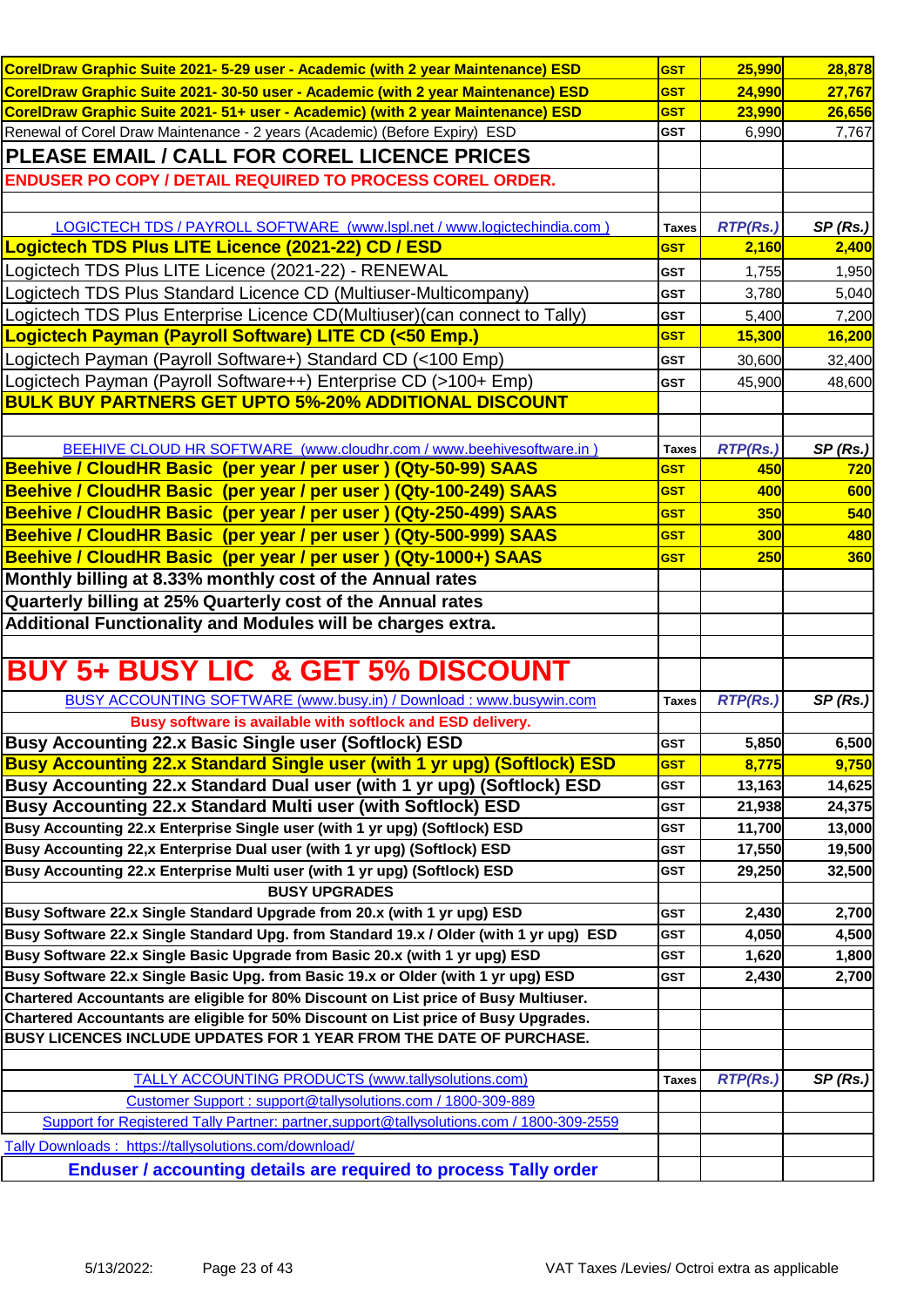| <b>BUSY Accounting Solutions</b>                                                         |                          |                  |                  |
|------------------------------------------------------------------------------------------|--------------------------|------------------|------------------|
| (www.busy.in) are GST accounting software                                                |                          |                  |                  |
| solutions at 50% lower rates.                                                            |                          |                  |                  |
|                                                                                          |                          |                  |                  |
| <b>GET 5%-15% ADDITIONAL BONUS ON CASE TO CASE BASIS.</b>                                |                          |                  |                  |
| <b>Tally Prime Single user Silver licence ESD (with 1yr Sub)</b>                         | <b>GST</b>               | 17,203           | 17,203           |
| <b>Tally Prime Multiuser Gold licence ESD (with 1yr Sub)</b>                             | <b>GST</b>               | 51,609           | 51,609           |
| <b>Tally.NET Single user SILVER - 1 yr Subscription Renewal (same Tally partner)</b>     | <b>GST</b>               | 3,420            | 3,590            |
| <b>Tally.NET Multiuser GOLD - 1 yr Subscription Renewal (same Tally partner)</b>         | <b>GST</b>               | 10,260           | 10,790           |
| Tally.NET Single user SILVER - 1 yr Subs. Renewal (Tally partner change)                 | <b>GST</b>               | 3,590            | 3,590            |
| Tally.NET Multiuser GOLD - 1 yr Subscription Renewal (Tally partner change)              | <b>GST</b>               | 10,790           | 10,790           |
| Tally Prime MU Gold AUDIT Edn. for CA Firms (with 1yr Sub) (Tally Direct Billing)        | <b>GST</b>               | 31,590           | 35,100           |
| Tally Prime MU Gold AUDIT Edn. CA - Annual Subs Renewal (same Tally partner)             | <b>GST</b>               | 5,130            | 5,390            |
| Tally Prime Multiuser Upg (with 1 yr sub) from Tally.ERP 9.0 Single user^                | <b>GST</b>               | 30,600           | 36,000           |
| Bulk discounts of 10% (Qty-10-24), 20% (Qty-25-99), 30% (Qty-100-499), 40%               |                          |                  |                  |
| (500-999) and 50% (1000+) for all Enduser Customers. Rate contracts also                 |                          |                  |                  |
| possible.                                                                                |                          |                  |                  |
|                                                                                          |                          |                  |                  |
| <b>REGISTER ANY CUSTOMER CASE FOR MAGIX AND GET UPTO</b>                                 |                          |                  |                  |
| 2% - 10% DISCOUNT. www.softmartonline.com/dealreg.doc                                    |                          |                  |                  |
|                                                                                          |                          |                  |                  |
| MAGIX AUDIO / VIDEO SOFTWARE (EARLIER SONY MEDIA) (www.magix.com)                        | <b>Taxes</b>             | <b>RTP(Rs.)</b>  | SP(Rs.)          |
| <b>MAGIX SOFTWARE PRICES ARE SUBJECT TO CHANGE WITHOUT NOTICE</b>                        |                          |                  |                  |
| <b>Magix Sound Forge Pro 15 ESD</b>                                                      | GST                      | 29,900           | 33,222           |
| <b>Magix Sound Forge Pro MAC 3.0 ESD</b>                                                 | <b>GST</b>               | 24,900           | 27,667           |
| Magix Sound Forge Audio Studio 15 ESD                                                    | <b>GST</b>               | 5,999            | 6,666            |
| <b>Magix Acid Pro 7.0 ESD</b><br><b>Magix Acid Pro Suite 7.0 ESD</b>                     | <b>GST</b><br><b>GST</b> | 19,900<br>39,900 | 22,111<br>44,333 |
| Magix Vegas Pro 17 ESD                                                                   | <b>GST</b>               | 44,900           | 49,889           |
| Magix Vegas Pro 17 Suite ESD                                                             | <b>GST</b>               | 59,900           | 66,555           |
| Magix Sound Forge Pro 15 Academic ESD (Enduser PO required)                              | <b>GST</b>               | 19,990           | 22,211           |
| Magix Vegas Pro 17 Academic ESD (Enduser PO required)                                    | <b>GST</b>               | 29,990           | 33,322           |
| Magix Licence delivery can take 5-10 working days                                        |                          |                  |                  |
| <b>IREGISTER ANY CUSTOMER CASE FOR NUANCE &amp; GET UPTO 2%</b>                          |                          |                  |                  |
|                                                                                          |                          |                  |                  |
| 10% DISCOUNT. www.softmartonline.com/dealreg.doc                                         |                          |                  |                  |
| #GOVERNMENT / ACADEMIC / LEGAL / MEDICAL ORDERS WILL                                     |                          |                  |                  |
| NOT BE PROCESSED WITHOUT PRIOR APPROVAL AND                                              |                          |                  |                  |
| <b>ENDUSER PURCHASE ORDER.</b>                                                           |                          |                  |                  |
| <b>NUANCE VOICE RECOGNITION SOFTWARE (www.nuance.com)</b>                                | <b>Taxes</b>             | <b>RTP(Rs.)</b>  | SP(Rs.)          |
| Dragon Naturally Speaking Professional 15 Individual ESD (without Microphone) (For       |                          |                  |                  |
| <b>Microsoft Windows 7/8/10)</b>                                                         | <b>GST</b>               | 37,590           | 41,767           |
| Dragon Naturally Speaking Professional 15 Individual ESD + (with Microphone - Andrea NC- |                          |                  |                  |
| 125 Wired Mono Headset) (For Microsoft Windows 7/8/10)                                   | <b>GST</b>               | 38,990           | 43,322           |
| <b>Dragon Home 15 for Windows ESD (without Microphone)</b>                               | <b>GST</b>               | 13,180           | 14,644           |
| Dragon Home 15 for Windows ESD (with Microphone Andrea NC-125 MONO)                      | <b>GST</b>               | 14,490           | 16,100           |
| Dragon Naturally Speaking 15 LEGAL Edition ESD (with Andrea NC-125 Microphone)#          | <b>GST</b>               | 39,990           | 44,433           |
| Dragon Naturally Speaking MEDICAL PRACTICE 4 Edition ESD (with USB Headset)#             | <b>GST</b>               | 99,990           | 111,100          |
| Dragon Mike - Andrea NC-125 (Mono) Mike (Addon)                                          | <b>GST</b>               | 2,740            | 3,044            |
| Nuance OmniPage Ultimate 19 (latest) (OCR) ESD                                           | <b>GST</b>               | 22,990           | 25,544           |
| Nuance OmniPage Standard 18 (OCR) ESD                                                    | <b>GST</b>               | 7,890            | 8,767            |
| Nuance Paperport (Standard) 14 ESD                                                       | <b>GST</b>               | 4,890            | 5,433            |
| Nuance Paperport Pro 14 DVD/ESD                                                          | <b>GST</b>               | 10,190           | 11,322           |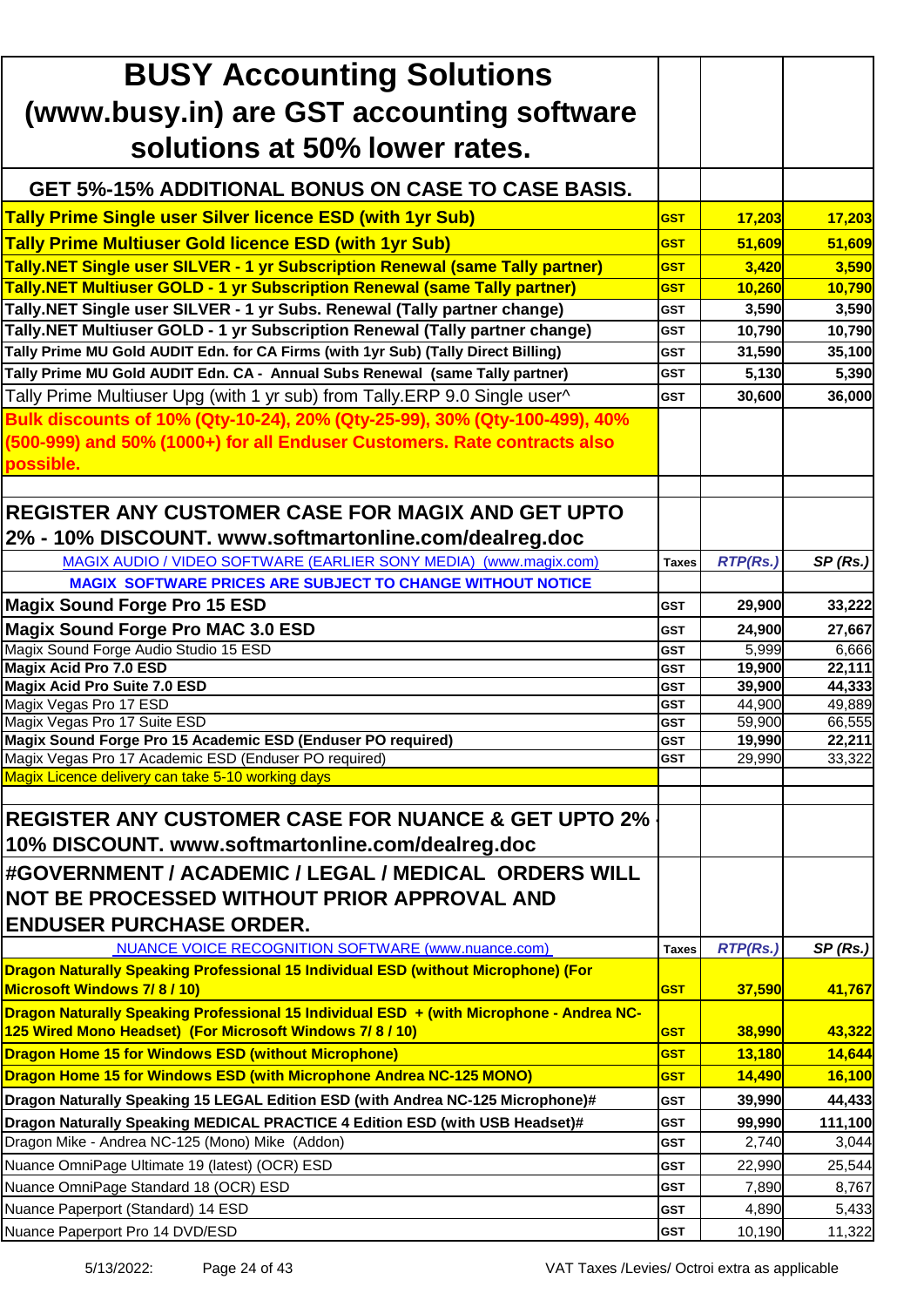| KOFAX POWERPDF - PDF CONVERSION SOFTWARE (www.kofax.com)                                                                 | <b>Taxes</b> | <b>RTP(Rs.)</b>  | SP(Rs.)          |
|--------------------------------------------------------------------------------------------------------------------------|--------------|------------------|------------------|
| m                                                                                                                        |              |                  |                  |
| <b>REGISTER ANY CUSTOMER CASE FOR KOFAX</b>                                                                              |              |                  |                  |
|                                                                                                                          |              |                  |                  |
| <b>POWERPDF ESD LICENCE &gt; 10 USER &amp; GET 2% - 20%</b>                                                              |              |                  |                  |
| DISCOUNT. www.softmartonline.com/dealreg.doc                                                                             |              |                  |                  |
| Kofax PowerPDF Standard 4.0 ESD (1-4)                                                                                    | <b>GST</b>   | 6,490            | 7,211            |
| Kofax PowerPDF Standard 4.0 ESD (5-9)                                                                                    |              | 6,290            | 6,989            |
| Kofax PowerPDF Standard 4.0 ESD (10-49)                                                                                  | <b>GST</b>   | 5,990            | 6,656            |
| Kofax PowerPDF Standard 4.0 ESD (50+)                                                                                    | <b>GST</b>   | 5,490            | 6,100            |
| Kofax PowerPDF Advanced 4.0 ESD (Perpetual) (OFFER TILL 30/6/2022) Qty-1-4                                               | <b>GST</b>   | 7,490            | 8,322            |
| Kofax PowerPDF Advanced 4.0 ESD (Perpetual) (OFFER TILL 30/62022) Qty-5-9                                                | <b>GST</b>   | 7,190            | 7,989            |
| Kofax PowerPDF Advanced 4.0 ESD (Perpetual) (OFFER TILL 30/6/2022) Qty-10-49                                             | <b>GST</b>   | 6,990            | 7,767            |
| Kofax PowerPDF Advanced 4.0 ESD (Perpetual) (OFFER TILL 30/6/2022) Qty-50+                                               | <b>GST</b>   | 6,490            | 7,211            |
| Kofax PowerPDF Advanced 4.0 ESD (Perpetual) (Qty-1)                                                                      | <b>GST</b>   | 9,490            | 10,544           |
| Kofax PowerPDF Advanced 4.0 ESD (Perpetual) (Qty-2-4)                                                                    | <b>GST</b>   | 9,290            | 10,322           |
| Kofax PowerPDF Advanced 4.0 ESD (Perpetual) (Qty-5-24)                                                                   | <b>GST</b>   | 9,090            | 10,100           |
| Kofax PowerPDF Advanced 4.0 ESD (Perpetual) (Qty-25+)                                                                    |              |                  |                  |
|                                                                                                                          | <b>GST</b>   | 8,990            | 9,989            |
| <b>KOFAX ADVANCED VOLUME LICENCE (ENTERPRISE)</b>                                                                        |              |                  |                  |
| Kofax PowerPDF Advanced 4.0 Lic Maintenance (1 yr) - 20% Extra (MANDATORY)                                               | <b>GST</b>   |                  |                  |
| Kofax PowerPDF Advanced 4.0 Licence VLA ESD (5-24 user)                                                                  | GST          | 14,025           | 15,583           |
| Kofax PowerPDF Advanced 4.0 Licence VLA ESD (25-49 user)                                                                 | <b>GST</b>   | 13,027           | 14,474           |
| Kofax PowerPDF Advanced 4.0 Licence VLA ESD (50-99 user)                                                                 | <b>GST</b>   | 12,528           | 13,920           |
| Kofax PowerPDF Advanced 4.0 Licence VLA ESD (100-199 user)                                                               | GST          | 12,128           | 13,475           |
| Kofax PowerPDF Advanced 4.0 Licence VLA ESD (200-499 user)<br>Kofax PowerPDF Advanced 4.0 Licence VLA ESD (500-999 user) | GST<br>GST   | 11,627<br>11,228 | 12,919<br>12,476 |
| Kofax PowerPDF Advanced 4.0 Licence (Govt) VLA ESD (5-24 user)                                                           | <b>GST</b>   | 11,223           | 12,470           |
| Kofax PowerPDF Advanced 4.0 Licence (Govt) VLA ESD (25-49 user)                                                          | <b>GST</b>   | 10,426           | 11,585           |
| Kofax PowerPDF Advanced 4.0 Licence (Govt) VLA ESD (50-99 user)                                                          | <b>GST</b>   | 10,028           | 11,142           |
| Kofax PowerPDF Advanced 4.0 Licence (Govt) VLA ESD (100-199 user)                                                        | <b>GST</b>   | 9,709            | 10,787           |
| Kofax PowerPDF Advanced 4.0 Licence (Govt) VLA ESD (200-499 user)                                                        | <b>GST</b>   | 9,310            | 10,345           |
| Kofax PowerPDF Advanced 4.0 Licence (Govt) VLA ESD (500-999 user)                                                        | <b>GST</b>   | 8,991            | 9,990            |
| Kofax PowerPDF Advanced 4.0 Licence (Edu/Academic) VLA ESD (5-24 user)                                                   | <b>GST</b>   | 4,209            | 4,676            |
| Kofax PowerPDF Advanced 4.0 Licence (Edu/Academic) VLA ESD (25-49 user)                                                  | <b>GST</b>   | 3,915            | 4,350            |
| Kofax PowerPDF Advanced 4.0 Licence (Edu/Academic) VLA ESD (50-99 user)                                                  | GST          | 3,768            | 4,187            |
| Kofax PowerPDF Advanced 4.0 Licence (Edu/Academic) VLA ESD (100-199 user)                                                | <b>GST</b>   | 3,652            | 4,057            |
| Kofax PowerPDF Advanced 4.0 Licence (Edu/Academic) VLA ESD (200-499 user)                                                | <b>GST</b>   | 3,505            | 3,895            |
| Kofax PowerPDF Advanced 4.0 Licence (Edu/Academic) VLA ESD (500-999 user)                                                | <b>GST</b>   | 3,389            | 3,765            |
| Kofax PowerPDF Advanced 4.0 Lic Maintenance (1 yr) - 20% Extra (MANDATORY)                                               | GST          |                  |                  |
|                                                                                                                          |              |                  |                  |
| <b>REGISTER ANY CUSTOMER CASE FOR ABBYY &amp; GET UPTO 2% -</b>                                                          |              |                  |                  |
| 10% DISCOUNT. www.softmartonline.com/dealreg.doc                                                                         |              |                  |                  |
| ABBYY OCR / PDF SOFTWARE PRODUCTS (www.abbyy.com)                                                                        | <b>Taxes</b> | <b>RTP(Rs.)</b>  | SP(Rs.)          |
| http://download.abbyy.com/                                                                                               |              |                  |                  |
| Abbyy Finereader PDF 15 Standard Win ESD (Desktop) (Individual)                                                          | <b>GST</b>   | 13,430           | 14,922           |
| Abbyy Finereader PDF 15 Corporate Win ESD (per seat)(with Automation)                                                    | <b>GST</b>   | 20,180           | 22,422           |
| Abbyy Finereader PDF 15 Std Win ESD Lic (Desktop) Upgrade from 12/14                                                     | <b>GST</b>   | 9,675            | 10,750           |
| Abbyy Finereader PDF 15 Corp. Win ESD (per seat) Upgrade from 12/14                                                      | <b>GST</b>   | 14,925           | 16,583           |
| Finereader Corporate- Discount Qty-4-9: 5%, Qty-10-50: 10%, Qty-51+: 15%                                                 |              |                  |                  |
| Finereader Corporate Concurrent lic are 250% of the per seat rates.                                                      |              |                  |                  |
|                                                                                                                          |              |                  |                  |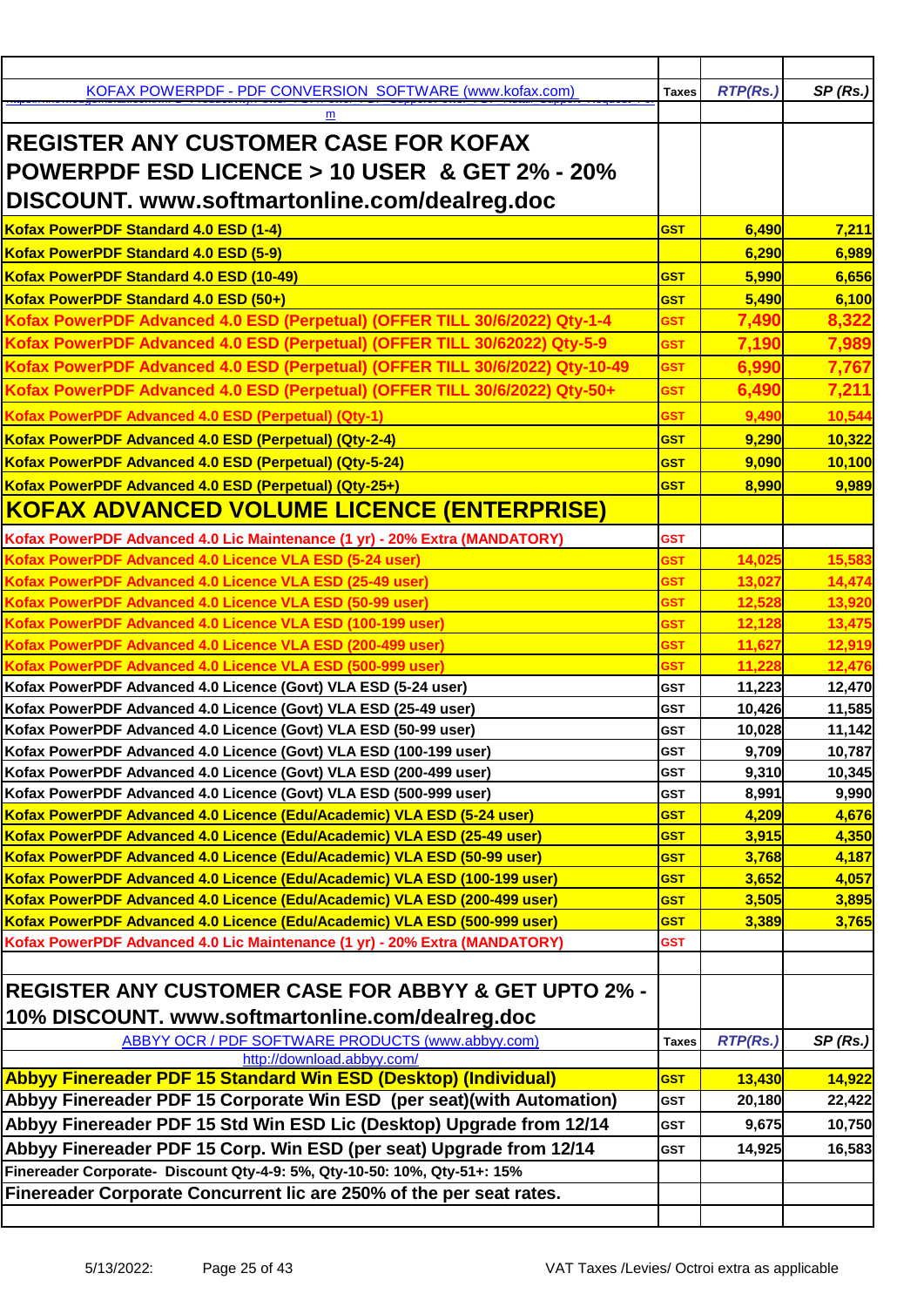| REGISTER ANY CUSTOMER CASE FOR NITRO & GET UPTO 2% -                                                                                                                                                |                          |                     |                     |
|-----------------------------------------------------------------------------------------------------------------------------------------------------------------------------------------------------|--------------------------|---------------------|---------------------|
| 10% DISCOUNT. www.softmartonline.com/dealreg.doc                                                                                                                                                    |                          |                     |                     |
| NITRO PRO (PDF Convertor) (www.gonitro.com)                                                                                                                                                         | <b>Taxes</b>             | <b>RTP(Rs.)</b>     | SP(Rs.)             |
| It is mandatory to use trial version before ordering : https://www.gonitro.com/pro/try                                                                                                              |                          |                     |                     |
| Nitro Pro 13 (PDF) ESD Licence (Single key) (Perpetual)                                                                                                                                             | <b>GST</b>               | 10,990              | 12,211              |
| Nitro Pro 13 (PDF) ESD Licence (5 keys - Same customer) (Perpetual)                                                                                                                                 | <b>GST</b>               | 52,450              | 58,277              |
| Nitro Productivity Suite Team (1 year subs + support) ESD (1-19)                                                                                                                                    | <b>GST</b>               | 10,690              | 11,878              |
| Nitro Productivity Suite Team (3 year subs) ESD (1-19) (Annual payment)                                                                                                                             | <b>GST</b>               | 9,290               | 10,322              |
| Nitro Licence orders require enduser details                                                                                                                                                        |                          |                     |                     |
|                                                                                                                                                                                                     |                          |                     |                     |
| <b>REGISTER ANY ORACLE DEAL WITH US &amp; GET 2%</b><br>- 10% EXTRA DISCOUNT                                                                                                                        |                          |                     |                     |
| www.softmartonline.com/DealReg.doc                                                                                                                                                                  |                          |                     |                     |
| PLEASE DOWNLOAD AND TEST ORACLE PRODUCTS BEFORE PLACING ORDERS                                                                                                                                      |                          |                     |                     |
| ORACLE (www.oracle.com) (Deliveries will take 1-4+ weeks - Non cancellable orders)                                                                                                                  | <b>Taxes</b>             | <b>RTP(Rs.)</b>     | SP(Rs.)             |
| Support (Only for Active Oracle ATS users): 1800448448 : http://edelivery.oracle.com (IE)                                                                                                           |                          |                     |                     |
| Oracle prices are valid only for Commercial SMB users. PSU / Government users can to be<br>billed only after special approval.                                                                      |                          |                     |                     |
| Oracle Standard 2 Licence is eligible for customers with Server <= 2 Sockets.                                                                                                                       |                          |                     |                     |
| Oracle 18c/19c Std Edition 2 for Windows or Linux (10 User) Lic ESD                                                                                                                                 | <b>GST</b>               | <b>199,950</b>      | 222,166             |
| Oracle 18c/19c Standard Edition 2 for Windows/Linux (Additional User) per user Lic ESD                                                                                                              | GST                      | 19,990              | 22,211              |
| Oracle Internet Application Server Std for Windows/Linux-per user Lic (Min. 10 user) ESD                                                                                                            | GST                      | 12,990              | 14,433              |
| Oracle Internet Application Server Ent. for Windows/Linux-per user Lic (Min. 25 user) ESD                                                                                                           | <b>GST</b>               | 35,990              | 39,988              |
| Oracle 18c/19c Enterprise Edition for Windows or Linux (25 User) Licence ESD                                                                                                                        | <b>GST</b>               | 1,349,500           | 1,499,443           |
| Oracle 18c/19c Enterprise Edition for Windows/Linux (Additional User) per user lic ESD                                                                                                              | <b>GST</b>               | 51,290              | 56,988              |
| Oracle Core Factor : www.oracle.com/us/corporate/contracts/processor-core-factor-table-070634.pdf<br>Oracle 18c/19c Std Edition 2 for Windows/Linux Licence only (1 CPU) rate per CPU ESD           | <b>GST</b>               | 999,500             | 1,110,544           |
| Oracle 18c/19c Enterprise Edition for Win/Linux Licence only (1 CPU) rate per CPU ESD                                                                                                               | <b>GST</b>               | 2,699,500           | 2,999,441           |
| Oracle Weblogic Standard licence (Minimum 10 user) (rate per user) ESD                                                                                                                              | GST                      | 10,490              | 11,656              |
| Oracle Weblogic Server Enterprise Licence only (1 CPU) rate per CPU ESD                                                                                                                             | <b>GST</b>               | 1,349,500           | 1,499,443           |
| Oracle 18c/19c Application Server Enterprise Licence only (1 CPU) rate per CPU ESD                                                                                                                  | <b>GST</b>               | 1,799,500           | 1,999,442           |
| Oracle Application - Forms and Reports per user ESD<br>Oracle Application - Forms and Reports - CPU Licence ESD                                                                                     | <b>GST</b><br><b>GST</b> | 24,990<br>1,249,500 | 27,767<br>1,388,332 |
| Oracle Internet Developer Suite Windows Licence only ESD (For Developers only)                                                                                                                      | <b>GST</b>               | 299,990             | 333,322             |
| Oracle ATS (Annual Technical Services - Updates + Support) 22% Extra of Oracle Enduser                                                                                                              |                          |                     |                     |
| prices#                                                                                                                                                                                             | GST                      |                     |                     |
| Oracle Software can be downloaded from Oracle Website. http://edelivery.oracle.com                                                                                                                  |                          |                     |                     |
| Oracle Standard 2 Licence is for SMB Enduser clients only (Server = 2 CPU)                                                                                                                          |                          |                     |                     |
| Term licensing available for all Oracle Products. The list price for a term license is based on a<br>specific percentage of the perpetual license price. Annual terms licenses are available from 1 |                          |                     |                     |
| to 5 years : 1 year - 20% of list, 2 year - 35% of list, 3 year - 50% of list, 4 year - 60% of list and<br>5 year - 70% of list. Support and updates (required) for all term licenses is 22% of net |                          |                     |                     |
| perpetual fee per year.                                                                                                                                                                             |                          |                     |                     |
| PAYMENT TERMS : ADVANCE ONLY. Enduser PO required with GST/PAN Number                                                                                                                               |                          |                     |                     |
| Oracle licence agreement has to be signed by customer before PO processing.                                                                                                                         |                          |                     |                     |
| For unsupported edition, Download MySQL                                                                                                                                                             |                          |                     |                     |
| <b>Community Server FREE from</b>                                                                                                                                                                   |                          |                     |                     |
| http://dev.mysql.com/downloads/mysql/                                                                                                                                                               |                          |                     |                     |
| <b>Oracle MySQL Standard (upto 4 sockets) (1 year Subscription) ESD</b>                                                                                                                             | <b>GST</b>               | 118,500             | 131,667             |
| <b>Oracle MySQL Enterprise (upto 4 sockets) (1 year Subscription) ESD</b>                                                                                                                           | <b>GST</b>               | 296,250             | 329,166             |
| Oracle MySQL Cluster (upto 4 sockets) (1 year Subscription) ESD                                                                                                                                     | <b>GST</b>               | 592,500             | 658,333             |
| Oracle MySQL Subscription includes Oracle Services ( Upgrades + Support)                                                                                                                            | <b>GST</b>               |                     |                     |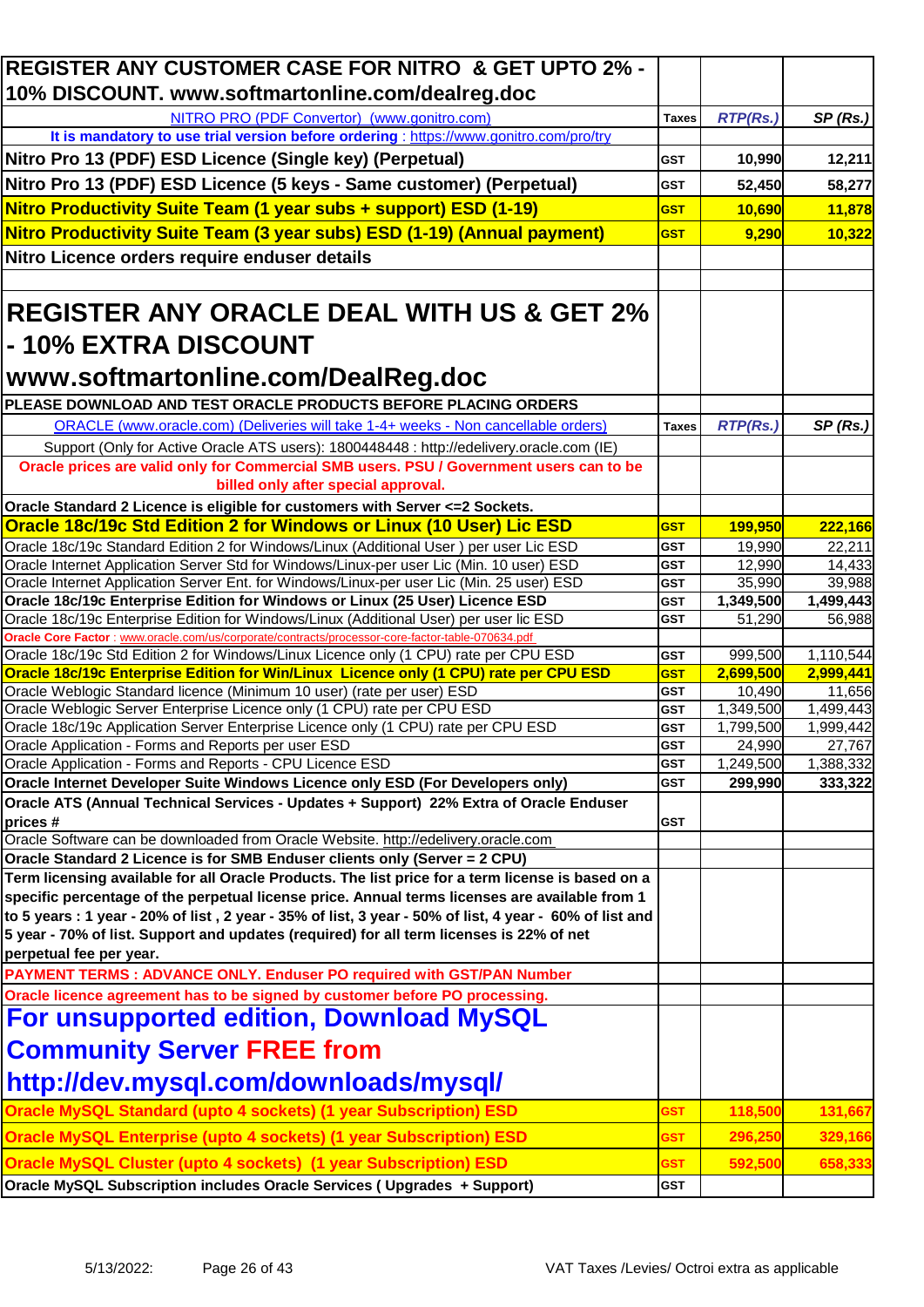| <b>For unsupported edition, Download Oracle Linux</b>                                                                                                               |                          |                   |                   |
|---------------------------------------------------------------------------------------------------------------------------------------------------------------------|--------------------------|-------------------|-------------------|
| <b>Server FREE from http://www.oracle.com/technetwork/server-</b>                                                                                                   |                          |                   |                   |
| storage/linux/downloads/default-150441.html                                                                                                                         |                          |                   |                   |
| <b>Oracle Linux Basic Limited Subscription (1 year) ESD</b>                                                                                                         | <b>GST</b>               |                   | 32,851            |
|                                                                                                                                                                     |                          | 29,566            |                   |
| <b>Oracle Linux Basic Subcription (1 year) ESD</b>                                                                                                                  | GST                      | 71,041            | 78,934            |
| <b>Oracle Linux Premier Limited Subcription (1 year) ESD</b>                                                                                                        | <b>GST</b>               | 82,891            | 92,101            |
| <b>Oracle Linux Premier Subcription (1 year) ESD</b>                                                                                                                | <b>GST</b>               | 136,216           | 151,351           |
| PAYMENT TERMS : ADVANCE ONLY. Enduser PO required with GST/PAN Number                                                                                               |                          |                   |                   |
| SPECIAL DISCOUNT OF 10% and upto 50% ON ABOVE PRICES CAN BE REQUESTED FROM                                                                                          |                          |                   |                   |
| ORACLE FOR ORDER VALUE > Rs.25,00,000 / Rs.7,00,00,000                                                                                                              |                          |                   |                   |
| <b>REGISTER YOUR REDHAT CASE AND GET 2%-10%</b>                                                                                                                     |                          |                   |                   |
| <b>EXTRA DISCOUNT.</b>                                                                                                                                              |                          |                   |                   |
| www.softmartonline.com/dealreg.doc                                                                                                                                  |                          |                   |                   |
| REDHAT LINUX SOFTWARE (www.redhat.com)                                                                                                                              | <b>Taxes</b>             | <b>RTP(Rs.)</b>   | SP(Rs.)           |
| Support: customerservice-india@redhat.com /+91-20-30467490 Toll-free:1-800-407-733428                                                                               |                          |                   |                   |
| Redhat Enterprise Linux WS 8.x Workstation SelfSupport (with 1 yr upg) ESD                                                                                          | <b>GST</b>               | 11,990            | 13,322            |
| Redhat Enterprise Linux WS 8.x Workstation Standard (with 1yr upd/support) ESD                                                                                      | <b>GST</b>               | 19,190            | 21,322            |
| Redhat Enterprise Linux WS 8.x Workstation Premium (with 1yr upd/support) ESD                                                                                       | GST                      | 23,990            | 26,656            |
| Redhat Enterprise Linux 8.x Standard (2 soc / 1phy or 2vm) (1yr upd/sup) ESD                                                                                        | <b>GST</b>               | 47,990            | 53,322            |
| Redhat Enterprise Linux 8.x Premium (2 soc/1phy or 2vm) (1yr upd/sup) ESD                                                                                           | <b>GST</b>               | 81,990            | 91,100            |
| Redhat Enterprise Linux VDC 8.x Std (2 soc / Unlimited vm) (1yr upd/sup) ESD                                                                                        | <b>GST</b>               | 155,990           | 173,322           |
| Redhat Enterprise Linux VDC 8.x Prem (2 soc / Unlimited vm) (1yr upd/sup) ESD<br>Redhat Enterprise Linux for SAP Standard (Non-Production) (2 soc or 2vm) (1yr) ESD | <b>GST</b><br><b>GST</b> | 215,990<br>47,990 | 239,989<br>53,322 |
| Redhat Enterprise Linux for SAP Premium (2 soc or 2vm) (1yr upd/sup) ESD                                                                                            | <b>GST</b>               | 81,990            | 91,100            |
| Redhat Enterprise Linux for SAP VDC(Unlimited vm) Premium (1yr upd/sup) ESD                                                                                         | <b>GST</b>               | 215,990           | 239,989           |
| Redhat JBOSS Enterprise Application Platform (4 Core) Std (1yr upd/sup) ESD                                                                                         | <b>GST</b>               | 131,990           | 146,655           |
| Redhat JBOSS Enterprise Application Platform (16 Core) Std (1yr upd/sup)ESD                                                                                         | <b>GST</b>               | 479,990           | 533,322           |
| Redhat JBOSS Enterprise Application Platform (4 Core) Premium (1yr upd/sup) ESD                                                                                     | <b>GST</b>               | 197,990           | 219,989           |
| Redhat JBOSS Enterprise Application Platform (16 Core) Premium (1y upg/sup) ESD                                                                                     | <b>GST</b>               | 719,990           | 799,988           |
| <b>FIRST time Renewal can be renewed to customer at last</b>                                                                                                        |                          |                   |                   |
| year rates after Redhat special approval.                                                                                                                           |                          |                   |                   |
| REDHAT - 3 YRS/5 YRS PRICES ARE 255% / 425% OF 1 YEAR                                                                                                               |                          |                   |                   |
| PRICES.(1yr: Rs.100 / 3yrs: Rs.255 / 5yrs: Rs.425)                                                                                                                  |                          |                   |                   |
|                                                                                                                                                                     |                          |                   |                   |
| Enduser details and Enduser PO are required to process Redhat orders.                                                                                               |                          |                   |                   |
| <b>REGISTER YOUR SUSE CASE AND GET 5%-20% EXTRA</b>                                                                                                                 |                          |                   |                   |
| DISCOUNT. www.softmartonline.com/dealreg.doc                                                                                                                        |                          |                   |                   |
| 10%-20% CROSS-GRADE DISCOUNT - OTHER LINUX USERS                                                                                                                    |                          |                   |                   |
| <b>UPTO 50% DISCOUNT FOR EDUCATION</b>                                                                                                                              |                          |                   |                   |
|                                                                                                                                                                     |                          |                   |                   |
| <b>USERS</b>                                                                                                                                                        |                          |                   |                   |
| NOVELL/SUSE SOFTWARE PRODUCTS (www.novell.com / www.suse.com)                                                                                                       | <b>Taxes</b>             | <b>RTP(Rs.)</b>   | SP(Rs.)           |
| Suse Linux Enterprise Desktop (1 year upgrades) Academic ESD (Minimum Qty-10)                                                                                       | <b>GST</b>               | 3,590             | 3,989             |
| Suse Linux Enterprise Desktop (1 year upgrades) Standard Support ESD                                                                                                | GST                      | 7,190             | 7,989             |
| Suse Linux Enterprise Server 12/15 (2 soc/2VM) Std Support (1 yr) ESD (Educational)                                                                                 | <b>GST</b>               | 24,990            | 27,767            |
| Suse Linux Enterprise Server 12/15 (2 soc/2VM) Std Support (1 yr) ESD (874-006879)                                                                                  | <b>GST</b>               | 50,497            | 56,107            |
| Suse Linux Enterprise Server 12/15 (2 soc with UL VMs) Std (1 year) ESD (874-006880)                                                                                | <b>GST</b>               | 100,994           | 112,215           |
| Suse Linux Enterprise Server 12/15 (2 soc/2VMs) Priority Support (1 year) ESD                                                                                       | <b>GST</b>               | 94,737            | 105,263           |
| Suse Linux Enterprise Server 12/15 (2 soc with UL VMs) Priority Support (1 yr) ESD                                                                                  | <b>GST</b>               | 189,474           | 210,526           |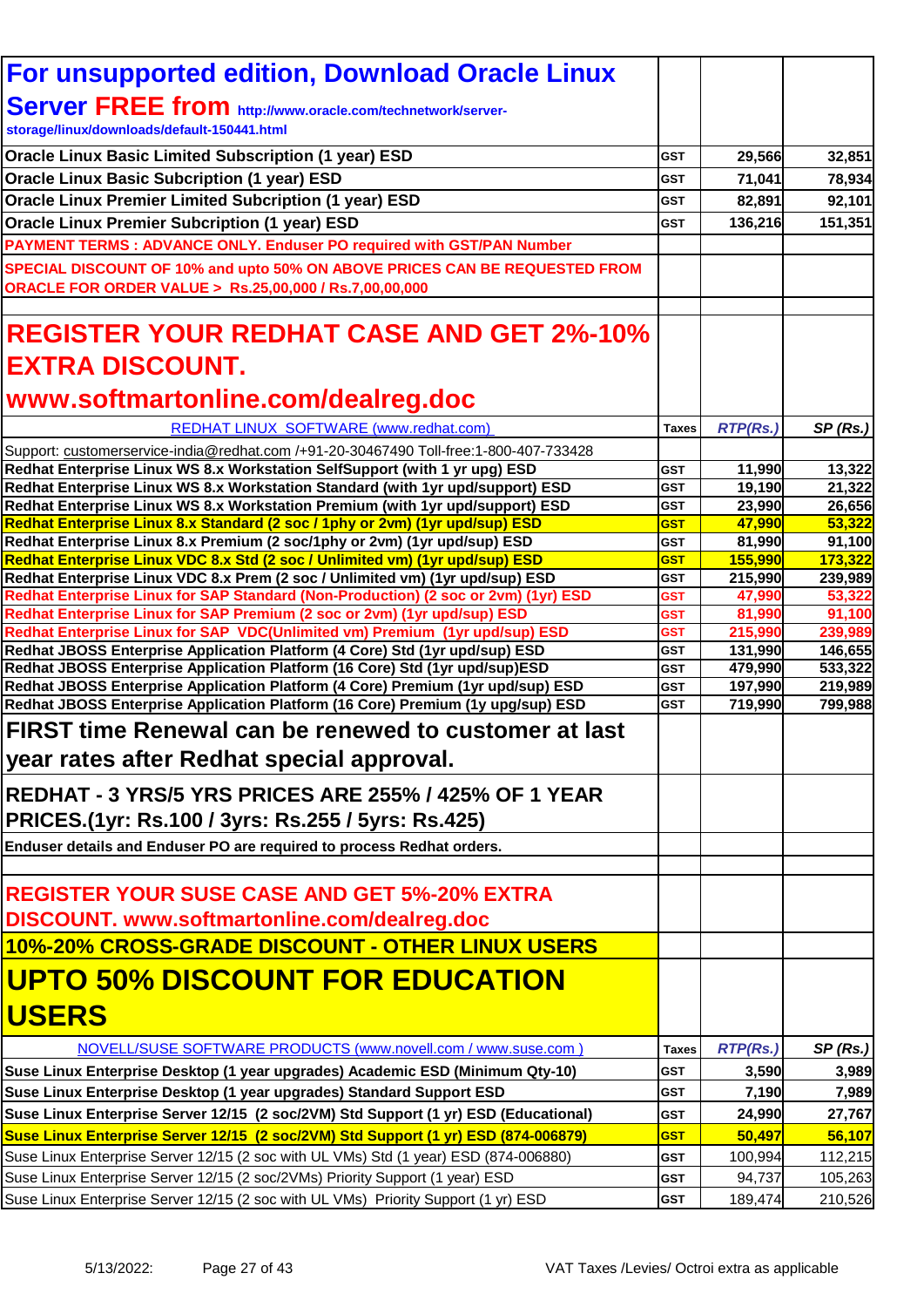| <b>REGISTER YOUR SUSE FOR SAP CASE AND GET 5% - 20%</b>                                   |              |                 |           |
|-------------------------------------------------------------------------------------------|--------------|-----------------|-----------|
| <b>EXTRA DISCOUNT. www.softmartonline.com/dealreg.doc</b>                                 | <b>Taxes</b> | RTP(Rs.)        | SP(Rs.)   |
| Suse Linux Enterprise Server for SAP (2soc/2 VMs)Priority (1yr) ESD (874-006905)          | <b>GST</b>   | 170,008         | 188,898   |
| Suse Linux Enterprise Server for SAP (Unlimited VMs) w/LP Priority (1yr) ESD (874-007951) | <b>GST</b>   | 410,737         | 456,374   |
| Suse Linux Enterprise Server for SAP (2soc/2 VMs) Priority (3yr) ESD (874-006907)         | <b>GST</b>   | 461,360         | 512,622   |
| Suse Linux Enterprise Server for SAP (Unlimited VMs) w/LP Priority (3yr) ESD (874-007952) | <b>GST</b>   | 1,112,320       | 1,235,910 |
| Suse Linux Enterprise Server for SAP (2soc/2 VMs)Priority (5yr) ESD (874-006909)          | <b>GST</b>   | 771,040         | 856,710   |
| Suse Linux Enterprise Server for SAP (Unlimited VMs) w/LP Priority (5yr) ESD (874-007953) | <b>GST</b>   | 1,851,760       | 2,057,509 |
| SUSE - 3/5 years support are 270% / 450% of 1 year rates                                  |              |                 |           |
| 5%-10% CROSS-GRADE DISCOUNT FOR OTHER LINUX                                               |              |                 |           |
| <b>30%-50% DISCOUNT FOR EDUCATION USERS</b>                                               |              |                 |           |
|                                                                                           |              |                 |           |
| <b>REGISTER YOUR DAMEWARE CASE AND GET 2%-</b>                                            |              |                 |           |
| 10% EXTRA DISCOUNT.                                                                       |              |                 |           |
|                                                                                           |              |                 |           |
| www.softmartonline.com/dealreg.doc                                                        |              |                 |           |
| DAMEWARE REMOTE CONTROL PRODUCTS (www.dameware.com)                                       | <b>Taxes</b> | <b>RTP(Rs.)</b> | SP(Rs.)   |
| Dameware MiniRemote Control 12.x (1 user) (with 1yr Maintenance) ESD                      | <b>GST</b>   | 20,903          | 23,226    |
| Dameware MiniRemote Control 12.x - (2-3 user) (with 1yr Maintenance) ESD                  | <b>GST</b>   | 20,121          | 22,357    |
| Dameware MiniRemote Control 12.x - (4-5 user) (with 1yr Maintenance) ESD                  | <b>GST</b>   | 19,339          | 21,488    |
| Dameware MiniRemote Control 12.x - (6-9 user) (with 1yr Maintenance) ESD                  | <b>GST</b>   | 18,557          | 20,619    |
| Dameware MiniRemote Control 12.x - (10-14 user) (with 1yr Maintenance) ESD                | <b>GST</b>   | 17,491          | 19,434    |
| Dameware MiniRemote Control 12.x - (15+ user) (with 1yr Maintenance) ESD                  | <b>GST</b>   | 15,073          | 16,748    |
| Dameware Remote Support 12.x - (1 user) (with 1yr Maintenance) ESD                        | <b>GST</b>   | 29,364          | 32,627    |
| Dameware Remote Support 12.x - (2-3 user) (with 1yr Maintenance) ESD                      | <b>GST</b>   | 29,009          | 32,232    |
| Dameware Remote Support 12.x - (4-5 user) (with 1yr Maintenance) ESD                      | <b>GST</b>   | 28,298          | 31,442    |
| Dameware Remote Support 12.x - (6-9 user) (with 1yr Maintenance) ESD                      | <b>GST</b>   | 27,516          | 30,573    |
| Dameware Remote Support 12.x - (10-14 user) (with 1yr Maintenance) ESD                    | <b>GST</b>   | 25,880          | 28,756    |
| Dameware Remote Support 12.x - (15+ user) (with 1yr Maintenance) ESD                      | <b>GST</b>   | 22,823          | 25,359    |
|                                                                                           |              |                 |           |
| <b>REGISTER YOUR TEAMVIEWER CASE AND GET</b>                                              |              |                 |           |
| 2%-10% EXTRA DISCOUNT.                                                                    |              |                 |           |
|                                                                                           |              |                 |           |
| www.softmartonline.com/dealreg.doc                                                        |              |                 |           |
| TEAMVIEWER (www.teamviewer.com)                                                           | <b>Taxes</b> | <b>RTP(Rs.)</b> | SP(Rs.)   |
| <b>TEAMVIEWER Premium (1 year subscription) -1 Agent ESD</b>                              | <b>GST</b>   | 33,469          | 37,188    |
| <b>TEAMVIEWER Corporate (1 year subscription) - 3 Agents ESD</b>                          | <b>GST</b>   | 71,269          | 79,188    |
| <b>TEAMVIEWER Additional Agent (1 year Subscription) - 1 Agent ESD</b>                    | <b>GST</b>   | 11,221          | 12,468    |
|                                                                                           |              |                 |           |
| <b>REGISTER YOUR ACTCAD CASE AND GET 2%-</b>                                              |              |                 |           |
| 10% EXTRA DISCOUNT.                                                                       |              |                 |           |
|                                                                                           |              |                 |           |
| www.softmartonline.com/dealreg.doc                                                        |              |                 |           |
| <b>ACTCAD PRODUCTS (www.actcad.com)</b>                                                   | <b>Taxes</b> | <b>RTP(Rs.)</b> | SP(Rs.)   |
| <b>ACTCAD 2022 Standard (2D) Lic key ESD (1-4)</b>                                        | GST          | 11,700          | 13,000    |
| <b>ACTCAD 2022 Professional (3D) Lic key ESD (1-4)</b>                                    | GST          | 14,400          | 16,000    |
| ACTCAD 2022 BIM (3D) Lic key ESD (1-4)                                                    | <b>GST</b>   | 16,200          | 18,000    |
| Bulk Discount of 5% on 5+ users, 10% on 10+ users and 15% on 25+ users                    |              |                 |           |
| <b>NETWORK VERSION RATES ARE Rs.1000 EXTRA.</b>                                           |              |                 |           |
|                                                                                           |              |                 |           |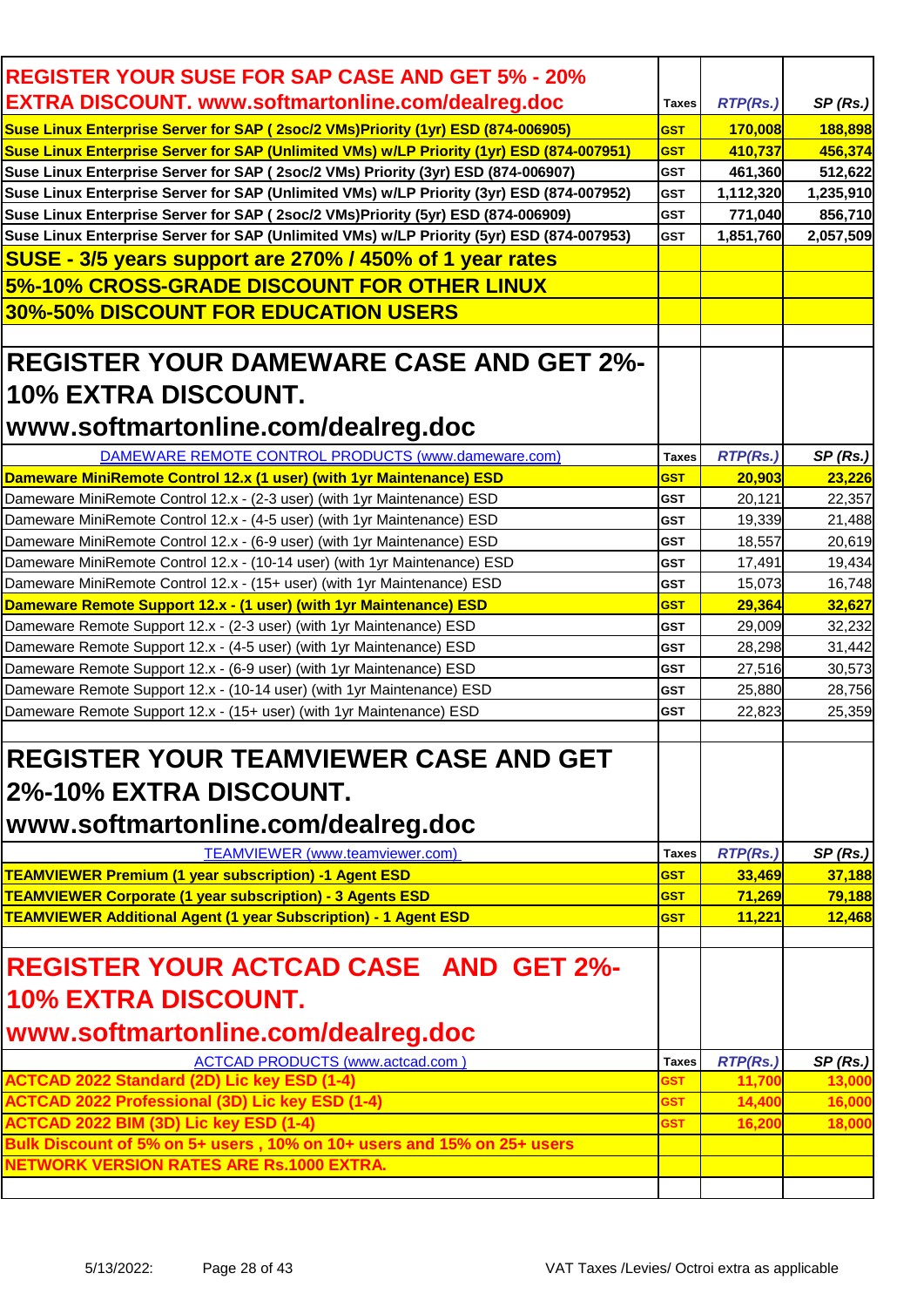| <b>REGISTER YOUR ZWCAD CASE AND GET 20% TO</b>                                                                                                                          |              |                 |         |
|-------------------------------------------------------------------------------------------------------------------------------------------------------------------------|--------------|-----------------|---------|
| <b>30% DISCOUNT ON SP RATES.</b>                                                                                                                                        |              |                 |         |
| www.softmartonline.com/dealreg.doc                                                                                                                                      |              |                 |         |
| ZWCAD PRODUCTS (www.zwsoft.com)                                                                                                                                         |              |                 |         |
| http://www.zwsoft.com/zwcad/ZWCAD_Overview/                                                                                                                             | <b>Taxes</b> | <b>RTP(Rs.)</b> | SP(Rs.) |
| https://www.zwsoft.com/zwcad/compare/                                                                                                                                   |              |                 |         |
| Partner Prices are eligible only after FCFS case locking with ZWCAD India.                                                                                              |              |                 |         |
| ZWCAD 2022 Std (2D) Lic ESD (Includes 1 year email/tel support) (Perpetual)                                                                                             | GST          | cal             | 37,990  |
| ZWCAD 2022 Std (2D) Lic ESD (Includes 1 year email/tel support) (2+)                                                                                                    | <b>GST</b>   | call            | 35,990  |
| ZWCAD 2022 Std (2D) Lic ESD (Includes 1 year email/tel support) (10+)                                                                                                   | <b>GST</b>   | call            | 34,990  |
| ZWCAD 2022 Prof. (2D+3D) Lic ESD (Includes 1 year email/tel support) (Perpetual)                                                                                        | <b>GST</b>   | cal             | 49,990  |
| ZWCAD 2022 Prof. (2D+3D) Lic ESD (Incl. 1 year email/tel support) (2+)                                                                                                  | <b>GST</b>   | call            | 46,990  |
| ZWCAD 2022 Prof. (2D+3D) Lic ESD (Incl. 1 year email/tel support) (10+)                                                                                                 | <b>GST</b>   | call            | 44,990  |
| ZWCAD 2021 Mechanical (2D+3D) Lic ESD (Incl. 1 year email/tel support) (Perpetual)                                                                                      | <b>GST</b>   | cal             | 59,990  |
| ZWCAD 2021 Mechanical (2D+3D) Lic ESD (Incl. 1 yr email/tel support) (2+)                                                                                               | <b>GST</b>   | call            | 55,990  |
| ZW3D 2021 (Lite) (Product Design) (Inventor / Solidworks / PTC Creo) (Perpetual)                                                                                        | GST          | cal             | 99,990  |
| ZW3D 2021 (Std) (Product Design) (Inventor / Solidworks / PTC Creo) (Perpetual)                                                                                         | <b>GST</b>   | call            | 169,990 |
| ZW3D 2021 (Prof.) (Product Design) (Inventor / Solidworks / PTC Creo) (Perpetual)                                                                                       | <b>GST</b>   | call            | 259,990 |
| ZWCAD Network Edition will be 15% Extra for Minimum 3+ user.                                                                                                            |              |                 |         |
| ZWCAD includes 1 year email / Telephonic support / Installation support.                                                                                                |              |                 |         |
| Partner Prices are eligible only after FCFS case locking with ZWCAD India.                                                                                              |              |                 |         |
|                                                                                                                                                                         |              |                 |         |
| <b>AUTODESK PRODUCTS (www.autodesk.com)</b>                                                                                                                             | <b>Taxes</b> | <b>RTP(Rs.)</b> | SP(Rs.) |
| AUTODESK PRICES ARE SUBJECT TO CHANGE WITHOUT NOTICE                                                                                                                    |              |                 |         |
| SOFTMART SOLUTIONS SELLS AUTOCAD SOFTWARE ACROSS INDIA                                                                                                                  |              |                 |         |
| 30 DAYS FREE TRIAL : http://www.autodesk.in/products/autodesk-autocad-lt/free-trial                                                                                     |              |                 |         |
| REGISTRATION SUPPORT: https://registeronce.autodesk.com/prodreg/beginRegistration.action                                                                                |              |                 |         |
| <b>AUTODESK PRODUCTS HAVE DOWNGRADE</b>                                                                                                                                 |              |                 |         |
| <b>RIGHTS TO VERSIONS 2020 AND 2021.</b>                                                                                                                                |              |                 |         |
| AutoCad LT 2022 (2D) (1u) Desktop DTS Annual ELD (1 yr Subs) ESD                                                                                                        | <b>GST</b>   | 23,990          | 26,655  |
| AutoCad LT 2022 (2D) (1u) Desktop DTS ELD (3 yr Subs) ESD                                                                                                               | <b>GST</b>   | 67,990          | 75,544  |
| AutoCad LT 2022 (2D) (1u) Desktop DTS Annual ELD (1 yr Subs) ESD (Renewal)                                                                                              | <b>GST</b>   | 20,990          | 23,322  |
|                                                                                                                                                                         |              |                 |         |
| AutoCad LT 2022 (2D) (1u) Desktop DTS ELD (3 yrs Subs) ESD (Renewal)                                                                                                    | <b>GST</b>   | 59,990          | 66,655  |
| <b>IREGISTER YOUR AUTODESK CASE AND GET</b>                                                                                                                             |              |                 |         |
| <b>MINIMUM 5% - 10% EXTRA DISCOUNT.</b>                                                                                                                                 |              |                 |         |
| www.softmartonline.com/dealreg.doc                                                                                                                                      |              |                 |         |
|                                                                                                                                                                         |              |                 |         |
| AutoCad 2022 (3D - Modelling + Drafting) Commercial SLM DTS Annual Licence ELD (1 year<br>subscription only) (inc. specialist toolset AD) (Mech + Arch + Elec + MAP 3D) | <b>GST</b>   | 84,990          | 94,433  |
| AutoCad 2022 (3D - Modelling + Drafting) Commercial SLM DTS Annual Licence ELD (3 year                                                                                  |              |                 |         |
| subscription only) (including specialist toolset AD)                                                                                                                    | <b>GST</b>   | 241,190         | 267,989 |
| AutoCad 2022 (3D - Modelling + Drafting) Commercial SLM DTS Annual Licence ELD (1 year                                                                                  |              |                 |         |
| subs. only) (specialist toolset AD) (Mech + Arch + Elec + MAP 3D) (Self Renewal)                                                                                        | <b>GST</b>   | 76,490          | 84,989  |
| AutoCad 2022 (3D - Modelling + Drafting) Commercial SLM DTS Annual Licence ELD (3 year<br>subscription only) (including specialist toolset AD) (Self Renewal)           | <b>GST</b>   | 217,790         | 241,989 |
|                                                                                                                                                                         |              |                 |         |
| EU PO Copy and complete enduser details required for processing Autodesk orders.                                                                                        |              |                 |         |
| <b>IREGISTER YOUR AUTODESK CASE AND GET</b>                                                                                                                             |              |                 |         |
| <b>IMINIMUM 5% - 10% EXTRA DISCOUNT.</b>                                                                                                                                |              |                 |         |
| www.softmartonline.com/dealreg.doc                                                                                                                                      |              |                 |         |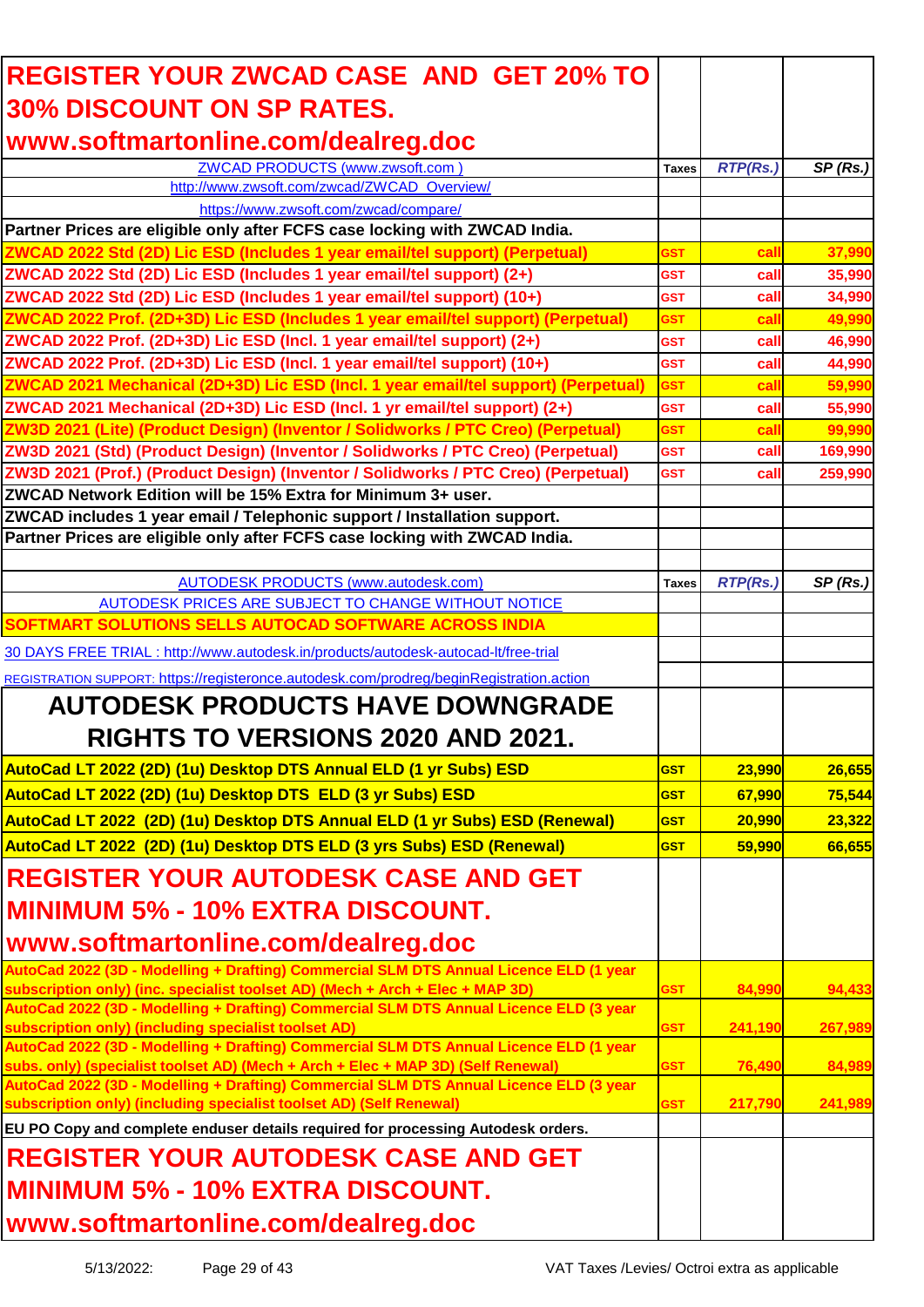| AutoCAD Inventor 2022 DTS - Basic Subscription (1 year) ESD (Factory)                                                                                                                                                                                                                                                                                                                                                                                                                            | <b>GST</b>   | 92,790          | 103,100 |
|--------------------------------------------------------------------------------------------------------------------------------------------------------------------------------------------------------------------------------------------------------------------------------------------------------------------------------------------------------------------------------------------------------------------------------------------------------------------------------------------------|--------------|-----------------|---------|
| AutoCAD Civil 3D 2022 DTS - Basic Subscription (1 year) ESD (For Civil/Architects)                                                                                                                                                                                                                                                                                                                                                                                                               | <b>GST</b>   | 102,390         | 113,767 |
| AutoCAD Revit 2022 DTS - Basic Subscription (1 year) ESD (For Architects)                                                                                                                                                                                                                                                                                                                                                                                                                        | GST          | 107,190         | 119,100 |
| AutoCAD Advance Steel 2022 DTS - Basic Subscription (1 yr) ESD (Structural Design)                                                                                                                                                                                                                                                                                                                                                                                                               | <b>GST</b>   | 92,790          | 103,100 |
| Navisworks Manage 2022 - Subscription (1 year) ESD                                                                                                                                                                                                                                                                                                                                                                                                                                               |              | 101,590         | 112,878 |
| Navisworks Simulate 2022 - Subscription (1 year) ESD                                                                                                                                                                                                                                                                                                                                                                                                                                             |              | 40,790          | 45,322  |
| Autodesk BIM 360 Collaborate Pro Subscription (1 yr) ESD (for Architects / AEC users)                                                                                                                                                                                                                                                                                                                                                                                                            | <b>GST</b>   | 35,990          | 39,989  |
| Autodesk BIM 360 Collaborate Pro Subs - 10 users (1 yr) ESD (for Architects/AEC users)                                                                                                                                                                                                                                                                                                                                                                                                           | <b>GST</b>   | 327,990         | 364,433 |
| <b>Autodesk Fusion 360 (Base) (1 year) ESD</b>                                                                                                                                                                                                                                                                                                                                                                                                                                                   |              | 18,990          | 21,100  |
| <b>Autodesk Fusion 360 Simulation Extention (1 year) ESD</b>                                                                                                                                                                                                                                                                                                                                                                                                                                     |              | 59,990          | 66,655  |
| <b>Autodesk Fusion 360 Generative Design Extension (1 year) ESD</b>                                                                                                                                                                                                                                                                                                                                                                                                                              |              | 59,990          | 66,655  |
| <b>Autodesk Fusion 360 Machining Extension (1 year) ESD</b>                                                                                                                                                                                                                                                                                                                                                                                                                                      |              | 59,990          | 66,655  |
| <b>Autodesk Fusion 360 Nesting and Fabrication (1 year) ESD</b>                                                                                                                                                                                                                                                                                                                                                                                                                                  |              | 59,990          | 66,655  |
| <b>Autodesk Fusion 360 Product Design Extension (1 year) ESD</b>                                                                                                                                                                                                                                                                                                                                                                                                                                 |              | 22,000          | 24,444  |
| <b>Autodesk Fusion 360 Manage Extention Unlock (1 year) ESD</b>                                                                                                                                                                                                                                                                                                                                                                                                                                  |              | 18,990          | 21,100  |
| <b>Autodesk Fusion 360 Additive Building Extension (1 year) ESD</b>                                                                                                                                                                                                                                                                                                                                                                                                                              |              | 59,990          | 66,655  |
| Autodesk Arc/Eng/Cons (AEC) Collection 2022 - (Revit+Civil 3D+Infraworks360+) (1yr)<br>(AutoCAD, AutoCAD Architecture, AutoCAD Civil 3D, AutoCAD Electrical, AutoCADMap 3D,<br>AutoCAD MEP, AutoCAD P&ID, AutoCAD Plant 3D, AutoCAD Raster Design, AutoCAD Utility<br>Design, Revit (includes Revit Architecture, Revit MEP, and Revit Structure), Navisworks<br><b>Manage, Vehicle Tracking, 3ds Max + 25GB Storage)</b><br><b>Autodesk Product Design Manufacturing Collection 2022 (PDMC)</b> | <b>GST</b>   | 131,190         | 145,767 |
| (Mechanical+Electrical+Inventor Pro++) (1yr) (AutoCAD, AutoCAD Electrical, AutoCAD<br>Mechanical, Factory Design Utilities, Inventor Professional, Navisworks Manage, Vault Basic,<br>3ds Max + 25 GB Storage)                                                                                                                                                                                                                                                                                   | <b>GST</b>   | 120,790         | 134,211 |
| <b>AUTODESK SOFTWARE ARE FREE FOR ALL AICTE / EDUCATION</b>                                                                                                                                                                                                                                                                                                                                                                                                                                      |              |                 |         |
| INSTITUTES: http://academic.autodesk.com                                                                                                                                                                                                                                                                                                                                                                                                                                                         |              |                 |         |
| (Enduser PO Copy required / PRIOR approval required for quoting/processing) PAYMENT                                                                                                                                                                                                                                                                                                                                                                                                              |              |                 |         |
| TERMS : ADVANCE ONLY (ACE Approval process needs to be followed)<br><b>FREE AUTOCAD VIEWER - DWG TRUEVIEW CAD CONVERSION SOFTWARE</b><br>http://usa.autodesk.com/adsk/servlet/pc/index?id=6703438&siteID=123112                                                                                                                                                                                                                                                                                  |              |                 |         |
| <b>FREE Autocad for Students : http://students.autodesk.com/</b>                                                                                                                                                                                                                                                                                                                                                                                                                                 |              |                 |         |
| <b>PRIOR Registration required for Maya quoting / EU PO Copy required.</b>                                                                                                                                                                                                                                                                                                                                                                                                                       | <b>Taxes</b> | <b>RTP(Rs.)</b> | SP(Rs.) |
| Maya LT 2022 DTS Annual Basic Support (1 year) ESD                                                                                                                                                                                                                                                                                                                                                                                                                                               | <b>GST</b>   | 14,990          | 16,656  |
| Maya 2022 Single user DTS Desktop Annual Subs Basic (1 year) ESD Lic ELD                                                                                                                                                                                                                                                                                                                                                                                                                         | <b>GST</b>   | 85,490          | 94,989  |
| Maya 2022 Single user DTS Desktop Annual Subs Basic (3 year) ESD Lic ELD                                                                                                                                                                                                                                                                                                                                                                                                                         | <b>GST</b>   | 244,140         | 271,266 |
| PRIOR Registration required for 3D STUDIO quoting / EU PO Copy required.                                                                                                                                                                                                                                                                                                                                                                                                                         |              |                 |         |
| Autodesk 3DS Max 2022 DTS Desktop Annual Subs Basic (1 year) ESD Lic ELD                                                                                                                                                                                                                                                                                                                                                                                                                         | <b>GST</b>   | 85,490          | 94,989  |
| Autodesk 3DS Max 2022 DTS Desktop Annual Subs Basic (3 year) ESD Lic ELD                                                                                                                                                                                                                                                                                                                                                                                                                         | <b>GST</b>   | 244,150         | 271,278 |
| <b>Autodesk Media &amp; Entertainment Collection 2022 (1year) ESD</b>                                                                                                                                                                                                                                                                                                                                                                                                                            |              |                 |         |
| Maya, Motionbuilder, Mudbox, 3ds Max + 100 GB storage)                                                                                                                                                                                                                                                                                                                                                                                                                                           | <b>GST</b>   | 118,740         | 131,933 |
| <b>Autodesk Media &amp; Entertainment Collection 2022 (3year) ESD</b>                                                                                                                                                                                                                                                                                                                                                                                                                            |              |                 |         |
| Maya, Motionbuilder, Mudbox, 3ds Max + 100 GB storage)                                                                                                                                                                                                                                                                                                                                                                                                                                           | GST          | 338,190         | 375,766 |
| <b>AUTODESK SOFTWARE FREE FOR AICTE / EDUCATION</b>                                                                                                                                                                                                                                                                                                                                                                                                                                              |              |                 |         |
| INSTITUTES: https://academic.autodesk.com/                                                                                                                                                                                                                                                                                                                                                                                                                                                       |              |                 |         |
| (Enduser PO Copy required / Prior approval required for quoting/processing) PAYMENT                                                                                                                                                                                                                                                                                                                                                                                                              |              |                 |         |
| <b>TERMS: ADVANCE ONLY</b>                                                                                                                                                                                                                                                                                                                                                                                                                                                                       |              |                 |         |
|                                                                                                                                                                                                                                                                                                                                                                                                                                                                                                  |              |                 |         |
| <b>REGISTER YOUR PL/SQL CASE AND GET 2%-10%</b><br><b>IEXTRA DISCOUNT.</b>                                                                                                                                                                                                                                                                                                                                                                                                                       |              |                 |         |
| www.softmartonline.com/dealreg.doc                                                                                                                                                                                                                                                                                                                                                                                                                                                               |              |                 |         |
| ALLROUND AUTOMATION PRODUCTS (www.allroundautomations.com)                                                                                                                                                                                                                                                                                                                                                                                                                                       | <b>Taxes</b> | <b>RTP(Rs.)</b> | SP(Rs.) |
| PL/SQL Developer for Oracle (Single User) License ESD                                                                                                                                                                                                                                                                                                                                                                                                                                            | <b>GST</b>   | 15,358          | 17,064  |
| PL/SQL Developer for Oracle (5 User) License ESD                                                                                                                                                                                                                                                                                                                                                                                                                                                 | <b>GST</b>   | 46,073          | 51,192  |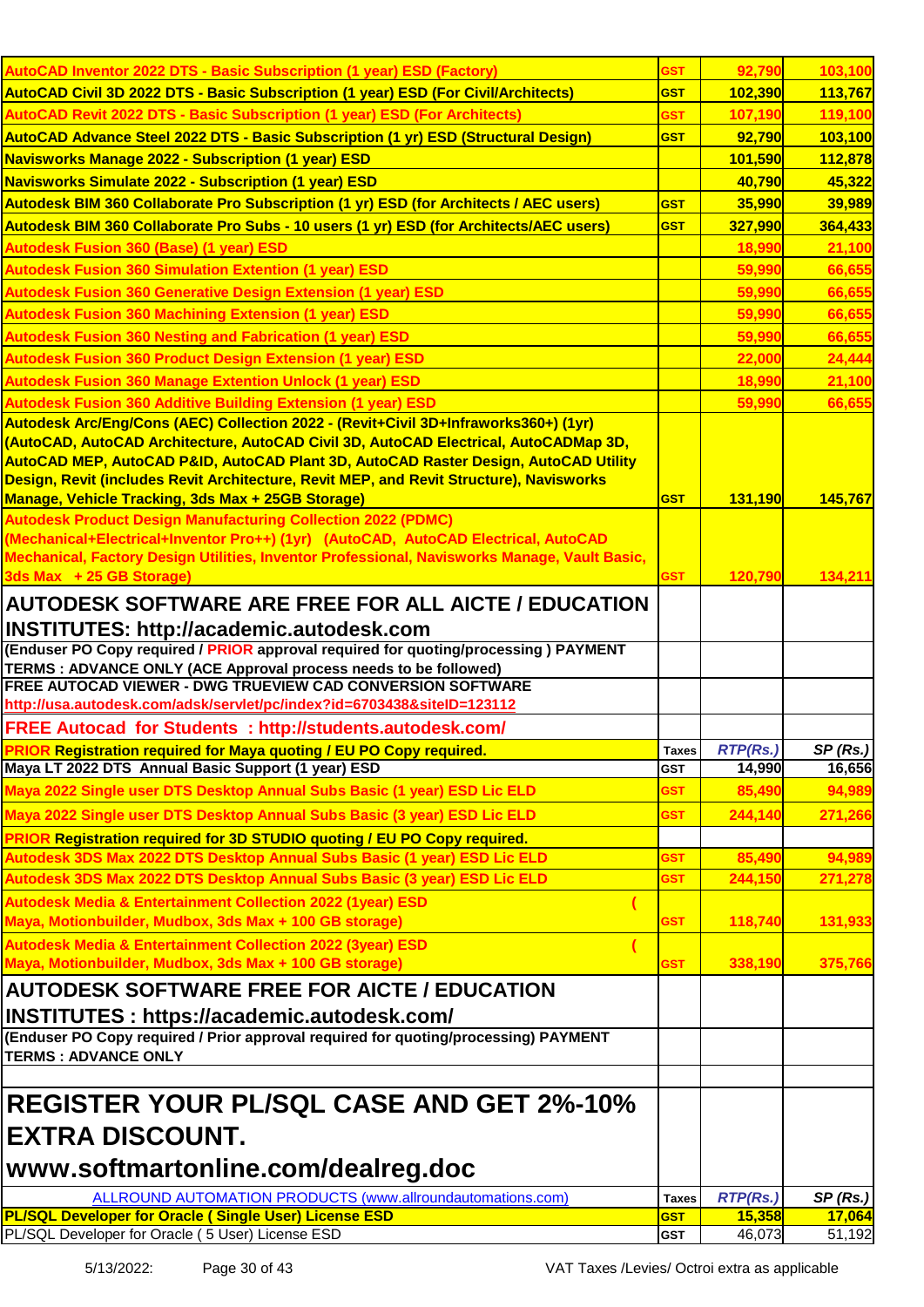| PL/SQL Developer for Oracle (10 User) License ESD                                                                                                                                   | <b>GST</b>   | 76,788              | 85,320  |
|-------------------------------------------------------------------------------------------------------------------------------------------------------------------------------------|--------------|---------------------|---------|
| PL/SQL Developer for Oracle (20 User) License ESD                                                                                                                                   | <b>GST</b>   | 102,384             | 113,760 |
| PL/SQL Developer for Oracle (50 User) License ESD                                                                                                                                   | <b>GST</b>   | 179,172             | 199,080 |
| PL/SQL Developer for Oracle (100 User) License ESD                                                                                                                                  | <b>GST</b>   | 255,960             | 284,400 |
| <b>PL/SQL Developer for Oracle ( Unlimited User) License ESD</b>                                                                                                                    | <b>GST</b>   | 511,920             | 568,800 |
| PL/SQL Developer Annual Service Contract - 1 year: 28% extra (optional) #                                                                                                           | <b>GST</b>   |                     |         |
| PL/SQL Developer Annual Service Contract - 3 years : 76% extra (optional) #                                                                                                         | <b>GST</b>   |                     |         |
|                                                                                                                                                                                     |              |                     |         |
| <b>REGISTER YOUR TOAD CASE AND GET 2%-10%</b>                                                                                                                                       |              |                     |         |
| <b> EXTRA DISCOUNT.</b>                                                                                                                                                             |              |                     |         |
|                                                                                                                                                                                     |              |                     |         |
| www.softmartonline.com/dealreg.doc                                                                                                                                                  |              |                     |         |
| QUEST SOFTWARE PRODUCTS (www.quest.com)                                                                                                                                             | <b>Taxes</b> | RTP(Rs.)            | SP(Rs.) |
| <b>Quest Toad (for Oracle) Base Edition Licence ESD</b>                                                                                                                             | <b>GST</b>   | 86,498              | 96,109  |
|                                                                                                                                                                                     |              |                     |         |
| Quest Toad (for Oracle) Professional Edition Licence ESD                                                                                                                            | <b>GST</b>   | 137,141             | 152,379 |
| Quest Toad (for Oracle) Xpert Edition Licence ESD                                                                                                                                   | <b>GST</b>   | 209,109             | 232,343 |
| Quest Toad (for Oracle) DBA Standard Edition Licence ESD                                                                                                                            | <b>GST</b>   | 501,084             | 556,760 |
| Quest Toad for Oracle Developer Edition Licence ESD                                                                                                                                 | <b>GST</b>   | 253,454             | 281,615 |
| Quest products include 1 year upgrades / email support.                                                                                                                             |              |                     |         |
| <b>Quest Toad (for Oracle) Base Edition Annual Licence (1 year Sub) ESD</b>                                                                                                         | <b>GST</b>   | 45,557              | 50,618  |
| Quest Toad (for Oracle) Professional Edition Annual Licence (1 year Sub) ESD                                                                                                        | GST          | $\overline{96,}203$ | 80,169  |
| Quest Toad (for Oracle) Xpert Edition Annual Licence (1 year Sub) ESD                                                                                                               | <b>GST</b>   | 109,990             | 122,211 |
| Quest Toad (for Oracle) DBA Standard Edition Annual Licence (1 year Sub) ESD                                                                                                        | <b>GST</b>   | 263,691             | 292,990 |
| Quest Toad for Oracle Developer Edition Annual Licence (1 year Sub) ESD                                                                                                             | <b>GST</b>   | 133,398             | 148,220 |
| SPECIAL DISCOUNT ON BULK LICENCES (5% TO 20%) ON (QTY -5+ TO QTY-100+)                                                                                                              |              |                     |         |
| The above prices are not applicable to customers with prior corporate agreements.                                                                                                   |              |                     |         |
| Copy of Enduser PO required to be shared with vendor to process order.                                                                                                              |              |                     |         |
|                                                                                                                                                                                     |              |                     |         |
|                                                                                                                                                                                     |              |                     |         |
|                                                                                                                                                                                     |              |                     |         |
| <b>REGISTER YOUR BCL SDK CASE AND GET 2%-</b>                                                                                                                                       |              |                     |         |
|                                                                                                                                                                                     |              |                     |         |
| 10% EXTRA DISCOUNT.                                                                                                                                                                 |              |                     |         |
| www.softmartonline.com/dealreg.doc                                                                                                                                                  |              |                     |         |
|                                                                                                                                                                                     |              |                     |         |
| BCL TECHNOLOGIES PDF CONVERSION SOFTWARE (www.bcltechnologies.com)                                                                                                                  | <b>Taxes</b> | <b>RTP(Rs.)</b>     | SP(Rs.) |
| <b>BCL AIIPDF Converter Single user License key (Word to PDF / PDF to Word) ESD</b>                                                                                                 | <b>GST</b>   | 3,871               | 4,301   |
| BCL AllPDF Converter Single user License key ESD (Qty-5 - 9)                                                                                                                        | <b>GST</b>   | 3,290               | 3,871   |
| BCL AllPDF Converter Single user License key ESD (Qty-10 - 24)                                                                                                                      | <b>GST</b>   | 3,097               | 3,871   |
| BCL AllPDF Converter Single user License key ESD (Qty-25 - 99)                                                                                                                      | GST          | 2,903               | 3,871   |
| BCL AIIPDF Converter Single user License key ESD (Qty-100+)                                                                                                                         | <b>GST</b>   | 1,936               | 3,871   |
| BCL easyPDF Printer Single user Lic (Word/Excel / any printable file to PDF) ESD                                                                                                    | <b>GST</b>   | 2,366               | 2,629   |
| BCL easyPDF Printer - 10 user Lic (Word / Excel / any printable file to PDF) ESD                                                                                                    | <b>GST</b>   | 18,486              | 20,540  |
| BCL easyPDF Printer - 25 user Lic (Word / Excel / any printable file to PDF) ESD                                                                                                    | <b>GST</b>   | 42,660              | 47,400  |
| BCL easyConverter Desktop (PDF to .rtf [Word]) ESD                                                                                                                                  | <b>GST</b>   | 1,418               | 1,576   |
| <b>BCL easyPDF Server ESD</b>                                                                                                                                                       | <b>GST</b>   | 35,195              | 39,105  |
|                                                                                                                                                                                     | <b>GST</b>   | 71,020              | 78,911  |
| <b>BCL easyPDF SDK License LITE ESD</b>                                                                                                                                             | GST          |                     |         |
|                                                                                                                                                                                     | <b>GST</b>   | 153,890             | 170,989 |
|                                                                                                                                                                                     |              | 205,319             | 228,132 |
|                                                                                                                                                                                     |              |                     |         |
| BCL easyPDF SDK License ESD (with 1 year Maintenance)<br>BCL easyConverter SDK - Web Server license ESD (with 1 year Maintenance)<br><b>REGISTER YOUR SOLIDPDF CASE AND GET 2%-</b> |              |                     |         |
|                                                                                                                                                                                     |              |                     |         |
| 10% EXTRA DISCOUNT.                                                                                                                                                                 |              |                     |         |
| www.softmartonline.com/dealreg.doc                                                                                                                                                  |              |                     |         |
| SOLID DOCUMENTS PDF CONVERSION SOFTWARE (www.soliddocuments.com)                                                                                                                    | <b>Taxes</b> | <b>RTP(Rs.)</b>     |         |
|                                                                                                                                                                                     |              |                     | SP(Rs.) |
| SolidPDF Converter 9.0 License Key (PDF to Word/Tables to PDF) ESD                                                                                                                  | <b>GST</b>   | 7,462               | 8,291   |
| SolidPDF Tools 9.0 Licence key ESD                                                                                                                                                  | <b>GST</b>   | 11,195              | 12,438  |
| Quantity slab discounts for Solid PDF licenses (Qty- 5-10:10% / 11-14 -15% / 15+: 20%)                                                                                              |              |                     |         |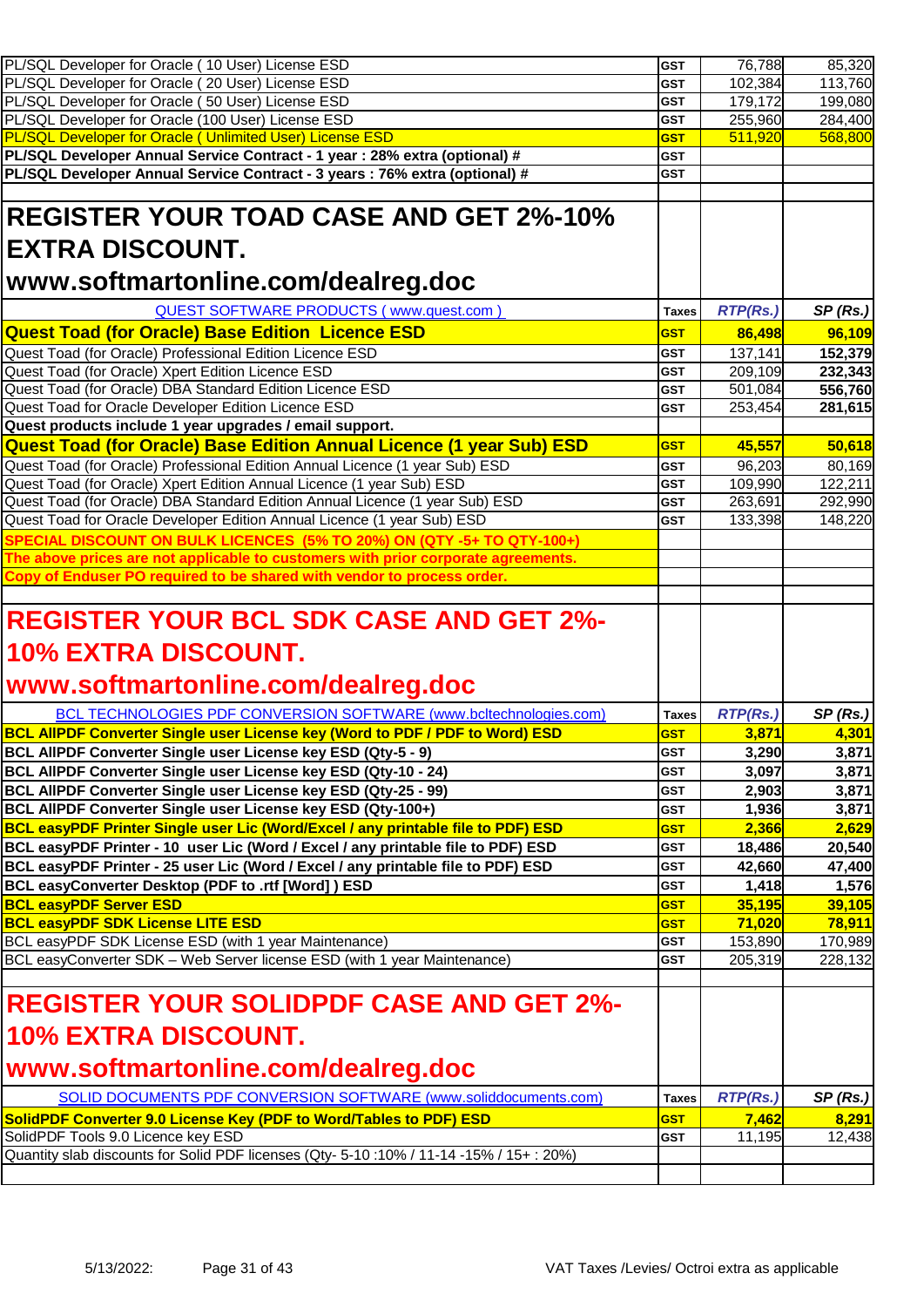| <b>REGISTER YOUR ABLE2EXTRACT CASE AND GET</b>                                                                                                                    |                          |                           |                      |
|-------------------------------------------------------------------------------------------------------------------------------------------------------------------|--------------------------|---------------------------|----------------------|
| 2%-10% EXTRA DISCOUNT.                                                                                                                                            |                          |                           |                      |
| www.softmartonline.com/dealreg.doc                                                                                                                                |                          |                           |                      |
|                                                                                                                                                                   |                          |                           |                      |
| INVESTINTECH Able2extract PDF TO .DXF CONVERSION (www.investintech.com)<br>Able2Extract Pro PDF Convertor (PDF TO WORD/EXCEL/PPT/.DXF/PUB) ESD(Qty-1-4)           | Taxes<br><b>GST</b>      | <b>RTP(Rs.)</b><br>10,661 | SP(Rs.)<br>11,846    |
| Able2Extract Pro PDF Convertor ESD (Qty-5-24)                                                                                                                     | <b>GST</b>               | 8,637                     | 9,597                |
| Able2Extract Pro PDF Convertor ESD (Qty-25-49)                                                                                                                    | GST                      | 6,717                     | 7,463                |
| Able2Extract Pro PDF Convertor ESD (Qty-50-249)                                                                                                                   | <b>GST</b>               | 5,757                     | 6,397                |
| Able2Extract Pro PDF Convertor ESD (Qty-250-999)                                                                                                                  | GST                      | 5,331                     | 5,923                |
| Able2Extract Pro PDF Convertor ESD (Qty-1000+)                                                                                                                    | <b>GST</b>               | 4,265                     | 4,738                |
| BULK DISCOUNTS: Qty-5+ (19%) / 25+ (37%) / 50+ (46%) / 250+ (50%) / 1000+ (60%)<br>Software Advantage Plan - 1 year updates and support - 35% extra               |                          |                           |                      |
|                                                                                                                                                                   |                          |                           |                      |
| AIDECAD PDF TO .DXF (.DWG AUTOCAD) CONVERSION (www.aidecad.com)                                                                                                   | <b>Taxes</b>             | <b>RTP(Rs.)</b>           | SP(Rs.)              |
| Aide PDF TO .DXF (DWG CAD) Converter ESD                                                                                                                          | <b>GST</b>               | 12,798                    | 14,220               |
|                                                                                                                                                                   |                          |                           |                      |
| <b>REGISTER YOUR SOURCE GEAR CASE AND GET</b>                                                                                                                     |                          |                           |                      |
|                                                                                                                                                                   |                          |                           |                      |
| 2%-10% EXTRA DISCOUNT.                                                                                                                                            |                          |                           |                      |
| www.softmartonline.com/dealreg.doc                                                                                                                                |                          |                           |                      |
|                                                                                                                                                                   |                          |                           |                      |
| SOURCE GEAR (www.sourcegear.com)                                                                                                                                  | <b>Taxes</b>             | <b>RTP(Rs.)</b>           | SP(Rs.)              |
| SourceOffSite 5.x Single License (Single user) ESD<br>SourceOffSite 5.x (5 user) License ESD                                                                      | <b>GST</b><br><b>GST</b> | 20,548<br>100,685         | 22,831<br>111,872    |
| SourceOffSite 5.x (10 user) License ESD                                                                                                                           | <b>GST</b>               | 191,095                   | 212,328              |
| SourceOffSite 5.x (25 user) License ESD                                                                                                                           | GST                      | 436,643                   | 485,159              |
| SourceOffSite 5.x (100 user) License ESD                                                                                                                          | <b>GST</b>               | 1,591,435                 | 1,768,261            |
|                                                                                                                                                                   |                          |                           |                      |
| <b>REGISTER YOUR SOURCE INSIGHT CASE AND</b>                                                                                                                      |                          |                           |                      |
|                                                                                                                                                                   |                          |                           |                      |
| GET 2%-10% EXTRA DISCOUNT.                                                                                                                                        |                          |                           |                      |
|                                                                                                                                                                   |                          |                           |                      |
|                                                                                                                                                                   |                          |                           |                      |
|                                                                                                                                                                   |                          |                           |                      |
| SOURCE INSIGHT (www.sourceinsight.com)                                                                                                                            | Taxes                    | <b>RTP(Rs.)</b>           | SP(Rs.)              |
| www.softmartonline.com/dealreg.doc<br>Source Insight Single user License key ESD                                                                                  | <b>GST</b><br><b>GST</b> | 16,993                    | 18,881               |
| Source Insight (5 user) License key ESD<br>Source Insight (10 user) License key ESD                                                                               | GST                      | 81,765<br>155,709         | 90,850<br>173,010    |
| Source Insight (25 user) License key ESD                                                                                                                          | <b>GST</b>               | 366,165                   | 406,850              |
|                                                                                                                                                                   | <b>GST</b>               | 689,670                   | 766,300              |
| Source Insight (50 user) License key ESD                                                                                                                          |                          |                           |                      |
| <b>REGISTER YOUR IPSWITCH WHATSUP GOLD</b>                                                                                                                        |                          |                           |                      |
|                                                                                                                                                                   |                          |                           |                      |
| <b>CASE AND GET 2%-10% EXTRA DISCOUNT.</b>                                                                                                                        |                          |                           |                      |
|                                                                                                                                                                   |                          |                           |                      |
| www.softmartonline.com/dealreg.doc                                                                                                                                |                          |                           |                      |
| IPSWITCH SOFTWARE PRODUCTS (www.ipswitch.com / www.progress.com)<br><b>Ipswitch WS FTP Professional Client with 1yr Service Agreement Licence key ESD</b>         | <b>Taxes</b><br>GST      | <b>RTP(Rs.)</b><br>7,106  | SP(Rs.)<br>7.896     |
| Ipswitch WS_FTP Server Basic 2019 with 1yr Service Agreement Licence key ESD                                                                                      | <b>GST</b>               | 62,177                    | 69,086               |
| Ipswitch WS_FTP Server Secure 2019 - 1 yr Service Agreement Licence key ESD                                                                                       | <b>GST</b>               | 132,566                   | 147,296              |
| Ipswitch WS_FTP Server Premium 2019 - 1 yr Service Agreement Licence key ESD                                                                                      | <b>GST</b>               | 355,109                   | 394,566              |
|                                                                                                                                                                   | <b>GST</b>               | 194,814                   | 216,460              |
| Ipswitch Whatsup Gold Premium - 25 Devices Licence key (with 1yr SA) ESD<br>Ipswitch Whatsup Gold Premium - 100 Devices Licence key (with 1yr SA) ESD             | GST                      | 283,334                   | 314,815              |
| Ipswitch Whatsup Gold Premium - 300 Devices Licence key (with 1yr SA) ESD                                                                                         | GST<br><b>GST</b>        | 531,473                   | 590,525              |
| Ipswitch Whatsup Gold Premium - 500 Devices Licence key (with 1yr SA) ESD<br>Ipswitch Whatsup Gold Premium - 750 Devices Licence key (with 1yr SA) ESD            | <b>GST</b>               | 752,949<br>974,426        | 836,610<br>1,082,695 |
| Ipswitch Whatsup Gold Premium - 1000 Devices Licence key (with 1yr SA) ESD                                                                                        | <b>GST</b>               | 1,195,902                 | 1,328,780            |
| Ipswitch Whatsup Gold Premium - 1500 Devices Licence key (with 1yr SA) ESD                                                                                        | <b>GST</b>               | 1,358,366                 | 1,509,295            |
| Ipswitch Whatsup Gold Premium - 2500 Devices Licence key (with 1yr SA) ESD                                                                                        | <b>GST</b>               | 1,683,293                 | 1,870,325            |
| Ipswitch Whatsup Gold Premium - Unrestricted Devices Licence key (with 1yr SA) ESD<br>Ipswitch Whatsup Gold Total Plus - 25 Devices Licence key (with 1yr SA) ESD | <b>GST</b><br><b>GST</b> | 2,013,552<br>565,601      | 2,237,280<br>628,445 |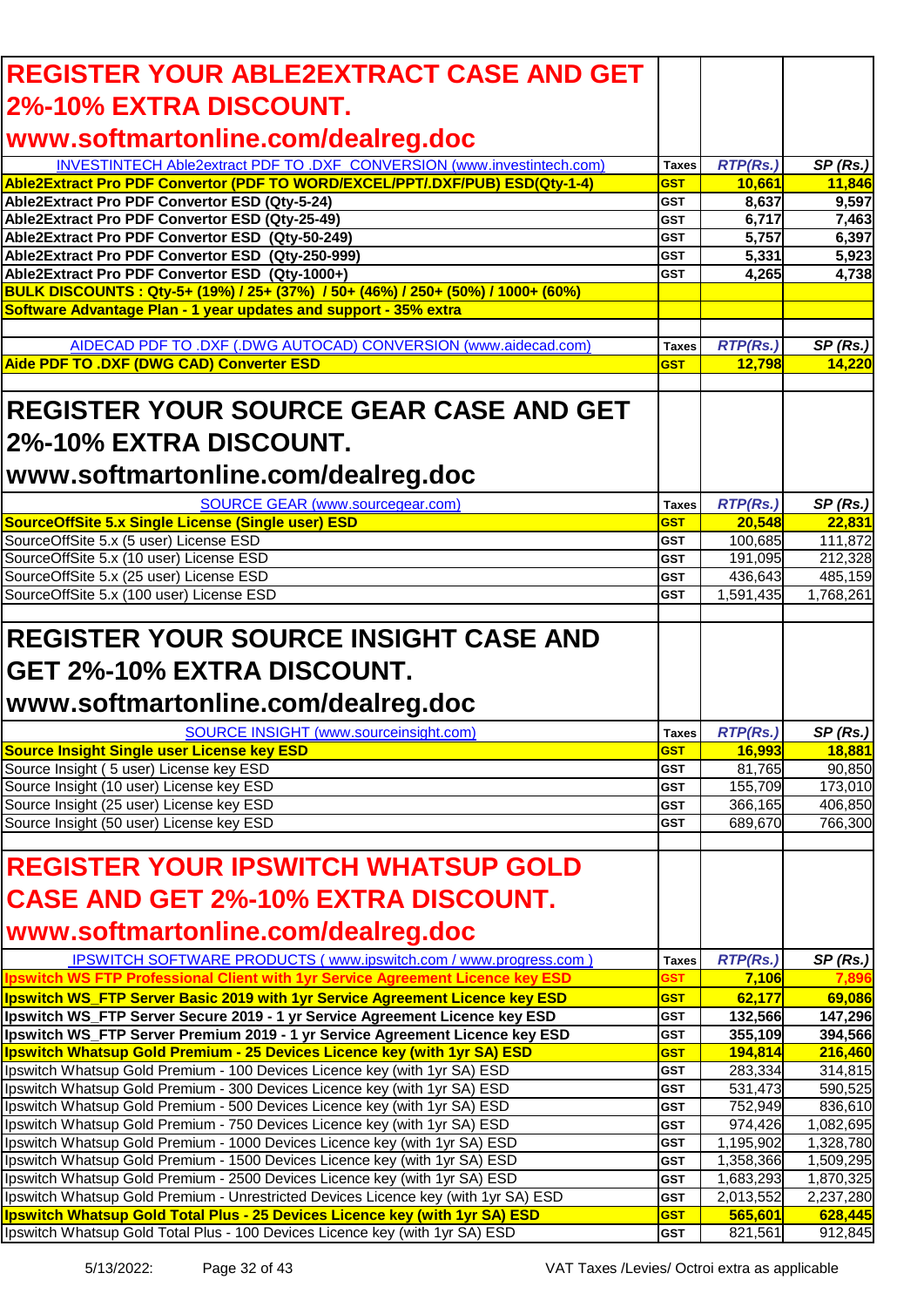| Ipswitch Whatsup Gold Total Plus - 300 Devices Licence key (with 1yr SA) ESD                                                                                                                                                                                                                                                                                                                                                               | <b>GST</b>               | 1,418,801              | 1,576,445              |
|--------------------------------------------------------------------------------------------------------------------------------------------------------------------------------------------------------------------------------------------------------------------------------------------------------------------------------------------------------------------------------------------------------------------------------------------|--------------------------|------------------------|------------------------|
| Ipswitch Whatsup Gold Total Plus - 500 Devices Licence key (with 1yr SA) ESD                                                                                                                                                                                                                                                                                                                                                               | <b>GST</b>               | 1,921,833              | 2,135,370              |
| Ipswitch Whatsup Gold Total Plus - 750 Devices Licence key (with 1yr SA) ESD                                                                                                                                                                                                                                                                                                                                                               | <b>GST</b>               | 2,588,396              | 2,875,995              |
| Ipswitch Whatsup Gold Total Plus - 1000 Devices Licence key (with 1yr SA) ESD<br>Ipswitch Whatsup Gold Total Plus - 1500 Devices Licence key (with 1yr SA) ESD                                                                                                                                                                                                                                                                             | <b>GST</b>               | 2,926,121              | 3,251,245              |
| Ipswitch Whatsup Gold Total Plus - 2500 Devices Licence key (with 1yr SA) ESD                                                                                                                                                                                                                                                                                                                                                              | <b>GST</b><br><b>GST</b> | 3,393,603<br>4,187,435 | 3,770,670<br>4,652,705 |
| Ipswitch Whatsup Gold Total Plus - Unrestricted Devices Licence key (with 1yr SA) ESD                                                                                                                                                                                                                                                                                                                                                      | <b>GST</b>               | 6,256,445              | 6,951,605              |
| Above Ipswitch Whatsup Gold prices include 1 year Service Agreement (SA) ESD                                                                                                                                                                                                                                                                                                                                                               |                          |                        |                        |
| OPTIONS FOR 2 YEARS (125%) / 3 YEAR SERVICE AGREEMENT (150%)                                                                                                                                                                                                                                                                                                                                                                               |                          |                        |                        |
|                                                                                                                                                                                                                                                                                                                                                                                                                                            |                          |                        |                        |
| <b>REGISTER YOUR SOLARWINDS SERV-U CASE</b>                                                                                                                                                                                                                                                                                                                                                                                                |                          |                        |                        |
| AND GET 2%-10% EXTRA DISCOUNT.                                                                                                                                                                                                                                                                                                                                                                                                             |                          |                        |                        |
| www.softmartonline.com/dealreg.doc                                                                                                                                                                                                                                                                                                                                                                                                         |                          |                        |                        |
| <b>Solarwinds Serv-U FTP Server</b>                                                                                                                                                                                                                                                                                                                                                                                                        |                          | <b>RTP(Rs.)</b>        | SP(Rs.)                |
| Solarwinds Serv-U FTP Server Licence + 1 year Maint ESD                                                                                                                                                                                                                                                                                                                                                                                    | <b>GST</b>               | 31,284                 | 39,105                 |
| Solarwinds Serv-U Gateway Licence + 1 year Maint ESD                                                                                                                                                                                                                                                                                                                                                                                       | <b>GST</b>               | 70,745                 | 78,605                 |
| Solarwinds Serv-U Managed File Transfer Server Licence + 1 year Maint ESD                                                                                                                                                                                                                                                                                                                                                                  | <b>GST</b>               | 201,734                | 252,168                |
| <b>REGISTER YOUR GLOBALSCAPE CASE AND GET</b><br>l2%-10% EXTRA DISCOUNT.<br> www.softmartonline.com/dealreg.doc                                                                                                                                                                                                                                                                                                                            |                          |                        |                        |
| GLOBALSCAPE (www.globalscape.com)                                                                                                                                                                                                                                                                                                                                                                                                          | <b>Taxes</b>             | RTP(Rs.)               | SP(Rs.)                |
| Globalscape Cute FTP 9.0 License only (with 1 year Support) ESD                                                                                                                                                                                                                                                                                                                                                                            | <b>GST</b>               | 7,109                  | 7,899                  |
| Globalscape EFT Server Express Core Licence (with 1 year maintenance) ESD                                                                                                                                                                                                                                                                                                                                                                  | <b>GST</b>               | 80,876                 | 89,863                 |
| Globalscape EFT Server Express Basic (Core + SFTP) Licence (with 1 year maint) ESD                                                                                                                                                                                                                                                                                                                                                         | <b>GST</b>               | 172,382                | 191,536                |
|                                                                                                                                                                                                                                                                                                                                                                                                                                            |                          |                        |                        |
| Globalscape EFT Server Express Pro Licence (with 1 year maintenance) ESD                                                                                                                                                                                                                                                                                                                                                                   | <b>GST</b>               | 507,903                | 564,337                |
| Globalscape SFTP (SSH) Addon (For EFT Server Core) (with 1 year maintenance) ESD                                                                                                                                                                                                                                                                                                                                                           | <b>GST</b>               | 82,725                 | 91,917                 |
| <b>Globalscape EFT Server Enterprise (with 1 year maintenance)</b>                                                                                                                                                                                                                                                                                                                                                                         | <b>GST</b>               | 1,755,459              | 1,950,510              |
| <b>REGISTER YOUR EMBARCADERO CASE AND GET</b><br>2%-10% EXTRA DISCOUNT.<br>www.softmartonline.com/dealreg.doc                                                                                                                                                                                                                                                                                                                              |                          |                        |                        |
| BORLAND / CODEGEAR PRODUCTS (www.embarcadero.com) (SPECIAL PRICE)                                                                                                                                                                                                                                                                                                                                                                          | <b>Taxes</b>             | <b>RTP(Rs.)</b>        | SP(Rs.)                |
| <b>Embarcadero Delphi 11.x Professional Licence ESD</b>                                                                                                                                                                                                                                                                                                                                                                                    | <b>GST</b>               | 113,689                | 126,321                |
| Embarcadero Delphi 11.x Enterprise Licence ESD                                                                                                                                                                                                                                                                                                                                                                                             | <b>GST</b>               | 284,329                | 315,921                |
| Embarcadero Borland C++ Builder 11.x Professional Licence ESD                                                                                                                                                                                                                                                                                                                                                                              | <b>GST</b>               | 113,689                | 126,321                |
| Embarcadero Borland C++ Builder 11.x Enterprise Licence ESD                                                                                                                                                                                                                                                                                                                                                                                | <b>GST</b>               | 284,329                | 315,921                |
|                                                                                                                                                                                                                                                                                                                                                                                                                                            | <b>GST</b>               | 184,789                | 205,321                |
|                                                                                                                                                                                                                                                                                                                                                                                                                                            | <b>GST</b>               | 326,989                | 363,321                |
|                                                                                                                                                                                                                                                                                                                                                                                                                                            |                          |                        |                        |
| C++ Builder Support : sagar@amruts.com                                                                                                                                                                                                                                                                                                                                                                                                     | <b>Taxes</b>             | <b>RTP(Rs.)</b>        | SP(Rs.)                |
|                                                                                                                                                                                                                                                                                                                                                                                                                                            |                          |                        |                        |
|                                                                                                                                                                                                                                                                                                                                                                                                                                            |                          |                        |                        |
|                                                                                                                                                                                                                                                                                                                                                                                                                                            |                          |                        |                        |
|                                                                                                                                                                                                                                                                                                                                                                                                                                            | <b>GST</b>               | <b>19,900</b>          | 24900                  |
|                                                                                                                                                                                                                                                                                                                                                                                                                                            | <b>GST</b>               | 1,990                  | 2290                   |
|                                                                                                                                                                                                                                                                                                                                                                                                                                            | <b>GST</b>               |                        |                        |
| Embarcadero Borland RAD Studio 11.x Professional Licence ESD (C++ /Delphi)<br>Embarcadero Borland RAD Studio 11.x Enterprise Licence ESD (C++ /Delphi)<br><b>REGISTER YOUR C++ BUILDER XE</b><br><u> REQUIREMENT &amp; GET 2% - 10% EXTRA DISCOUNT.</u><br><u> www.softmartonline.com/dealreg.doc</u><br>C++ BUILDER XE7 AE (Named) ESD (10 user pack)<br>C++ BUILDER XE7 AE (Named) ESD (11-49)<br>C++ BUILDER XE7 AE (Named) ESD (50-99) |                          | 1,890                  | 2190                   |
| C++ BUILDER XE7 AE (Named) ESD (100+)<br>Enduser PO Copy required to process order. Private Institutes are also eligible.                                                                                                                                                                                                                                                                                                                  | <b>GST</b>               | 1,790                  | 2090                   |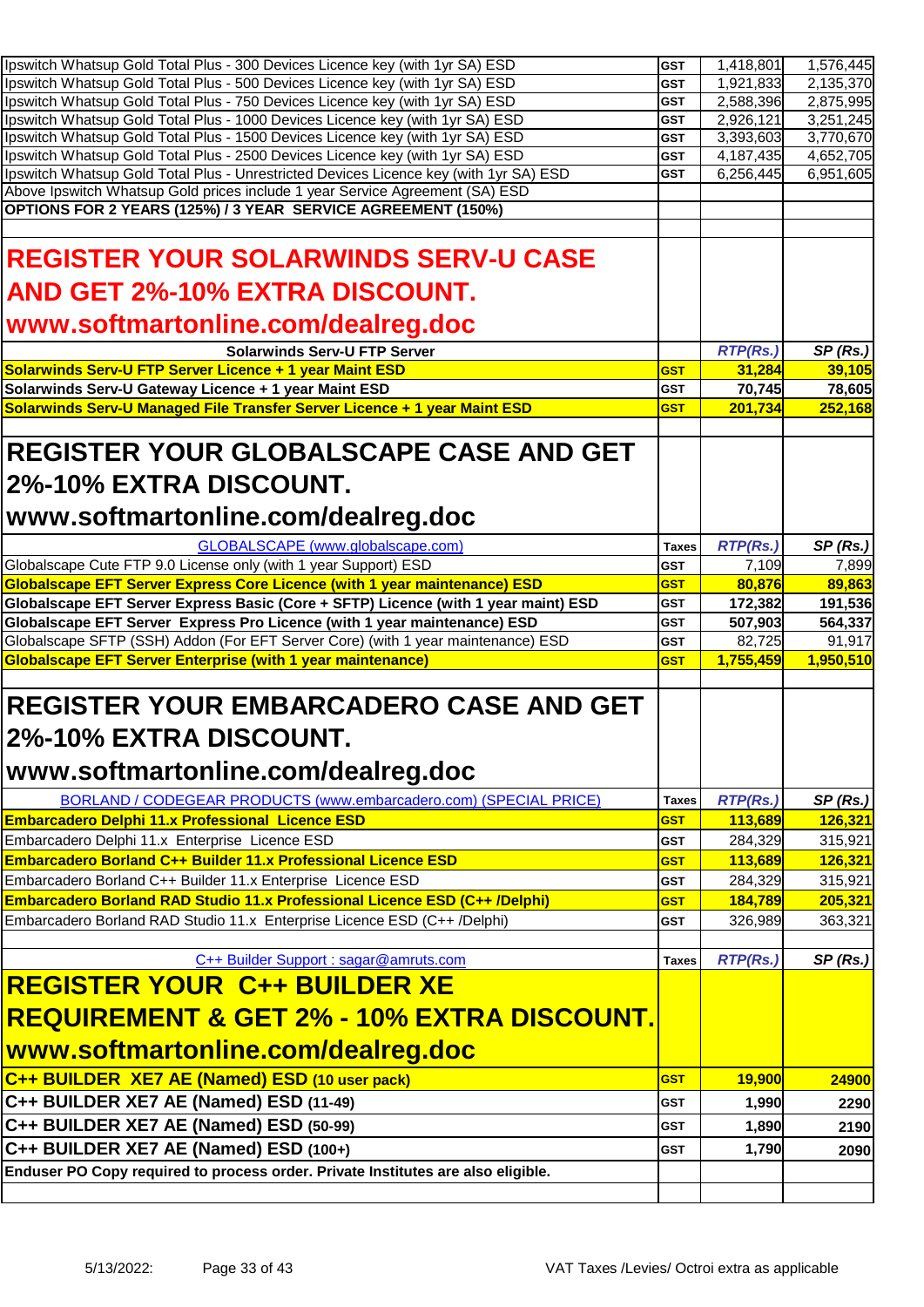| <b>REGISTER YOUR POSTMASTER CASE AND GET</b>                                                                      |                   |                  |                  |
|-------------------------------------------------------------------------------------------------------------------|-------------------|------------------|------------------|
| 2%-10% EXTRA DISCOUNT.                                                                                            |                   |                  |                  |
| www.softmartonline.com/dealreg.doc                                                                                |                   |                  |                  |
| QLC POSTMASTER MAIL MANAGEMENT SOFTWARE (www.qlc.in)<br>Support:                                                  |                   |                  |                  |
| support.north@qlc.in                                                                                              | <b>Taxes</b>      | <b>RTP(Rs.)</b>  | SP(Rs.)          |
| <b>POSTMASTER XPRESS (6 User) Licence ESD</b>                                                                     | <b>GST</b>        | 3,713            | 4,208            |
| POSTMASTER XPRESS (12 User) License ESD                                                                           | <b>GST</b>        | 5,963            | 6,758            |
| POSTMASTER XPRESS (25 User) Licence ESD                                                                           | GST               | 9,713            | 11,008           |
| POSTMASTER XPRESS (50 User) Licence ESD                                                                           | GST               | 13,463           | 15,258           |
| POSTMASTER XPRESS (100 User) Licence ESD                                                                          | <b>GST</b>        | 19,463           | 22,058           |
| <b>POSTMASTER ENTERPRISE / IQUINOX (6 User) Licence ESD</b>                                                       | <b>GST</b>        | 9,000            | 10,200           |
| POSTMASTER ENTERPRISE / IQUINOX (12 User) Licence ESD                                                             | <b>GST</b>        | 15,000           | 17,000           |
| POSTMASTER ENTERPRISE / IQUINOX (25User) Licence ESD                                                              | <b>GST</b>        | 18,750           | 21,250           |
| POSTMASTER ENTERPRISE / IQUINOX (50 User) Licence ESD<br>POSTMASTER ENTERPRISE / IQUINOX (100 User) Licence ESD   | <b>GST</b><br>GST | 30,000<br>41,250 | 34,000<br>46,750 |
| POSTMASTER ENTERPRISE / IQUINOX (250 User) Licence ESD                                                            | <b>GST</b>        | 52,500           | 59,500           |
| POSTMASTER ENTERPRISE / IQUINOX (500 User) Licence ESD                                                            | GST               | 82,500           | 93,500           |
| POSTMASTER ENTERPRISE / IQUINOX (1000 User) Licence ESD                                                           | <b>GST</b>        | 112,500          | 127,500          |
| <b>POSTMASTER AV - ANTIVIRUS MODULE (6 User) (1yr LICENCE ESD</b>                                                 | <b>GST</b>        | 2,625            | 2,975            |
| POSTMASTER AV - ANTIVIRUS MODULE (12 User) Licence ESD                                                            | <b>GST</b>        | 4,500            | 5,100            |
| POSTMASTER AV - ANTIVIRUS MODULE (25 User) Licence ESD                                                            | <b>GST</b>        | 6,750            | 7,650            |
| POSTMASTER AV - ANTIVIRUS MODULE (50 User) Licence ESD                                                            | <b>GST</b>        | 12,375           | 14,025           |
| POSTMASTER AV - ANTIVIRUS MODULE (100 User) Licence ESD                                                           | <b>GST</b>        | 18,000           | 20,400           |
| POSTMASTER AV - ANTIVIRUS MODULE (250 User) Licence ESD                                                           | <b>GST</b>        | 23,625           | 26,775           |
| POSTMASTER AV - ANTIVIRUS MODULE (500 User) Licence ESD                                                           | <b>GST</b>        | 38,250           | 43,350           |
| POSTMASTER AV - ANTIVIRUS MODULE (1000 User) Licence ESD                                                          | GST               | 56,250           | 63,750           |
| <b>POSTMASTER AS - ANTISPAM MODULE (6 User) LICENCE ESD</b>                                                       | <b>GST</b>        | 2,625            | 2,975            |
| POSTMASTER AS - ANTISPAM MODULE (12 User) Licence ESD                                                             | <b>GST</b>        | 4,500            | 5,100            |
| POSTMASTER AS - ANTISPAM MODULE (25 User) Licence ESD                                                             | <b>GST</b>        | 6,750            | 7,650            |
| POSTMASTER AS - ANTISPAM MODULE (50 User) Licence ESD                                                             | <b>GST</b>        | 12,375           | 14,025           |
| POSTMASTER AS - ANTISPAM MODULE (100 User) Licence ESD                                                            | <b>GST</b>        | 18,000           | 20,400           |
| POSTMASTER AS - ANTISPAM MODULE (250 User) Licence ESD                                                            | <b>GST</b>        | 23,625           | 26,775           |
| POSTMASTER AS - ANTISPAM MODULE (500 User) Licence ESD<br>POSTMASTER AS - ANTISPAM MODULE (1000 User) Licence ESD | <b>GST</b><br>GST | 38,250<br>56,250 | 43,350<br>63,750 |
| POSTMASTER XPRESS WEB - PROXY MODULE (6 User) LIC ESD                                                             | <b>GST</b>        | 938              | 1,063            |
| POSTMASTER XPRESS WEB - PROXY MODULE (12 User) Licence ESD                                                        | <b>GST</b>        | 1,875            | 2,125            |
| POSTMASTER XPRESS WEB - PROXY MODULE (25 User) Licence ESD                                                        | <b>GST</b>        | 2,625            | 2,975            |
| POSTMASTER XPRESS WEB - PROXY MODULE (50 User) Licence ESD                                                        | <b>GST</b>        | 4,500            | 5,100            |
| POSTMASTER XPRESS WEB - PROXY MODULE (100 User) Licence ESD                                                       | <b>GST</b>        | 5,625            | 6,375            |
| <b>POSTMASTER ENT WEB - PROXY MODULE (6 User) LIC ESD</b>                                                         | <b>GST</b>        | 1,875            | 2,125            |
| POSTMASTER ENT WEB - PROXY MODULE (12 User) Licence ESD                                                           | <b>GST</b>        | 3,375            | 3,825            |
| POSTMASTER ENT WEB - PROXY MODULE (25 User) Licence ESD                                                           | <b>GST</b>        | 4,500            | 5,100            |
| POSTMASTER ENT WEB - PROXY MODULE (50 User) Licence ESD                                                           | <b>GST</b>        | 9,000            | 10,200           |
| POSTMASTER ENT WEB - PROXY MODULE (100 User) Licence ESD                                                          | <b>GST</b>        | 11,250           | 12,750           |
| POSTMASTER ENT WEB - PROXY MODULE (250 User) Licence ESD                                                          | <b>GST</b>        | 18,375           | 20,825           |
| POSTMASTER ENT WEB - PROXY MODULE (500 User) Licence ESD                                                          | <b>GST</b>        | 24,750           | 28,050           |
| POSTMASTER ENT WEB - PROXY MODULE (1000 User) Licence ESD                                                         | <b>GST</b>        | 37,500           | 42,500           |
| <b>POSTMASTER ENT ARCHIVE MANAGEMENT MOD (6 User) LIC ESD</b>                                                     | <b>GST</b>        | 5,250            | 5,950            |
| POSTMASTER ENT ARCHIVE MANAGEMENT (12 User) LIC ESD                                                               | <b>GST</b>        | 9,000            | 10,200           |
| POSTMASTER ENT ARCHIVE MANAGEMENT (25 User) LIC ESD<br>POSTMASTER ENT ARCHIVE MANAGEMENT (50 User) LIC ESD        | <b>GST</b>        | 11,250<br>18,000 | 12,750           |
| POSTMASTER ENT ARCHIVE MANAGEMENT (100 User) LIC ESD                                                              | <b>GST</b><br>GST | 24,750           | 20,400<br>28,050 |
| POSTMASTER ENT ARCHIVE MANAGEMENT (250 User) LIC ESD                                                              | GST               | 31,500           | 35,700           |
| POSTMASTER ENT ARCHIVE MANAGEMENT (500 User) LIC ESD                                                              | <b>GST</b>        | 43,875           | 49,725           |
| POSTMASTER ENT ARCHIVE MANAGEMENT (1000 User) LIC ESD                                                             | <b>GST</b>        | 62,250           | 70,550           |
| <b>QLC BACKTRACK (6 User) Licence ESD</b>                                                                         | <b>GST</b>        | 7,500            | 8,500            |
| QLC BACKTRACK (12 User) Licence ESD                                                                               | <b>GST</b>        | 11,250           | 12,750           |
| QLC BACKTRACK (25User) Licence ESD                                                                                | <b>GST</b>        | 15,000           | 17,000           |
| QLC BACKTRACK (50 User) Licence ESD                                                                               | <b>GST</b>        | 22,500           | 25,500           |
| QLC BACKTRACK (100 User) Licence ESD                                                                              | <b>GST</b>        | 30,000           | 34,000           |
| QLC BACKTRACK (250 User) Licence ESD                                                                              | <b>GST</b>        | 37,500           | 42,500           |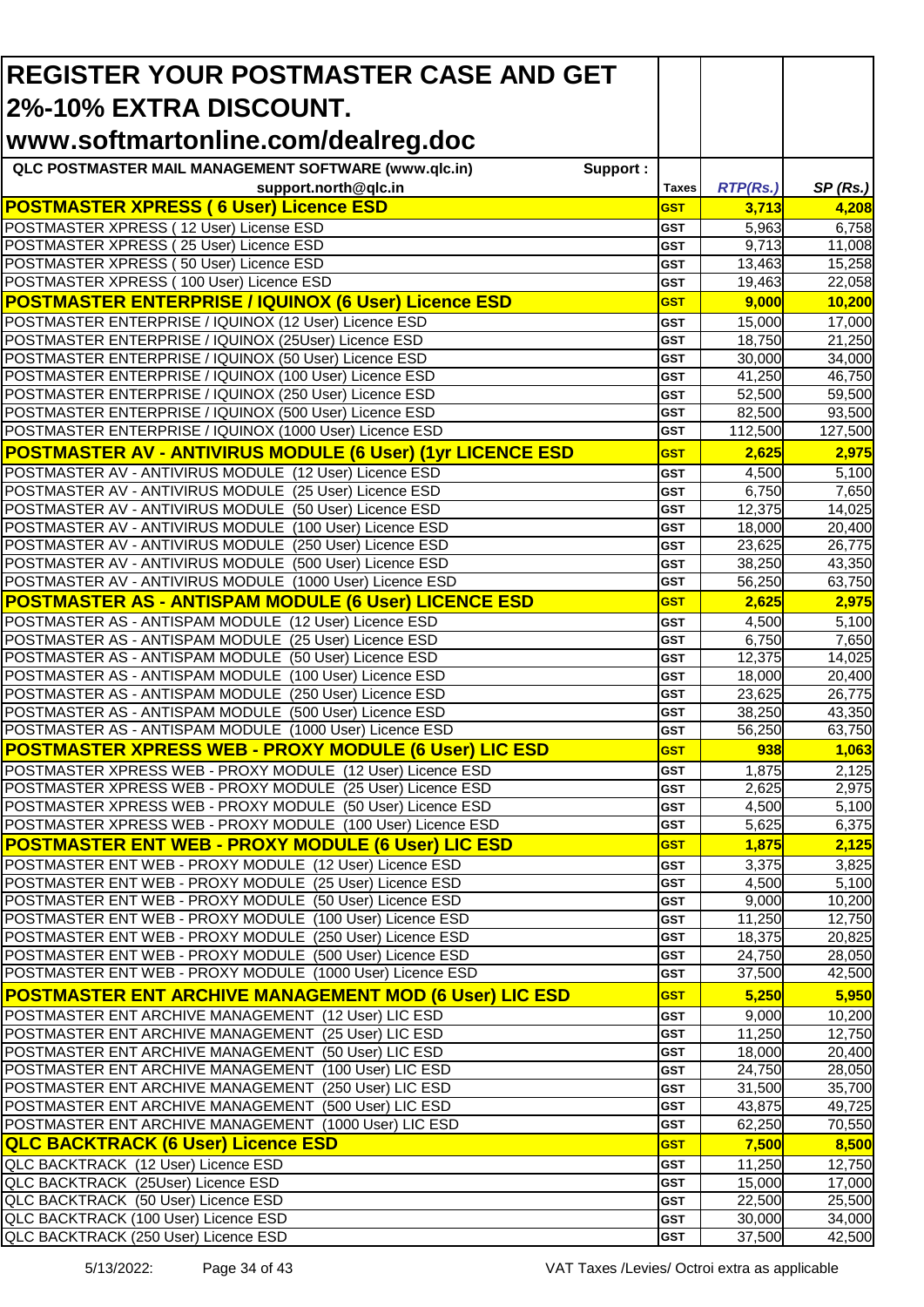| QLC BACKTRACK (500 User) Licence ESD                                                                                                                                                                                                                                                                                                                      | <b>GST</b>               | 56,250          | 63,750             |
|-----------------------------------------------------------------------------------------------------------------------------------------------------------------------------------------------------------------------------------------------------------------------------------------------------------------------------------------------------------|--------------------------|-----------------|--------------------|
| QLC BACKTRACK (1000 User) Licence ESD                                                                                                                                                                                                                                                                                                                     | <b>GST</b>               | 67,500          | 76,500             |
| POSTMASTER ACADEMIC DISCOUNT 50% (Enduser Order Required)                                                                                                                                                                                                                                                                                                 |                          |                 |                    |
| POSTMASTER NGO/CHARITABLE DISCOUNT 30% (Enduser Order Required)                                                                                                                                                                                                                                                                                           |                          |                 |                    |
| ALL POSTMASTER PRODUCTS INCLUDE 3 MONTH UPGRADES/EMAIL SUPPORT.                                                                                                                                                                                                                                                                                           |                          |                 |                    |
| POSTMASTER MODULE RENEWALS - 1 YEAR - 50% OF CURRENT COST.                                                                                                                                                                                                                                                                                                |                          |                 |                    |
|                                                                                                                                                                                                                                                                                                                                                           |                          |                 |                    |
|                                                                                                                                                                                                                                                                                                                                                           |                          |                 |                    |
| <b>REGISTER YOUR MDAEMON CASE AND GET 2%-</b><br>10% EXTRA DISCOUNT.                                                                                                                                                                                                                                                                                      |                          |                 |                    |
| www.softmartonline.com/dealreg.doc                                                                                                                                                                                                                                                                                                                        |                          |                 |                    |
| <b>ALTN MDAEMON (www.altn.com)</b>                                                                                                                                                                                                                                                                                                                        | <b>Taxes</b>             | <b>RTP(Rs.)</b> | SP(Rs.)            |
| Mdaemon 21.x Professional (with Antispam) (6 user) License ESD (with 1 year maintenance)                                                                                                                                                                                                                                                                  | <b>GST</b>               | 25,517          | 28,352             |
| Mdaemon Professional (with Antispam) (12 user) License ESD (with 1 year maintenance)                                                                                                                                                                                                                                                                      | <b>GST</b>               | 33,911          | 37,679             |
| Mdaemon 21.x Professional (with Antispam) (25user) License ESD (with 1 year maint)                                                                                                                                                                                                                                                                        | <b>GST</b>               | 42,305          | 47,005             |
| Mdaemon Professional (with Antispam) (50 user) License ESD (with 1 year maintenance)                                                                                                                                                                                                                                                                      | <b>GST</b>               | 51,034          | 56,704             |
| Mdaemon Professional (with Antispam) (100 user) License ESD (with 1 year maintenance)                                                                                                                                                                                                                                                                     | <b>GST</b>               | 68,157          | 75,730             |
| Mdaemon Professional (with Antispam) (250 user) License ESD (with 1 year maintenance)                                                                                                                                                                                                                                                                     | <b>GST</b>               | 83,938          | 93,264             |
| Mdaemon Professional (with Antispam) (500 user) License ESD (with 1 year maintenance)                                                                                                                                                                                                                                                                     | <b>GST</b>               | 101,397         | 112,663            |
| Mdaemon Professional (with Antispam) (1000 user) License ESD (with 1 year maintenance)                                                                                                                                                                                                                                                                    | <b>GST</b>               | 149,745         | 166,383            |
| <b>ACADEMIC/GOVT DISCOUNT 15% on Mdaemon (Enduser Order Copy Required)</b>                                                                                                                                                                                                                                                                                |                          |                 |                    |
| <b>Antivirus - SecurityPlus for Mdaemon</b>                                                                                                                                                                                                                                                                                                               | <b>Taxes</b>             | <b>RTP(Rs.)</b> | SP(Rs.)            |
| <b>Antivirus - SecurityPlus for Mdaemon 6 User License (1 year) ESD</b>                                                                                                                                                                                                                                                                                   | <b>GST</b>               | 8,394           | 9,326              |
| Antivirus - SecurityPlus for Mdaemon 12 User License (1 year) ESD                                                                                                                                                                                                                                                                                         | <b>GST</b>               | 12,759          | 14,176             |
| Antivirus - SecurityPlus for Mdaemon 25 User License (1 year) ESD                                                                                                                                                                                                                                                                                         | <b>GST</b>               | 17,795          | 19,772             |
| Antivirus - SecurityPlus for Mdaemon 50 User License (1 year) ESD                                                                                                                                                                                                                                                                                         | <b>GST</b>               | 22,160          | 24,622             |
| Antivirus - SecurityPlus for Mdaemon 100 User License (1 year) ESD                                                                                                                                                                                                                                                                                        | <b>GST</b>               | 32,568          | 36,186             |
| Antivirus - SecurityPlus for Mdaemon 250 User License (1 year) ESD                                                                                                                                                                                                                                                                                        | <b>GST</b>               | 47,341          | 52,601             |
| Antivirus - SecurityPlus for Mdaemon 500 User License (1 year) ESD                                                                                                                                                                                                                                                                                        | <b>GST</b>               | 69,500          | 77,222             |
| Antivirus - SecurityPlus for Mdaemon 1000 User License (1 year) ESD                                                                                                                                                                                                                                                                                       | <b>GST</b>               | 91,660          | 101,844            |
| <b>ACADEMIC/GOVT DISCOUNT 15% on Mdaemon (Enduser Order Copy Required)</b>                                                                                                                                                                                                                                                                                |                          |                 |                    |
| We recommend customers/ partners to consider Winrar as a ZIP                                                                                                                                                                                                                                                                                              |                          |                 |                    |
| tool. It provides better value for money.                                                                                                                                                                                                                                                                                                                 |                          |                 |                    |
| <b>IREGISTER YOUR WINRAR CASE &gt; 10 USERS AND</b>                                                                                                                                                                                                                                                                                                       |                          |                 |                    |
| <b>IGET 2% - 10% EXTRA DISCOUNT.</b>                                                                                                                                                                                                                                                                                                                      |                          |                 |                    |
| www.softmartonline.com/dealreg.doc                                                                                                                                                                                                                                                                                                                        |                          |                 |                    |
| WINRAR (www.win-rar.com)<br><b>WINRAR DELIVERY : 2-4 WORKING DAYS</b>                                                                                                                                                                                                                                                                                     | <b>Taxes</b>             | <b>RTP(Rs.)</b> | SP(Rs.)            |
|                                                                                                                                                                                                                                                                                                                                                           |                          |                 |                    |
| Winrar 6.x (Single User) License ESD (Windows or MACINTOSH)                                                                                                                                                                                                                                                                                               | <b>GST</b>               | 2,062           | 2,291              |
| Winrar 6.x (2-9 user) price per user License ESD                                                                                                                                                                                                                                                                                                          | <b>GST</b>               | 1,493           | $\overline{1,659}$ |
| Winrar 6.x (10-24 user) price per user License ESD                                                                                                                                                                                                                                                                                                        | <b>GST</b>               | 1,138           | 1,264              |
| Winrar 6.x (25-49 user) price per user License ESD<br>Winrar 6.x (50-99 user) price per user License ESD                                                                                                                                                                                                                                                  | <b>GST</b><br><b>GST</b> | 924<br>711      | 1,027<br>790       |
| Winrar 6.x (100-199 user) price per user License ESD                                                                                                                                                                                                                                                                                                      | <b>GST</b>               | 569             | 632                |
| Winrar 6.x (200-499 user) price per user License ESD                                                                                                                                                                                                                                                                                                      | <b>GST</b>               | 498             | 553                |
| Winrar 6.x (500-999 user) price per user License ESD                                                                                                                                                                                                                                                                                                      | <b>GST</b>               | 427             | 474                |
| Winrar 6.x (1000-1999 user) price per user License ESD                                                                                                                                                                                                                                                                                                    | <b>GST</b>               | 320             | 356                |
| Winrar 6.x (2000-4999 user) price per user License ESD                                                                                                                                                                                                                                                                                                    |                          |                 | 277                |
|                                                                                                                                                                                                                                                                                                                                                           | <b>GST</b>               | 249             |                    |
|                                                                                                                                                                                                                                                                                                                                                           | <b>GST</b>               | 213             | 237                |
|                                                                                                                                                                                                                                                                                                                                                           | <b>GST</b>               | 178             | 198                |
|                                                                                                                                                                                                                                                                                                                                                           | <b>GST</b>               |                 |                    |
|                                                                                                                                                                                                                                                                                                                                                           | <b>GST</b>               |                 |                    |
|                                                                                                                                                                                                                                                                                                                                                           |                          |                 |                    |
| Winrar 6.x (5000-9999 user) price per user License ESD<br>Winrar 6.x (10000+ user) price per user License ESD<br>Winrar Annual maintenance (1 yr upgrades) at 15% extra on Licence prices.<br>Winrar Annual maintenance (3 yr upgrades) at 30% extra on Licence prices.<br>Winrar offers 20% to 25% Discount for EDUCATIONAL (subject to Vendor Approval) |                          |                 |                    |
| We recommend customers/ partners to consider Winrar as a ZIP<br>tool. It provides better value for money.                                                                                                                                                                                                                                                 |                          |                 |                    |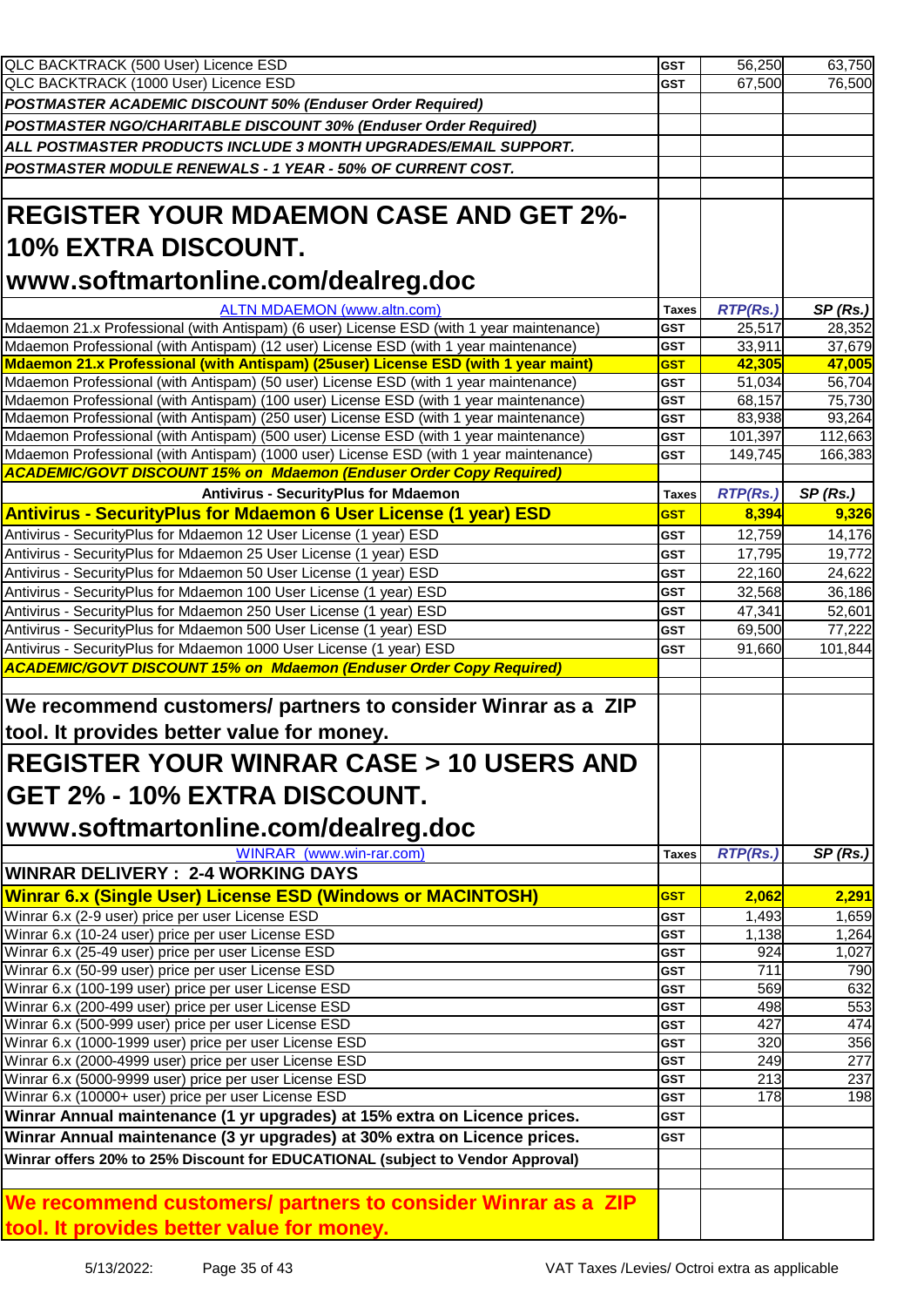| <b>REGISTER YOUR WINZIP CASE AND GET 2%-5%</b>                                                                                                                                 |                            |                  |                  |
|--------------------------------------------------------------------------------------------------------------------------------------------------------------------------------|----------------------------|------------------|------------------|
| <b>IEXTRA DISCOUNT.</b>                                                                                                                                                        |                            |                  |                  |
| www.softmartonline.com/dealreg.doc                                                                                                                                             |                            |                  |                  |
| WINZIP SOFTWARE (www.winzip.com)                                                                                                                                               | <b>Taxes</b>               | <b>RTP(Rs.)</b>  | SP(Rs.)          |
| Support : customer_support@winzip.com                                                                                                                                          |                            |                  |                  |
| <b>WINZIP LICENCE DELIVERIES IN 5-10 DAYS</b>                                                                                                                                  |                            |                  |                  |
|                                                                                                                                                                                |                            |                  |                  |
| Winzip 26 Standard (1 user) price per user License Only ESD                                                                                                                    | <b>GST</b>                 | 2,370            | 2,633            |
| Winzip 26 Standard (2-49 user) price per user License Only ESD<br>Winzip 26 Standard (50-99 user) price per user License ESD                                                   | <b>GST</b><br><b>GST</b>   | 2,291<br>1,738   | 2,546<br>1,931   |
| Winzip 26 Standard (100-999 user) price per user License ESD                                                                                                                   | <b>GST</b>                 | 1,343            | 1,492            |
| Winzip 26 Professional (1 user) price per user License Only ESD                                                                                                                | <b>GST</b>                 | 3,946            | 4,384            |
| Winzip 26 Professional (2-49 user) price per user License Only ESD                                                                                                             | <b>GST</b>                 | 3,160            | 3,511            |
| Winzip 26 Professional (50-99 user) price per user License ESD                                                                                                                 | <b>GST</b>                 | 2,291            | 2,546            |
| Winzip 26 Professional (100-999 user) price per user License ESD                                                                                                               | <b>GST</b>                 | 1,659            | 1,843            |
| Winzip Maintenance (1 yr) ~25% extra (only with Lic)                                                                                                                           | <b>GST</b>                 |                  |                  |
| <b>REGISTER YOUR INSTALLSHIELD CASE AND GET</b>                                                                                                                                |                            |                  |                  |
| 2% -10% EXTRA DISCOUNT.                                                                                                                                                        |                            |                  |                  |
| www.softmartonline.com/dealreg.doc                                                                                                                                             |                            |                  |                  |
| ACRESSO FLEXASOFTWARE INSTALLSHIELD (www.flexasoftware.com)                                                                                                                    | <b>Taxes</b>               | <b>RTP(Rs.)</b>  | SP(Rs.)          |
| Installshield 2020 Xpress Licence ESD + Silver Maintenance - 1 year                                                                                                            | <b>GST</b>                 | 117,236          | 130,262          |
| Installshield 2020 Professional Edition Lic ESD + Silver Maintenance - 1 year                                                                                                  | <b>GST</b>                 | 322,162          | 357,958          |
| Installshield 2020 Premier Edition Licence ESD + Premier Silver Maintenance -1 year                                                                                            | <b>GST</b>                 | 540,123          | 600,137          |
| <b>Payment Terms: Advance only</b>                                                                                                                                             |                            |                  |                  |
| <b>REGISTER YOUR INFRAGISTICS CASE AND GET</b>                                                                                                                                 |                            |                  |                  |
| 2% - 10% EXTRA DISCOUNT.                                                                                                                                                       |                            |                  |                  |
| www.softmartonline.com/dealreg.doc                                                                                                                                             |                            |                  |                  |
|                                                                                                                                                                                |                            |                  |                  |
| <b>INFRAGISTICS PRODUCTS (www.infragistics.com)</b>                                                                                                                            | <b>Taxes</b><br><b>GST</b> | <b>RTP(Rs.)</b>  | SP(Rs.)          |
| Infragistics Professional - 1 year Subscription ESD<br><b>Infragistics Ultimate - 1 year Subscription ESD</b>                                                                  | <b>GST</b>                 | 71,029<br>78,139 | 78,921<br>86,821 |
| Ingragistics Ignite UI - 1 year Subscription ESD                                                                                                                               | <b>GST</b>                 | 60,364           | 67,071           |
|                                                                                                                                                                                |                            |                  |                  |
| <b>REGISTER YOUR TECHSMITH CASE AND GET 2% -</b>                                                                                                                               |                            |                  |                  |
|                                                                                                                                                                                |                            |                  |                  |
| 10% EXTRA DISCOUNT.                                                                                                                                                            |                            |                  |                  |
| www.softmartonline.com/dealreg.doc                                                                                                                                             |                            |                  |                  |
| <b>TECHSMITH PRODUCTS (www.techsmith.com)</b>                                                                                                                                  | <b>Taxes</b>               | <b>RTP(Rs.)</b>  | SP(Rs.)          |
| Techsmith SNAG-IT 2021 Commercial lic (with 1 year maintenance) Single user ESD                                                                                                | <b>GST</b>                 | 4,479            | 4,976            |
| Techsmith SNAG-IT 2021 Commercial Licence (with 1 year maintenance) (5 - 9 user) ESD<br>Techsmith SNAG-IT 2021 Commercial Licence (with 1 year maintenance) (10 - 24 user) ESD | <b>GST</b>                 | 3,507            | 3,897            |
| Techsmith SNAG-IT 2021 Commercial Licence (with 1 year maintenance) (25+ user) ESD                                                                                             | <b>GST</b><br><b>GST</b>   | 3,107<br>2,662   | 3,452<br>2,958   |
| <b>Techsmith Camtasia 2021 Commercial (with 1 year maint.) Single User licence ESD</b>                                                                                         | <b>GST</b>                 | 21,329           | 23,699           |
| Techsmith Camtasia 2021 Commercial (with 1 year maint.) (5 - 9 user) licence ESD                                                                                               | <b>GST</b>                 | 20,395           | 22,661           |
| Techsmith Camtasia 2021 Commercial (with 1 year maint.) (10 -14 user) licence ESD                                                                                              | <b>GST</b>                 | 19,757           | 21,952           |
| Techsmith Camtasia 2021 Commercial (with 1 year maint.) (15+ user) licence ESD                                                                                                 | <b>GST</b>                 | 19,120           | 21,244           |
| Techsmith Camtasia + SnagIT Bundle - Single user ESD<br>Educational Discount of ~30% / Government discount of ~10%                                                             | <b>GST</b>                 | 23,462           | 26,069           |
|                                                                                                                                                                                |                            |                  |                  |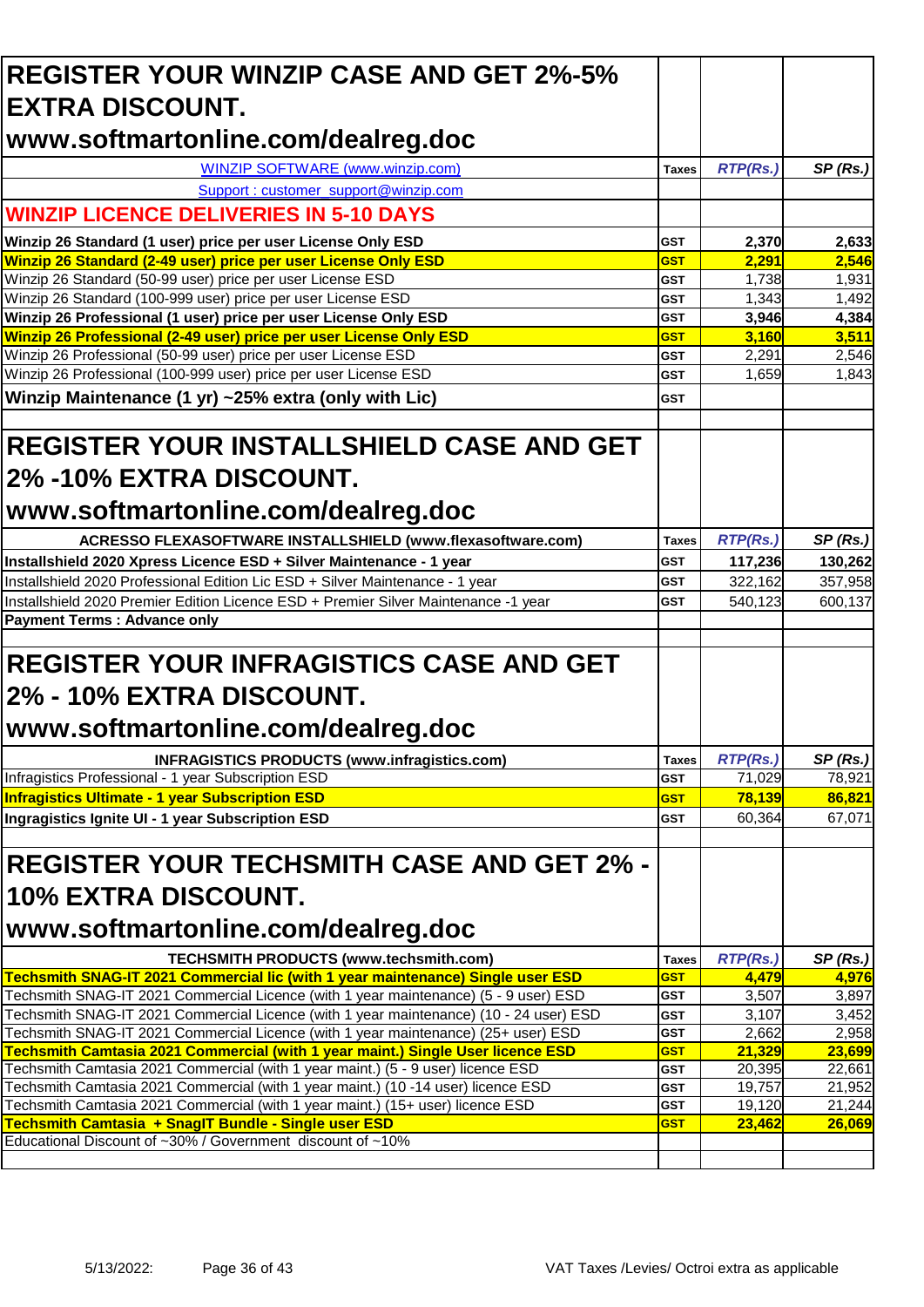| <b>REGISTER YOUR BEYOND COMPARE CASE &amp; GET</b>                                                                                                                                     |                            |                   |                   |
|----------------------------------------------------------------------------------------------------------------------------------------------------------------------------------------|----------------------------|-------------------|-------------------|
| <b>2% - 10% EXTRA DISCOUNT.</b>                                                                                                                                                        |                            |                   |                   |
|                                                                                                                                                                                        |                            |                   |                   |
| www.softmartonline.com/dealreg.doc                                                                                                                                                     |                            |                   |                   |
| SCOOTER SOFTWARE PRODUCTS (www.scootersoftware.com)                                                                                                                                    | Taxes                      | RTP(Rs.)          | SP(Rs.)           |
| Scooter Software Beyond Compare Std 4.x Win (1-4 user) license key ESD                                                                                                                 | <b>GST</b>                 | 2,560             | 2,844             |
| Scooter Software Beyond Compare Std 4.x Win (5-9 user) license key (price per user) ESD                                                                                                | <b>GST</b>                 | 1,777             | 1,975             |
| Scooter Software Beyond Compare Std 4.x Win (10-49 user) license key (price per user) ESD<br>Scooter Software Beyond Compare Std 4.x Win (50-99 user) license key (price per user) ESD | <b>GST</b><br><b>GST</b>   | 1,540<br>1,185    | 1,712<br>1,317    |
| Scooter Software Beyond Compare Std 4.x Win (100+ user) license key (price per user) ESD                                                                                               | <b>GST</b>                 | 948               | 1,053             |
| Scooter Software Beyond Compare Std 4.x Win (Site - Unlimited) license key ESD                                                                                                         | <b>GST</b>                 | 355,500           | 394,999           |
| Scooter Software Beyond Compare Pro 4.x Win (1-4 user) license key ESD                                                                                                                 | <b>GST</b>                 | 5,119             | 5,688             |
| Scooter Software Beyond Compare Pro 4.x Win (5-9 user) license key (price per user) ESD                                                                                                | <b>GST</b>                 | 3,555             | 3,950             |
| Scooter Software Beyond Compare Pro 4.x Win (10-49 user)license key (price per user) ESD                                                                                               | <b>GST</b>                 | 3,081             | 3,423             |
| Scooter Software Beyond Compare Pro 4.x (50-99 user) license key (price per user) ESD                                                                                                  | <b>GST</b>                 | 2,370             | 2,633             |
| Scooter Software Beyond Compare Pro 4.x (100+ user) license key (price per user) ESD                                                                                                   | <b>GST</b>                 | 1,896             | 2,107             |
| Scooter Software Beyond Compare Pro 4.x Win (Site - Unlimited) license key ESD                                                                                                         | <b>GST</b>                 | 710,999           | 789,998           |
| Beyond Compare Dual Platform (Windows and Linux) available at 60% Extra.                                                                                                               |                            |                   |                   |
|                                                                                                                                                                                        |                            |                   |                   |
| <b>REGISTER YOUR EDITPLUS CASE &amp; GET 2% - 10%</b>                                                                                                                                  |                            |                   |                   |
|                                                                                                                                                                                        |                            |                   |                   |
| <b>EXTRA DISCOUNT.</b>                                                                                                                                                                 |                            |                   |                   |
| www.softmartonline.com/dealreg.doc                                                                                                                                                     |                            |                   |                   |
|                                                                                                                                                                                        |                            |                   |                   |
| <b>EDITPLUS SOFTWARE PRODUCTS (www.editplus.com)</b>                                                                                                                                   | <b>Taxes</b>               | <b>RTP(Rs.)</b>   | SP(Rs.)           |
| <b>Edit Plus 5.x Single user license key ESD</b>                                                                                                                                       | <b>GST</b>                 | 2,489             | 2,765             |
| Edit Plus 5.x (5 user) license key ESD                                                                                                                                                 | <b>GST</b>                 | 10,665            | 11,850            |
| Edit Plus 5.x (10 user) license key ESD                                                                                                                                                | <b>GST</b>                 | 16,353            | 18,170            |
| Edit Plus 5.x (20 user) license key ESD<br>Edit Plus 5.x (30 user) license key ESD                                                                                                     | <b>GST</b><br><b>GST</b>   | 29,862<br>36,261  | 33,180<br>40,290  |
| Edit Plus 5x (50 user) license key ESD                                                                                                                                                 | <b>GST</b>                 | 49,770            | 55,300            |
| Edit Plus 5.x (100 user) license key ESD                                                                                                                                               | <b>GST</b>                 | 63,990            | 71,100            |
|                                                                                                                                                                                        |                            |                   |                   |
| <b>REGISTER YOUR TEXTPAD CASE &amp; GET 2% - 10%</b>                                                                                                                                   |                            |                   |                   |
|                                                                                                                                                                                        |                            |                   |                   |
| <b>EXTRA DISCOUNT.</b>                                                                                                                                                                 |                            |                   |                   |
| www.softmartonline.com/dealreg.doc                                                                                                                                                     |                            |                   |                   |
| <b>TEXTPAD SOFTWARE PRODUCTS (www.textpad.com)</b>                                                                                                                                     |                            |                   |                   |
| <b>Textpad 7.x single user license ESD</b>                                                                                                                                             | <b>Taxes</b><br><b>GST</b> | RTP(Rs.)<br>1,778 | SP(Rs.)<br>1,976  |
| Textpad 5 user site license ESD                                                                                                                                                        | <b>GST</b>                 | 7,081             | 7,868             |
| Textpad 10 user site license ESD                                                                                                                                                       | <b>GST</b>                 | 12,416            | 13,795            |
| Textpad 15 user site license ESD                                                                                                                                                       | <b>GST</b>                 | 17,751            | 19,723            |
| Textpad 20 user site license ESD                                                                                                                                                       | <b>GST</b>                 | 21,340            | 23,711            |
| Textpad 25 user site license ESD                                                                                                                                                       | <b>GST</b>                 | 26,675            | 29,639            |
| Textpad 30 user site license ESD                                                                                                                                                       | <b>GST</b>                 | 32,010            | 35,566            |
| Textpad 40 user site license ESD                                                                                                                                                       | GST                        | 38,800            | 43,111            |
| Textpad 50 user site license ESD                                                                                                                                                       | <b>GST</b>                 | 44,620            | 49,577            |
| Textpad 100 user site license ESD<br>Textpad 200 user site license ESD                                                                                                                 | GST<br><b>GST</b>          | 77,599<br>126,099 | 86,221<br>140,110 |
| Textpad 300 user site license ESD                                                                                                                                                      | <b>GST</b>                 | 164,898           | 183,220           |
| Textpad 400 user site license ESD                                                                                                                                                      | <b>GST</b>                 | 193,998           | 215,553           |
| Textpad 500 user site license ESD                                                                                                                                                      | GST                        | 218,248           | 242,498           |
|                                                                                                                                                                                        |                            |                   |                   |
| <b>REGISTER YOUR SPSS CASE &amp; GET 2% - 10%</b>                                                                                                                                      |                            |                   |                   |
|                                                                                                                                                                                        |                            |                   |                   |
| <b>EXTRA DISCOUNT.</b>                                                                                                                                                                 |                            |                   |                   |
|                                                                                                                                                                                        |                            |                   |                   |
| www.softmartonline.com/dealreg.doc                                                                                                                                                     |                            |                   |                   |
| <b>IBM SPSS PASW PREDICTIVE ANALYSIS SOFTWARE (www.spss.com)</b>                                                                                                                       | <b>Taxes</b>               | RTP(Rs.)          | SP(Rs.)           |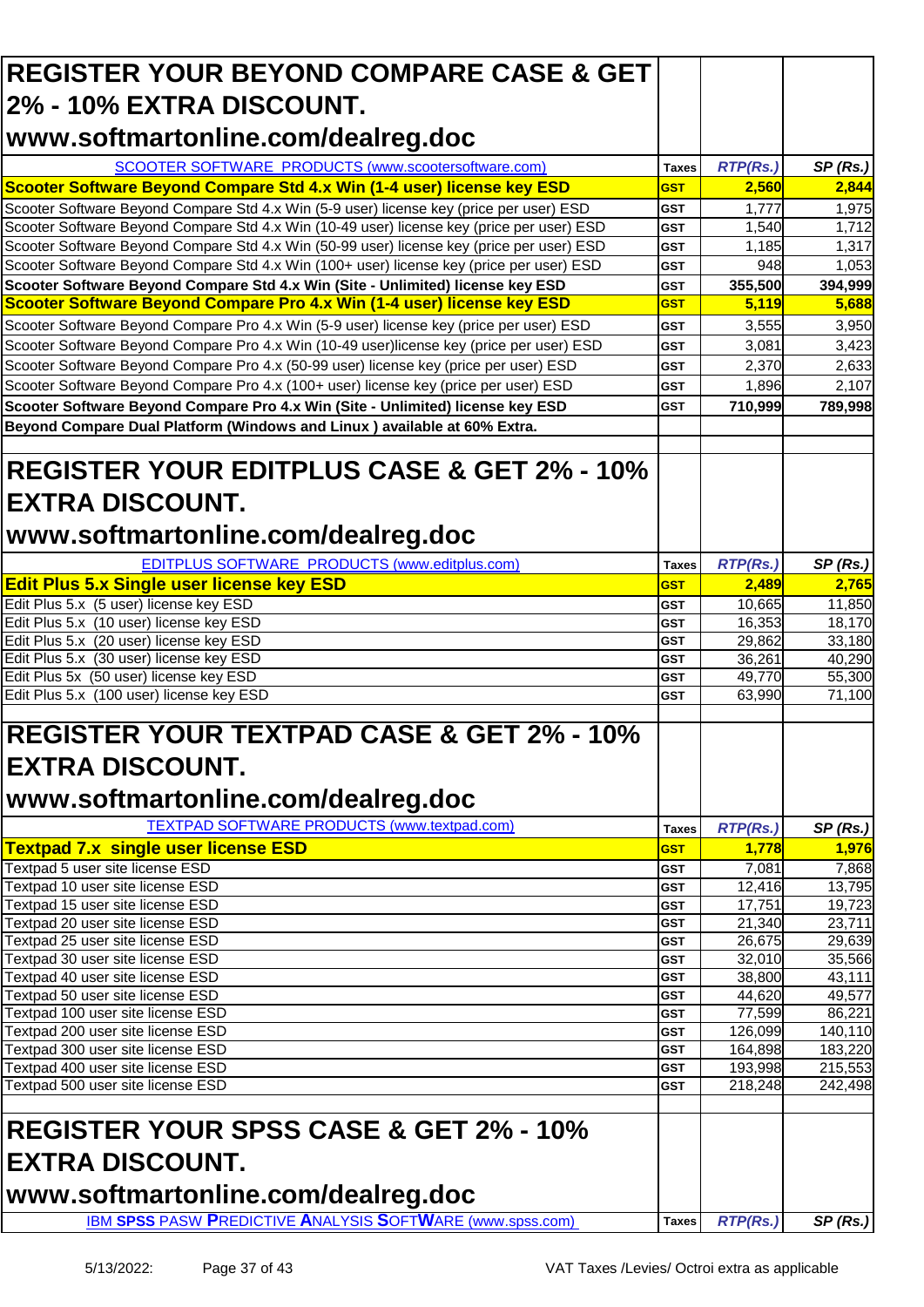| ANNUAL SUBSCRIPTION LICENCES ARE AVAILABLE AT 65% OF BELOW RATES.                             |                          |                  |                  |
|-----------------------------------------------------------------------------------------------|--------------------------|------------------|------------------|
| <b>IBM SPSS PASW 28 Windows Base Licence (with 1yr sub)</b>                                   | <b>GST</b>               | 107,373          | 119,303          |
| SPSS Regression (Module) (with 1 yr sub)                                                      | <b>GST</b>               | 59,625           | 66,251           |
| SPSS Advance Statistics (Module) (with 1 yr sub)                                              | <b>GST</b>               | 59,625           | 66,251           |
| SPSS Custom Tables (Module) (with 1 yr sub)                                                   | <b>GST</b>               | 59,625           | 66,251           |
| SPSS Missing Values (Module) (with 1 yr sub)                                                  | <b>GST</b>               | 59,625           | 66,251           |
| SPSS Categories (Module) (with 1 yr sub)                                                      | <b>GST</b>               | 57,835           | 64,261           |
| SPSS Decision Trees (Module) (with 1 yr sub)                                                  | <b>GST</b>               | 57,835           | 64,261           |
| SPSS Complex Samples (Module) (with 1 yr sub)                                                 | <b>GST</b>               | 57,835           | 64,261           |
| SPSS Neural Network (Module) (with 1 yr sub)                                                  | <b>GST</b><br><b>GST</b> | 57,835           | 64,261<br>64,261 |
| SPSS Forecasting (Module) (with 1 yr sub)<br>SPSS Exact Tests (Module) (with 1 yr sub)        | <b>GST</b>               | 57,835<br>45,898 | 50,998           |
| SPSS Conjoint (Module) (with 1 yr sub)                                                        | <b>GST</b>               | 45,898           | 50,998           |
| SPSS Data Preparation (Module) (with 1 yr sub)                                                | <b>GST</b>               | 45,898           | 50,998           |
| SPSS Direct Marketing (Module) (with 1 yr sub)                                                | <b>GST</b>               | 59,625           | 66,251           |
| SPSS Bootstrapping (Module) (with 1 yr sub)                                                   | <b>GST</b>               | 59,625           | 66,251           |
| <b>SPSS Additional Products</b>                                                               | <b>Taxes</b>             | <b>RTP(Rs.)</b>  | SP(Rs.)          |
| SPSS Amos (with 1 yr sub) (SEM - Structural Equation Modelling)                               | <b>GST</b>               | 71,280           | 79,200           |
| SPSS Amos (3 user) Education (with 1 yr sub) (SEM - Structural Equation Modelling)            | <b>GST</b>               | 127,069          | 141,187          |
| ANNUAL SUBSCRIPTION LICENCES ARE AVAILABLE AT 65% OF ABOVE RATES.                             |                          |                  |                  |
|                                                                                               |                          |                  |                  |
| (Academic / Educational customers of SPSS Base and additional Modules are eligible to 10      |                          |                  |                  |
| user licence at Single user prices if they order the Base with at least 2 Additional modules) |                          |                  |                  |
| Enduser PO Copy of SPSS required to process SPSS orders.                                      |                          |                  |                  |
| <b>PAYMENT TERMS : ADVANCE ONLY</b>                                                           |                          |                  |                  |
|                                                                                               |                          |                  |                  |
| <b>REGISTER YOUR PROLOG CASE &amp; GET 2% - 10%</b>                                           |                          |                  |                  |
|                                                                                               |                          |                  |                  |
| <b>EXTRA DISCOUNT.</b>                                                                        |                          |                  |                  |
| www.softmartonline.com/dealreg.doc                                                            |                          |                  |                  |
|                                                                                               |                          |                  |                  |
| VISUAL PROLOG (www.visual-prolog.com)                                                         | <b>Taxes</b>             | RTP(Rs.)         | SP(Rs.)          |
| <b>PDC Visual Prolog 7.x License (First License) ESD</b>                                      | <b>GST</b>               | 22,140           | 24,600           |
| PDC Visual Prolog 7.x Additional License (per user) ESD (Academic) (Minimum 100 user)         | <b>GST</b>               | 738,000          | 820,000          |
|                                                                                               |                          |                  |                  |
| <b>REGISTER YOUR LISPWORKS CASE &amp; GET 2% -</b>                                            |                          |                  |                  |
|                                                                                               |                          |                  |                  |
| <b>10% EXTRA DISCOUNT.</b>                                                                    |                          |                  |                  |
|                                                                                               |                          |                  |                  |
| www.softmartonline.com/dealreg.doc                                                            |                          |                  |                  |
| LISPWORKS ACADEMIC / EDUCATIONAL (www.lispworks.com)                                          | <b>Taxes</b>             | <b>RTP(Rs.)</b>  | SP(Rs.)          |
| <b>Lispworks Professional 32bit 7.x Academic Licence ESD</b>                                  | <b>GST</b>               | 71,099           | 78,999           |
| Lispworks Professional 32bit Academic Additional License -1 user ESD                          | <b>GST</b>               | 56,879           | 63,199           |
| Lispworks Professional 32bit Academic Additional License - 2 user ESD                         | <b>GST</b>               | 99,539           | 110,599          |
| Lispworks Professional 32bit Academic Additional License - 3 user ESD                         | <b>GST</b>               | 127,967          | 142,186          |
| Lispworks Professional 32bit Academic Additional License (Qty-4+) per user ESD                | <b>GST</b>               | 35,550           | 39,500           |
| Lispworks Enterprise 32bit 7.x Academic Licence ESD                                           | <b>GST</b>               | 213,298          | 236,998          |
| Lispworks Enterprise 32bit Academic Additional License (Qty-4+) per user ESD                  | <b>GST</b>               | 106,650          | 118,500          |
| Lispworks 64bit is 200% of Lispworks 32bit                                                    |                          |                  |                  |
| <b>LISPWORKS COMMERCIAL (www.lispworks.com)</b>                                               | <b>Taxes</b>             | <b>RTP(Rs.)</b>  | SP(Rs.)          |
| <b>Lispworks Professional 32bit 7.x Licence ESD</b>                                           | <b>GST</b>               | 118,488          | 131,654          |
| Lispworks Professional 32bit Additional License -1 user ESD                                   | <b>GST</b>               | 94,799           | 105,332          |
| Lispworks Professional 32bit Additional License - 2 user ESD                                  | <b>GST</b>               | 165,898          | 184,331          |
| Lispworks Professional 32 bit Additional License - 3 user ESD                                 | <b>GST</b>               | 213,298          | 236,998          |
| Lispworks Professional 32bit Additional License (Qty-4+) per user ESD                         | <b>GST</b>               | 59,249           | 65,833           |
| <b>Lispworks Enterprise 32bit 7.x Licence ESD</b>                                             | <b>GST</b>               | 355,496          | 394,996          |
| Lispworks Enterprise 32bit 7.x Additional License (Qty-4+) per user ESD                       | <b>GST</b>               | 177,748          | 197,498          |
| Lispworks 64bit is 200% of Lispworks 32bit                                                    |                          |                  |                  |
|                                                                                               |                          |                  |                  |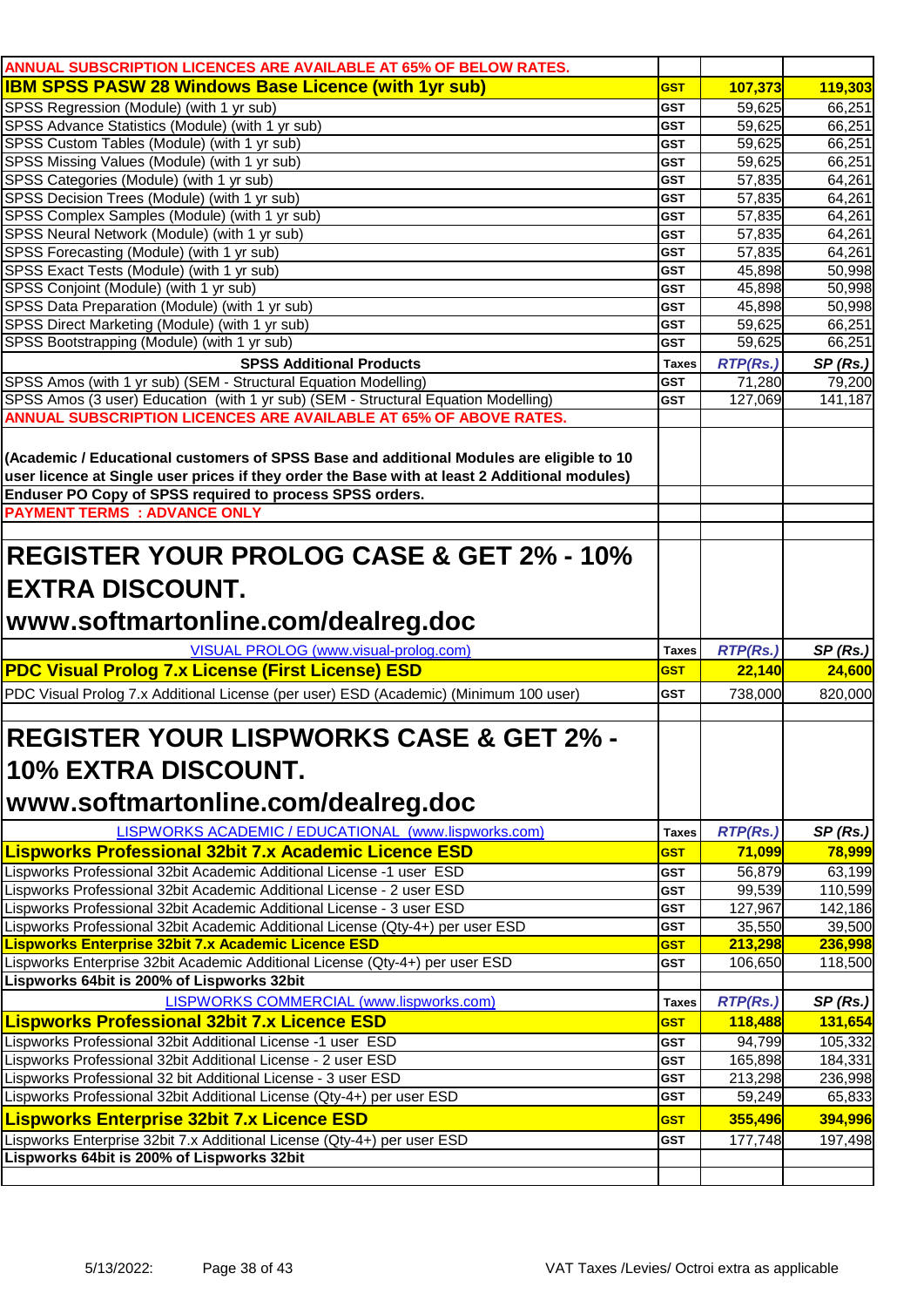| <b>REGISTER YOUR SOLARWINDS NETWORK CASE</b>                                                                                                            |                          |                        |                        |
|---------------------------------------------------------------------------------------------------------------------------------------------------------|--------------------------|------------------------|------------------------|
| <b>AND GET 2%-20% EXTRA DISCOUNT.</b>                                                                                                                   |                          |                        |                        |
| www.softmartonline.com/dealreg.doc                                                                                                                      |                          |                        |                        |
| Support: http://www.solarwinds.com/support/                                                                                                             |                          |                        |                        |
| Features : http://www.solarwinds.com/products/toolsets/standard_matrix.aspx                                                                             |                          | <b>RTP(Rs.)</b>        | SP(Rs.)                |
| <b>Solarwinds Engineers Toolset License + 1 Year Maintenance ESD</b>                                                                                    | <b>GST</b>               | 112,694                | 125,215                |
| <b>SOLARWINDS NETWORK MANAGEMENT PRODUCTS</b>                                                                                                           | <b>Taxes</b>             | <b>RTP(Rs.)</b>        | SP(Rs.)                |
| Solarwinds Network Performance Monitor (SL100) Lic +1 Year Maint ESD                                                                                    | <b>GST</b>               | 212,945                | 236,605                |
| Solarwinds Network Performance Monitor (SL250) License + 1 Yr Maint ESD<br>Solarwinds Network Performance Monitor (SL500) License + 1 Yr Maint ESD      | <b>GST</b><br><b>GST</b> | 483,125<br>760,415     | 536,805<br>844,905     |
| Solarwinds Network Performance Monitor (SL2000) License + 1 Yr Maint ESD                                                                                | <b>GST</b>               | 1,407,425              | 1,563,805              |
| Solarwinds Network Performance Monitor (SLX) unlimited + 1 Yr Maint ESD                                                                                 | <b>GST</b>               | 2,576,806              | 2,863,118              |
| <b>Solarwinds Server and Application Monitor Module</b>                                                                                                 | <b>Taxes</b>             |                        |                        |
| Solarwinds SAM10 nodes - license with 1st-year maint (up 10 Servers/VMs) ESD                                                                            | <b>GST</b>               | 212,945                | 236,605                |
| Solarwinds SAM25 - license with 1st-year maint (upto 25 Servers/VMs) ESD                                                                                | <b>GST</b>               | 426,245                | 473,605                |
| Solarwinds SAM50 - license with 1st-year maint (upto 50 Servers/VMs) ESD                                                                                | <b>GST</b>               | 781,745                | 868,605                |
| Solarwinds SAM75 - licence with 1st-year maint (upto 75 Servers/VMs) ESD                                                                                | <b>GST</b>               | 1,158,575              | 1,287,305              |
| Solarwinds SAM100 - license with 1st-year maint (upto 100 Servers/VMs) ESD                                                                              | <b>GST</b><br><b>GST</b> | 1,421,645              | 1,579,605              |
| Solarwinds SAM200 - license with 1st-year maint (upto 200 ServersVMs) ESD<br>Solarwinds SAM300 - license with 1st-year maint. (upto 300 ServersVMs) ESD | <b>GST</b>               | 2,630,345<br>3,839,045 | 2,922,605<br>4,265,605 |
| Solarwinds NetFlow Traffic Analyzer (NTA) (for NPM Customers)                                                                                           | <b>Taxes</b>             |                        |                        |
| <b>Solarwinds NetFlow Traffic Analyzer NTA100 with 1 Yr Maint for NPM SL100 (ESD)</b>                                                                   | <b>GST</b>               | 138,290                | 153,655                |
| Solarwinds NetFlow Traffic Analyzer NTA250 with 1 Year Maint for NPM SL250 (ESD)                                                                        | <b>GST</b>               | 308,930                | 343,255                |
| Solarwinds NetFlow Traffic Analyzer NTA500 with 1 Year Maint for NPM SL500 (ESD)                                                                        | <b>GST</b>               | 483,125                | 536,805                |
| Solarwinds NetFlow Traffic Analyzer NTA2000 with 1 Year Maint for NPM SL2000 (ESD)                                                                      | <b>GST</b>               | 838,625                | 931,805                |
| Solarwinds NetFlow Traffic Analyzer NTAX with 1 Year Maint for NPM SLX (ESD)                                                                            | <b>GST</b>               | 1,381,402              | 1,534,891              |
| <b>Solarwinds Network Configuration Manager</b>                                                                                                         | <b>Taxes</b>             |                        |                        |
| Solarwinds NCM DL50 (up to 50 nodes) with 1 year Maint (ESD)                                                                                            | <b>GST</b>               | 212,945                | 236,605                |
| Solarwinds NCM DL100 (up to 100 nodes) With 1 year Maintenance (ESD)                                                                                    | <b>GST</b>               | 298,265                | 331,405                |
| Solarwinds NCM DL200 (up to 200 nodes) With 1 year Maintenance (ESD)                                                                                    | <b>GST</b>               | 419,135                | 465,705                |
| Solarwinds NCM DL500 (up to 500 nodes) With 1 year Maintenance (ESD)                                                                                    | <b>GST</b>               | 632,435                | 702,705                |
| Solarwinds NCM DL1000 (up to 1000 nodes) With 1 year Maintenance (ESD)                                                                                  | <b>GST</b>               | 874,175                | 971,305                |
| Solarwinds NCM DL3000 (up to 3000 nodes) With 1 year Maintenance (ESD)                                                                                  | <b>GST</b>               | 1,535,405              | 1,706,005              |
| Solarwinds NCM DLX (up to unlimited nodes) With 1 year Maintenance (ESD)                                                                                | <b>GST</b>               | 2,481,035              | 2,756,705              |
| Solarwinds Web Performance Monitor (WPM)                                                                                                                | Taxes                    |                        |                        |
| <b>Solarwinds Web Performance Monitor WPM 5 with 1 year Maint (ESD)</b>                                                                                 | <b>GST</b>               | 141,845                | 157,605                |
| Solarwinds Web Performance Monitor WPM 10 with 1 year Maint (ESD)                                                                                       | <b>GST</b>               | 212,945                | 236,605                |
| Solarwinds Web Performance Monitor WPM 20 with 1 year Maint (ESD)                                                                                       | <b>GST</b>               | 319,595                | 355,105                |
| Solarwinds Web Performance Monitor WPM 50 with 1 year Maint (ESD)                                                                                       | <b>GST</b>               | 529,340                | 588,155                |
| Solarwinds Web Performance Monitor WPM 100 with 1 year Maint (ESD)                                                                                      | <b>GST</b>               | 952,385                | 1,058,205              |
| Solarwinds Web Performance Monitor WPM 200 with 1 year Maint (ESD)                                                                                      | <b>GST</b>               | 1,755,815              | 1,950,905              |
| Solarwinds Web Performance Monitor WPM X (unlimited with 1 year Maint (ESD)                                                                             | <b>GST</b>               | 2,217,965              | 2,464,405              |
| Solarwinds IP Address Manager (IPAM)                                                                                                                    |                          |                        |                        |
| Solarwinds IP Address Manager IP1000 License+1 Year Maint (ESD)                                                                                         | <b>GST</b>               | 141,845                | 157,605                |
| Solarwinds IP Address Manager IP4000 License+1 Year Maint (ESD)<br>Solarwinds IP Address Manager IP16000 License+1 Year Maint (ESD)                     | <b>GST</b><br><b>GST</b> | 316,040<br>724,865     | 351,155<br>805,405     |
| Solarwinds IP Address Manager IPX (Unlimited IP) License+1 Year Maint (ESD)                                                                             | <b>GST</b>               | 1,221,143              | 1,356,825              |
| <b>Solarwinds ipMonitor</b>                                                                                                                             | <b>Taxes</b>             |                        |                        |
| ipMonitor IPM500 (upto 500 monitors) with 1 Year Maintenance (ESD)                                                                                      | <b>GST</b>               | 106,295                | 118,105                |
| ipMonitor IPM1000 (upto 1000 monitors) with 1 Year Maintenance (ESD)                                                                                    | <b>GST</b>               | 177,395                | 197,105                |
| ipMonitor IPM2500 (upto 2500 monitors) with 1 Year Maintenance (ESD)                                                                                    | <b>GST</b>               | 390,695                | 434,105                |
| <b>Solarwinds Log and Event Manager</b>                                                                                                                 | <b>Taxes</b>             |                        |                        |
| Solarwinds Log and Event Manager LEM30 (upto 30 Nodes) + 1 year Maint (ESD)                                                                             | <b>GST</b>               | 294,828                | 368,535                |
| Solarwinds Log and Event Manager LEM50 (upto 50 Nodes) + 1 year Maint (ESD)                                                                             | <b>GST</b>               | 492,644                | 615,805                |
| Solarwinds Log and Event Manager LEM100 (upto 100 Nodes) + 1 year Maint (ESD)                                                                           | <b>GST</b>               | 856,044                | 1,070,055              |
| Solarwinds Log and Event Manager LEM250 (upto 250 Nodes) + 1 year Maint (ESD)                                                                           | <b>GST</b>               | 1,857,764              | 2,322,205              |
| Solarwinds Log and Event Manager LEM500 (upto 500 Nodes) + 1 year Maint (ESD)                                                                           | <b>GST</b>               | 2,647,764              | 3,309,705              |
| Solarwinds Patch Manager (Microsoft and 3rd Party patches)                                                                                              |                          |                        |                        |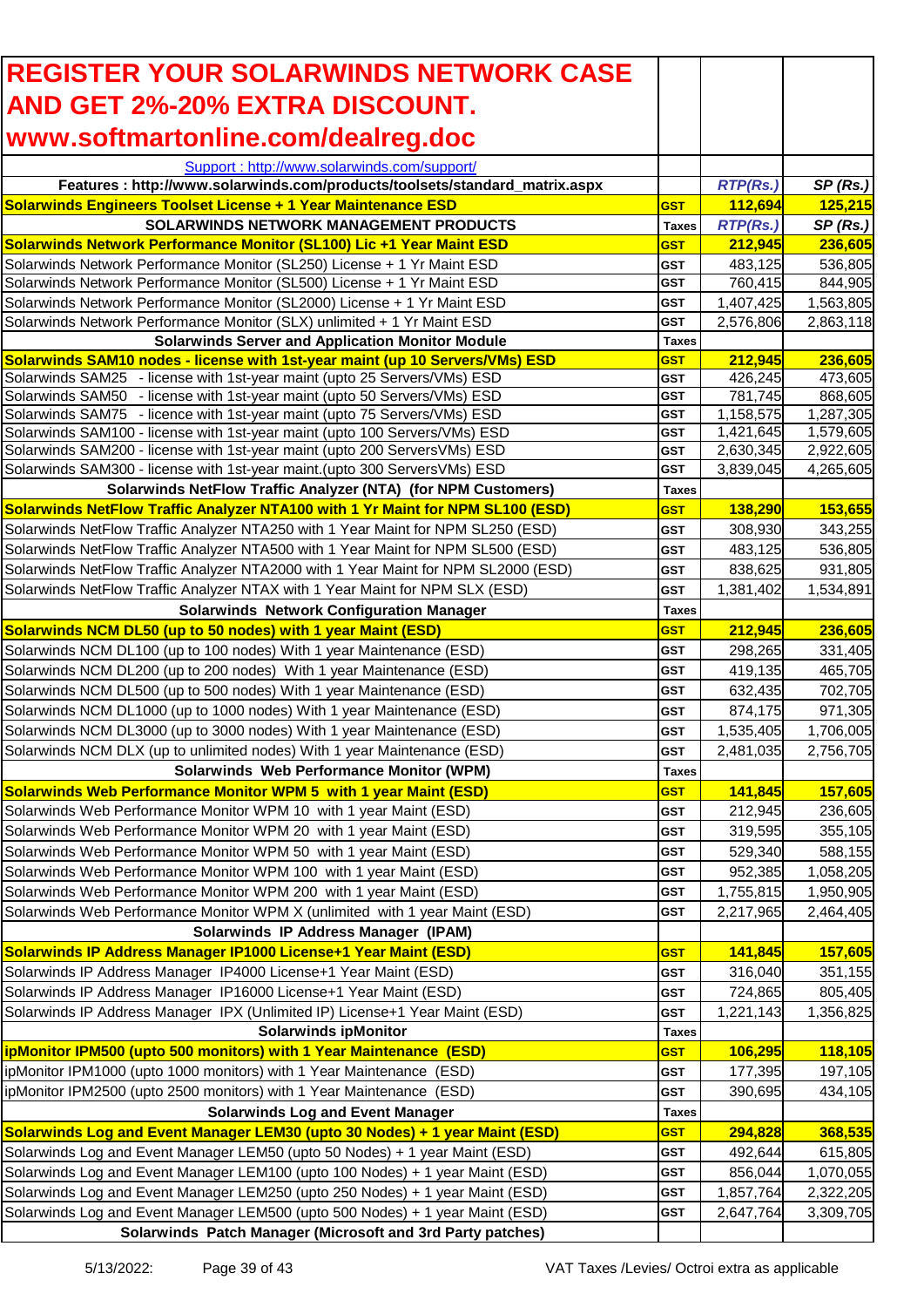| SolarWinds Patch Manager PM250 (up to 250 nodes) - Lic with 1st-Year Maint (ESD)                                                                                                                                                                                                                                                                                                                                                                                                                                                                                                                                                                                                                                                      | <b>GST</b>                 | 237,000          | 296,250           |
|---------------------------------------------------------------------------------------------------------------------------------------------------------------------------------------------------------------------------------------------------------------------------------------------------------------------------------------------------------------------------------------------------------------------------------------------------------------------------------------------------------------------------------------------------------------------------------------------------------------------------------------------------------------------------------------------------------------------------------------|----------------------------|------------------|-------------------|
| SolarWinds Patch Manager PM500 (up to 500 nodes) - Lic with 1st-Year Maint (ESD)                                                                                                                                                                                                                                                                                                                                                                                                                                                                                                                                                                                                                                                      | <b>GST</b>                 | 407,008          | 508,760           |
| SolarWinds Patch Manager PM1000 (up to 1000 nodes) - Lic with 1st-Year Maint (ESD)                                                                                                                                                                                                                                                                                                                                                                                                                                                                                                                                                                                                                                                    | GST                        | 613,672          | 767,090           |
| SolarWinds Patch Manager PM2000 (up to 2000 nodes) - Lic with 1st-Year Maint (ESD)                                                                                                                                                                                                                                                                                                                                                                                                                                                                                                                                                                                                                                                    | <b>GST</b>                 | 957,480          | 1,196,850         |
| SolarWinds Patch Manager PM4000 (up to 4000 nodes) - Lic with 1st-Year Maint (ESD)                                                                                                                                                                                                                                                                                                                                                                                                                                                                                                                                                                                                                                                    | <b>GST</b>                 | 1,098,732        | 1,373,415         |
| SolarWinds Patch Manager PM8000 (up to 8000 nodes) - Lic with 1st-Year Maint (ESD)                                                                                                                                                                                                                                                                                                                                                                                                                                                                                                                                                                                                                                                    | <b>GST</b>                 | 1,689,968        | 2,112,460         |
| SolarWinds Patch Manager PM14000 (up to 14000 nodes) - Lic with 1st-Year Maint (ESD)                                                                                                                                                                                                                                                                                                                                                                                                                                                                                                                                                                                                                                                  | <b>GST</b>                 | 2,480,600        | 3,100,750         |
| SolarWinds Patch Manager PM20000 (up to 20000 nodes) - Lic with 1st-Year Maint (ESD)                                                                                                                                                                                                                                                                                                                                                                                                                                                                                                                                                                                                                                                  | <b>GST</b>                 | 3,129,664        | 3,912,080         |
| <b>Solarwinds Kiwi Syslog Server</b>                                                                                                                                                                                                                                                                                                                                                                                                                                                                                                                                                                                                                                                                                                  | <b>Taxes</b>               |                  |                   |
| Solarwinds Kiwi Syslog Server - Single install (with 1 year Maintenance) ESD                                                                                                                                                                                                                                                                                                                                                                                                                                                                                                                                                                                                                                                          | <b>GST</b>                 | 23,392           | 25,991            |
|                                                                                                                                                                                                                                                                                                                                                                                                                                                                                                                                                                                                                                                                                                                                       |                            |                  |                   |
| Solarwinds Kiwi Syslog Server - Single install (with 2 years Maintenance) ESD<br><b>Solarwinds Kiwi Cat Tools (with 1 year Maintenance) ESD</b>                                                                                                                                                                                                                                                                                                                                                                                                                                                                                                                                                                                       | <b>GST</b><br><b>GST</b>   | 30,360<br>57,662 | 33,733<br>64,069  |
| Solarwinds Kiwi Cat Tools (with 2 year Maintenance) ESD                                                                                                                                                                                                                                                                                                                                                                                                                                                                                                                                                                                                                                                                               | <b>GST</b>                 |                  | 81,133            |
| Solarwinds Kiwi Log Viewer - Single Install (with 1 year Maintenance) ESD                                                                                                                                                                                                                                                                                                                                                                                                                                                                                                                                                                                                                                                             |                            | 73,020<br>6,044  | 6,715             |
|                                                                                                                                                                                                                                                                                                                                                                                                                                                                                                                                                                                                                                                                                                                                       | <b>GST</b>                 |                  |                   |
| Solarwinds Kiwi Log Viewer - Single Install (with 2 year Maintenance) ESD                                                                                                                                                                                                                                                                                                                                                                                                                                                                                                                                                                                                                                                             | <b>GST</b>                 | 8,319            | 9,243             |
| <b>Solarwinds Serv-U FTP Server</b>                                                                                                                                                                                                                                                                                                                                                                                                                                                                                                                                                                                                                                                                                                   |                            |                  |                   |
| Solarwinds Serv-U FTP Server Licence + 1 year Maint ESD                                                                                                                                                                                                                                                                                                                                                                                                                                                                                                                                                                                                                                                                               | <b>GST</b>                 | 31,284           | 39,105            |
| Solarwinds Serv-U Gateway Licence + 1 year Maint ESD                                                                                                                                                                                                                                                                                                                                                                                                                                                                                                                                                                                                                                                                                  | <b>GST</b>                 | 62,884           | 78,605            |
| Solarwinds Serv-U Managed File Transfer Server Licence + 1 year Maint ESD                                                                                                                                                                                                                                                                                                                                                                                                                                                                                                                                                                                                                                                             | <b>GST</b>                 | 189,284          | 236,605           |
|                                                                                                                                                                                                                                                                                                                                                                                                                                                                                                                                                                                                                                                                                                                                       |                            |                  |                   |
| <b>REGISTER YOUR PRINTMANAGER CASE AND GET</b>                                                                                                                                                                                                                                                                                                                                                                                                                                                                                                                                                                                                                                                                                        |                            |                  |                   |
| 2%-10% EXTRA DISCOUNT.                                                                                                                                                                                                                                                                                                                                                                                                                                                                                                                                                                                                                                                                                                                |                            |                  |                   |
|                                                                                                                                                                                                                                                                                                                                                                                                                                                                                                                                                                                                                                                                                                                                       |                            |                  |                   |
| www.softmartonline.com/dealreg.doc                                                                                                                                                                                                                                                                                                                                                                                                                                                                                                                                                                                                                                                                                                    |                            |                  |                   |
|                                                                                                                                                                                                                                                                                                                                                                                                                                                                                                                                                                                                                                                                                                                                       | <b>Taxes</b>               | <b>RTP(Rs.)</b>  | SP(Rs.)           |
|                                                                                                                                                                                                                                                                                                                                                                                                                                                                                                                                                                                                                                                                                                                                       |                            |                  |                   |
| PRINT MANAGER SOFTWARE (www.printmanagerplus.com)                                                                                                                                                                                                                                                                                                                                                                                                                                                                                                                                                                                                                                                                                     | <b>GST</b>                 |                  |                   |
|                                                                                                                                                                                                                                                                                                                                                                                                                                                                                                                                                                                                                                                                                                                                       | <b>GST</b>                 | 92,075           | 102,305           |
| Print Manager Plus Enterprise Small Business Edition License (5 Printers/35 users) (ESD)                                                                                                                                                                                                                                                                                                                                                                                                                                                                                                                                                                                                                                              |                            | 35,195           | 39,105            |
|                                                                                                                                                                                                                                                                                                                                                                                                                                                                                                                                                                                                                                                                                                                                       |                            |                  |                   |
| INTEL SOFTWARE PRODUCTS (www.intel.com/software/products)                                                                                                                                                                                                                                                                                                                                                                                                                                                                                                                                                                                                                                                                             | <b>Taxes</b>               |                  |                   |
|                                                                                                                                                                                                                                                                                                                                                                                                                                                                                                                                                                                                                                                                                                                                       |                            | <b>RTP(Rs.)</b>  | SP(Rs.)           |
| <b>CALL FOR OTHER INTEL SOFTWARE PRODUCTS</b>                                                                                                                                                                                                                                                                                                                                                                                                                                                                                                                                                                                                                                                                                         |                            |                  |                   |
|                                                                                                                                                                                                                                                                                                                                                                                                                                                                                                                                                                                                                                                                                                                                       |                            |                  |                   |
|                                                                                                                                                                                                                                                                                                                                                                                                                                                                                                                                                                                                                                                                                                                                       | <b>GST</b>                 | 118,421          | 131,579           |
|                                                                                                                                                                                                                                                                                                                                                                                                                                                                                                                                                                                                                                                                                                                                       |                            |                  |                   |
|                                                                                                                                                                                                                                                                                                                                                                                                                                                                                                                                                                                                                                                                                                                                       | <b>GST</b>                 | 55,221           | 61,357            |
|                                                                                                                                                                                                                                                                                                                                                                                                                                                                                                                                                                                                                                                                                                                                       |                            |                  |                   |
|                                                                                                                                                                                                                                                                                                                                                                                                                                                                                                                                                                                                                                                                                                                                       |                            |                  |                   |
| <b>INTEL SOFTWARE PRICES (ACADEMIC / EDUCATIONAL)</b>                                                                                                                                                                                                                                                                                                                                                                                                                                                                                                                                                                                                                                                                                 | <b>Taxes</b>               | <b>RTP(Rs.)</b>  | SP(Rs.)           |
|                                                                                                                                                                                                                                                                                                                                                                                                                                                                                                                                                                                                                                                                                                                                       |                            |                  |                   |
|                                                                                                                                                                                                                                                                                                                                                                                                                                                                                                                                                                                                                                                                                                                                       | <b>GST</b>                 | 59,171           | 65,745            |
| <b>Print Manager Plus Enterprise Single Server License (ESD)</b><br><b>REGISTER YOUR INTEL SOFTWARE CASE AND</b><br><b>GET 2%-10% EXTRA DISCOUNT.</b><br>www.softmartonline.com/dealreg.doc<br>Intel® oneAPI Base & HPC Toolkit (C++/Fortran) (with 1 year support) (ESD)<br>SKU:ABS999OSGE01X1Z<br>Intel® oneAPI Base Toolkit (C++/Fortran) (with 1 year support) (ESD)<br>SKU:ABT999OSGE01X1Z<br>Intel Software products include 1 year updates / web support.<br>BULK DISCOUNTS OF UPTO 10%-20% ON SELECT INTEL ORDERS > Rs.500000.<br>Intel® oneAPI Base & HPC Toolkit Academic (C++/Fortran) (with 1 year support) (ESD)<br>SKU:ABS999OSAE01X1Z<br>Intel® oneAPI Base Toolkit Academic (C++/Fortran) (with 1 year support) (ESD) |                            |                  |                   |
|                                                                                                                                                                                                                                                                                                                                                                                                                                                                                                                                                                                                                                                                                                                                       | <b>GST</b>                 | 27,571           | 30,634            |
|                                                                                                                                                                                                                                                                                                                                                                                                                                                                                                                                                                                                                                                                                                                                       |                            |                  |                   |
|                                                                                                                                                                                                                                                                                                                                                                                                                                                                                                                                                                                                                                                                                                                                       |                            |                  |                   |
|                                                                                                                                                                                                                                                                                                                                                                                                                                                                                                                                                                                                                                                                                                                                       |                            |                  |                   |
| SP SOFT MULTIMEDIA (http://www.spsoftglobal.com/multimedia-cd-rom-titles.html)                                                                                                                                                                                                                                                                                                                                                                                                                                                                                                                                                                                                                                                        | <b>Taxes</b><br><b>GST</b> | <b>RTP(Rs.)</b>  | SP(Rs.)           |
|                                                                                                                                                                                                                                                                                                                                                                                                                                                                                                                                                                                                                                                                                                                                       |                            | 99               | <b>299</b>        |
| <b>The Ultimate Home Guide CD</b>                                                                                                                                                                                                                                                                                                                                                                                                                                                                                                                                                                                                                                                                                                     | GST                        | 99               | 299               |
|                                                                                                                                                                                                                                                                                                                                                                                                                                                                                                                                                                                                                                                                                                                                       | <b>GST</b>                 | 99               | 299               |
| SKU:ABT999OSAE01X1Z<br>Intel Software products include 1 year updates / web support.<br>EXTRA DISCOUNT OF UPTO 20% > Rs.500000 FOR BUNDLING WITH HARDWARE.<br><b>Career In Computers CD</b><br><b>The Ultimate English Tutor CD</b><br><b>The Complete Linux Tutor CD</b>                                                                                                                                                                                                                                                                                                                                                                                                                                                             | <b>GST</b><br><b>GST</b>   | 99<br>99         | <b>299</b>        |
| The Complete Linux Resourse CD                                                                                                                                                                                                                                                                                                                                                                                                                                                                                                                                                                                                                                                                                                        | <b>GST</b>                 | 99               | 299<br><b>299</b> |
| <b>CBSE Class X Science Quiz CD</b><br><b>The Ultimate Health Care CD</b>                                                                                                                                                                                                                                                                                                                                                                                                                                                                                                                                                                                                                                                             | <b>GST</b>                 | 99               | <b>299</b>        |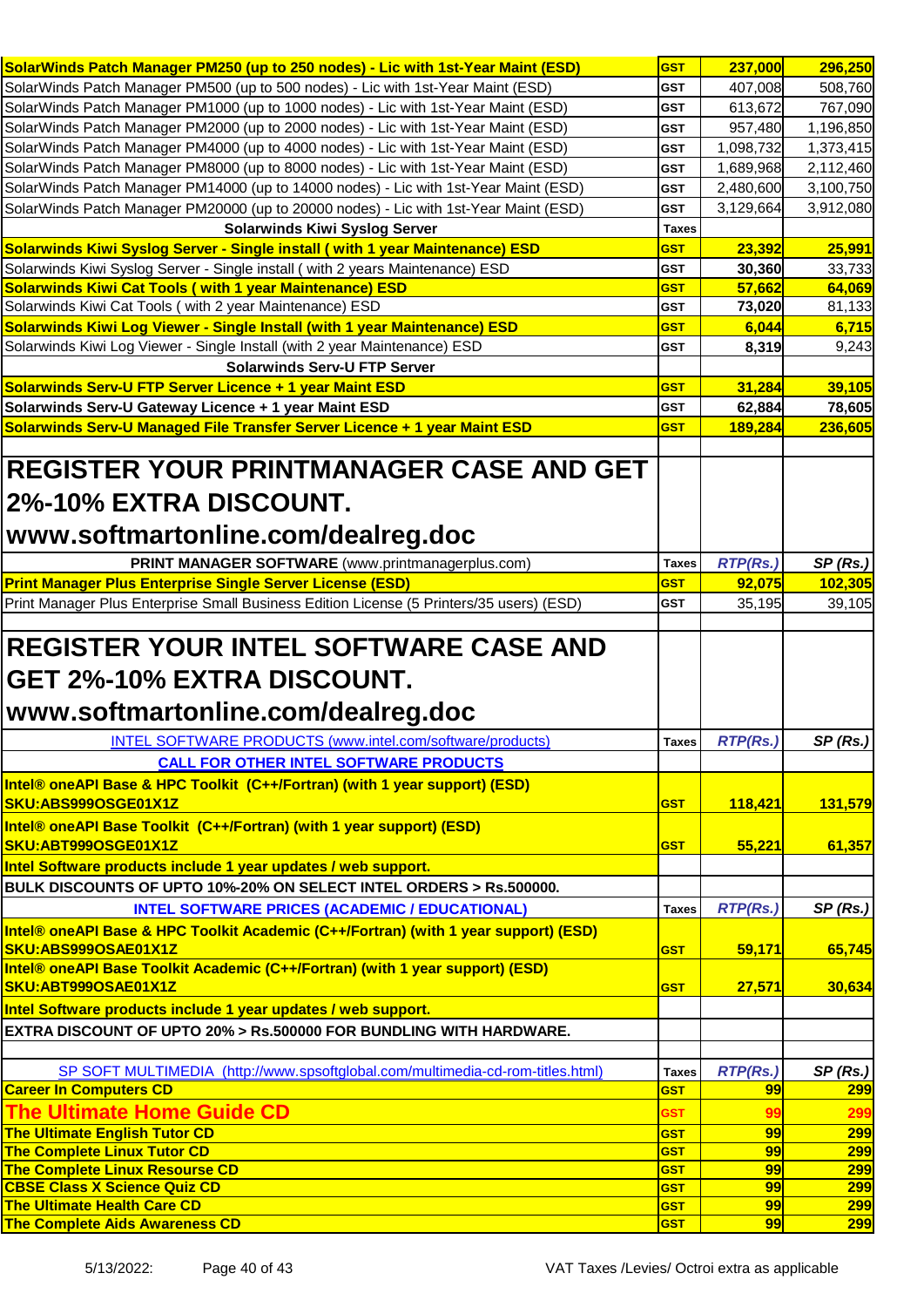| <b>Career In Fashion Designing CD</b>                                                                                                                                | <b>GST</b>               | 99       | 299        |
|----------------------------------------------------------------------------------------------------------------------------------------------------------------------|--------------------------|----------|------------|
| 21 Steps To Personality Development CD                                                                                                                               | <b>GST</b>               | 99       | 299        |
| The Ultimate Guide to Stress Management CD<br><b>Herbal Beauty Care CD</b>                                                                                           | <b>GST</b><br><b>GST</b> | 99<br>99 | 299<br>299 |
| <b>Time Management CD</b>                                                                                                                                            |                          | 99       |            |
| <b>The Spoken English CD</b>                                                                                                                                         | <b>GST</b><br><b>GST</b> | 99       | 299<br>299 |
|                                                                                                                                                                      |                          |          |            |
| NO TWO OFFERS / SCHEMES CAN BE COMBINED TOGETHER.                                                                                                                    |                          |          |            |
| ALL ABOVE SOFTWARE PRODUCTS/LICENCES DO NOT INCLUDE ANY                                                                                                              |                          |          |            |
| UPDATES/UPGRADES OR SUPPORT UNLESS SPECIFICALLY AND                                                                                                                  |                          |          |            |
| SEPERATELY MENTIONED. ALL SUPPORT IF ANY WILL BE PROVIDED ONLY                                                                                                       |                          |          |            |
| BY THE SOFTWARE DEVELOPER / VENDOR.                                                                                                                                  |                          |          |            |
| <b>PURCHASE / BUY SOFTWARE ONLY FROM SOFTMART</b>                                                                                                                    |                          |          |            |
|                                                                                                                                                                      |                          |          |            |
| <b>SOLUTIONS AS WE OFFER THE LOWEST PRICES,</b>                                                                                                                      |                          |          |            |
| AFFORDABLE AND BEST VALUE FOR MONEY                                                                                                                                  |                          |          |            |
| <b>SOFTWARE SOLUTIONS.</b>                                                                                                                                           |                          |          |            |
| ALL SOFTWARE IS WINDOWS 64 BIT BASED UNLESS SPECIFIED                                                                                                                |                          |          |            |
| UPDATES FOR ANTIVIRUS PRODUCTS ARE ONLY FOR 365 DAYS (1 YEAR)                                                                                                        |                          |          |            |
| UNLESS SPECIFIED OTHERWISE.                                                                                                                                          |                          |          |            |
| <b>ONLINE SERVICES / SUPPORT IS NOT INCLUDED IN ABOVE RATE. APPRX.</b>                                                                                               |                          |          |            |
| Rs.2500+ PER INCIDENT (3HRS) / Rs.5000+ (7 HRS) + 18% GST                                                                                                            |                          |          |            |
| An Article written by Chartered Accountant Abhishek Malpani in                                                                                                       |                          |          |            |
| <b>March 2013 on his understanding of the applicability of Taxes on</b>                                                                                              |                          |          |            |
| different software delivery.                                                                                                                                         |                          |          |            |
| http://www.bizsolindia.com/download/Article/2013_03%20Article.pdf                                                                                                    |                          |          |            |
| <b>TAXES: GST @ 18% EXTRA</b>                                                                                                                                        |                          |          |            |
| <b>TSL: ONLY TILL STOCKS LAST / EOL - END OF LIFE</b>                                                                                                                |                          |          |            |
| <b>RESELLER PRICES (RTP) ARE NOT APPLICABLE TO PARTNERS WHO ARE</b>                                                                                                  |                          |          |            |
| <b>DEDUCTING TDS ON PAYMENTS.</b>                                                                                                                                    |                          |          |            |
| %% Special Offer (Valid only till stocks last)                                                                                                                       |                          |          |            |
| Delivery shipment can take upto 3 days to ship even for Ex-Stock material.                                                                                           |                          |          |            |
| ^^ Payment : Advance Payment only.                                                                                                                                   |                          |          |            |
| ESD : Electronic Software Delivery (Software to be downloaded<br>from internet weblink/website                                                                       |                          |          |            |
| Academic / Educational prices are eligible only for degree and                                                                                                       |                          |          |            |
|                                                                                                                                                                      |                          |          |            |
| diploma granting Government recognised and non-profit                                                                                                                |                          |          |            |
| <b>Institutes, Schools, Colleges and Universities.</b>                                                                                                               |                          |          |            |
| RTP/DTP = Reseller/Dealer Transfer Price / SP/EUP = Selling Price/End User Price<br>All Trademarks acknowledged and are the properties of their respective owners.   |                          |          |            |
| E.and O.E. / Typographical errors expected.                                                                                                                          |                          |          |            |
| All Products are for Microsoft Windows Platform unless specified otherwise.                                                                                          |                          |          |            |
| Prices Based on (US\$=Rs.74.00 / UKPound=Rs.100.00 / Euro=Rs.83.00                                                                                                   |                          |          |            |
| Import product prices may change with the change in Rupee parity rates.                                                                                              |                          |          |            |
| All imported software from USA are subject to US Export Regulations/Restrictions.<br>Delivery charges by person: Rs.100 extra in Delhi/Rs.250 extra in Noida/Ggn/Fbd |                          |          |            |
|                                                                                                                                                                      |                          |          |            |
| Frieght / Packaging charges extra on actuals (Air Frieght / Speedpost: Rs.150<br>per 1 kg or part of : 1-3 days   Road/Rail Frieght : Rs.500 for first 5 kg, Rs.100  |                          |          |            |
| per addl. kg - 3-8 days) + 18% GST. Shipment by DTDC Courier or SpeedPost                                                                                            |                          |          |            |
| or other provider as per request at customer risk.                                                                                                                   |                          |          |            |
|                                                                                                                                                                      |                          |          |            |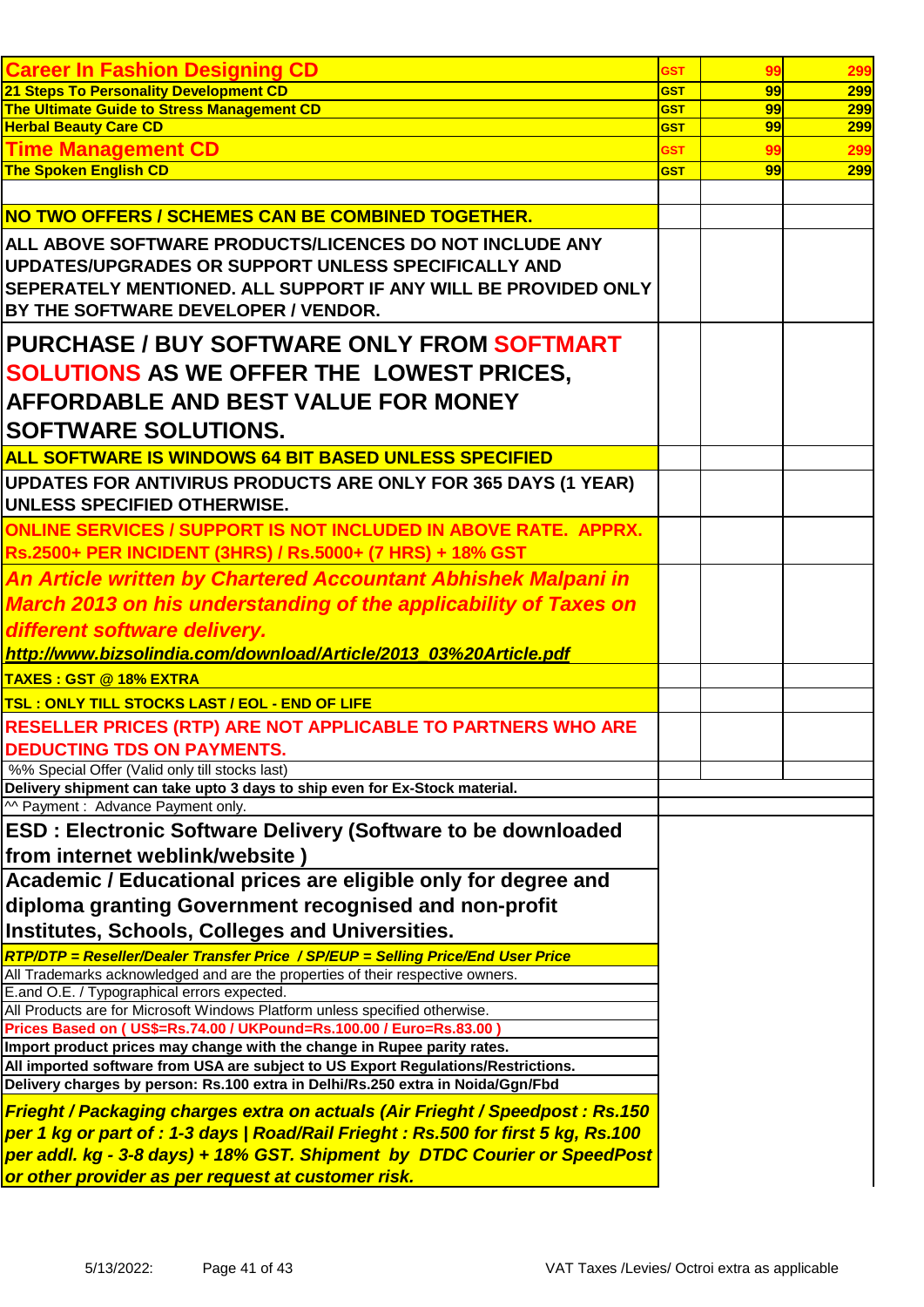*Please verify prices and delivery status in writing before quoting pricing to customers and before placing orders. Prices are subject to change without notice.*

*GST : 18% EXTRA ON ALL SOFTWARE LICENCES AND BOXES*

*We are selling software to the states / Union Territories of Andhra Pradesh, Arunachal Pradesh, Assam, Bihar, Chhattisgarh, Goa, Gujarat, Haryana, Himachal Pradesh, Jammu and Kashmir, Jharkhand, Karnataka, Kerala, Madya Pradesh, Maharashtra, Manipur, Mizoram, Nagaland, Orissa, Punjab, Rajasthan, Sikkim, Tamil Nadu, Tripura, Uttarakhand (Uttaranchal), Uttar Pradesh, West Bengal, Andaman and Nicobar Islands, Chandigarh, Dadar and Nagar Haveli, Daman and Diu, Delhi, Lakshadeep, Pondicherry* 

*We sell software to Mumbai, Delhi, Bangalore, Kolkata, Chennai, Hyderabad, Ahmedabad, Pune, Surat, Kanpur, Jaipur, Lucknow, Nagpur, Patna, Indore, Thane, Bhopal, Ludhiana, Agra, Pimpri-Chinchwad, Nashik, Vadodara, Faridabad, Ghaziabad, Greater Noida, Rajkot, Meerut, Kalyan-Dombivali, Navi Mumbai, Amritsar, Varanasi, Aurangabad, Solapur, Allahabad, Jabalpur, Srinagar, Ranchi, Visakhapatnam, Chandigarh, Mysore, Howrah, Jodhpur, Guwahati, Coimbatore, Vijayawada, Mira-Bhayandar, Gwalior, Hubballi-Dharwad, Bhubaneswar, Jalandhar, Salem, Madurai, Aligarh, Bhiwandi, Kota, Bareilly, Thiruvananthapuram, Moradabad, Tiruchirappalli, Jaipur, Gorakhpur, Bhilai, Jamshedpur, Amravati, Cuttack, Rajpur, Sonarpur, Bikaner, Kochi (Cochin), Bhavnagar, Warangal, Siliguri, Ulhasnagar, Kolhapur, Dehradun, Jammu, Sangli-Miraj & Kupwad, Nanded, Ajmer, Durgapur, Gulbarga, Guntur, Jamnagar, Bhatpara, Saharanpur, South Dumdum, Jalgaon, Noida, Maheshtala, Korba, Asansol, Ujjain, Gaya, Malegaon, Tirunelveli, Udaipur, Belgaum, Akola, Davanagere, Tirupur, Ahmadnagar, Jhansi, Bokaro, Kozhikode (Calicut), Mangalore, Kollam (Quilon), Nellore, Gopalpur, Latur ...*

*We also sell to Lalbahadur Nagar, Panihati, Brahmapur, Ambattur, Dhule, Quthbullapur, Tumakuru (Tumkur), Muzaffarnagar, Bhilwara, Bhagalpur, Shivamogga (Shimoga), Mathura, Muzaffarpur, Patiala, Bellary, Rohtak, Singrauli, Kamarhati, Hisar, Chandrapur, Shahjahanpur, Bally, Firozabad, Nala Sopara, Panipat, Thrissur, Nizamabad, Parbhani, Bilaspur, Kulti, Etawah, Bardhaman, Alwar, Darbhanga, Rampur, Naihati, Kakinada, Aizawl, Dewas, Mau, Satna, Jalna, Sonipat, Kurnool, Ichalkaranji, Rajahmundry, Durg, Hapur, Deoli, Ozhukarai, Tirupati, Gandhinagar, Bathinda, Avadi, Baranagar, Nangloi Jat, Karimnagar, Srirampur, Bijapur, Sagar, Bharatpur, Anantapur, Sri Ganganagar, Kapra, Bihar Sharif, Ratlam, Farrukhabad, Raichur, North Dumdum, Ramagundam, Tiruvottiyur, Hosapete, Bidar, Arrah, Panvel, Ambernath, Loni, Uluberia, Dhanbad, Bidhan Nagar, Rewa, New Delhi, Pali, Navghar, Purnia, Imphal, Mirzapur.*

*Payment : 100% Advance/Against Delivery Payable to "Softmart Solutions" at New Delhi. (Charges for Credit Payments (Subject to finance sanction) will be charged @ 1% extra for first 15 days and 1% extra for every additional 15 days). Delayed payments will be charges 1% penalty for every 15 days and legal action taken.*

**Cheque deposit in local HDFC Bank Account No. 00032320006947 favouring "Softmart Solutions"**

**BANK TRANSFER : HDFC Bank Account No. 00032320006947 (RTGS/ISFC - HDFC0000003) favouring "Softmart Solutions"**

### **Softmart Solutions**

#### **(The Supermarket For Software)**

**H-19 A , First Floor (Rear Entrance) Kalkaji Main Road New Delhi - 110019 India Income Tax PAN : AALFS9285L**

### **GST No: 07AALFS9285L1Z9**

**Fax : +91-11-26446175 Mobile: Prakash Chowfla (Manager-Logistics) : +91-9350550969 / 9911886436 Mobile: Sachin Gupta (Manager-Finance/Accounts) : +91-9810003019 Mobile: Bhupal Singh (Sr. Executive-Accounts) : +91-9350693499 Mobile (For unresolved issues) : Alok Gupta (CEO) : +91-9811047516 / 9312657566 Website: www.softmartonline.com/reseller Phone: +91-41604788, +91-11-26446436, 26446435, 26446297**

## email: info@softmartonline.com